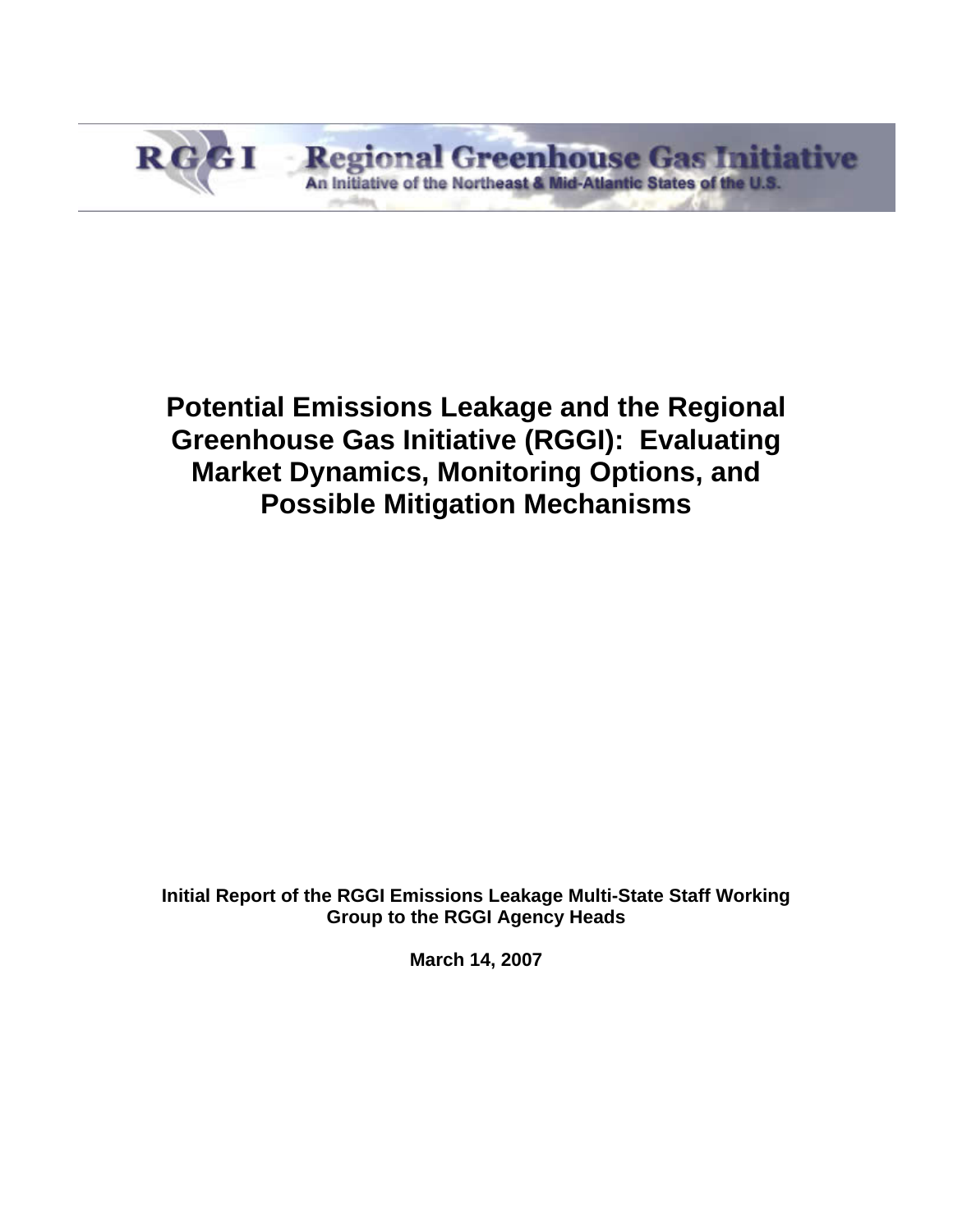#### **Acknowledgements**

This Report benefited from significant input from the RGGI Emissions Leakage Multi-State Staff Working Group. However, the views, conclusions, findings and opinions expressed in this report are those of the authors (Staff) and do not necessarily reflect the views of the RGGI Agency Heads or their respective states.

The principal authors of this report are **David Farnsworth**, Vermont Public Service Board, **Christina Palmero**, New York State Department of Public Service, and **Christopher Sherry**, New Jersey Department of Environmental Protection.

The following individuals provided insightful comments on drafts of this report: Clifton Below, Commissioner, New Hampshire Public Utilities Commission; Chris Haun, New Jersey Board of Public Utilities; Steve Keller and Mark Reeder, New York State Department of Public Service; Cindy Jacobs, Connecticut Department of Public Utility Control; and Rick Weston, Regulatory Assistance Project.

The authors would also like to express their appreciation to those individuals that participated in the workshop: Electric *Imports and Emission Leakage,* sponsored by and held at the Vermont Law School on June 15-16, 2006, and whose insightful presentations and comments laid the foundation for this report.

#### **RGGI Emissions Leakage Multi-State Staff Working Group**

#### **Connecticut**

Chris James, CT Department of Environmental Protection Cindy Jacobs, CT Department of Public Utility Control

**Delaware** 

Phil Cherry, DE Department of Natural Resources and Environmental Control Bob Howatt, DE Public Service Commission

#### Maine

James Brooks, ME Department of Environmental Protection Faith Huntington, ME Public Utilities **Commission** 

#### Maryland

Gene Higa, MD Department of the **Environment** 

#### New Hampshire

Joe Fontaine, NH Department of Environmental Services Maureen Reno, NH Public Utilities Commission

New Jersey Christopher Sherry (co-chair), NJ Department of Environmental Protection Michael Winka, NJ Board of Public Utilities

#### New York Franz Litz, NY Department of Environmental **Conservation** Tina Palmero (co-chair), NY Public Service Commission

Vermont Dick Valentinetti, VT Department of Environmental Conservation David Farnsworth (co-chair), VT Public Service Board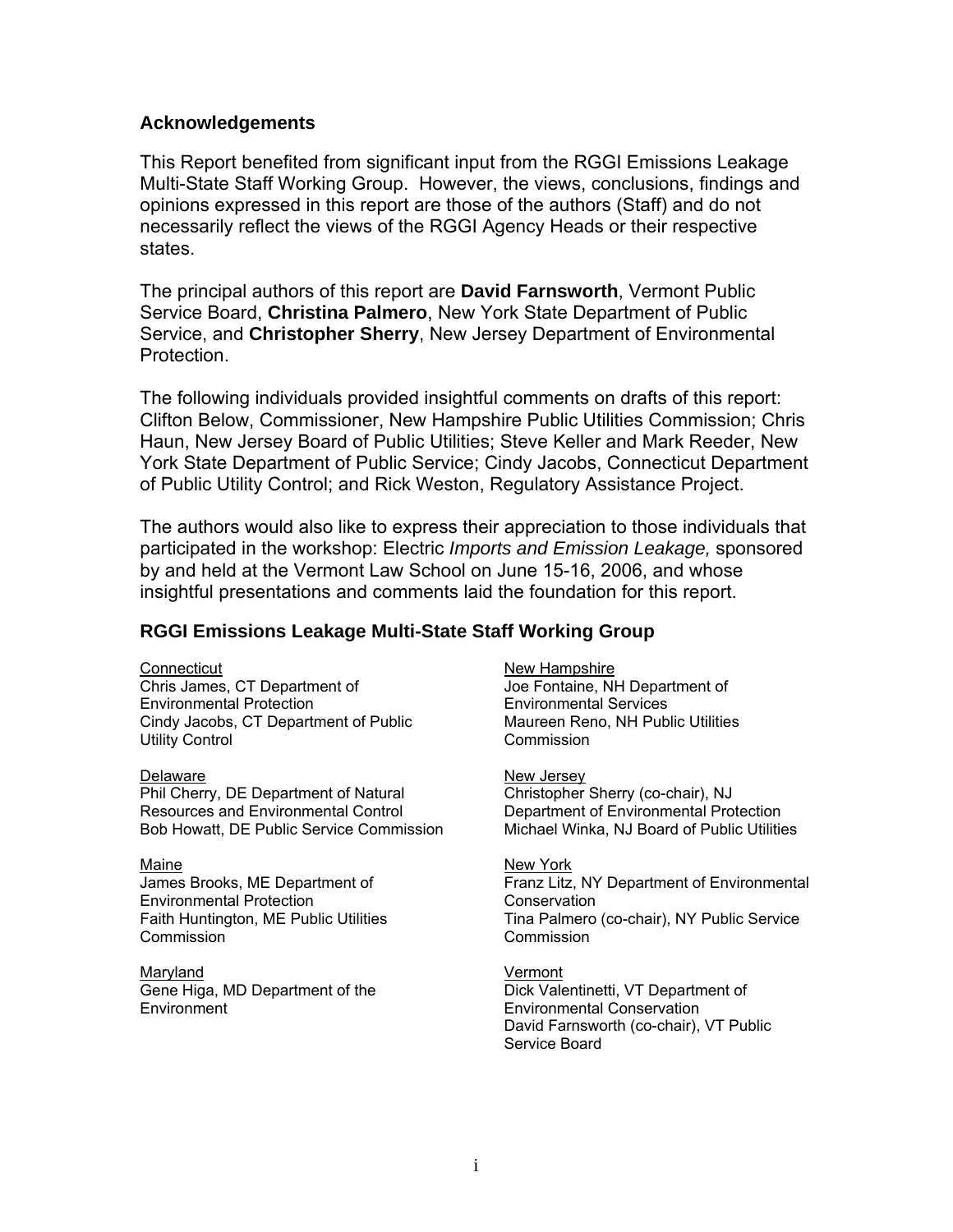# **Table of Contents**

| <b>Executive Summary</b>                                                                                                                                                                                                                                                                                                                                                       | ES-1 thru ES-13                                    |
|--------------------------------------------------------------------------------------------------------------------------------------------------------------------------------------------------------------------------------------------------------------------------------------------------------------------------------------------------------------------------------|----------------------------------------------------|
| Introduction                                                                                                                                                                                                                                                                                                                                                                   | 1                                                  |
| Background<br>Purpose of the Report<br>Evaluation Criteria for Emissions Leakage Mitigation Mechanisms                                                                                                                                                                                                                                                                         | 1<br>$\overline{2}$<br>$\overline{2}$              |
| The Emissions Leakage Debate                                                                                                                                                                                                                                                                                                                                                   | 3                                                  |
| <b>Market Dynamics</b><br><b>Modeling Projections</b><br><b>Initial Conclusions</b>                                                                                                                                                                                                                                                                                            | 4<br>8<br>11                                       |
| Proposal for Monitoring Potential Emissions Leakage                                                                                                                                                                                                                                                                                                                            | 11                                                 |
| <b>Tracking Electricity Transactions and Associated Air Emissions</b><br>Adaptation of Generator Attribute Tracking Systems for                                                                                                                                                                                                                                                | 11<br>18                                           |
| <b>Monitoring Emissions Leakage</b><br><b>Policy Options to Address Potential Emissions Leakage</b>                                                                                                                                                                                                                                                                            | 26                                                 |
| Introduction<br><b>Policies that Reduce Electricity Demand</b><br>Energy Efficiency Leakage Mitigation Policy Package<br><b>Carbon Adder and Emissions Rate Mechanisms</b><br><b>Carbon Procurement Adder</b><br><b>Carbon Procurement Emissions Rate</b><br><b>Emissions Portfolio Standard</b><br>Policies that Address and Cap Emissions<br><b>Load-Based Emissions Cap</b> | 26<br>27<br>27<br>31<br>32<br>34<br>36<br>39<br>39 |
| Impact of Emissions Leakage Mitigation Policies on<br><b>Electric System Reliability</b>                                                                                                                                                                                                                                                                                       | 42                                                 |
| References                                                                                                                                                                                                                                                                                                                                                                     | 45-46                                              |
| Appendices                                                                                                                                                                                                                                                                                                                                                                     | 47-64                                              |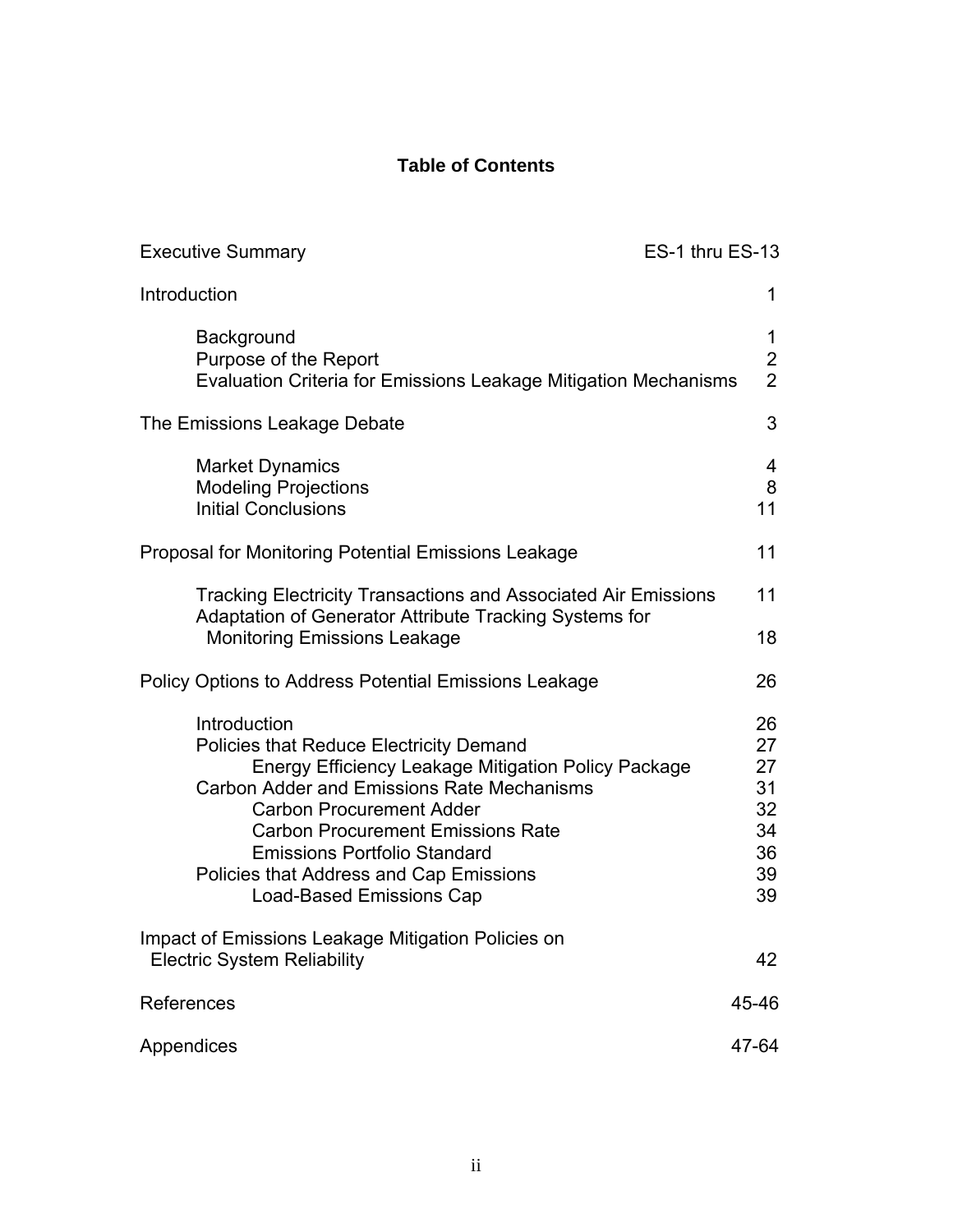#### **Executive Summary**

1

"Emissions leakage" is the concept that there could be a shift of electricity generation from capped sources subject to RGGI to higher-emitting sources not subject to RGGI. The implementation of a carbon cap on power plants is expected to increase the cost of electricity generation in the RGGI region. In a competitive power market, this may have the effect of shifting generation in the larger region to uncontrolled, and presumably cheaper, fossil fuel-fired generation not subject to a carbon cap.<sup>i</sup> This shift in generation and associated emissions from capped sources to non-capped sources is described as "emissions leakage". Because RGGI is being implemented in a competitive generation market, the addition of a carbon compliance cost that applies to only a subset of electric generators in the market could lead to a shift in the dispatch of electric generators and changes in flows of energy on the transmission system in response to this carbon price signal. The concept of emissions leakage is, therefore, specific to a scenario where a larger national program does not exist and a regional program being implemented does not fully cover the respective regional wholesale electricity market(s).

Implicit in this concept is the notion of causality; specifically that a cost increase due to a carbon cap could drive geographic changes in the operation of the electric power system. This is distinct from a shift in the geographic distribution of electric generation resulting from other market variables and the dynamic nature of the electric power market."

Some stakeholders contend that emissions leakage will undermine the environmental benefits of the RGGI program and place generation assets subject to RGGI at a competitive disadvantage, particularly in the PJM system. The New England states and New York are located within control areas that will be fully covered under RGGI. New Jersey, Maryland, and Delaware are located within the PJM control areas, which also includes Pennsylvania, Virginia, West Virginia, and portions of Ohio, Indiana, and Illinois. The non-RGGI states in PJM have significant coal-fired generation capacity. While leakage could impact the RGGI program as a whole, the discussion of leakage has predominantly focused on market dynamics within PJM, as only a portion of generators in this market would be subject to a RGGI carbon constraint.

In the RGGI Memorandum of Understanding (MOU), the RGGI agency heads recognized the potential for emissions leakage to undermine the goals of a RGGI cap-and-trade program. In acknowledging this possibility, the agency heads directed Staff to study this phenomenon, provide recommendations to

i This potential shift in generation could be to uncontrolled generation units both inside and

Some have advocated for a broader definition of emissions leakage. For further discussion, see footnote #5, pp. 3-4.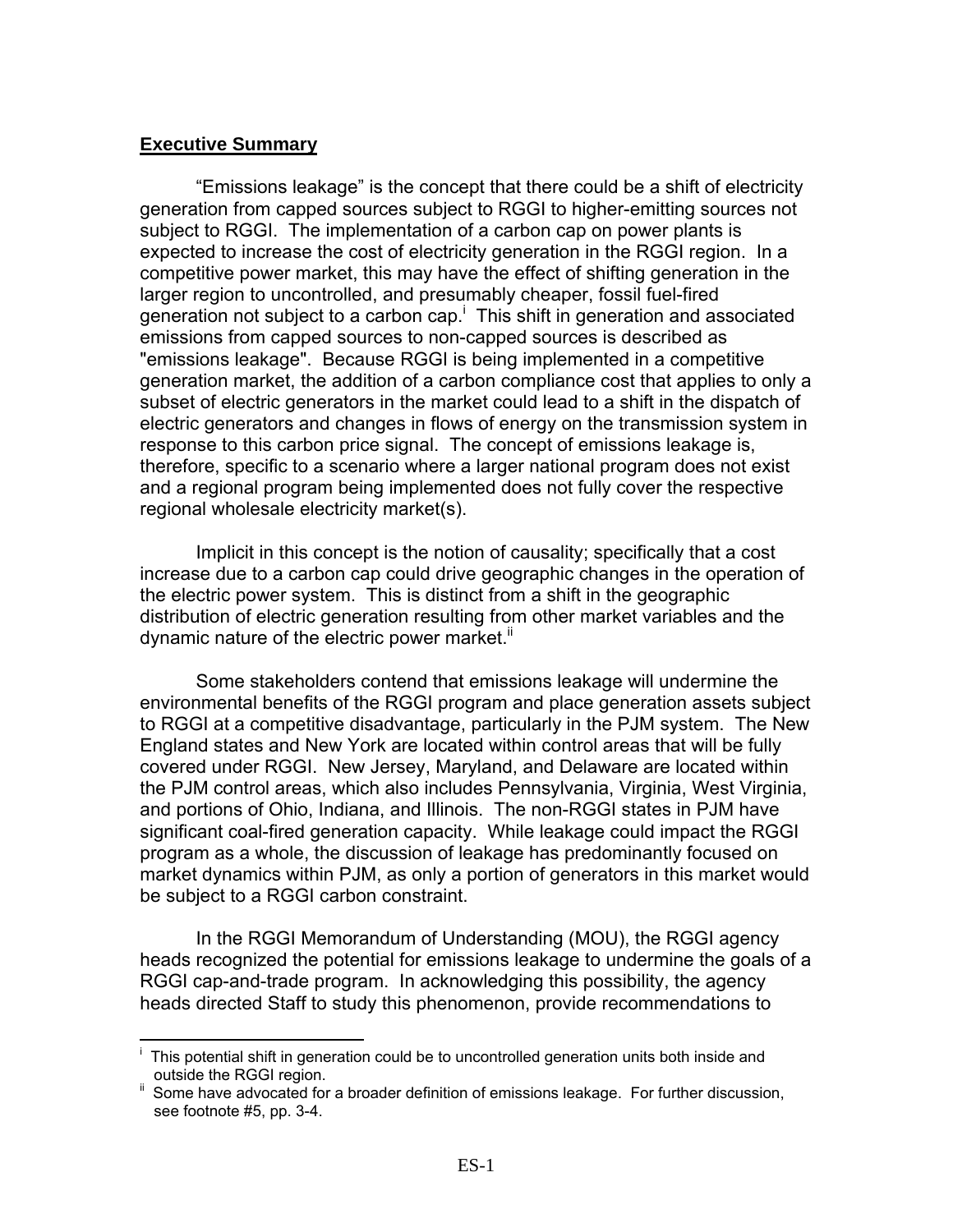monitor it, and analyze policy responses that would be capable of addressing emissions leakage if necessary. With this report, Staff has taken preliminary steps to address each of these tasks.

#### Part I – The Leakage Debate

 There is an active debate as to the magnitude of the potential threat of emissions leakage and the manner in which emissions leakage may occur. On one hand, some argue market dynamics and the practices of market participants could result in a significant amount of emissions leakage. On the other hand, others contend there are mitigating market dynamics and other factors suggesting that, under a modest carbon cap such as RGGI, emissions leakage may not be significant and that concerns for the integrity of the program may be over-stated. The report addresses these market dynamics and related factors in detail.

The report also summarizes emissions leakage projections of energy modeling conducted for the RGGI Staff Working Group and the limitations of the modeling results. The modeling indicates modest emissions leakage, although the components of this projected emission leakage (*i.e.*, shift in location of plantbuilds) highlight the limitations of modeling in making refined estimates of emissions leakage.

 Currently, there is insufficient information to make refined estimates as to the potential amount of emissions leakage that may occur over the course of the program. Potential emissions leakage is also sensitive to political developments. Given current political momentum toward a national program, Staff views the potential for emissions leakage primarily as a near- to mid-term concern.

Assuming a national program is not implemented in the near future, Staff concludes that key factors to consider will be the relative costs of generation inside and outside the RGGI region, and the interaction of this cost differential with physical transmission capability, the all-in market costs of inter-region power transmission, and the market impacts of transferring significant incremental amounts of power into the RGGI region. The dynamic relationship of physical transmission limits and market factors that may alternately drive or mitigate potential emissions leakage will be a focal point in evaluating the potential impact of the RGGI program on emissions leakage. Given the operational characteristics of the electric power system, Staff also acknowledges that the factors affecting emissions leakage are likely to be temporally and geographically specific. The highly dynamic nature of the factors that may drive or mitigate emissions leakage makes projecting the level of potential emissions leakage difficult.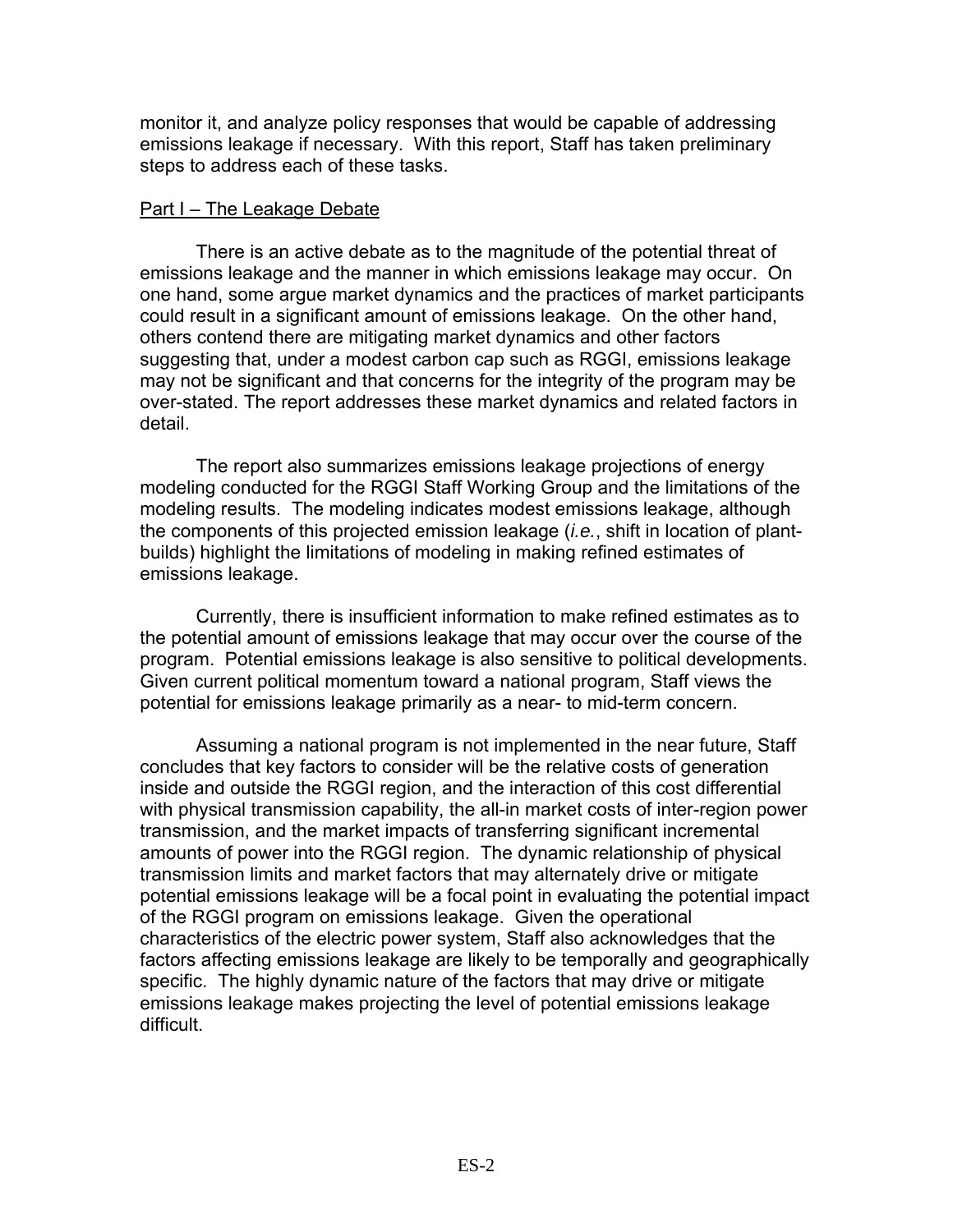#### Part II – Proposal for Monitoring Potential Emissions Leakage

Staff concludes that it is essential to be able to track and verify the environmental attributes associated with all the power being generated and used within the RGGI region, as well as the environmental attributes of power generated in adjoining regions. Such monitoring and verification is necessary to quantify the extent of potential emissions leakage and support RGGI's goals of preventing emissions leakage.

Staff proposes a specific methodology for monitoring emissions leakage. It would require the coordination and minor modification of existing generation attribute tracking systems that are currently being used in the region's electricity markets.

RGGI would regulate  $CO<sub>2</sub>$  emissions by all fossil fuel-fired electric generation units that are 25 MW or larger (RGGI-affected units) and are located in a state that implements regulations based on the RGGI cap-and-trade program (in aggregate, RGGI region or in-region). In order to track emissions leakage, a tracking system would account for the in-region load that is being met by generation units other than those units subject to the RGGI program, and the environmental attributes related to this generation. If emissions leakage occurs, it can be expected to result from increased dispatch of either (a) in-region, non-RGGI units (*i.e.*, those fossil fuel-fired units smaller than 25 MW), (b) out-ofregion fossil fuel-fired generation serving load in the RGGI region (imports), or a combination of the two (both of which are referred to as non-RGGI generation). The tracking of potential emissions leakage, therefore, can be accomplished by aggregating generation and load data for each of the three control areas fully or partially subject to RGGI, and distinguishing between the RGGI-affected units and the rest of the generation used to serve load region-wide.

To build the capacity for tracking potential emissions leakage, Staff recommends pursuing minor modifications to the existing tracking systems that would distinguish RGGI generation units from other units serving load in the RGGI region. These modifications would create certain new certificate identifiers and would also provide for the ability to create new data reports for certain categories of identifiers. By distinguishing between RGGI units and others, and tracking the environmental attributes of net imports into control areas subject to RGGI, it will be possible to ascertain the current level of load being served by generation units not subject to RGGI, and the related environmental attributes of this non-RGGI generation.

An initial estimate of emissions leakage could be established by tracking over time changes to the level of non-RGGI generation serving RGGI-region load, and changes in the associated  $CO<sub>2</sub>$  emissions related to this non-RGGI generation. It should be noted that this approach would not address causality, but instead would track emissions relative to an established emissions baseline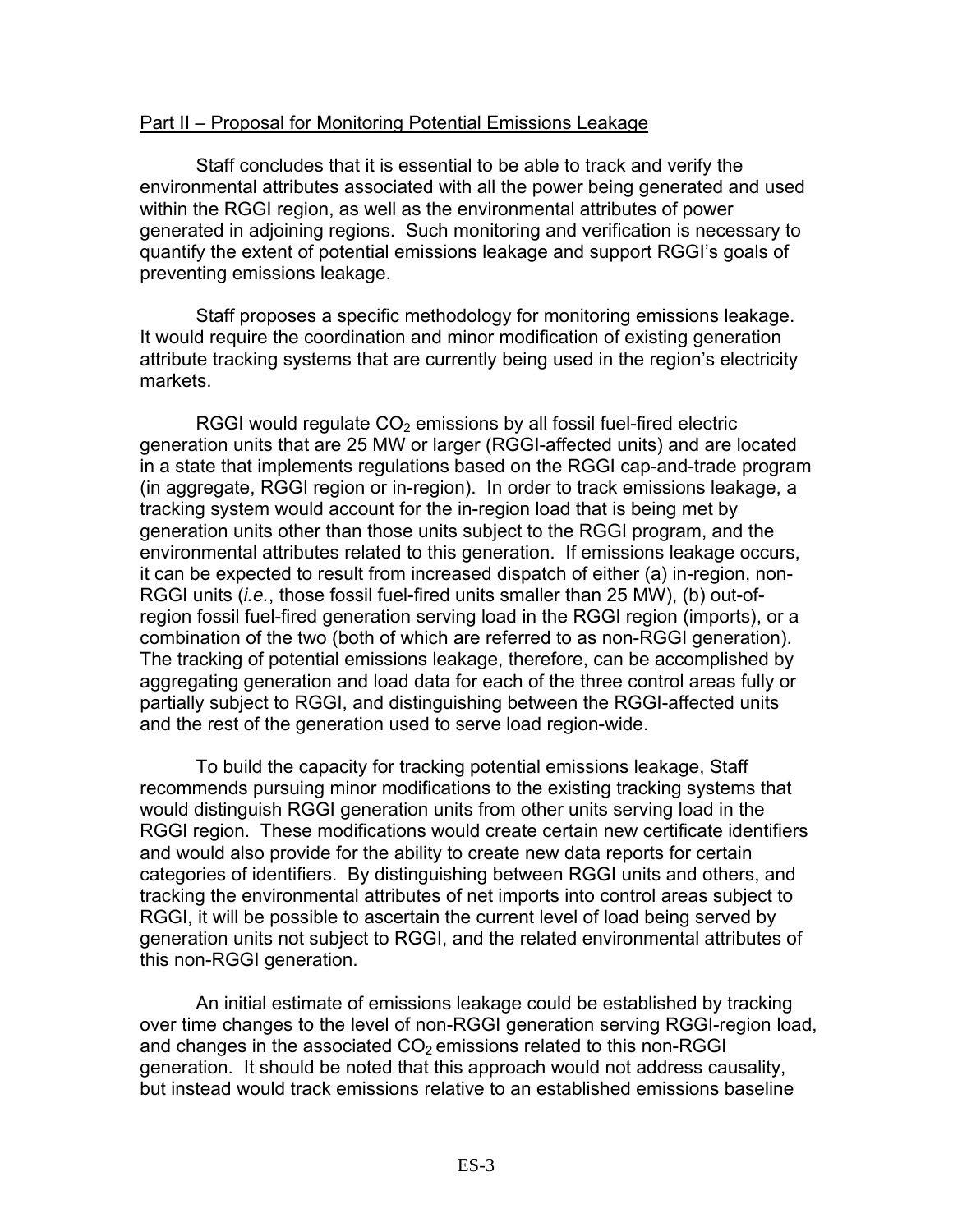for non-RGGI generation units that serve load in the RGGI region. Any increase in emissions from this category of generation units could be considered an initial estimate of emissions leakage. Causality, if addressed, would need to be evaluated on a parallel basis through an evaluation of changes in other market and power system variables during the monitoring period.

# Recommendations

To support this monitoring proposal, Staff recommends that the RGGIparticipating States take the following actions:

- First, explore modifications to the existing generator attribute tracking systems in the region (PJM's GATS, New England ISO's GIS), and the emerging tracking system currently under development by New York in order to, for each individual control area:
	- (i) determine how much electricity is being used in a control area or partial control area subject to RGGI (including supply by generation from within and outside of the RGGI region);
	- (ii) determine the environmental attributes associated with the generation of electricity both inside a control area or partial control area subject to RGGI and in adjoining control areas;
	- (iii) create generation attribute identifiers for "RGGI-affected unit", "unaffected small fossil fuel-fired RGGI-region unit", and "RGGIregion unit";
	- (iv) track net imports into NY-ISO, PJM, and ISO-NE from adjoining control areas and account for related environmental attributes;
	- (v) Infer net "imports" into the RGGI portion of PJM and account for related environmental attributes; and
	- (vi) generate data reports of "RGGI residual mix", "unaffected small fossil fuel-fired RGGI-region unit emissions mix", and "RGGI emissions mix".
- Second, urge PJM and ISO-New England to make, within the next 12 months, the necessary modifications to GATS and GIS, respectively, that will enable the collection of data and regional coordination among attribute tracking systems necessary to monitor regional emissions leakage; and
- Third, urge the New York PSC to coordinate with PJM and ISO-New England in order to include the features that will enable the collection of the necessary data in the tracking system that New York is currently developing, with the goal of being able to begin collecting the RGGIrelated data within the next 12 months; and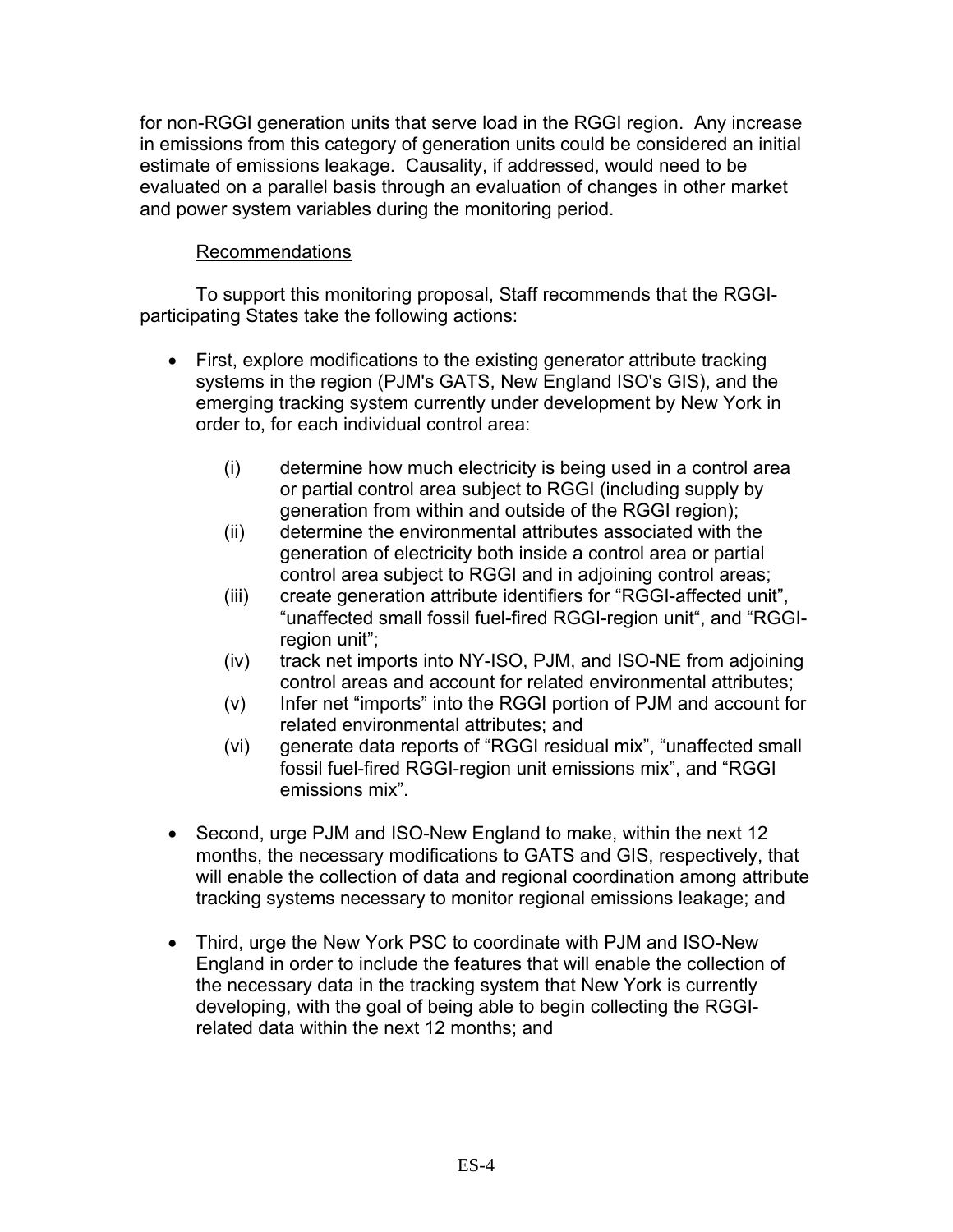• Fourth, using the approach outlined in this report, begin monitoring prior to the start of the RGGI program to evaluate  $CO<sub>2</sub>$  emissions from non-RGGI generation in order to develop baseline data.

Furthermore, Staff recommends that, when developing monitoring capabilities for RGGI, attention should be paid to incorporating technical capabilities and design elements that would support the implementation of loadbased policies to address potential emissions leakage. Staff acknowledges that the technical capabilities and design elements needed for RGGI monitoring could form the basis of a significant portion of the tracking systems needed to implement policies such as an emissions portfolio standard or a load-based emissions cap. Such design work should be considered now, as emissions leakage tracking capabilities are developed, in order to enable a more rapid implementation of load-based policies if they are considered warranted.

### Part III – Policy Options

 This portion of the report evaluates, from a qualitative standpoint, various policy options to address potential emissions leakage. These policy options were discussed by stakeholders, independent experts, and RGGI Staff Working Group members during the June 2006, Imports and Leakage Workshop at Vermont Law School. The report considers the degree to which the options meet certain criteria set out in the RGGI MOU, including the effectiveness of each policy in addressing emissions leakage, and the impact of mitigation policies on electric system reliability. Each policy option is also evaluated with respect to implementation challenges that it may present.

Staff has organized the possible policy responses into the following three categories: (1) policies that indirectly address carbon emissions by reducing electricity demand; (2) policies that address, but do not cap, carbon emissions; and (3) policies that cap carbon emissions. A characteristic shared by all of these policies is that they address the end-use of electricity and the emissions that indirectly result from end-use.

# Category 1 – Policies that Reduce Electricity Demand

The first category of policies includes mechanisms that would reduce electricity demand. This category of policies is considered an indirect emissions leakage mechanism that constitutes a no-regrets approach, *i.e.*, one that would also provide significant electric system reliability and economic benefits to the RGGI region. These policies include:

- maximization of a consumer benefit/strategic energy purpose allocation, with a focus on end-use energy efficiency;
- implementation of an energy efficiency portfolio standard;
- improved appliance and equipment efficiency standards;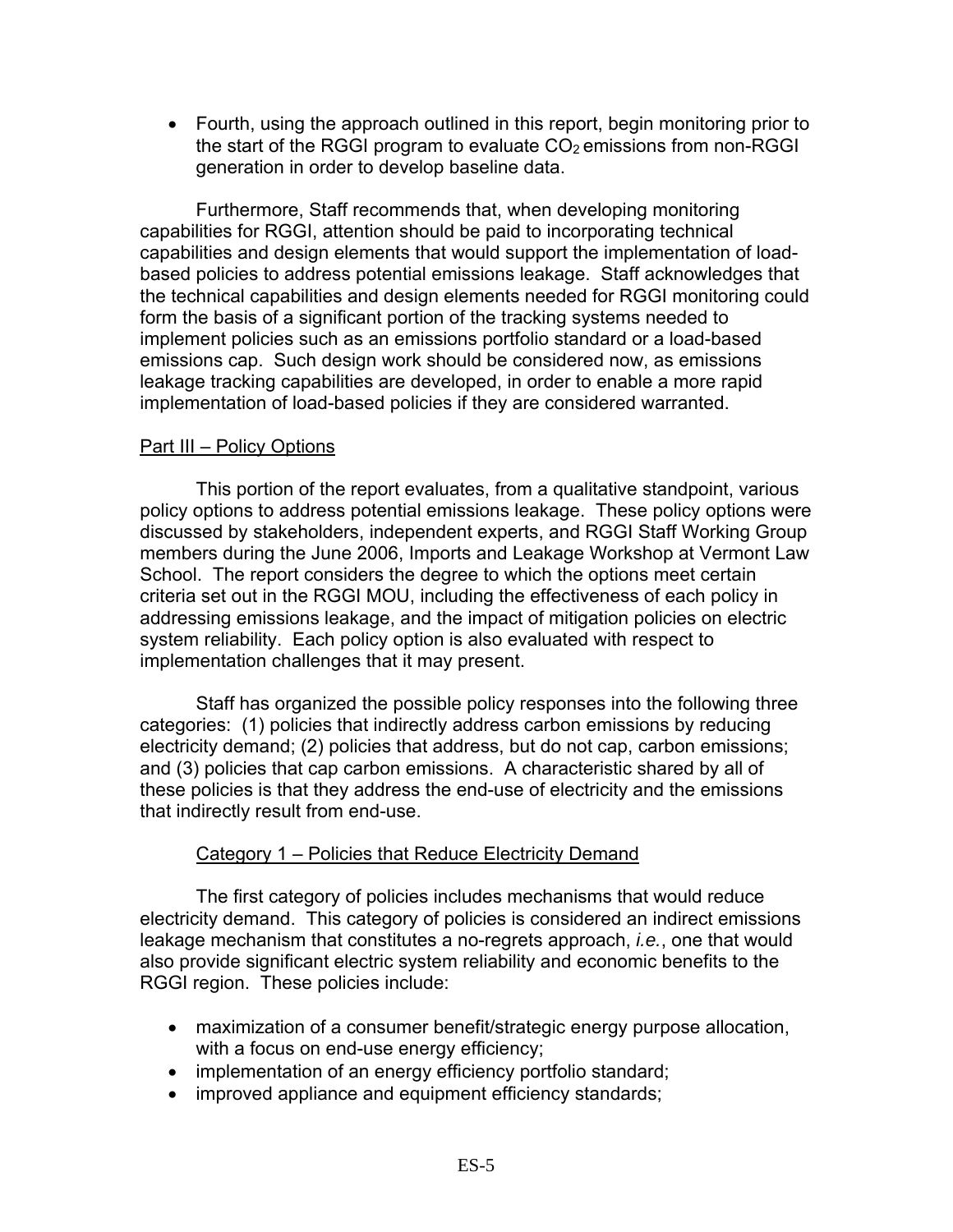- improved building codes and standards; and
- reductions in barriers to combined heat and power (CHP) applications, and market incentives for CHP.

 The use of appliance efficiency standards, building codes and standards, and efforts to reduce market barriers to the deployment of combined heat and power applications are not new. Many RGGI states are currently implementing various types of efficiency programs or standards, and most states recognize that government intervention is necessary to maximize market penetration of costeffective energy efficiency technologies and practices. It is necessary to adopt such codes and standards in order to overcome market failures that restrict the use of more efficient products and practices. Some of these barriers include limited consumer knowledge, split incentives (*e.g.*, where one party, such as a landlord, purchases the product, while another, a tenant, pays the electricity bills), panic purchases (*e.g.*, where failed units are hurriedly replaced without regard for their energy efficiency), and the sometimes greater initial costs of higherefficiency products. There are also significant barriers to the deployment of CHP. They include potential resistance by public utilities to opening their systems to outside generation, expensive transmission feasibility studies, potentially high exit fees, and high rates for supplemental and standby power.

 Under an Energy Efficiency Portfolio Standard (EEPS), a state utility commission or other regulatory body would specify an energy savings target (or targets) that load-serving entities (LSEs) must meet, on an annual or cumulative basis. The requirement could be set as a percentage of load growth or base year sales, or as a fixed number of units of energy savings. The requirement could also address peak electricity demand. States have found that establishing an explicit, mandatory target, based on sound analysis of technical and economic potential, can help overcome market barriers, regulatory disincentives, or insufficient information about the benefits of energy efficiency that hinder full investment in cost-effective energy efficiency. The adoption of an EEPS would also allow for the achievement of economies of scale, because the entity-wide EEPS requirement encourages energy providers to aggregate savings across multiple end-uses and sectors to meet the overall energy savings goal in the most cost-effective manner.

Each of these policies is designed to reduce electricity demand, and therefore, can be expected to help indirectly reduce emissions leakage. To the degree that electricity demand is reduced, the demand placed on existing generation resources is reduced, and the need to develop new generation capacity is avoided. This reduction in demand for generation supply results in avoided emissions, which, in turn, reduces the demand for  $CO<sub>2</sub>$  allowances. This would also be expected to reduce  $CO<sub>2</sub>$  allowance price, which would reduce the generation cost differential between RGGI-affected generation units relative to generation units that are not subject to a carbon constraint.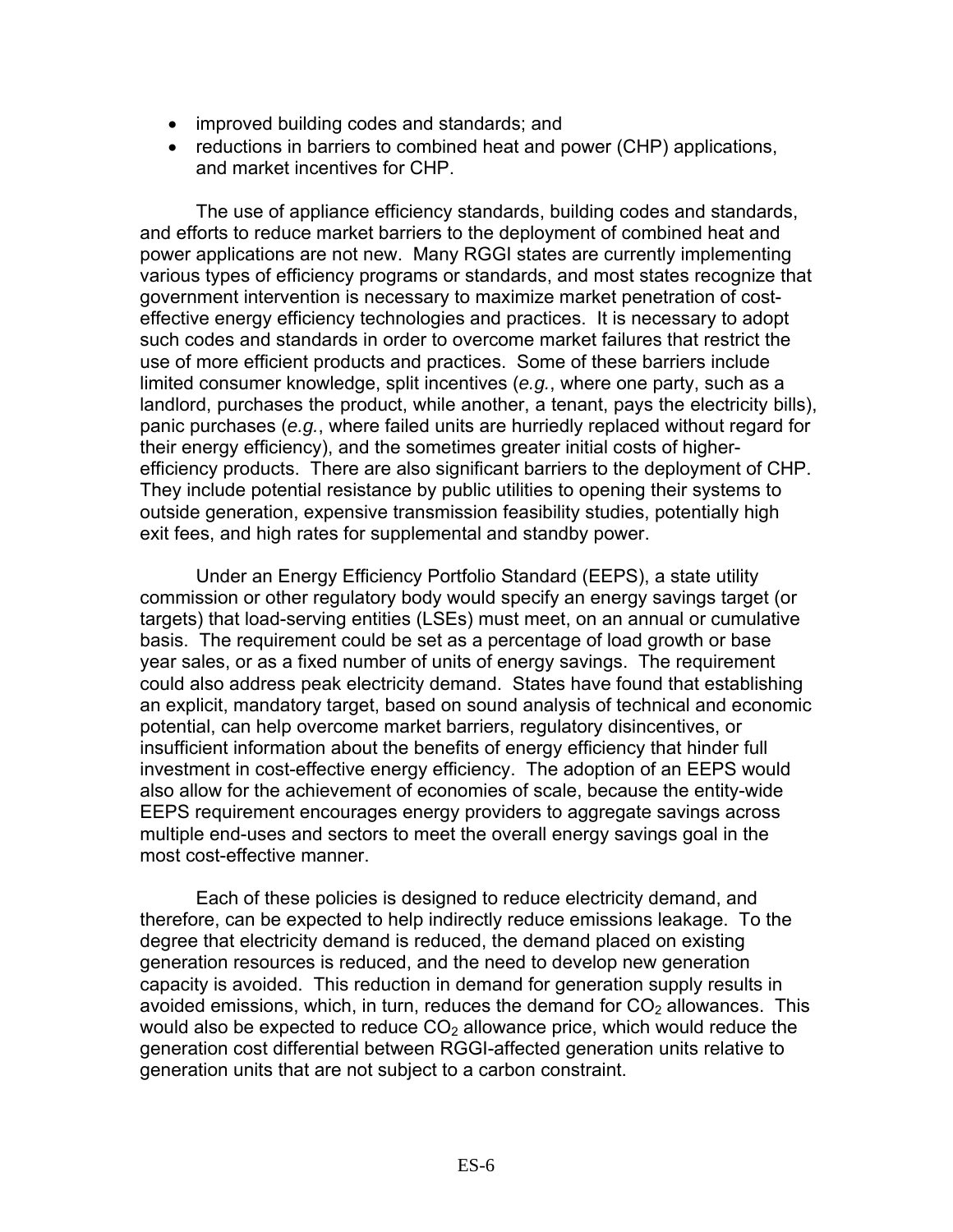However, while the impact of a reduction in electricity demand has been demonstrated to reduce wholesale and retail energy prices, the relationship is indirect. Determining the amount of energy efficiency resource that would be required to adequately mitigate potential emissions leakage, given an assumed  $CO<sub>2</sub>$  allowance price and projected generation cost differential between RGGIaffected and non-affected generation, would depend on future projections arrived at through modeling. Staff notes that modeling conducted for the RGGI Staff Working Group broke new ground in integrating demand-side energy efficiency resources into supply-side electricity sector modeling, and could be used as a starting point for such an analysis.

Staff also notes that energy efficiency policies would have only a limited impact on reducing the carbon intensity of the generation portfolio used to serve load. Energy efficiency policies that reduce the  $CO<sub>2</sub>$  allowance price to zero (and, by extension, remove the generation cost differential that could drive emissions leakage) would fail to achieve some of the goals and benefits of a generatorfocused cap-and-trade program, which is to modify the dispatch and carbon intensity of the existing portfolio of generation units and incorporate emissions performance into the evaluation of future generation resources. However, energy efficiency policies, to the extent that they result in the deployment of significant energy efficiency resources, would facilitate a lowering of the emissions cap over time.

#### Category 2 – Carbon Adder and Emissions Rate Mechanisms

 The second category of policies more directly addresses carbon emissions, but does not cap these emissions. These policies are the carbon procurement adder, carbon procurement emissions rate, and emissions portfolio standard.

#### *Carbon Procurement Adder*

A carbon procurement adder is an analytical tool that requires an LSE planning its resource acquisitions to incorporate a "shadow price" for carbon emissions into its financial analysis of different investment options. The major benefit of developing and implementing a carbon procurement adder is that it internalizes future carbon regulatory risk, and therefore provides utilities with a mechanism with which to evaluate resource supply options while addressing potential future carbon constraints. The mechanism is also relatively easy to administer, depending upon how LSEs are required to procure generation supply. Such a mechanism was recently implemented by the California Public Utilities Commission as a portfolio management requirement.

The carbon procurement adder mechanism is a planning tool designed for LSEs operating in a traditionally regulated – or as in California, re-regulated – environment, and is best suited to the evaluation of plant-specific power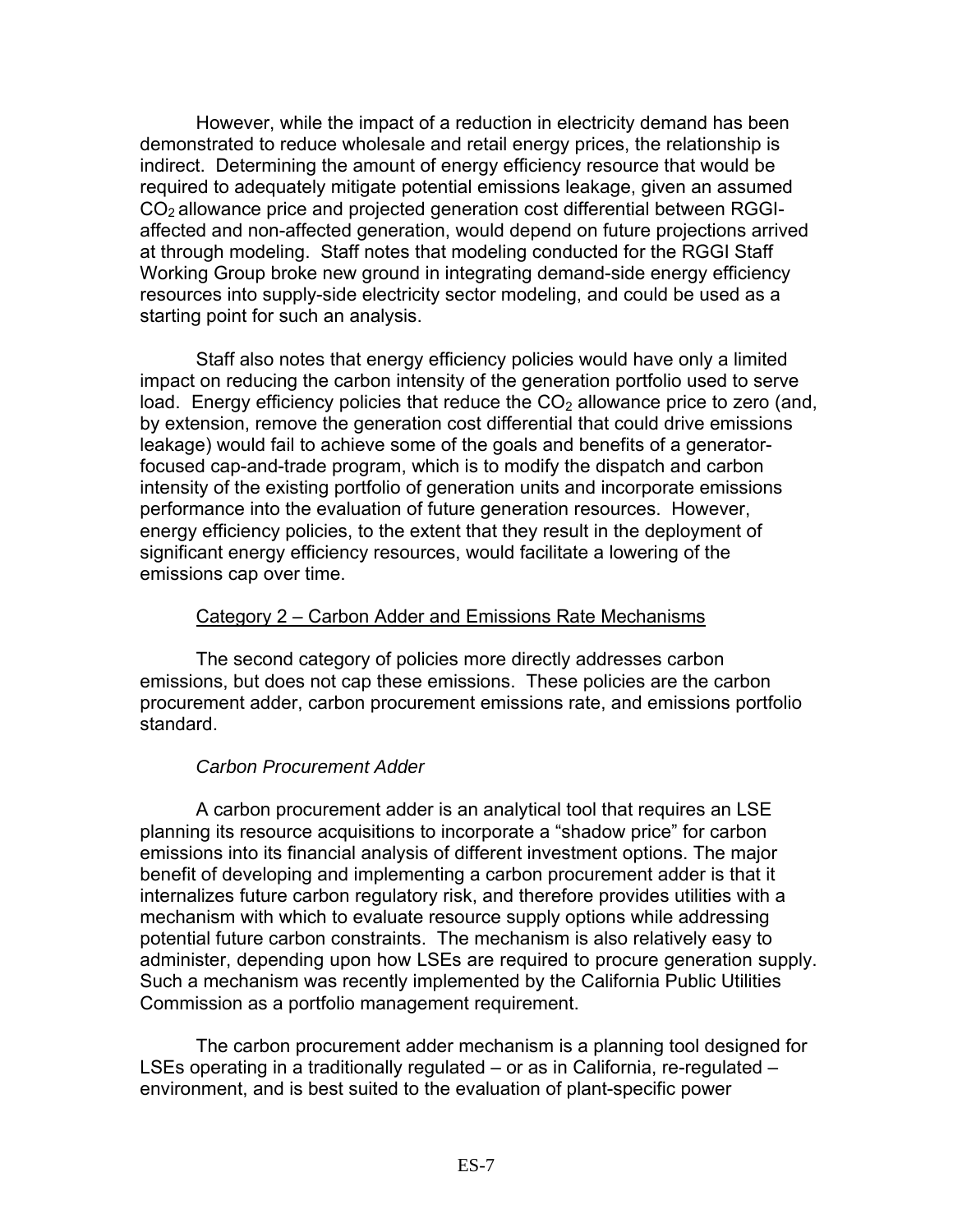purchase agreements. In restructured states, such as the majority of RGGI participating states, implementation of a carbon procurement adder would likely require significant modifications to how state-designated LSE "providers of last resort" are required to procure electric generation supply. As an example, New Jersey currently requires LSEs to procure generation supply through an auction. Winning bids are typically not in the form of plant-specific bilateral contracts, but involve contractual guarantees over a limited multi-year period to deliver a specified amount of energy and capacity to an LSE. A carbon procurement adder would be a greater challenge to implement in such a context, absent significant modification to the procurement process.

As a leakage mitigation option, it would be possible to implement a carbon procurement adder that is equivalent to the RGGI  $CO<sub>2</sub>$  allowance price. This would remove any financial incentive for an LSE to change its procurement practices to evade the wholesale price adder due to RGGI. On its face, this would remove RGGI as a causal factor from any incremental increase in power imports and related out-of-region emissions due to LSE power purchasing practices, at least for bilateral purchases. It would be of limited utility as a planning tool to evaluate the carbon intensity of spot market power purchases, as this is a mix of system power including both low-emitting and high-emitting units, and LSEs are price takers in the spot market. LSE purchases of spot market power would not impact the carbon intensity of this power, although LSEs, when managing their power procurement, would need to account for the carbon intensity of spot-market power when making a decision to purchase from the spot market.

It should be noted that this approach would only indirectly impact the dispatch of generators in the region, since generators would face no direct compliance obligation or related cost adder. Theoretically, it would, therefore, not preclude emissions leakage due to a real-time re-dispatch of the regional power system due to a RGGI cost adder. Theoretically, such a procurement adder also might not impact system dispatch at all if the chosen "economic" resource, inclusive of carbon costs, remained the same as the resource chosen without the procurement adder. The dollar value of the adder would therefore be a key variable that could affect the efficacy of this policy as a leakage mitigation strategy.

# *Carbon Procurement Emissions Rate*

 A carbon procurement emissions rate is a limit that is placed on the emission rate of power supplied to an LSE through a long-term power purchase agreement. This policy would require all long-term power purchases to meet a specific lbs. CO<sub>2</sub>/MWh emission rate; power could not be supplied through bilateral contracts with suppliers that exceed this emissions rate. California recently enacted a statutory requirement that new long-term power purchase agreements (five years or longer) may only be entered into with generation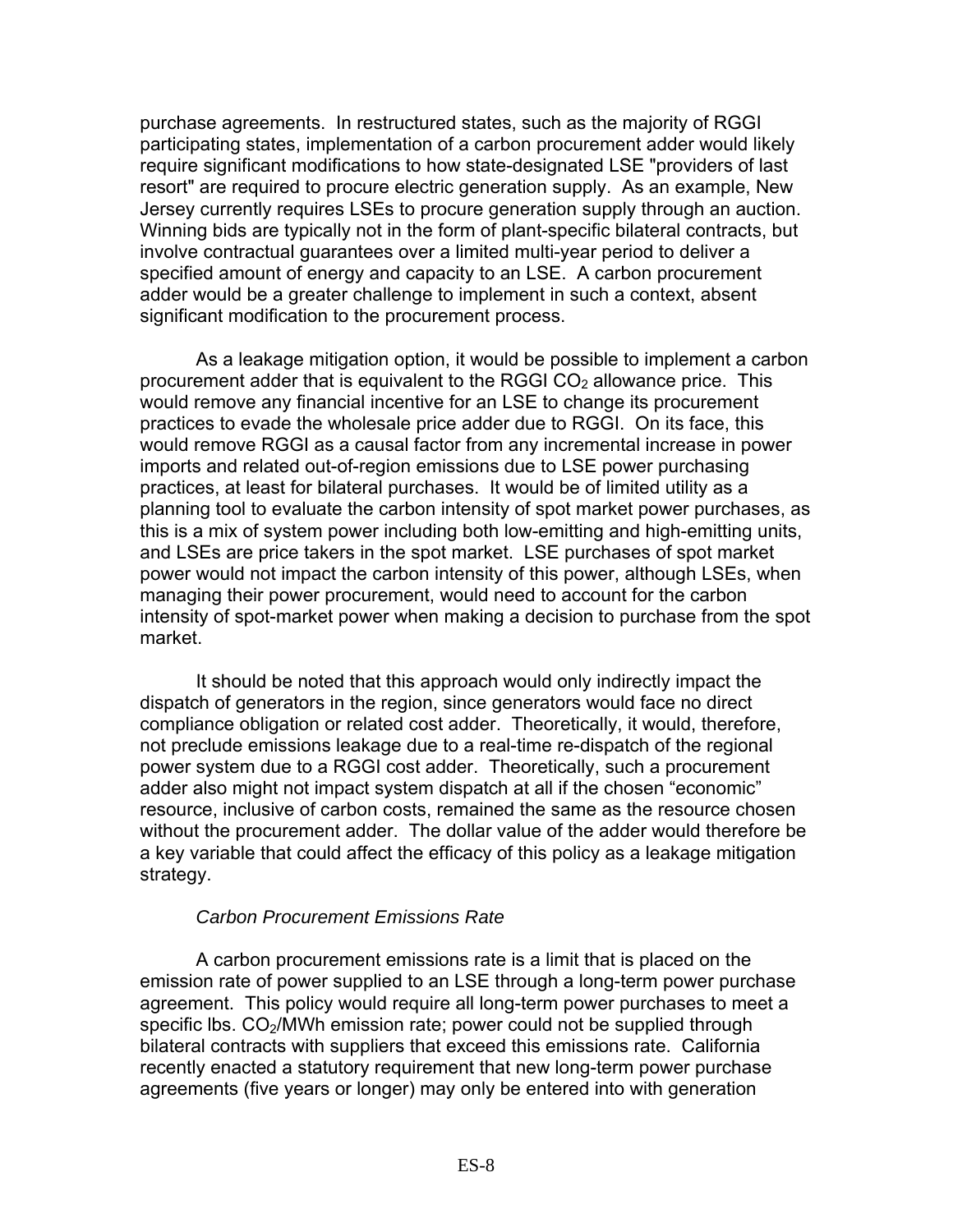facilities that meet a  $CO<sub>2</sub>$  emissions rate equivalent to that of a natural gas combined cycle plant.

 As an emissions leakage mitigation option, the emission rate requirement would apply to all new, long-term contracts with power providers. It could be based on the emission rate for a certain class of technology, as was done in California, or on another measure, such as the average emissions rate achieved by all or some subset of generation units within the RGGI region. Both options would ensure that imported power is treated on an equivalent basis as power generated within the region.

Unlike an emissions portfolio standard, as discussed below, a carbon procurement emissions rate would be tied to the bundled electricity commodity, rather than an unbundled emissions attribute. It would therefore directly impact the dispatch of power plants, and could not be avoided through "attribute shuffling".<sup>iii</sup> One drawback is that this policy would not address power purchases in the spot market. If long-term power purchase agreements were not mandated, this could create a disincentive for entering into long-term power purchase agreements. As a result, implementation of this policy in the RGGI region would require a significant modification to how LSEs are required to procure generation supply.

### *Emissions Portfolio Standard*

An emissions portfolio standard (EPS) is a policy mechanism that would require an LSE to meet an average output-based emissions standard (lbs.  $CO<sub>2</sub>/MWh$ ) for the portfolio of supply resources the LSE uses to provide retail electricity. Because it uses an average output-based standard, this mechanism could be adapted to incorporate demand-side resources (*i.e.*, end-use energy efficiency and demand-side management) along with supply-side resources as compliance measures. For instance, energy efficiency resources procured by an LSE could be credited with an emission rate of zero and considered as part of an LSE's overall supply resource when determining the average emission rate for the total electricity supplied by the LSE. This mechanism is also indifferent to the source of generation. The implementation of an EPS in the RGGI states would cover all power that is used to serve retail demand in the RGGI region.

An EPS would establish a market signal to LSEs, and indirectly, power generators, that lower-emitting generation is a valuable commodity. However, it would not necessarily fully address the cost differential between RGGI affected units and those units not subject to the RGGI program. Addressing the cost differential would depend on the relationship between the \$/MWh compliance cost faced by the LSE to meet the emission rate requirement relative to the RGGI \$/MWh cost adder to wholesale power purchased from within the RGGI region.

<sup>&</sup>lt;u>.</u><br>iii Attribute shuffling, and strategies to address it, are discussed in detail in this report. A related scenario, "contract shuffling", is also discussed.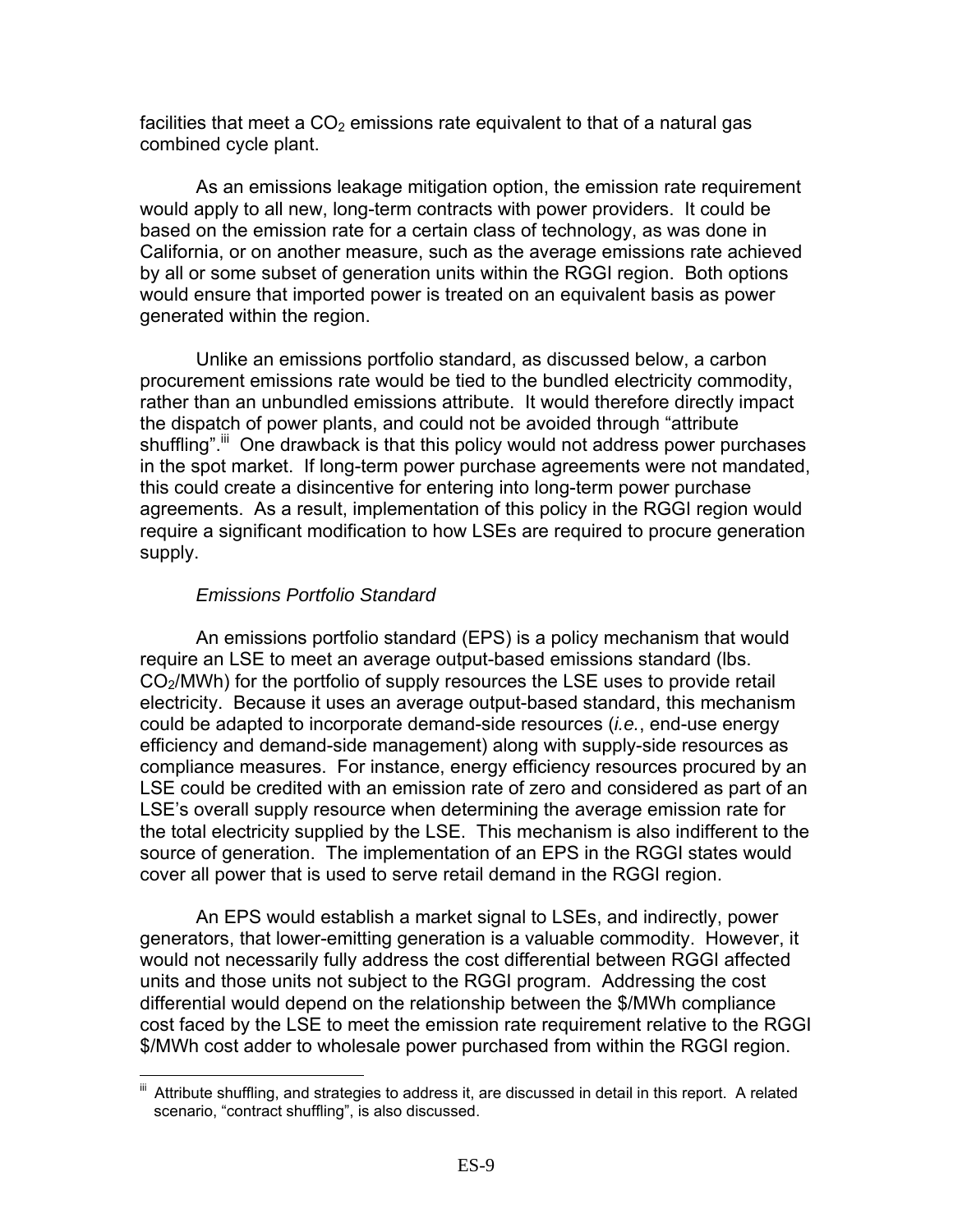As a result, though it would mitigate the market dynamics that could lead to emissions leakage, uncertainty would remain as to the efficacy level of this mechanism. It should also be noted that an EPS would only indirectly impact the dispatch of generators in the region (by providing an incentive for low-emitting generation), since generation units would face no direct compliance obligation and related cost adder due to an EPS. It, therefore, would not directly impact the real-time functioning of the electricity market and would not preclude emissions leakage due to a re-dispatch of the regional power system due to a RGGI cost adder.

 One disadvantage is that while the policy would limit carbon intensity by holding an LSE to a lbs.  $CO<sub>2</sub>/MWh$  standard, the electricity demand within an LSE's service territory could continue to increase, which could allow for an increase in absolute emissions of carbon. $N$ 

Another potential problem is the potential for "attribute shuffling". An emissions portfolio standard would likely be implemented using an environmental attribute credit trading system, which separates the generation attributes from the electricity commodity. This could be problematic in an open system that includes both regulated and unregulated regions. If an EPS is not properly designed, such a compliance mechanism could potentially allow an LSE to purchase environmental attributes from low-emitting generation outside of the RGGI region without changing its power procurement practices. In such a scenario, an LSE could comply with the emissions standard requirement without impacting the dispatch of generation, and related emissions, in the region as a whole. The specifics of this possible problem and how it might be addressed are discussed in this report.

#### Category Three – Capping Emissions Associated with Serving Load

 The third policy category, referred to here as a load-based emissions cap, is the most direct method for addressing potential emissions leakage. A loadbased emissions cap would place a cap on absolute emissions related to all electricity use within a region.

 There are three key features of this policy. One, it would set a baseline for emissions associated with the provision of retail electricity by each LSE, and allocate allowances to LSEs based on the emissions related to each LSE's historical electricity purchases. The cap could be set based on a stabilization of emissions at a historic level, or apply an emissions trajectory. Two, at the end of a compliance period, LSEs would have to submit allowances equivalent to the carbon emissions associated with their power purchases. Three, LSEs would be able to reduce the carbon content of their portfolios by contracting with the providers of relatively low-emitting generation or by reducing load in their service territories through energy efficiency and demand-side management. LSEs that

<sup>1</sup>  $\frac{1}{10}$  The report discusses how this issue could be addressed.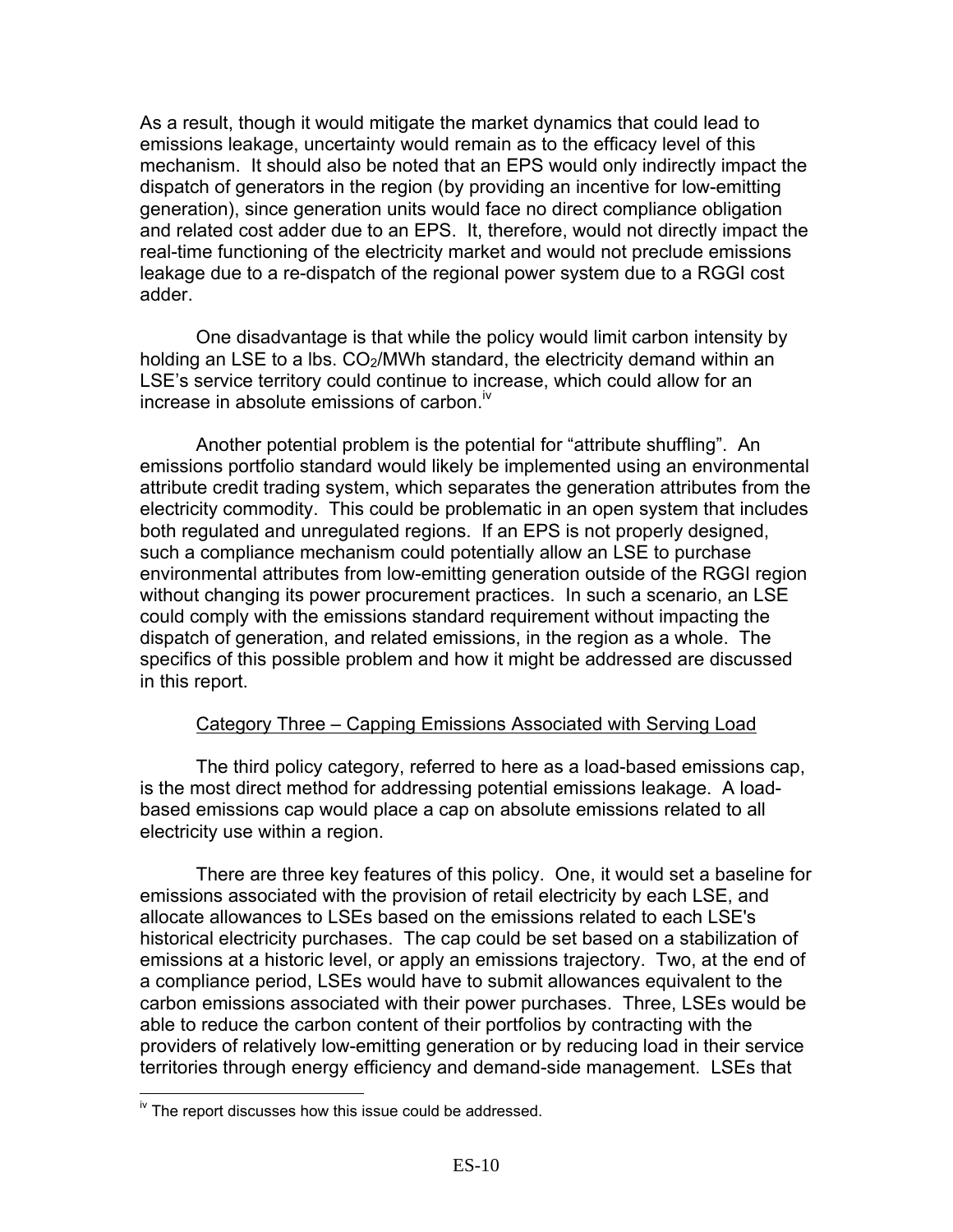reduce emissions below their baseline allocations would have allowances to sell; LSEs that failed to meet their requirements would need to purchase allowances from other LSEs that have exceeded their emissions reduction requirements.

 This policy creates a requirement for an LSE to lower the carbon content of its portfolio, while also establishing an indirect market signal to generators that low-emitting generation is a valuable commodity. The policy also accommodates all market-based compliance approaches available to LSEs. LSEs can purchase low-emitting power on the wholesale market, invest in energy efficiency and other demand-side management resources, or purchase emissions allowances from other LSEs if it is economic to do so.

This approach would be effective in addressing the majority of any potential emissions leakage. Assigning a carbon cap to LSEs eliminates the ability of LSE procurement decisions in response to the RGGI program to contribute to incremental emissions increases from generation not subject to a carbon constraint. If properly designed to avoid attribute shuffling, a load-based cap would prevent an LSE from an "end run" around the generator cap-and-trade program, in an attempt to avoid the price impacts of the carbon constraints placed on in-region generation.

It should be noted, however, that, like an EPS, a load-based emissions cap would only indirectly impact the real-time dispatch of generators in the region (by providing an incentive for low-emitting generation), since generation units would face no direct compliance obligation and related cost adder due to a loadbased cap. Because LSEs are price-takers in the wholesale spot market, a loadbased cap would not preclude near-term emissions leakage resulting from a realtime re-dispatch of the regional power system due to a RGGI generation cost adder. However, LSEs would be subject to a compliance obligation related to the carbon-intensity of spot-market power. If the carbon intensity were high, this would provide a disincentive for LSE reliance on spot-market power and/or an incentive for more aggressive demand-side measures to avoid the need for spot market purchases. As a result, countervailing market forces would be expected to mitigate such an outcome over the long-term. Since LSEs would have a fixed carbon compliance obligation, any near-term emissions leakage due to a realtime re-dispatch of the power system due to a RGGI cost adder would be counter balanced by additional low-carbon power purchases by the LSE or LSE electricity demand reductions.

Any remaining emissions leakage could result from limitations in the precision of an emissions tracking system for a load-based cap, which would rely in part on emissions proxies for certain categories of power purchases.

 While staff views a load-based cap as a viable leakage mitigation mechanism, its implementation comes with significant challenges. Under this proposal, an emissions baseline for each LSE would need to be established.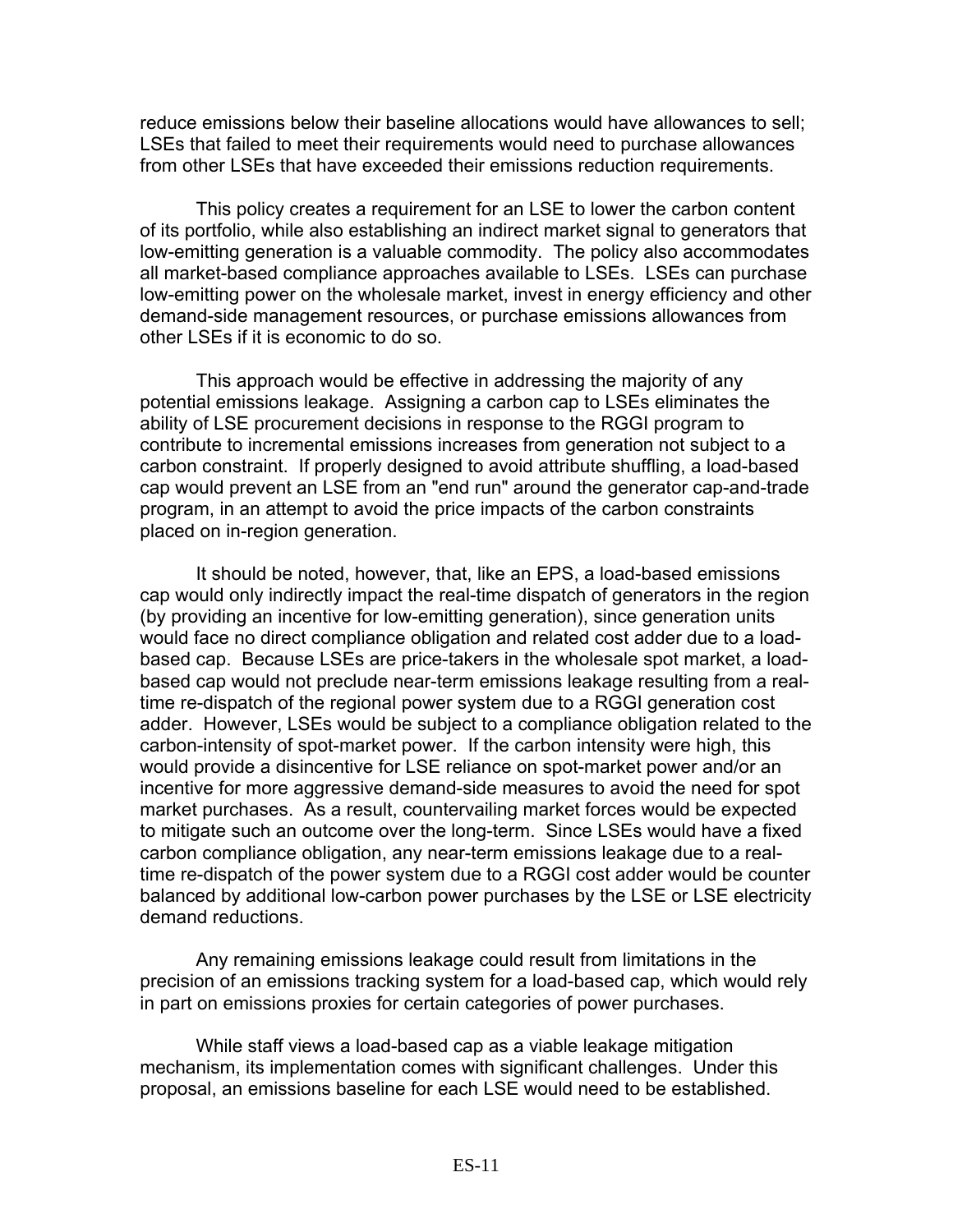This would require the establishment of emissions estimates related to historical electricity purchases by each LSE over a multi-year period. Unlike a process for estimating regional emissions leakage, establishing LSE baselines for a loadbased cap-and-trade system would require detailed analysis of an LSE's historic bilateral power purchases and spot market purchases, and an estimate of the emissions related to those purchases. This would require the use of both ISO market settlement systems and generator attribute tracking systems to evaluate the contract path of LSE electricity purchases and the emissions related to these purchases. As a result, it would present additional requirements beyond those that would be required to track regional emissions leakage through a generator attribute tracking system.

#### Part IV – Discussion of Electricity Reliability Issues

Finally, the report discusses the potential impact of leakage mitigation measures on electric system reliability. Staff concludes that all three categories of proposed leakage mitigation policy responses would have no significant effect upon electricity system reliability. All of the policies considered in this report place no direct compliance obligation, and related cost adder, on electric generation units. Policies evaluated would either impact electric demand or place specific carbon requirements on LSEs. These policies would be expected to impact the purchasing decision of LSEs with regard to electric generation supply, but would not directly impact the economics of individual electric generators.

Even policies that place a modest compliance obligation on generation units are not expected to impact system reliability. Ensuring system reliability can be understood as an exception to the least-cost economic dispatch model. Generator costs are included in the bid prices that generators submit to their ISO, and generation units are then dispatched on their relative economic merits: the cheapest units are dispatched first; then more expensive units follow. However, system reliability is ensured by allowing units that are required for reliability purposes to be dispatched out of economic merit order. While these units may be more expensive than units that would be dispatched on a solely economic basis, they are directed to operate to maintain system reliability. In essence, reliability "trumps" economic dispatch given the physical constraints of the transmission system.

#### Part V – Appendices

 Much of the discussion in this report requires more in-depth treatment of related topics. For that reason, the report contains appendices that provide further detailed discussions, including:

Appendix I NE-ISO Generator Information System (GIS) and PJM Generator Attribute Tracking System (GATS) Data and Reports;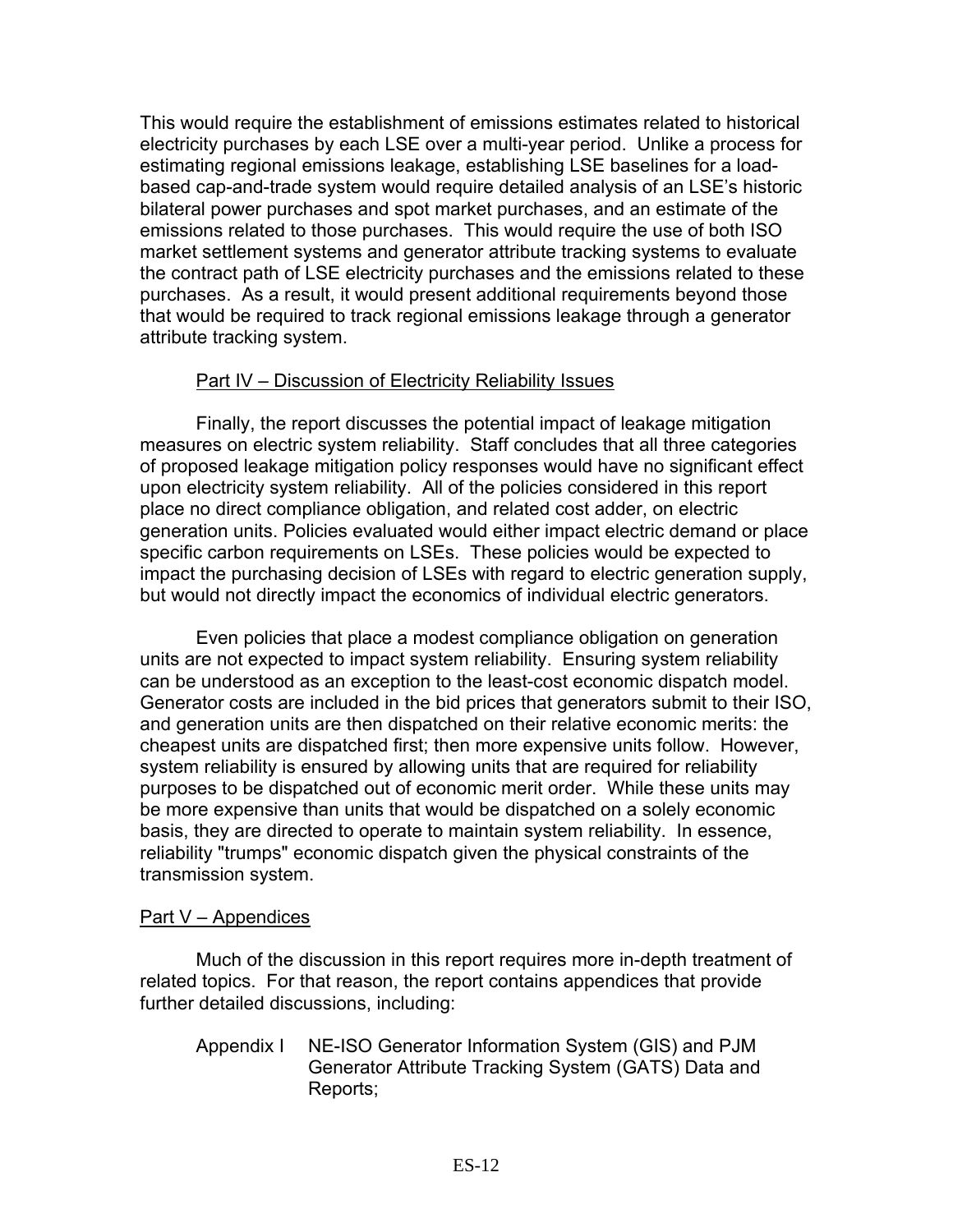- Appendix II Development of New York Generator Attribute Tracking System;
- Appendix III Legal Issues; and
- Appendix IV Status of Building Energy Codes and Equipment Energy Efficiency Standards in the RGGI Region.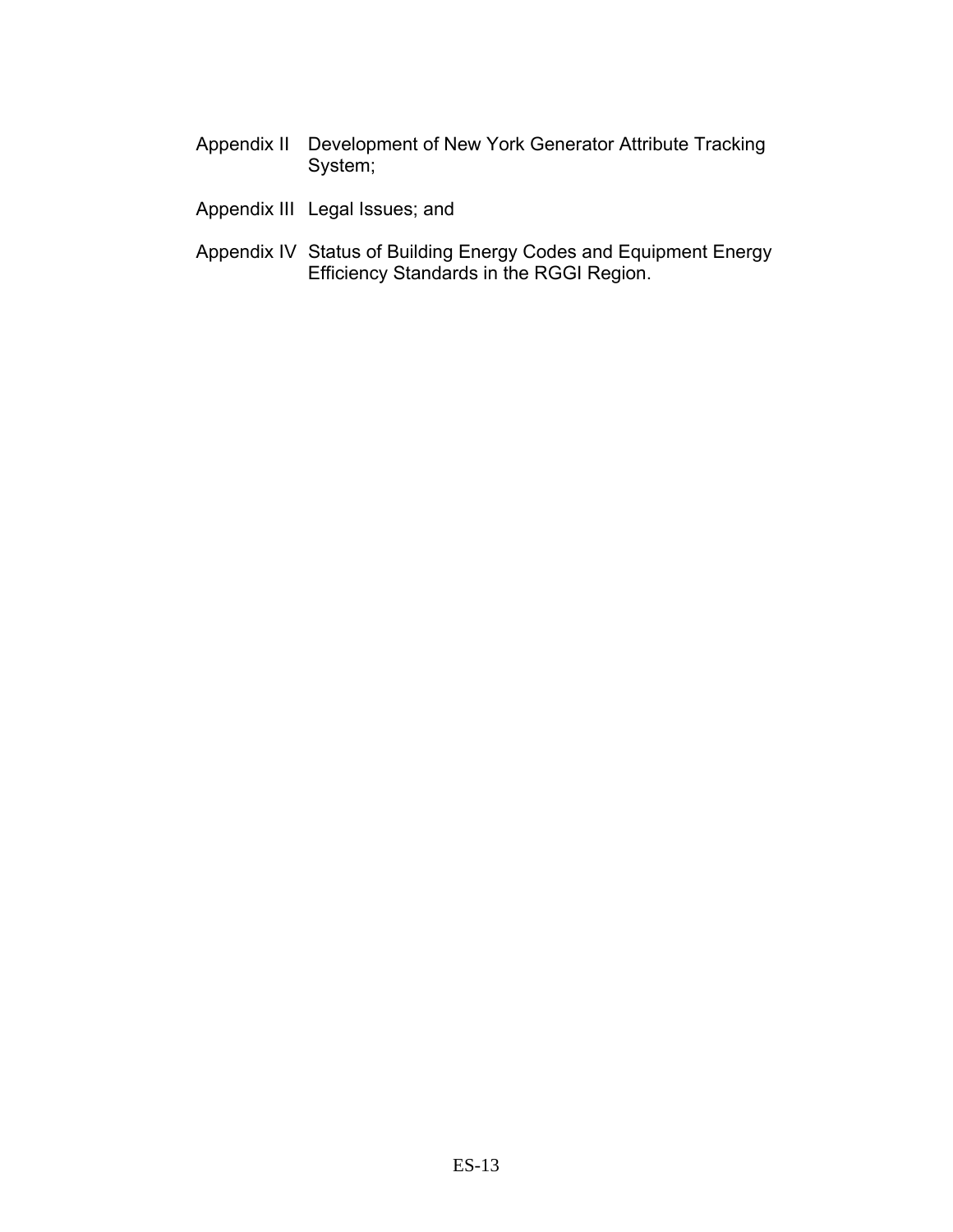### **I. Introduction**

### **Background**

 On December 20, 2005, seven Northeastern and Mid-Atlantic states (Signatory States)<sup>1</sup> entered into a Memorandum of Understanding (MOU) to implement the Regional Greenhouse Gas Initiative (RGGI) – a region-wide carbon dioxide  $(CO<sub>2</sub>)$  cap and trade program targeting the electricity generation sector. The MOU outlines the program in detail, including a provision that recognizes that the program may lead to increased electricity imports and associated emissions leakage. To address this potential, the MOU called for the Signatory States to establish a multi-state emissions leakage working group (Working Group or Staff) consisting of representatives from the energy regulatory and environmental agencies in each Signatory State. The MOU tasks the Working Group with the following:

- Consider potential options to address potential emissions leakage, including the effectiveness of each option; and the potential impacts of each option on: (i) energy prices; (ii) allowance prices; (iii) electric system reliability; and (iv) the economies of signatory states.
- Consult with a panel of experts, stakeholders, and representatives of regional transmission organizations as the Working Group reviews various options to address potential emissions leakage, and issue its findings and conclusions by December 2007.

 In addition, the MOU calls for the monitoring of electricity imports into the Signatory States on an ongoing basis commencing from the start of the program, and the reporting of results of the monitoring on an annual basis beginning in 2010.

#### Work Plan

 $\overline{\phantom{a}}$ 

 By April 1, 2006, as required by the MOU, the Working Group was formed and thereafter prepared a work plan that was approved by the Signatory States' respective Energy and Environmental Agency Heads (Agency Heads) in June 2006. The work plan provides the general framework for accomplishing the tasks

<sup>1</sup> The seven original Signatory States include: Connecticut, Delaware, Maine, New Hampshire, New Jersey, New York and Vermont. Subsequently, both Massachusetts and Rhode Island signed the MOU in January and February of 2007, respectively. The Signatory States are also referred to in this report collectively as the "RGGI region". This report also anticipates the participation of Maryland due to an existing statutory requirement for Maryland to formally join the process by mid-2007.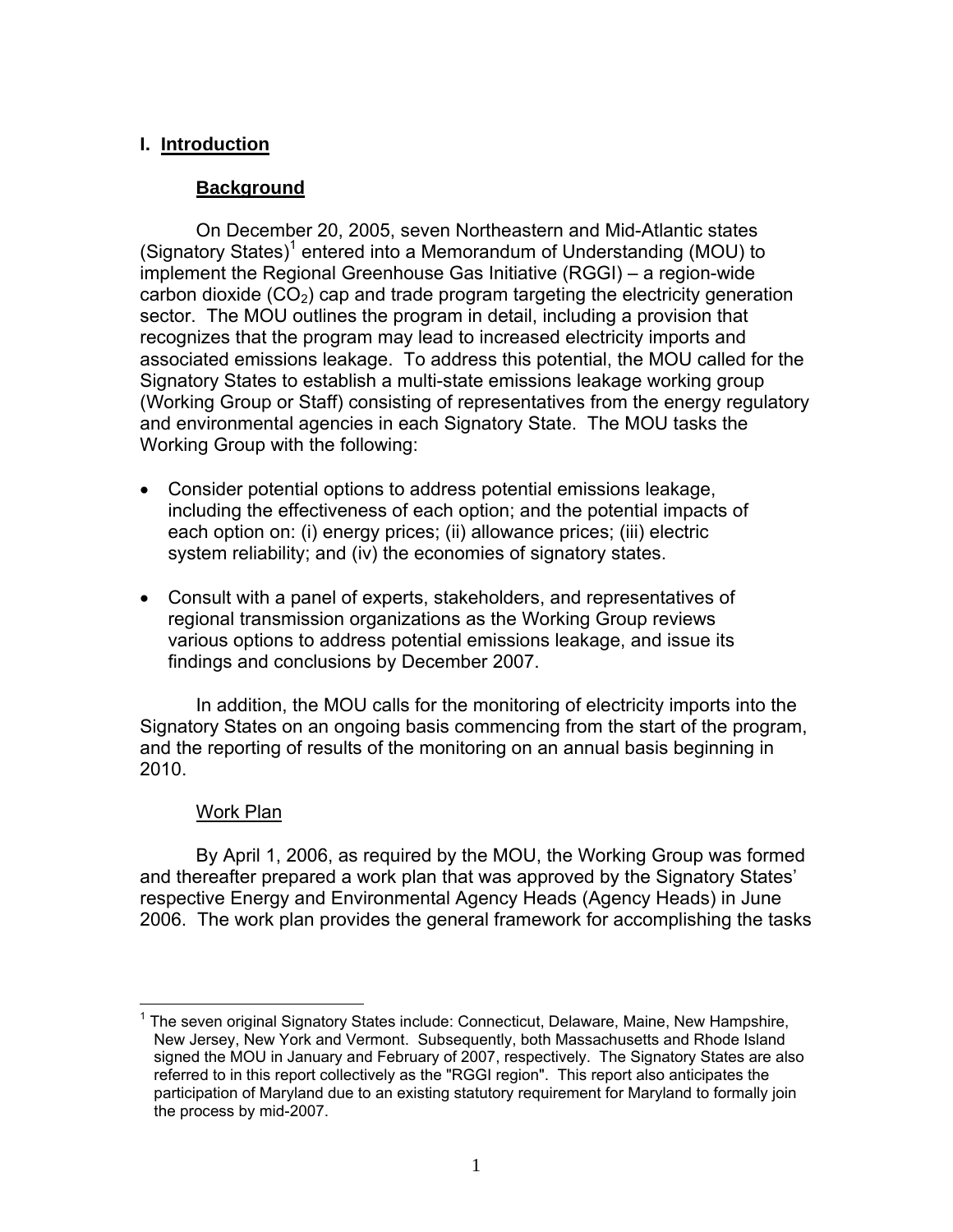noted above. $2$  A schedule is also included, which provides key milestones for developing a final report for delivery to the Agency Heads by December 2007.

# Stakeholder Process

 The work plan also includes a process to encourage the Working Group to reach out to stakeholders and other experts to assist Staff in identifying and understanding the technical and policy challenges associated with developing options to address potential emissions leakage. As part of this outreach effort, the Working Group organized a two-day stakeholder workshop on June 15-16, 2006, to discuss various policy options under consideration. Presentations were made by policy and legal experts, as well as representatives of the three regional electric system independent system operators. Staff also reached out to independent experts during the drafting of this report.

# **Purpose of the Report**

 Although the MOU provides for a single report to Agency Heads by December 2007, the Working Group adopted a more aggressive approach, as noted in the work plan, which would result in the development of a preliminary and a final report.

 The purpose of this preliminary report is to evaluate market dynamics that may lead to emissions leakage, propose monitoring options to track potential leakage, and provide a qualitative analysis of various policy options that might be used by the Signatory States to mitigate any potential leakage. This report also attempts, where possible, to evaluate potential emissions leakage mitigation mechanisms against criteria specified in the RGGI MOU.

 Staff will prepare a final report after reviewing feedback from the Agency Heads, expert resources, and stakeholders. In the final report, Staff will undertake, where appropriate, a more detailed qualitative and quantitative analysis of the potential effects of the various policy options considered in the preliminary report.

# **Evaluation Criteria for Emissions Leakage Mitigation Mechanisms**

 To evaluate the different policy options available to address potential emissions leakage, Staff has identified the following criteria. In considering policy options, the states should evaluate the extent to which each option:

(1) accomplishes the goal of adequately addressing emissions related to the end-use of electricity in the most flexible, cost-effective manner;

 2 RGGI Emissions Leakage Working Group Work Plan, June 14, 2006. Available at http://www.rggi.org/docs/rggi\_workplan\_6\_14\_06.pdf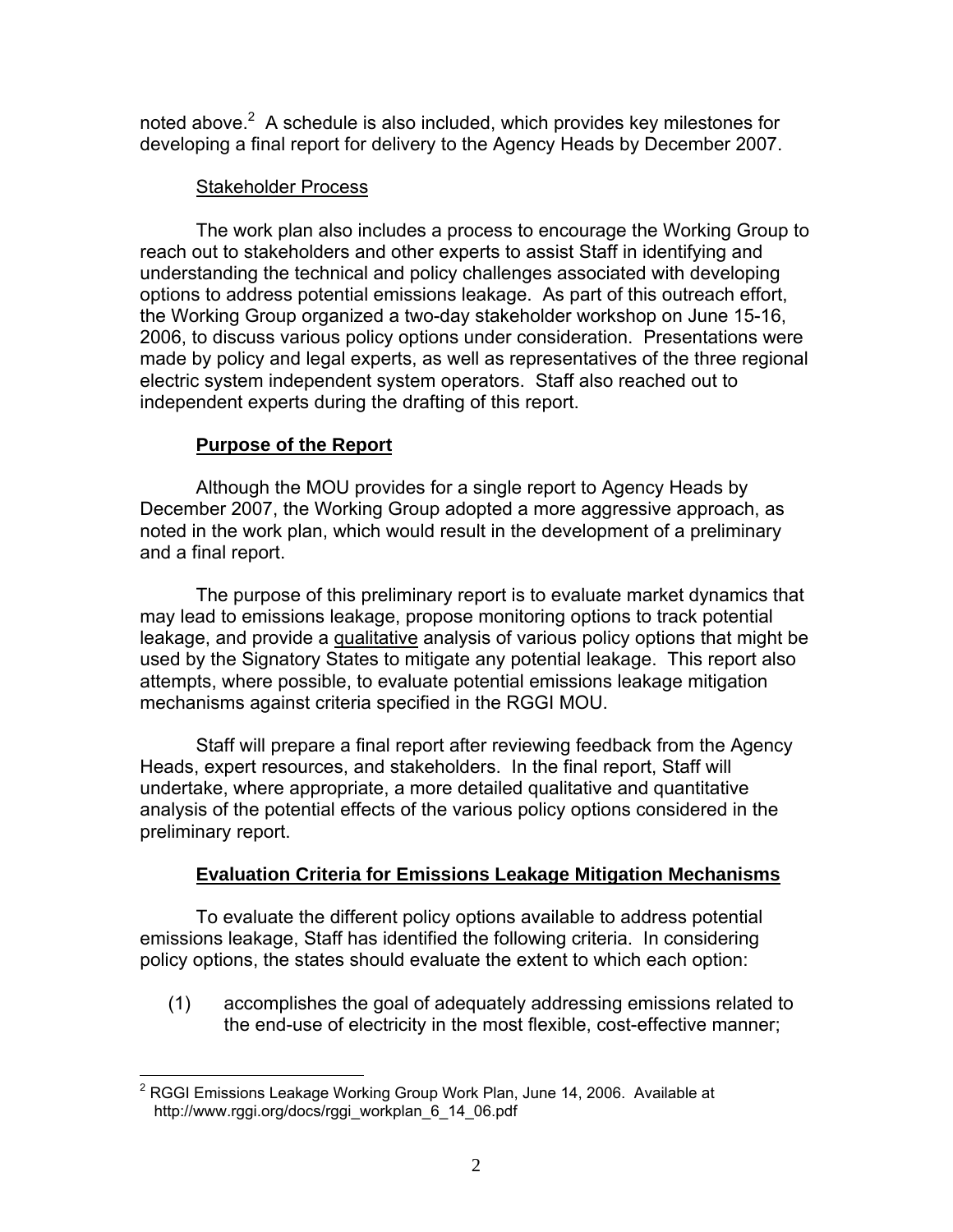- (2) maintains and/or enhances electric system reliability;
- (3) ensures that electric power generated within the RGGI region is treated similarly to electric power generated outside the region;
- (4) remains relevant even after a mandatory federal greenhouse gas reduction policy is in place;
- (5) encourages energy efficiency and/or carbon efficiency in the generation and end-use of electricity; and
- (6) is compatible with other energy and environmental policies that address the end-use of electricity.

#### **II. The Emissions Leakage Debate**

There is a debate as to whether or not the imposition of a carbon cap on power plants in the RGGI region will cause significant increases in emissions from electric generators not subject to the RGGI program. Obviously, this discussion presumes a scenario where a larger national program does not exist and the regional program being implemented does not fully cover the respective regional wholesale electricity market(s). $3$ 

The implementation of a carbon cap on in-region power plants is expected to increase the cost of electricity generation in the RGGI region. In a competitive power market, this may have the effect of shifting generation in the larger region to uncontrolled, and presumably cheaper, fossil fuel-fired generation not subject to a carbon cap.<sup>4</sup> This shift in generation and associated emissions from capped sources to non-capped sources is described as "emissions leakage". Implicit in this concept is the notion of causality; specifically that a cost increase due to a carbon cap could drive spatial changes in the operation of the electric power system. This is distinct from a shift in the spatial distribution of electric generation resulting from other market variables and the dynamic nature of the electric power market.<sup>5</sup>

 $\frac{1}{3}$  The implementation of a national CO<sub>2</sub> cap-and-trade program for the electric power sector that is equivalent to RGGI, or a scenario where RGGI sunsets once a national program is implemented, would remove any potential for emissions leakage. A scenario where a weaker federal program complements the RGGI program could still potentially result in emissions leakage, although this scenario would be expected to mitigate the potential for emissions leakage relative to a scenario in which RGGI is implemented in the absence of a federal program. 4

This potential shift in generation could be to uncontrolled generation units both inside and

outside the RGGI region.<br><sup>5</sup> Some have advocated for a broader definition of emissions leakage, arguing that over time current market variables, absent RGGI, will lead to an increase in out-of-region generation and related emissions. According to this position, even if RGGI does not lead to emissions leakage, other market variables may undermine the emissions reduction gains achieved under the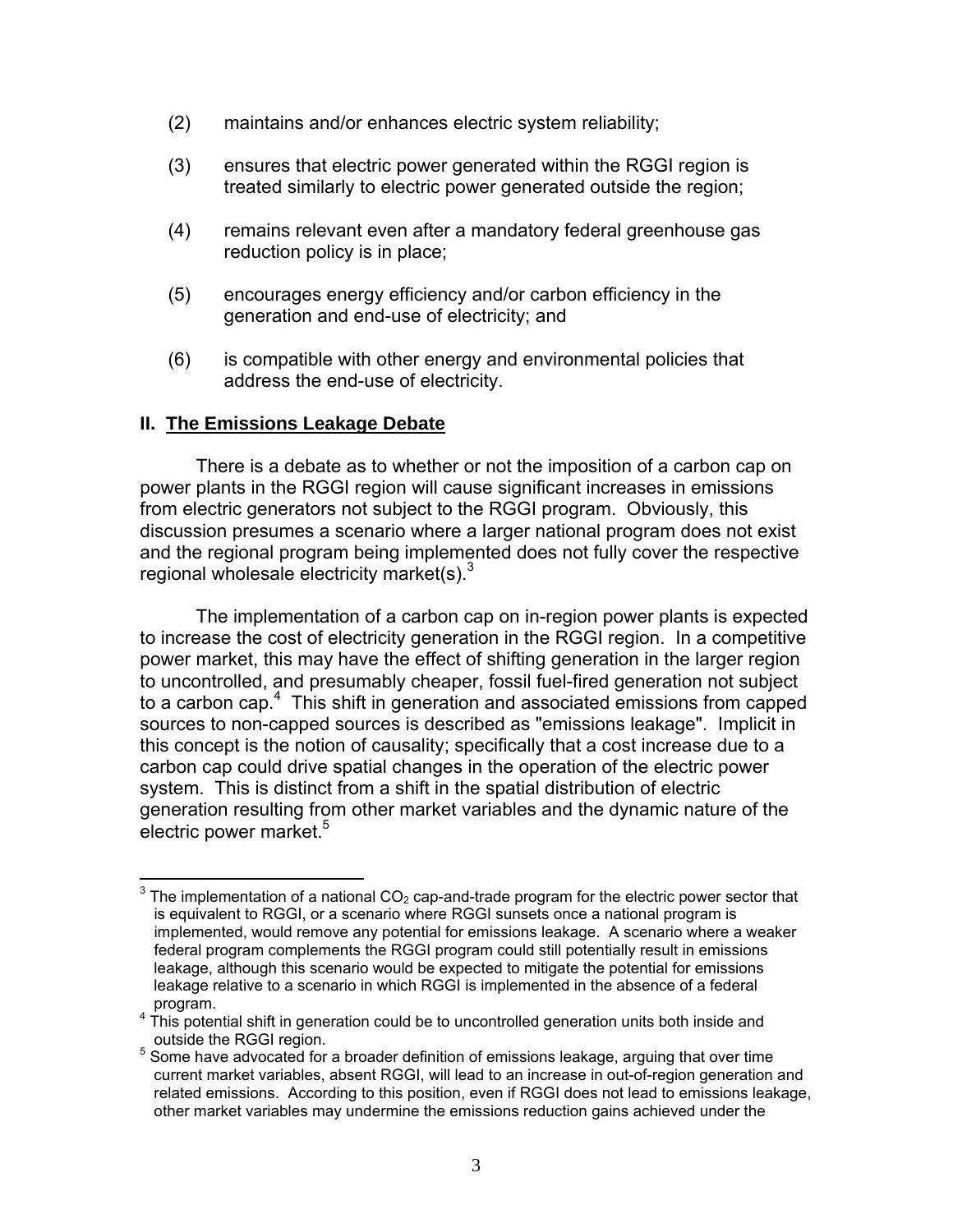The potential disparity in electricity generation costs between controlled and uncontrolled generation could result in increases in generation and related carbon emissions by uncapped higher-emitting plants that are able to sell power to loadserving entities (LSEs) in the regulated region, with possible decreases in generation and emissions from sources subject to the emissions cap. Since RGGI will be implemented in competitive wholesale electricity markets, there is the potential for LSEs to bypass their current generation providers, and to seek alternative sources of power supply. A disparity of generation costs between capped and uncapped generators could also lead to a spatial shift in dispatch of generators serving the wholesale spot market.

#### Market Dynamics

1

There is significant uncertainty related to the magnitude of the potential threat of emissions leakage and the manner in which emissions leakage may occur. Some argue that wholesale electricity market dynamics and the practices of market participants could result in a significant amount of emissions leakage. However, others contend that there are mitigating market dynamics and other factors that suggest that under a modest carbon cap such as RGGI, emissions leakage may not be significant, and that concerns for the integrity of the program may be over-stated.

The dynamics of a competitive electricity market could drive leakage if it provides a sufficient net financial incentive to shift generation to generation units not subject to a carbon cap. The extent of this impact is likely to depend, at least in part, on the value of  $CO<sub>2</sub>$  allowances (and the related \$/MWh  $CO<sub>2</sub>$  compliance costs) in relation to other economic factors associated with the generation and delivery of electricity. These factors include locational marginal pricing (LMP), standard transmission pricing (including line-loss costs), transmission congestion charges, fuel prices, and relative heat rates of generation units. Reliability constraints will also play a role in determining the dispatch of RGGI units to the extent that RGGI units supply needed capacity and ancillary services within the RGGI region.

Currently there is insufficient information to make precise estimates as to the potential amount of emissions leakage that may occur over the course of the program. However, Staff concludes that key factors going forward will be the relative cost of generation inside and outside the RGGI region, and the relationship and interaction of this cost differential with physical transmission capability, the all-in market costs of inter-region power transmission, and the market impacts of transferring significant incremental amounts of power into the RGGI region. The dynamic and highly specific nature of forces that may cause or mitigate leakage makes future projections of emissions leakage difficult. The factors that may result in emissions leakage are likely to be both temporally and geographically specific, given the dynamic operation of the electric power system.

program unless all carbon emissions from electricity use in the region are addressed through a load-based policy.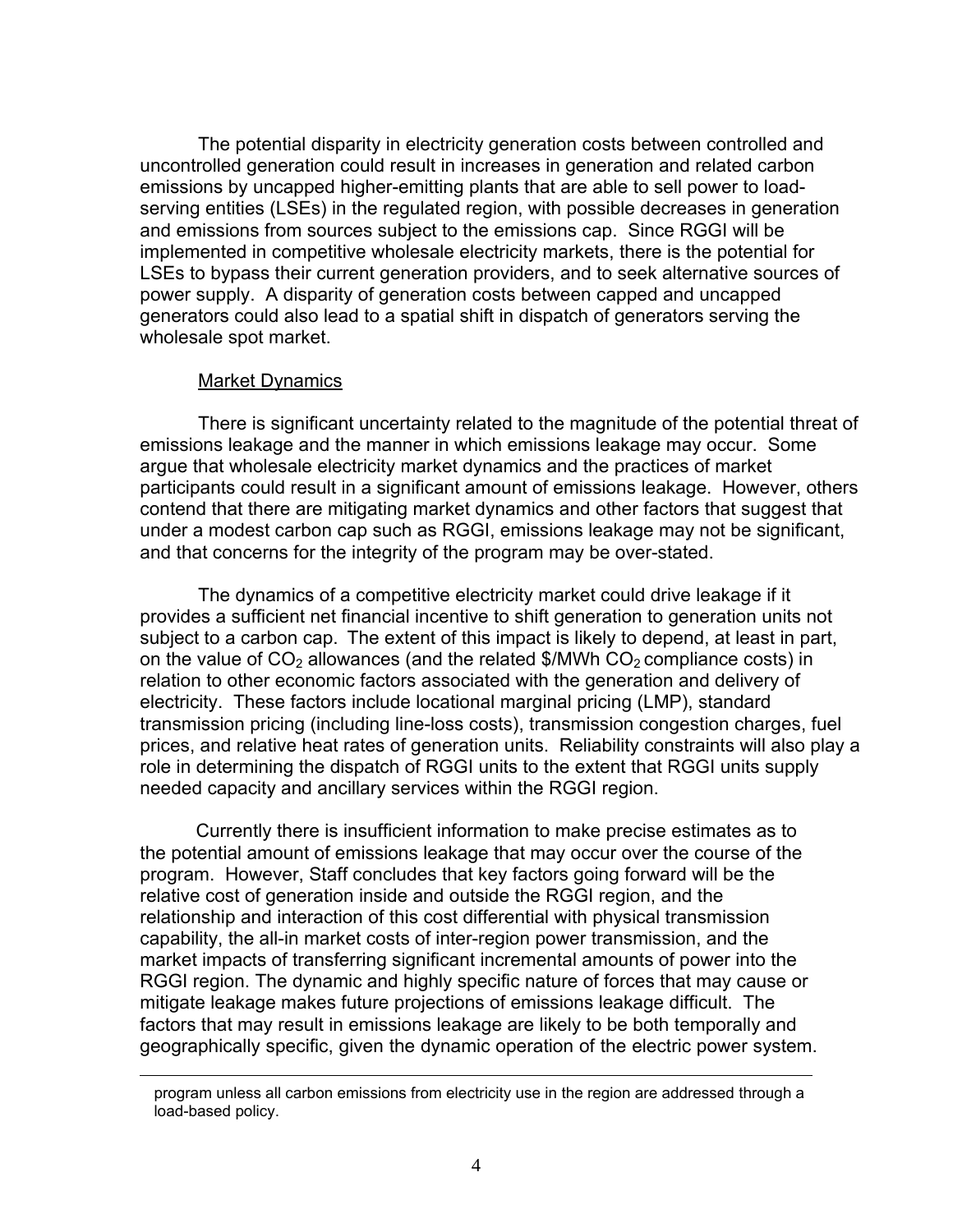The only empirical data related to emissions leakage impacts from a regional cap-and-trade program comes from the experience of the OTC NO<sub>x</sub> Budget Program.<sup>6</sup> In the development of that program there was concern that there might be a shift in generation to upwind sources. A review of the OTC  $NO<sub>x</sub>$  Budget Program indicates that any leakage that resulted was minimal. However, it is not clear whether the relatively low cost of  $NO<sub>x</sub>$  controls, other program-related factors, or market conditions themselves were responsible for this outcome. Despite inconclusive evidence as to the effect of the cost of  $NO_x$  controls in the OTC  $NO_x$  Budget Program, it is still reasonable to expect that carbon compliance costs in the RGGI program have the potential to affect the relative economics of RGGI-affected generators in relation to uncapped generators.<sup>7</sup>

Locational marginal pricing (LMP ${}^{8}$ ) can be expected to affect the market response to the imposition of a carbon cost adder to generation. Locational marginal pricing is based on the principle that the generation of power has different values at different points in the electric power network. LMP is the cost of supplying the next MWh of generation at a specific location, considering transmission constraints and the marginal cost of local generation units. <sup>9</sup> Market participants utilize finite transmission resources, and transfers of power in a region can impact the local generation economics in that area, due to the physics of the electric transmission network. Transmission "congestion" occurs when available, low-cost supply cannot be delivered to the demand location due to these limitations. When the least-cost available energy cannot be delivered to load in a transmission-constrained area, higher cost units in this constrained area are dispatched to meet that load. The result is that the price of

 $\overline{a}$ 6 See Ozone Transport Commission, *NOx Budget Program 1999-2002 Progress Report,* Ozone Transport Commission and U.S. Environmental Protection Agency, 2003; Aulisi, et al., *Greenhouse Gas Emissions Trading in U.S. States: Observations and Lessons Learned from the OTC NOx Budget Program*, World Resources Institute, 2005.

 $7$  The average cost of NO<sub>x</sub> control under the OTC NO<sub>x</sub> Budget Program was estimated to be \$0.10-\$0.20 per MWh, although on a marginal basis it may have been higher (*e.g.*, NOx allowances were priced at equivalent of \$0.40/MWh based on average values for 2000 ozone season). Aulisi et al., pp.13 - 16. By contrast, RGGI  $CO<sub>2</sub>$  allowance costs are projected to be significantly higher on a per MWh basis. The most recent Integrated Planning Model (IPM) modeling for the RGGI Staff Working group projects allowance prices of \$3/ton in 2015, rising from \$2/ton in 2009 at the program's outset. Based on average emissions rates in the U.S. a \$3/ton allowance price translates to compliance costs of approximately \$3/MWh for coal-fired units, \$2.20/MWh for oil-fired units, and \$1.50/MWh for gas-fired units. A natural gas combined cycle plant, with an emissions rate of 800 lbs.  $CO_2/MWh$ , would face a compliance cost of \$0.80/MWh at a \$2/ton allowance price. \$0.80/MWh at a \$2/ton allowance price, and \$1.20/MWh at a \$3/ton allowance price.<br>8.0 lee referred to as "legation based marginal prising", at LBMB, by Naw York ISO

 $^{\circ}$  Also referred to as "location-based marginal pricing", or LBMP, by New York ISO.<br>9 One of the benefits of this price transporces is that LMPs reveal congestion cost

<sup>&</sup>lt;sup>9</sup> One of the benefits of this price transparency is that LMPs reveal congestion costs in different portions of the transmission system. These price signals allow market participants to respond to changing conditions in various portions of the grid, reducing the need for system operators to administratively ration limited transmission resources. See, for example, *New York State Department of Public Service Staff Report on the State of Competitive Energy Markets: Progress To Date and Future Opportunities*, March 2, p. 19. For further background, see PJM, *Locational Marginal Pricing*, LMP-101 Training Materials, March 6, 2006. Available at http://www.pjm.com/services/training/downloads/lmp-101-training.pdf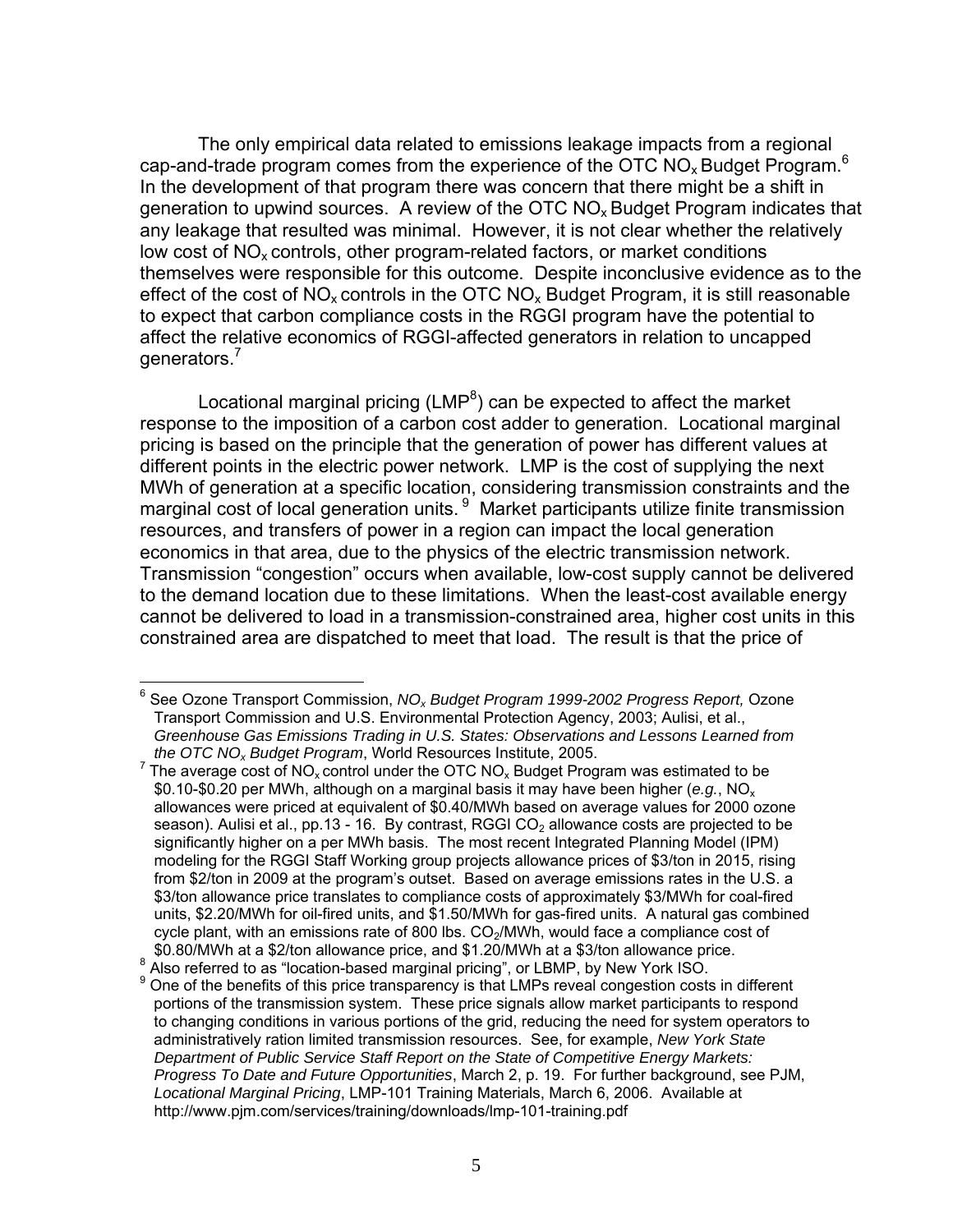energy in the constrained area is higher than in the unconstrained area due to a combination of demand, transmission limitations, and the marginal cost of local generation.

The RGGI s cap is projected to result in modest allowance prices of \$2- 3/ton through 2015, which translate to compliance costs of \$0.80-\$3.00/MWh (*e.g.*, approximately 5% or less of the average 2005 PJM wholesale price). If the cost of RGGI compliance on a per MWh basis is lower than the aggregate per MWh price signal of mitigating market factors, no net market dynamic driving emissions leakage would be expected to occur.<sup>10</sup> While emissions leakage is likely to be driven by site-specific factors, Staff notes that the average price signal from these mitigating factors, based on current market conditions, exceeds the projected compliance costs of RGGI on a \$/MWh basis. These market factors that may impact the economics of importing incremental power in response to a carbon price signal include:

- *Existing generation price differentials* Differential LMPs between regions represent the presence of transmission constraints that require the dispatch of higher priced generation in a certain region. In 2005, average loadweighted zonal LMPs in eastern PJM (NJ, DE, MD) averaged \$4-8/MWh above the LMP at the PJM western hub, with the highest differential in the PSE&G zone in New Jersey, indicating the presence of existing transmission congestion.<sup>11</sup>
- *Congestion charges* Congestion charges and the standard cost of transmitting electricity may make significant incremental imports into the RGGI region uneconomic as a response to a modest generation price differential resulting from a RGGI carbon cap. In PJM, power transmission is subject to congestion charges, which are based on the difference between LMPs at the source (generator location, or "generator bus") and LMPs at the sink (electric distribution utility location, or "LSE bus"). Thus, in addition to standard transmission charges, power purchasers importing power into the RGGI region would need to pay congestion charges based on the differential between LMPs in the uncapped region where the generator is located and LMPs in the capped RGGI region where the purchaser is located.
- *Line loss charges* The greater the distance that electricity is transmitted, the greater the loss of the power initially put into the line. The costs of transmission line-losses impact the economics of importing power. For example, in PJM, firm point-to-point transmission (for PJM exports and "wheeling" of power through PJM) is charged for line losses at a percentage of the PJM load-weighted average LMP (3% on-peak and 2.5% off peak).

 $\overline{\phantom{a}}$ This net market signal would be a function of the relationship between the generation cost differential due to RGGI and the all-in market cost of transferring incremental power into the RGGI region.<br><sup>11</sup> PJM, 2005 State of the Market Report, p. 299.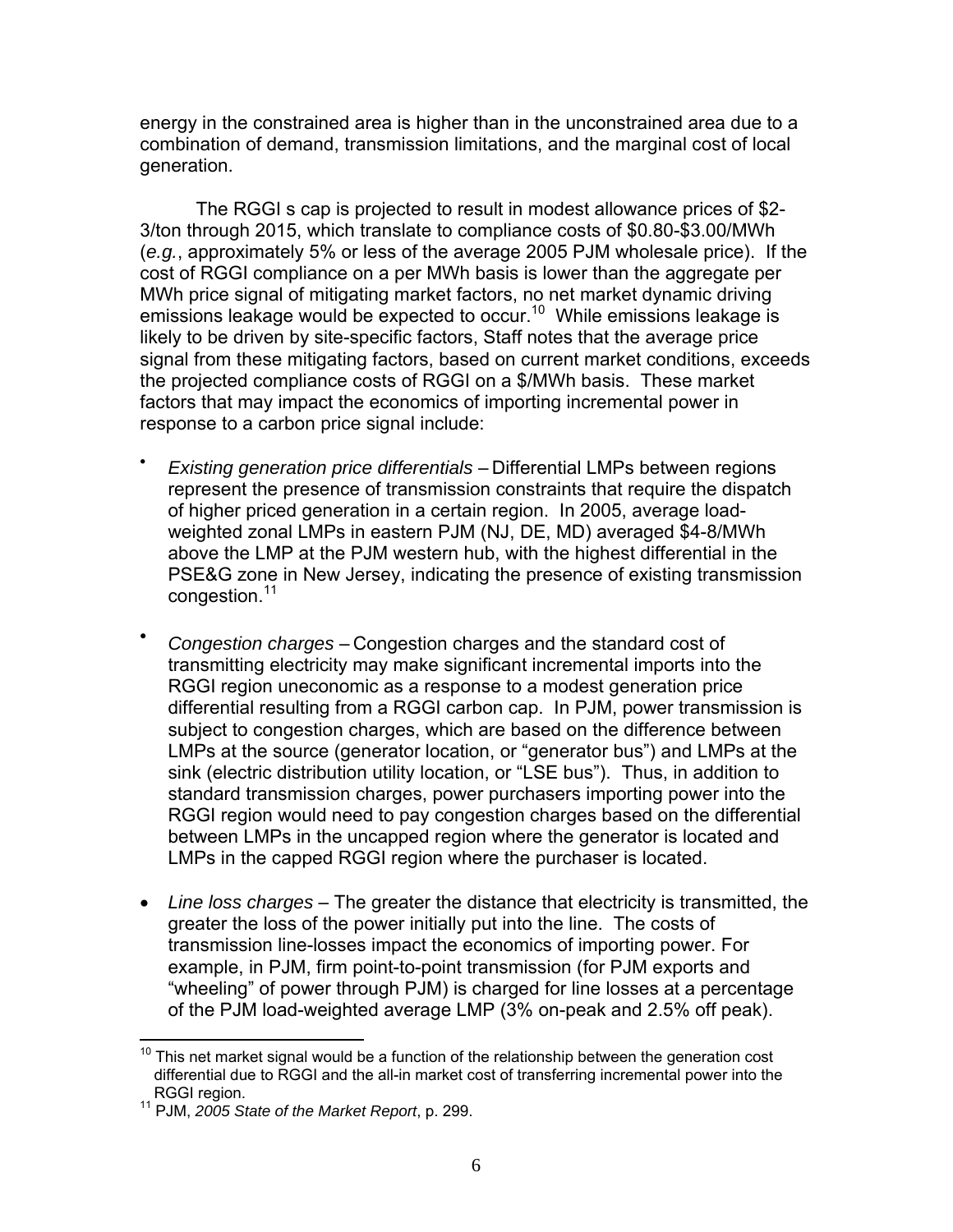Based on PJM load-weighted LMPs for 2005, this translates to \$2.34/MWh on-peak and \$1.19/MWh off-peak. Non-firm point-to-point transmission is charged for line loses at \$0.67/MWh.<sup>12</sup>

Other factors, such as existing long-term power purchase agreements and the challenges associated with siting and developing new transmission capability, could affect the near- and mid-term emissions leakage potential.

Existing plant-specific long-term power purchase agreements can be expected to mitigate emissions leakage, especially in the near-term, since units that are subject to such agreements will continue to dispatch subject to the terms of the agreements once RGGI is implemented.<sup>13</sup> With existing contracts in place, LSEs are constrained from seeking alternative sources of generation supply. For example, some coal- and gas-fired units in New Jersey are subject to long-term firm power contracts.14 Similarly, two thirds of Vermont's load is served under contracts that will stay in place until the 2012-2015 period. It is estimated that long-term contracts currently account for approximately 14% of electricity generation in the RGGI region, and could account for approximately 12% of regional generation in 2010.<sup>15</sup>

It has been suggested that the development of new transmission could be the most significant factor driving emissions leakage, because increased deployment of new transmission both into and within the RGGI region would result in greater transmission capability and (presumably) smaller inter-regional generation price differentials (reduced LMP differential), which would promote power flows into the region in response to a carbon cost adder in the RGGI region. Staff notes that the impact of new transmission would likely be more complex, due to the dynamic nature of the transmission system, than the generalized impacts that have been discussed in the context of RGGI. An example of these complex dynamics is the Neptune line, currently under construction from New Jersey to Long Island. Modeling by PJM projects that the Neptune line could raise average LMPs in New Jersey by 2-6%, depending on the control zone. This could be expected to affect the dispatch of units on Long

 $\overline{\phantom{a}}$ 

<sup>12</sup> PJM, *Overview of Market Settlements*, Transactions 201 Training Materials, February 24, 2005,

pp. 48-53.<br><sup>13</sup> In PJM, 40% of load in 2005 was served through the spot market. The remainder was served<br>through bilateral contracts or self-scheduling of units. See PJM. 2005 State of the Market.

<sup>&</sup>lt;sup>14</sup> The PPAs referenced here are plant-specific. It should be noted that this is not the case for all long-term PPAs. With the advent of electricity restructuring, many PPAs with non-utility generators (NUGs) were renegotiated. These renegotiated contracts often granted generators the flexibility to dispatch on a merchant basis in exchange for reducing the price paid by the purchaser for delivered firm energy and capacity. The PPA seller retained the responsibility for providing energy and capacity to the purchaser from either the generation facility or other generation resources within the ISO. These types of PPAs would not be expected to mitigate

emissions leakage.<br><sup>15</sup> See Wilson et al., *The Impact of Long-Term Generation Contracts on Valuation of Electricity Generating Assets under the Regional Greenhouse Gas Initiative*, Resources for the Future Discussion Paper RFF DP 05-37, August 2005.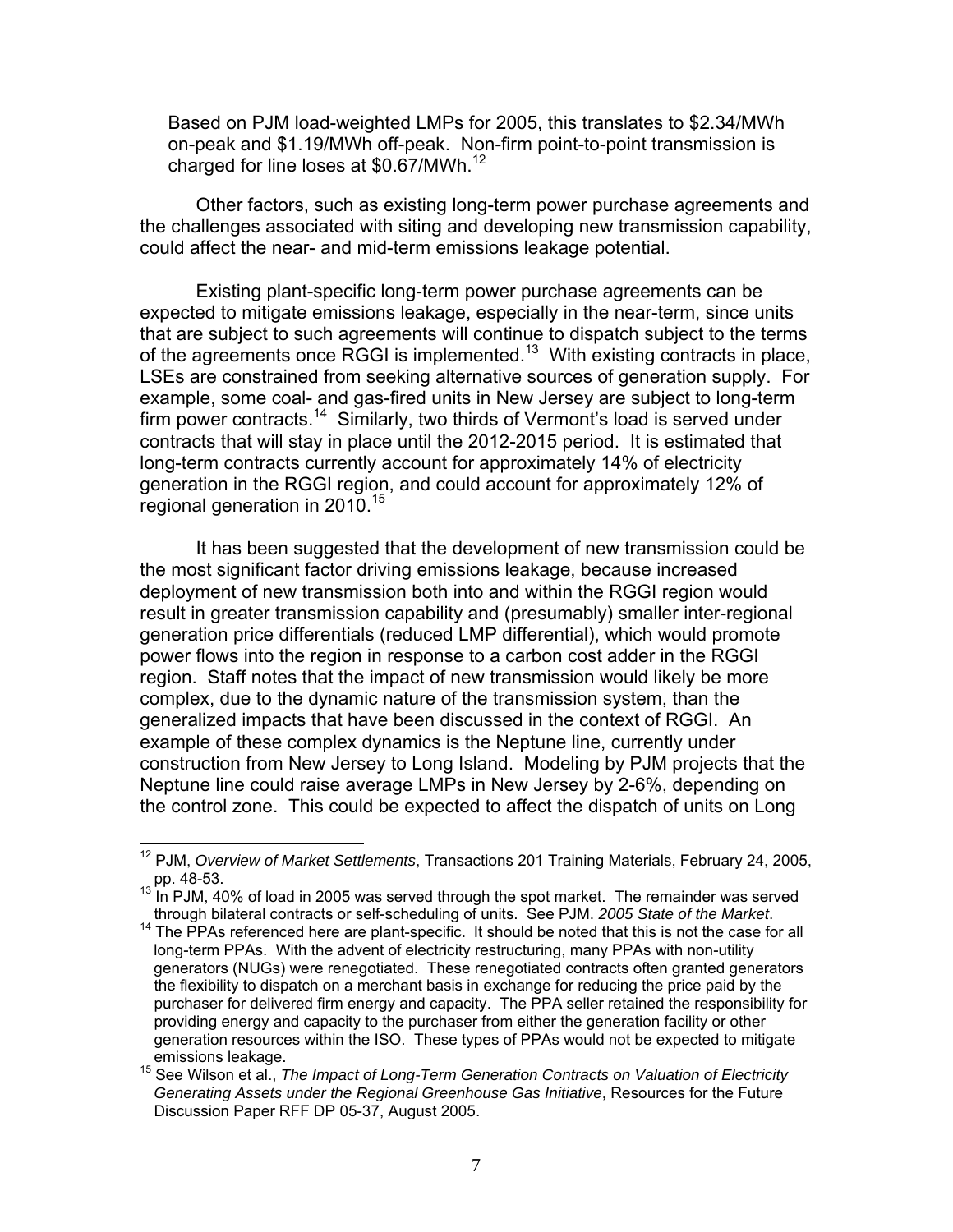Island, to increase output of PJM base-load generation, and increase transmission congestion into and within New Jersey.16 While an expected decrease in generation in Long Island could possibly represent emissions leakage, increased transmission congestion and an associated rise in LMPs in New Jersey would be expected to mitigate emissions leakage from New Jersey.

Significant new transmission, if built, is likely to come on-line in the post 2012 timeframe.17 Many business executives expect a national carbon policy to be implemented between 2012 and 2015.<sup>18</sup> A national carbon cap would in large part address the emissions leakage issue.<sup>19</sup> As a result, Staff believes that the impact of new transmission capability is of limited concern as a short-term to midterm issue for RGGI.

### Modeling Projections

 Electricity sector modeling conducted for the Staff Working Group evaluated the potential impact of emissions leakage. Modeling was performed by ICF Consulting using the Integrated Planning Model (IPM) and assumptions developed by the Staff Working Group in consultation with stakeholders. In brief, results indicated the following:

• While imports decrease across the region in the business-as-usual cases, the model generally projects an increase in imports with associated emissions leakage in the cap scenarios relative to the business-as-usual cases.

 $\overline{\phantom{a}}$ <sup>16</sup> See PJM, "PJM Market Simulation: Analysis of Possible Affect of Neptune Project on PJM Wholesale Electricity Prices," 2005.

 $17$  Staff notes that most of the transmission that has been recently proposed in the broader region

would be constructed on a merchant basis and is therefore subject to significant uncertainty.<br><sup>18</sup> Hoffman, A., *Getting Ahead of the Curve: Corporate Strategies that Address Climate Change*,<br>Pew Center on Global Climate C

<sup>&</sup>lt;sup>19</sup> The implementation of a national CO<sub>2</sub> cap-and-trade program for the electric power sector that is equivalent to RGGI, or a scenario where RGGI sunsets once a national program is implemented, would obviate any potential for emissions leakage. A scenario where a weaker federal program complements the RGGI program could still potentially result in emissions leakage, although this scenario would be expected to mitigate potential emissions leakage.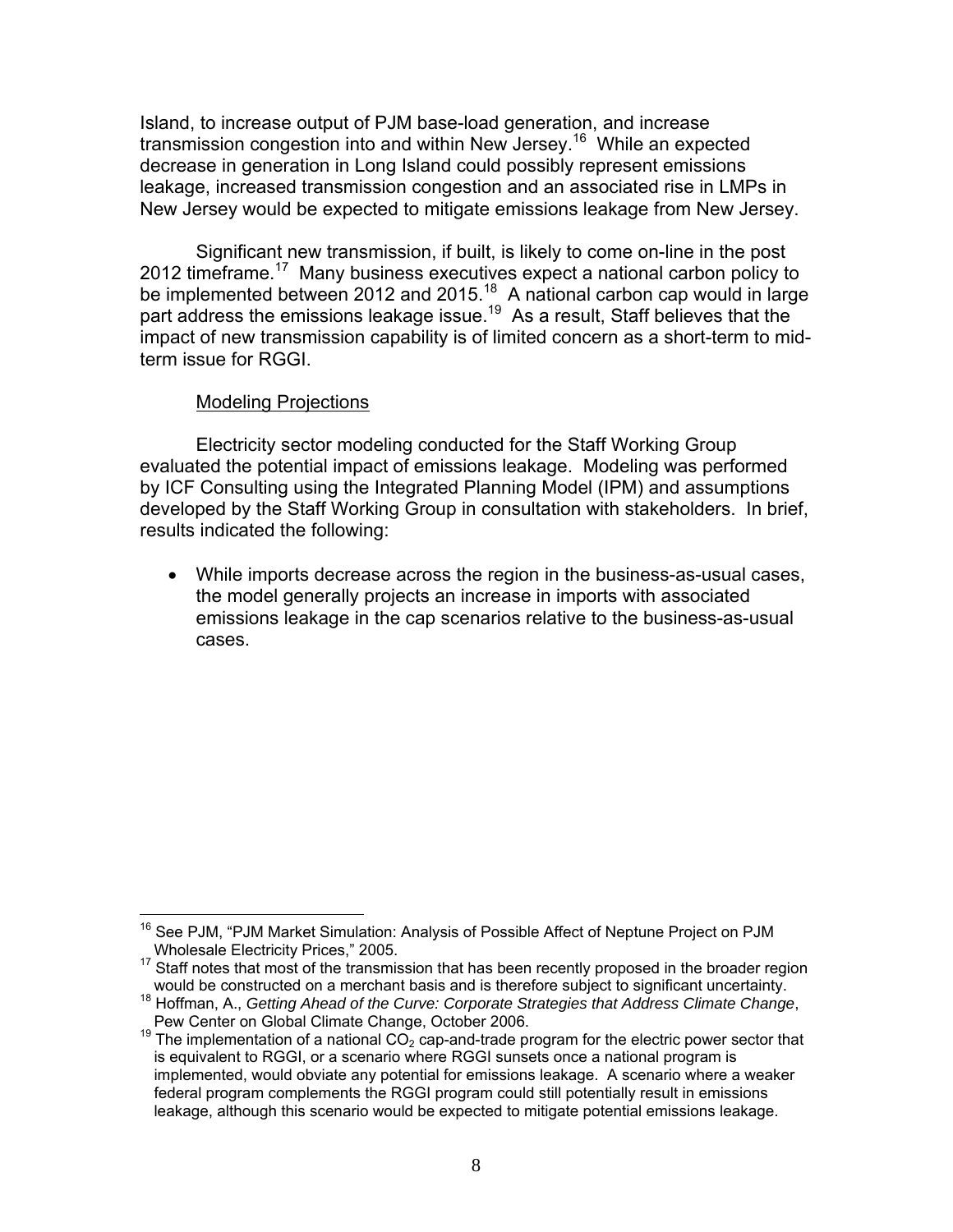- Under a "middle-of-the-road" scenario, cumulative emissions leakage was estimated at 27% of net  $CO<sub>2</sub>$  emissions reductions through 2015.<sup>20</sup>
- Higher allowance prices lead to a higher level of projected emissions leakage. Previous "middle-of-the-road" modeling runs that projected lower allowance prices than the most recent runs also projected lower cumulative emissions leakage of 18% through 2015.<sup>21</sup>
- Projected emissions leakage is predominantly in the form of a shift in the location of new natural gas-fired power plant builds, rather than decreased utilization of existing plants (Figure 1).
- Modeling results projected that the majority of incremental imports would enter and be used in the RGGI states that are part of the larger PJM regional transmission power pool.
- Program components that reduce the cost of the RGGI Program, such as cap stringency, offsets and other flexibility measures, and end-use energy efficiency reduce projected incremental imports.

 Staff acknowledges that the IPM model presents limitations for estimating emissions leakage. Based on the discussion above, emissions leakage is likely to be impacted by a number of location-specific market variables. The IPM model uses an aggregation of the electric transmission system that does not fully capture these sitespecific variables.

 An analysis of the IPM modeling results also indicated that the majority of incremental imports were projected to come from new natural gas combined-cycle plants constructed outside the RGGI region, rather than a reduction in the utilization of existing plants (Figure 1). The model projected these new plants would be built within the RGGI region in the business-as-usual case, but shifted these plant builds to bordering states outside of the RGGI region after the cap was assumed.<sup>22</sup> The model was predicting that the very modest incremental cost to comply with RGGI would be enough to shift plant build locations, an outcome that Staff deems to be unlikely in the real world. Staff notes that power plant siting considerations are subject to a number of considerations not fully captured by the IPM model, including location-specific demand (as represented by LMPs), access to transmission, local siting and permitting considerations, and the ability to obtain a power purchase contract with an LSE or other party under suitable terms to secure project financing.

1

 $^{20}$  This estimate is for the Staff Working Group scenario used as the primary basis for evaluating the potential impacts of RGGI (IPM runs dated October 11, 2006, available at http://www.rggi.org/documents.htm). This estimate is a percentage of net  $CO<sub>2</sub>$  emissions reductions achieved, which includes emissions reductions projected by IPM to be achieved

through emissions offsets.<br><sup>21</sup> IPM runs dated September 14, 2005, available at http://www.rggi.org/documents.htm.<br><sup>22</sup> New plants are projected to be built to meet the projected increase in electricity demand in the RGGI region through 2024.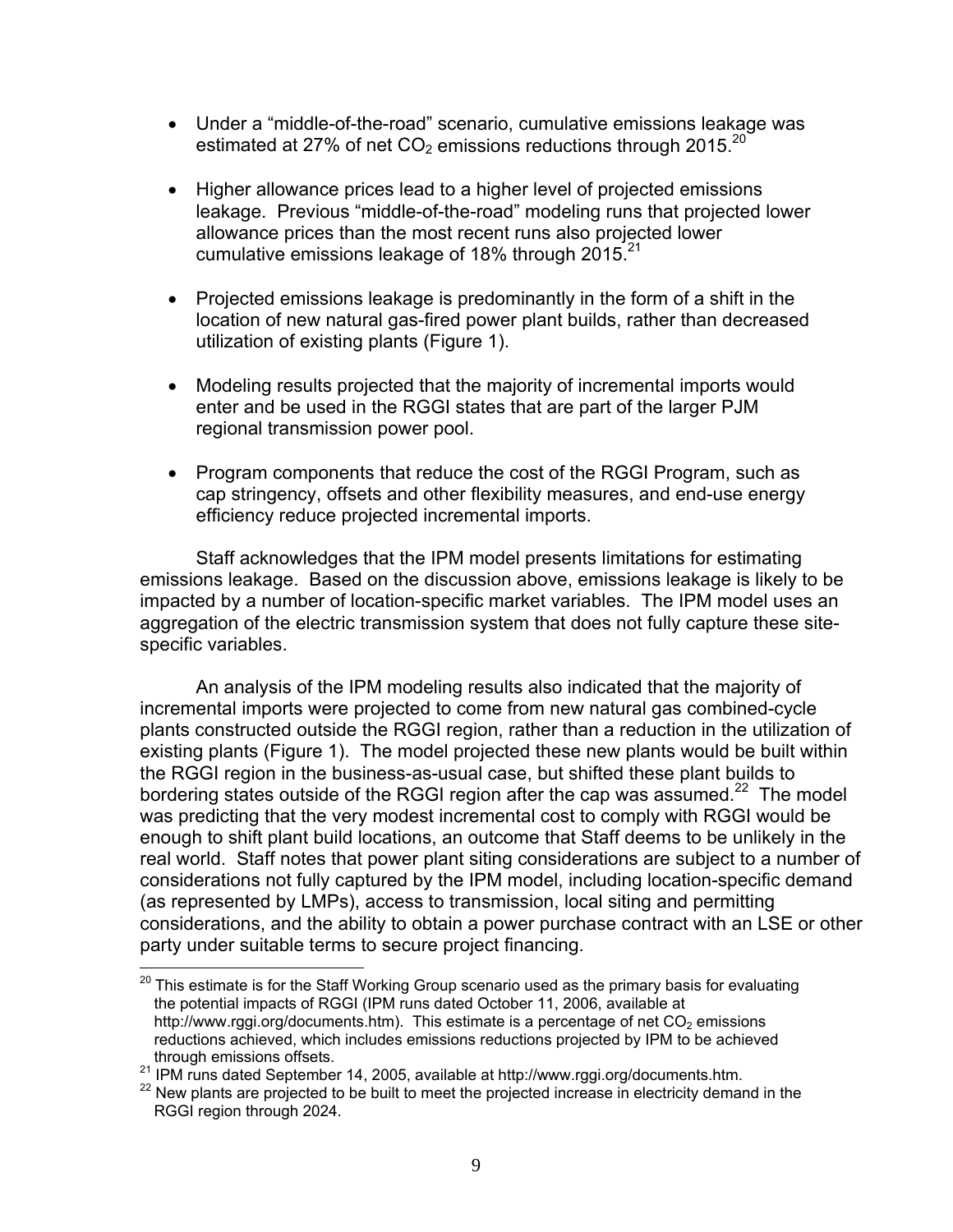The anticipated participation of Maryland in RGGI by the middle of 2007 may also have an impact on potential emissions leakage.<sup>23</sup> A modeling analysis evaluating the impact of Maryland joining the RGGI program was commissioned by the Maryland Department of the Environment. Led by the University of



Figure 1. Change in RGGI Generation: Reference Case to RGGI Policy Case (Source: ICF Consulting, January 2007. For IPM runs dated October 11, 2006.)

Maryland, the analysis found that the impact of the inclusion of Maryland was likely to have a very small impact on potential emissions leakage:

Maryland joining RGGI initiates a series of changes in the electricity market and related fuel and allowance markets that are difficult to predict or model with precision. Because the changes are small, and the relationships complex, the results from the model are most useful when interpreted qualitatively. The bottom line is that according to the modeling exercise, Maryland joining RGGI is not expected to lead to an increase in

 $\overline{\phantom{a}}$  $^{23}$  Legislation passed in April 2006 requires Maryland to become a full participant in RGGI by June 30, 2007.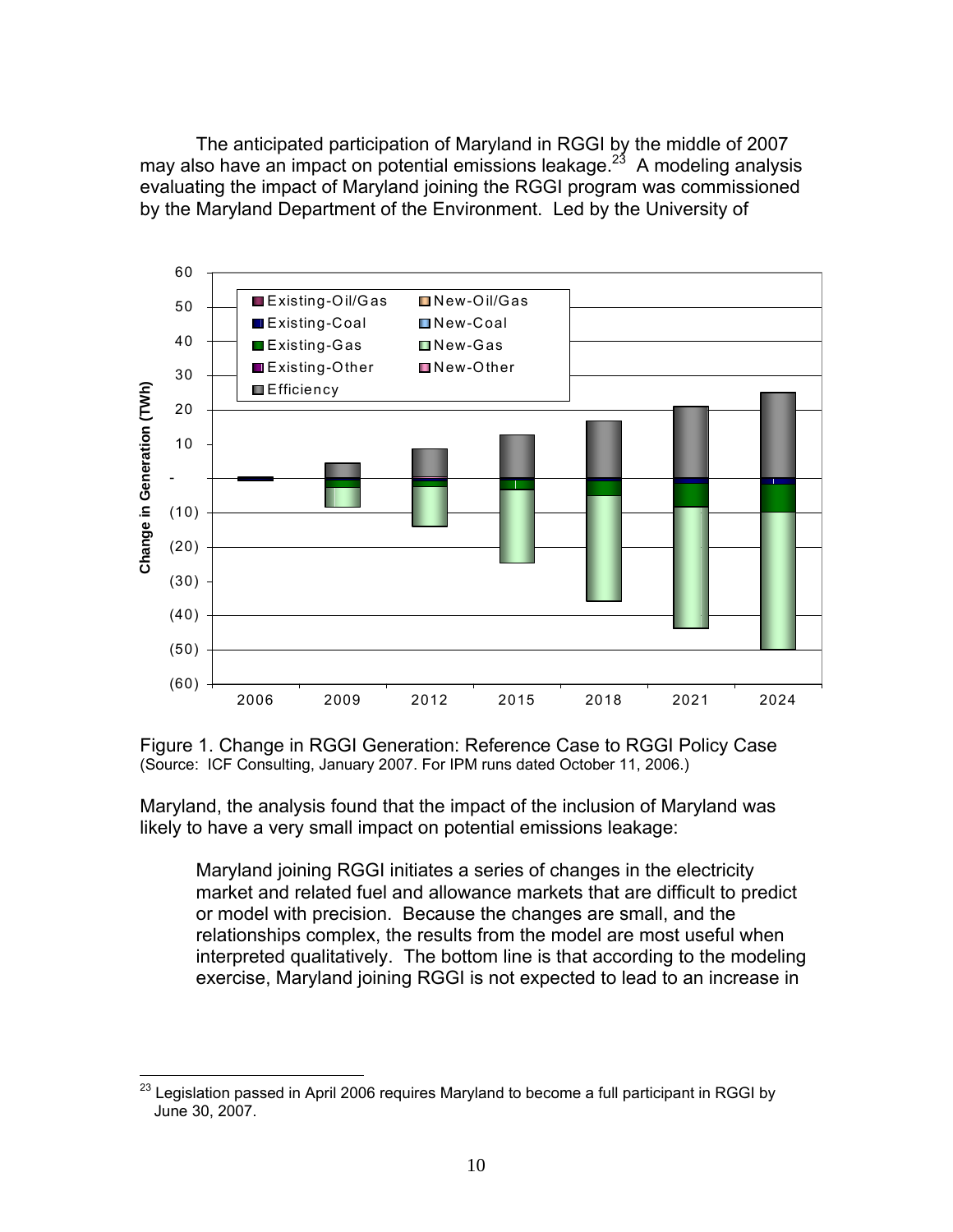leakage beyond that which may already occur under the policy in the Classic [nine-state] RGGI region.<sup>24</sup>

### **Initial Conclusions**

Staff conclude that it is prudent to expect emissions leakage to occur if the costs of acquiring in-region generation supply, including the  $\frac{1}{2}$  MWh CO<sub>2</sub> compliance costs, exceed the all-in cost of acquiring alternate fossil fuel-fired generation supply that is not subject to a carbon constraint, including the cost of delivering power into the RGGI region. Without sufficient empirical data, however, it is unclear exactly to what extent carbon compliance costs will play a role in relation to the other market variables outlined above.

# **III. Proposal for Monitoring Potential Emissions Leakage**

# **Tracking Electricity Transactions and Associated Air Emissions**

Staff conclude that for the purpose of quantifying and determining the extent of potential emissions leakage, ensuring that leakage does not undermine the emissions reductions achieved by the program, and supporting RGGI's goals of monitoring emissions leakage, it is essential to be able to track and verify the environmental attributes associated with all the power being generated and used within the RGGI region, as well as the environmental attributes of power generated in adjoining regions.

 To accomplish these goals, the questions that need to be answered are: (1) can RGGI quantify the amount of historic electricity use within the region, and determine the types of generation (and associated environmental attributes) that provided that energy? If yes, then (2) can RGGI monitor with sufficient accuracy, subsequent changes from historic wholesale electricity purchasing patterns, and the impact that these changes may have on emissions from uncontrolled generation serving the RGGI region, in order to determine whether emissions leakage is occurring?

 This section provides an overview of existing tracking systems that could be used to evaluate emissions leakage, and outlines a specific proposal for tracking potential emissions leakage.

#### **Background**

 Nearly ten years ago, in a report entitled, *Full Environmental Disclosure – Tracking and Reporting Key Information,* the National Council on Competition

 $\overline{\phantom{a}}$ <sup>24</sup> Center for Integrative Environmental Research, University of Maryland, College Park, *Economic and Energy Impacts from Maryland's Potential Participation in the Regional Greenhouse Gas Initiative*, January 2007, pp. 36-38. Available at http://www.cier.umd.edu/RGGI/index.html.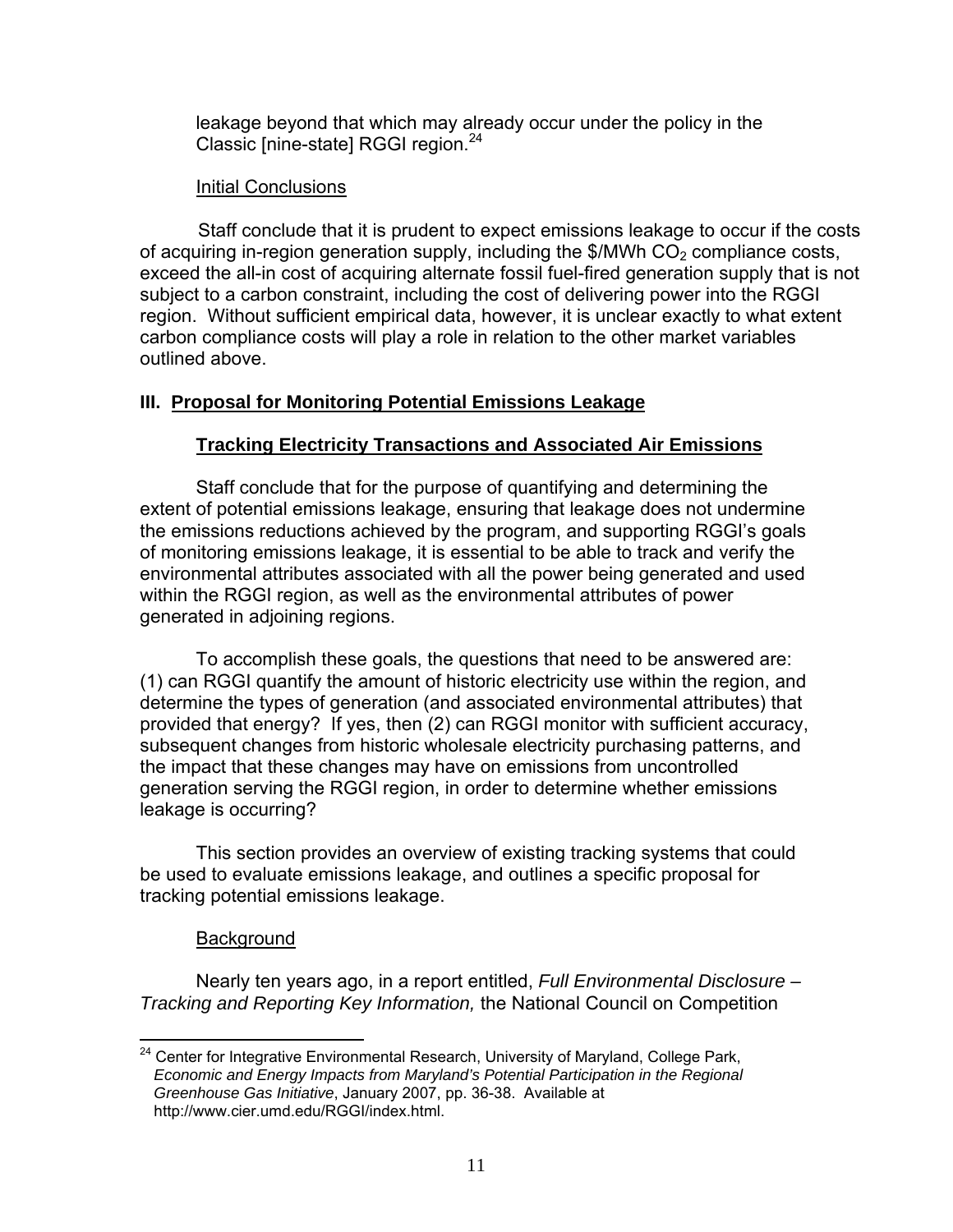and the Electric Industry posed the question, "Is it possible to know where electricity at a customer's meter came from?"<sup>25</sup> In response, the report elaborated:

This simple question has a complex answer because electricity follows the laws of physics, not the computations of accountants. With an interconnected grid, the power flow over the transmission system is ambiguous. A relevant generalization is that power is put into the grid at certain points and taken out at other points. Which generator produced the power that went through a particular customer's meter is, in a physical sense, indeterminate, except in a very few cases.

#### However, continues the report:

The fact that electrons cannot be traced back from a customer to a source has not impaired the ability of power producers and power suppliers to plan their systems, choose what to build and what to buy, inform consumers and others of the supplier's fuel mix or emissions or, most important, transact hundreds of billions of dollars of business.

 In response to this need to account for electricity purchases and for the environmental attributes associated with these purchases, the three independent system operators in the northeast and Mid-Atlantic have developed systems to account for MWhs of electricity generated and MWhs of electricity used, as well as the environmental attributes related to these MWhs. Two of the three tracking systems in the northeast and Mid-Atlantic (those used by PJM and ISO New England) separate the environmental and other attributes of electricity generation (e.g., emissions, fuel type, generator location) from the underlying electricity commodity (e.g., MWh of electric energy). The third system, in New York, is undergoing modifications to incorporate similar capabilities.

 Currently, these systems are used to track LSE compliance with specific portfolio requirements (renewable portfolio standards), and provide environmental disclosure to retail electricity customers (e.g., average pollutant emissions rates for control areas or LSEs). As discussed below, with certain modifications, RGGI should be able to use these systems to account for the amount of electricity used in the RGGI region and the environmental attributes associated with this electricity. With this information, RGGI could then monitor, with some degree of confidence, possible emissions leakage occurring after the start of the program.

<sup>1</sup> 25 National Council on Competition and the Electric Industry, *Full Environmental Disclosure – Tracking and Reporting Key Information,* 1997. p. 5.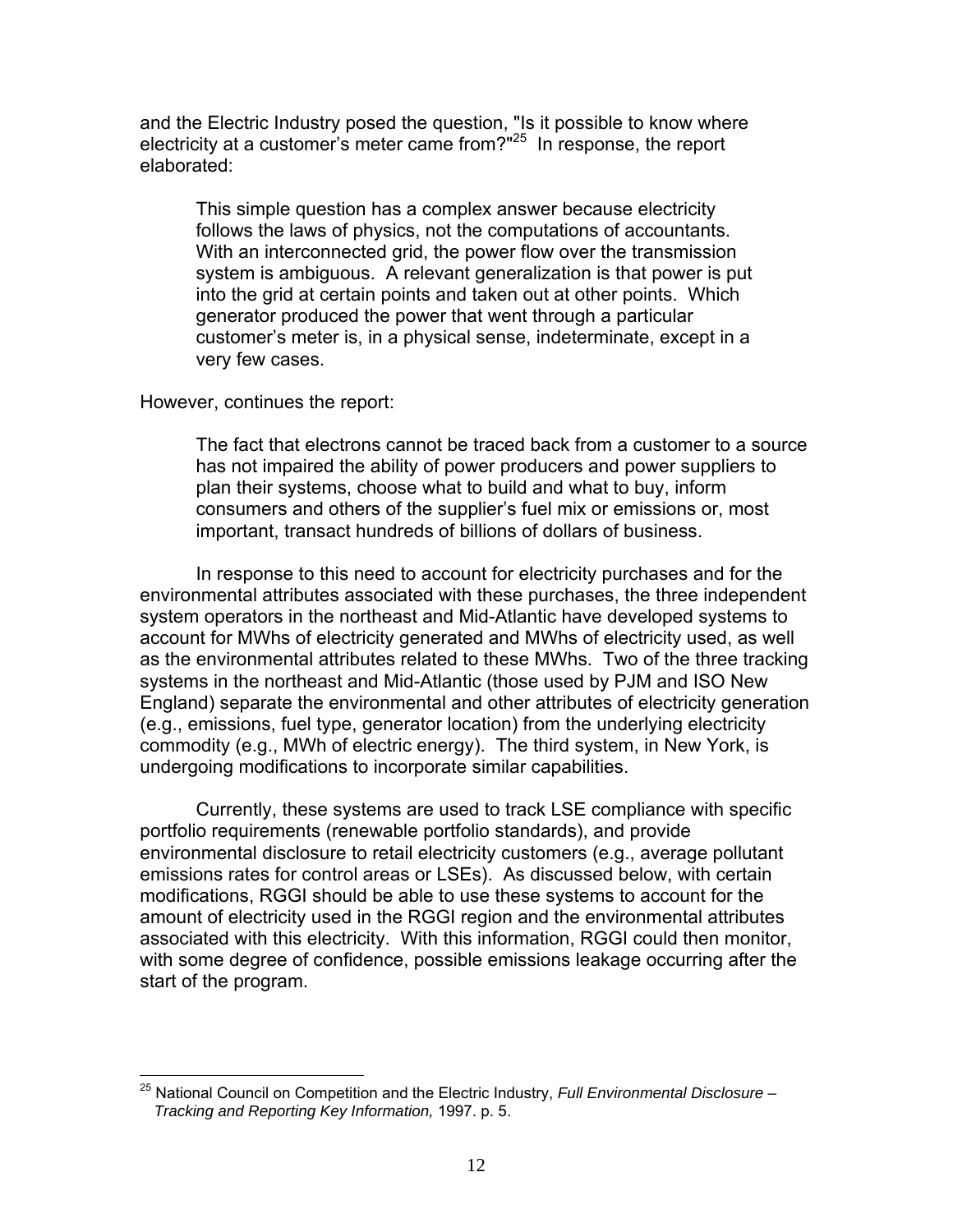# The Tracking Systems: PJM's GATS and ISO New England's GIS

 The RGGI region includes three independent system operators (ISOs): New York ISO, PJM, and ISO New England. Each ISO has developed systems to account for environmental aspects of electric energy sold within their boundaries (control area): the New York Environmental Disclosure Program, the Generation Attribute Tracking System (GATS) in PJM, and the New England Generation Information System (GIS) (collectively "tracking systems").<sup>26</sup> The primary use of these tracking systems has been to ensure LSE compliance with specific state policies, primarily renewable portfolio standards and environmental disclosure requirements.

The GATS and GIS systems have accounts for individual generators and LSEs. These accounts keep track of MWhs generated and MWhs used to serve load. It is from these specific accounts that the region-wide generation and electricity load figures are aggregated. For any period, there is a known amount of electricity generated and a known amount of electricity used. After accounting for line loss and other factors (e.g., net exports or imports to or from other control areas, or use of pumped storage hydroelectric generation), these amounts must be equal.

As each generator produces electricity, the tracking system creates matching electronic certificates for each MWh of electricity in the generator's account. Each certificate has its own serial number, and contains descriptive "certificate fields." In the PJM GATS system, for example, certificates contain the following information:

- Plant name
- ORIS PL (Plant code for Department of Energy, Energy Information Administration reporting purposes)
- Emissions unit ID(s)
- Month and year of generation
- Certificate serial numbers
- Type of certificate
- Fuel type mix, and fuel type attributes
- Program eligibility (e.g., New Jersey Renewable Portfolio Standard)
- CEM reporting

1

• Peer unit name and address (if not reporting actual generator emissions)

 $^{26}$  The tracking system used in New York is currently being modified, and is not being discussed here in detail. While it appears that the New York tracking system may develop into a system that will be compatible with ISO New England and PJM's current tracking systems, because the New York system is in transition, this discussion will focus upon the GATS and GIS systems. For further information about the development status of the New York system, refer to Appendix II.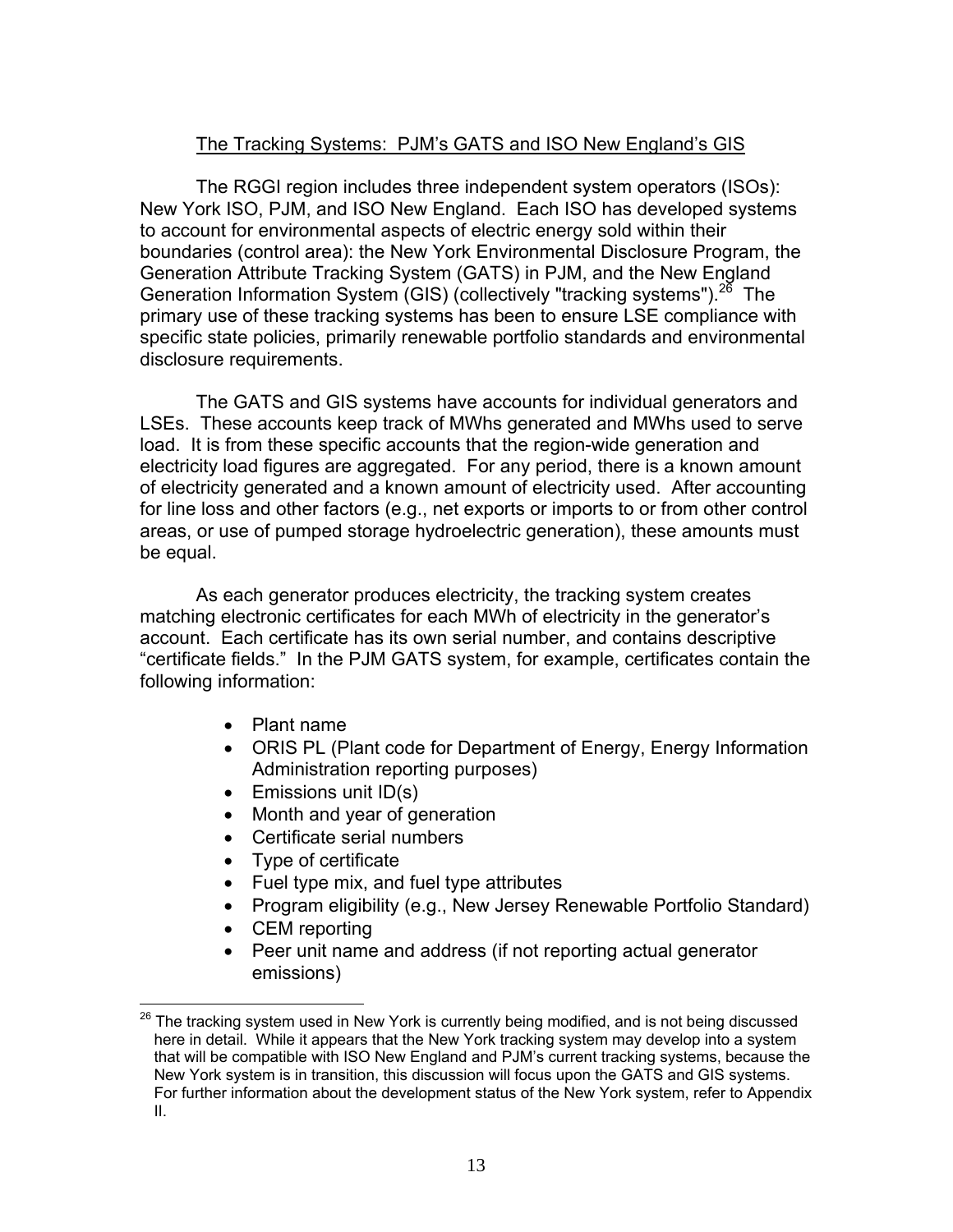- Normalized emissions rate (pounds per MWh), by pollutant
- Vintage (month and year of commercial operation)
- Repowering/derate date
- Capacity addition/subtraction
- FERC hydroelectric license (if applicable)
- Asset identification, including owner, status, capacity
- Location of generating unit
- NERC Region, county, state
- Import characteristics (if applicable)
- NERC tag (if applicable), date imported, compatible tracking system name, account holder

 In PJM, some of the data used in certificates have been compiled using the PJM market settlement system (for generation data and LSE usage data) and publicly available emissions and fuel consumption data from the U.S. Environmental Protection Agency and the U.S. Energy Information Administration. Where data do not exist, PJM generators have the option to update their information based on "agreed upon best practices." $27$  Where the information is still not available, default assumptions can be developed and used. In New England's GIS system, emissions data are likewise provided from various sources. The preferred order of sources is as follows: Continuous Emissions Monitoring or "CEMS" data, other emissions data reported to the state, stack testing data, and default emissions factors.<sup>28</sup>

In addition to accounting for energy and associated attributes generated within their control areas, both GATS and GIS account for net energy that is imported into their respective control areas. A certificate is produced for each MWh of imported energy. With the exception of imported electricity which is bought under a unit-specific bilateral contract, and which is purchased with associated attribute certificates reflecting that specific unit's emissions rate, certificates for attributes associated with imported energy are typically assigned the system-average environmental attributes for the control area from which they are purchased.<sup>29</sup>

 In addition to accounting for each MWh of generation and net power imports, the tracking systems establish accounts for LSEs in order to track their electricity use. LSEs are required to register for an account with the tracking system. The LSEs also have sub-accounts in the tracking system for each state in which the LSE operates. These accounts contain information including the

1

 $27$  See GATS operating rules, at http://www.pjm-eis.com/documents/downloads/gats-operating-

rules.pdf<br><sup>28</sup> See GIS Rule 2.5(e)(4); see also GATS Rule 6.4.<br><sup>29</sup> For example, New England's ISO imports electricity from adjacent control areas, including New York, New Brunswick, and Quebec. Each of those systems' average emissions rate is assigned to MWhs of imported power from those systems. Where units do not report in those systems, the worst-case emissions are assigned.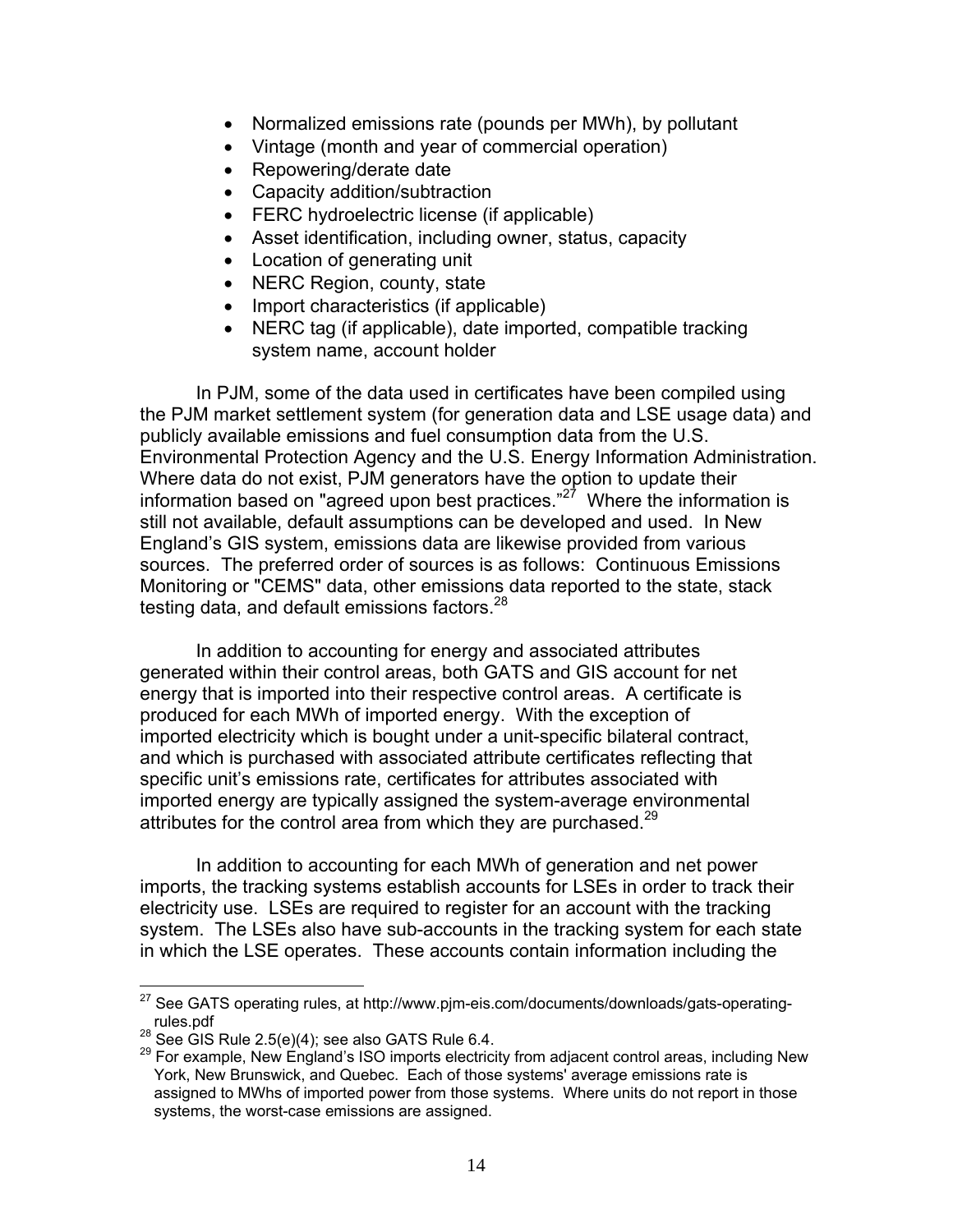number of certificates representing MWhs purchased, and any attribute certificates purchased.<sup>30</sup> These accounts are used by LSEs in order to comply with specific policy requirements. For example, companies making marketing claims or those seeking to comply with a particular state portfolio standard or disclosure rules use the GATS or GIS account reports to support their claims to customers and to demonstrate compliance with regulations.

As the name suggests, these tracking systems create certificates and also keep track of the movement of certificates from generator accounts into LSE accounts. As mentioned above, when accounting for and tracking electricity generation, GATS and GIS separate the attributes from the underlying electricity commodity. In other words, MWhs of electric energy are accounted for separately from the associated environmental attributes of the underlying generation (*e.g.*, examples of generation attributes include fuel type, such as hydroelectric or gas; or emissions, such as lbs.  $CO<sub>2</sub>/MWh$ ). In some cases, for example, where a renewable portfolio standard calls for a demonstration that a company has acquired renewable energy (or renewable energy attributes), the attribute itself is acquired by an LSE. An example of how this works is provided below:

- 1. Generator X (small hydroelectric) gets a certificate (with a field indicating "small hydroelectric") for each MWh generated. The certificate is distinct from the MWh itself, *i.e*., the attribute is bought/sold separately from the MWh of electricity.
- 2. LSE A has a plant-specific contract with Generator X and uses the MWhs supplied by Generator X to meet the LSE's load within the market settlement system. But, even though LSE A has paid for the electrons to meet its electric load, it does not have the right to the certificates representing the "small hydroelectric" attribute. These attributes thus remain available for sale to other parties.
- 3. LSE B has 100 MWhs of load, and needs 20% of that electricity supplied to be from renewable energy sources, in order to meet a renewable portfolio standard. LSE B meets its electric load obligation with 100 MWhs from Generator Y (a natural gas-fired plant). LSE B meets its 20% renewable energy requirement by buying 20 certificates from Generator X, which represent the attributes related to 20 MWh of generation from the hydroelectric plant. LSE B lets the

 $\overline{\phantom{a}}$  $30$  See, for example, GIS Rule 4.3(a), Calculation of Certificates Obligation, which provides for the calculation by the GIS administrator, "on each Creation Date the Certificates Obligation of each Retail LSE for that Trading Period with multi-settlement data for Electrical Load in the applicable calendar quarter obtained from the System Operator…."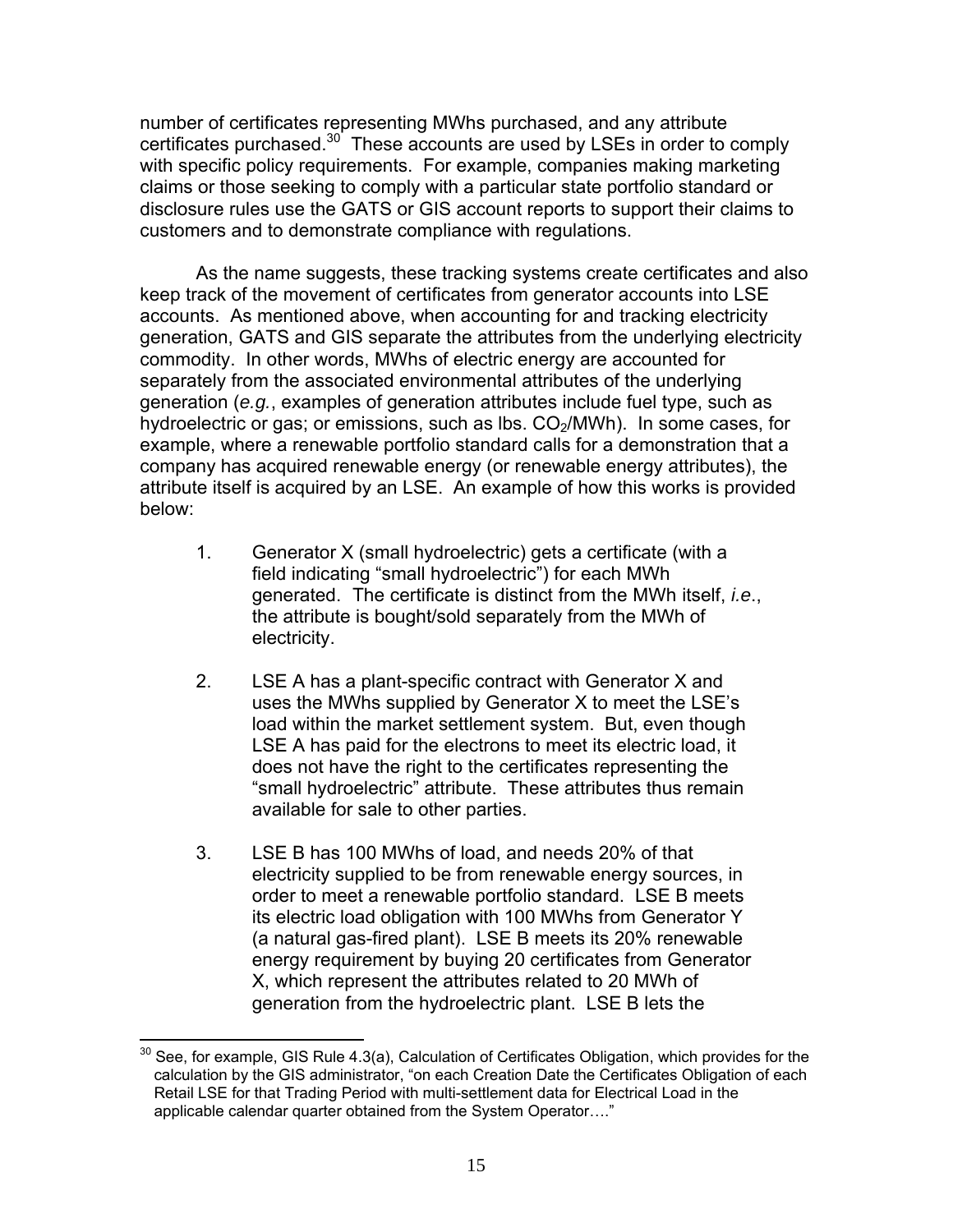remaining 80 MWhs default to "residual system mix," *i.e.*, the remaining mix of certificates not purchased by LSEs in the control area during that trading period.

 In this example, certificates for environmental attributes associated with a small hydroelectric generation plant are created as Generator X produces power. When LSE B purchases 20 certificates, each certificate is transferred from Generator X's account into LSE B's account. The remaining 80 certificates in LSE B's portfolio will have the attributes associated with the "residual system mix," as calculated by the tracking system.

For the above example, the average  $CO<sub>2</sub>$  emissions rate (lbs.  $CO<sub>2</sub>/MWh$ ) of the generation used by LSE B would be estimated based on the weighted average emissions rate of the certificates it holds. There is a zero emission rate for the 20 "small hydroelectric" certificates. The 80 "residual mix" certificates have a lbs.  $CO<sub>2</sub>/MWh$  emissions rate that represent the weighted average emissions rate of the residual mix in LSE B's control area.

Residual system mix is a term describing the aggregate attributes or content of certificate fields of all certificates that are not held by an LSE at the end of a trading period.<sup>31</sup> In practice, the residual mix represents the aggregate attributes ( $e.g.,$  average lbs.  $CO<sub>2</sub>/MWh$ ) of all remaining MWhs in the control area for which certificates have not been claimed by an LSE.

Certificates for a calendar year can typically be bought, sold or otherwise transferred anytime after the certificate is created until the relevant trading period closes. However, at the end of the certificate trading period, after a true-up period, unsold and unused certificates are retired. The attributes of these certificates are pooled to create what is known as "residual mix" certificates. Each LSE with unmatched load (*i.e*., with a greater number of MWhs of electricity delivered than certificates held) is allocated an equivalent number of "residual mix" certificates.

Using GIS as an example, the GIS Administrator is generally required to produce an electronic certificate for each MWh of energy generated by generation units included in the market settlement system, and units that are not separately metered but which provide data in keeping with GIS requirements.

1

 $31$  See, for example, GATS Operating Rules at Section 2:

Residual Mix Certificates: A Type of Certificate that is created at the end of the Trading Period with Attributes equal to the average of all unsold/unused Certificates and Certificates in the GATS Administrator's Account (such as emergency imports), *i.e.*, Certificates that have not been transferred to any of the following Sub-accounts: CEPS, Reserve, or Retail LSE. Residual Mix Certificates will then be allocated proportionately to all LSEs who have fewer Certificates than the load they served (*i.e.*, do not have a one-to-one match with the MWh of load they served).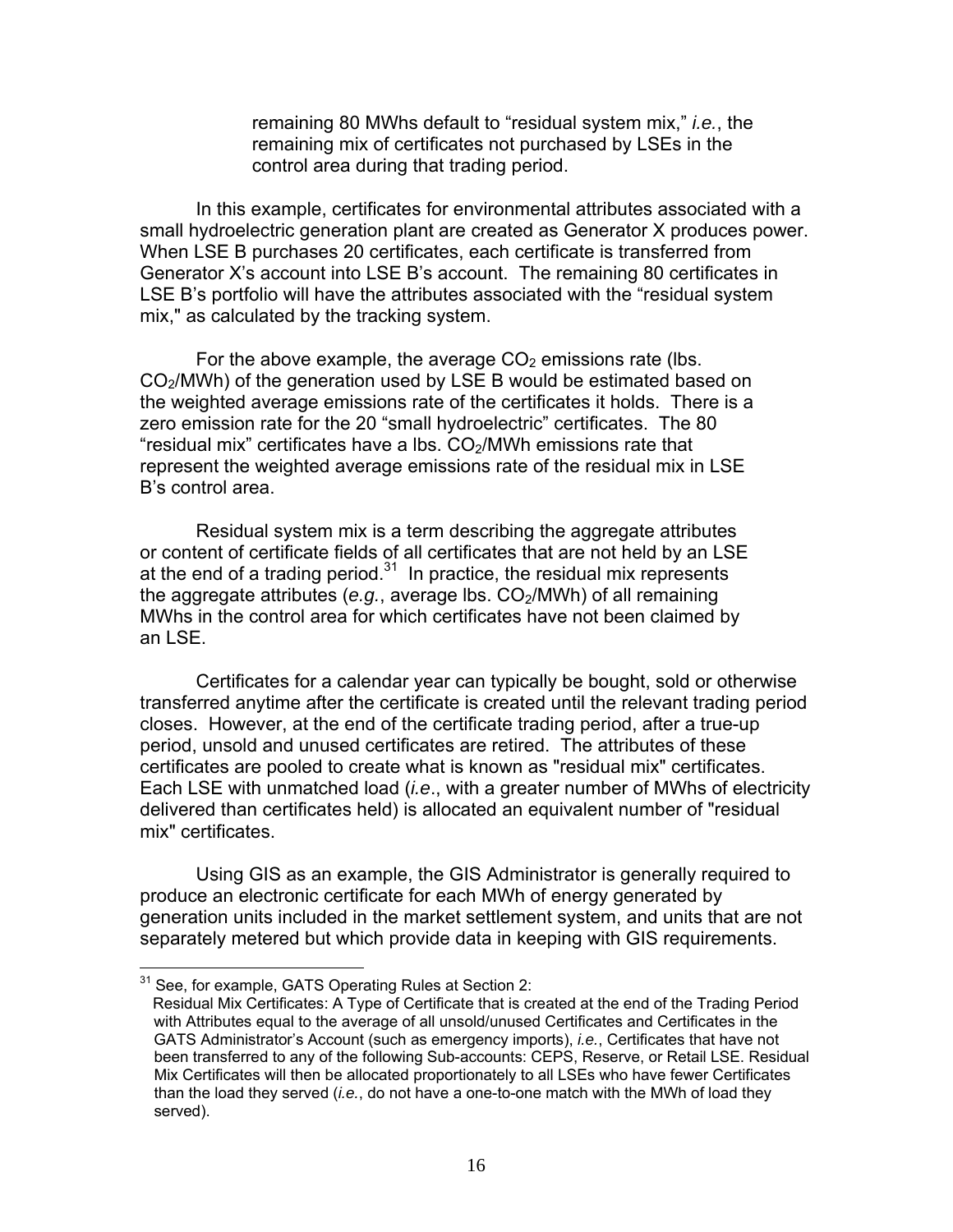Residual mix and residual mix certificates, under the GIS rules, are established according to the requirements of GIS Rule 3.4, which provides:

In order to ensure a MWh-for-MWh match of energy generated by GIS Generators and imported into the control area with certificates created and assigned, each MWh of energy reflected in the market settlement system for the applicable calendar quarter that does not have a certificate associated with it in a retail LSE's [account] at the end of the trading period shall be assigned certificates to be created by the GIS Administrator that reflect the certificate fields that are per MWh averages of the aggregate characteristics of the remaining unsettled certificates for that quarter  $\ldots$   $32$ 

 The attributes represented by any unsettled certificate at the end of the trading period become part of the pool of attributes upon which the residual mix attribute certificates are based. The total number of residual mix certificates created for any trading period, having the characteristics described above, are equal to the sum of:

- (i) the total number of Unsettled Certificates for that Trading Period;
- (ii) the total number of Reserved Certificates<sup>33</sup> for such Trading Period;
- (iii) the total number of MWhs of negative load, i.e., small-scale behindthe-meter distributed generation units not counted as generation supply by the ISO; and
- (iv) the total number of Banked Certificates created in that trading period. $34$

 In addition to providing LSE-specific accounting, GATS and GIS also aggregate specific information about electric generation and use in their respective control area to derive data about the attributes of the control area system mix. GATS publishes a PJM System Mix report that contains extensive information on, among other things, fuel type, number of certificates, percentage of the PJM mix, and pounds of pollutant  $-CO_2$ , NO<sub>x</sub> and SO<sub>2</sub> – per MWh. GIS

1

 $32$  GIS Rule 3.4(b)<br> $33$  GIS Rule 3.5(a) covers the creation and accounting for "reserved certificates". Reserved certificates are certificates sold "directly to third parties in good faith, arm's length transactions for reasonable value, independent of transactions involving Energy between those purchasers and their Retail LSEs." According to Rule 3.5, to "avoid the possibility of double counting Certificates, each Account Holder that sells a Reserved Certificate shall, at the time of such transfer, transfer such Reserved Certificate in the GIS to a specially designated Reserved Certificate account using the procedure described in Rule 3.1."

 $34$  GIS Rule 3.4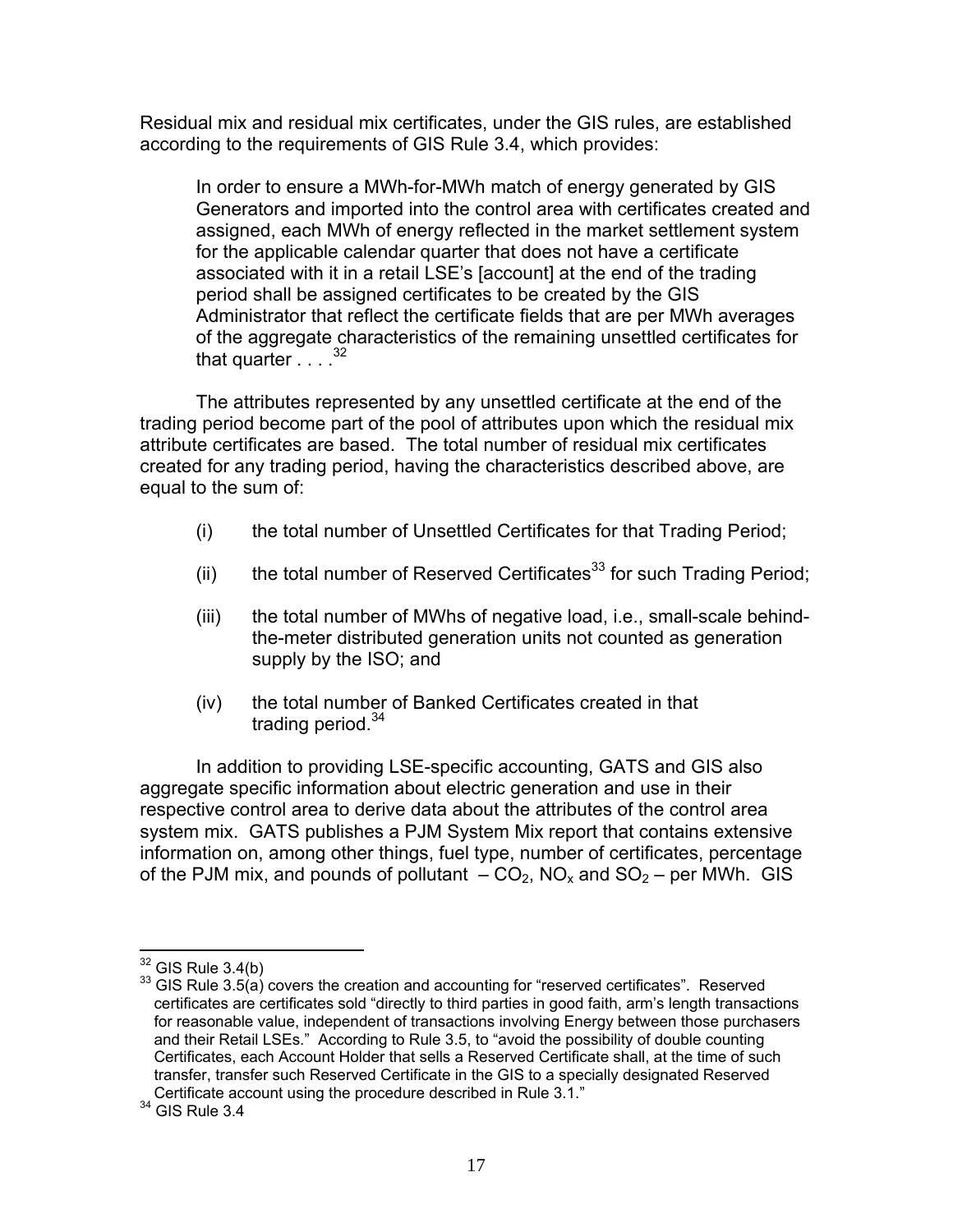develops similar reports, and tracks  $CO<sub>2</sub>$ , CO, Hg, NO<sub>x</sub>, PM, PM<sub>10</sub>, SO<sub>2</sub>, and VOCs $35$ 

### **Adaptation of Generator Attribute Tracking Systems for Monitoring Emissions Leakage**

#### Introduction

The existing tracking systems are well suited for tracking emissions leakage. These systems are used to account for the environmental attributes of all power delivered by LSEs to their retail customers, representing both the environmental attributes of power generated within the control area where an LSE is located, and the environmental attributes of net power imports from each adjacent control area.

In addition to providing for LSE-specific accounting of environmental attributes, these tracking systems are also capable of generating aggregate reports to estimate the environmental attributes of all power delivered within a control area, as well as reports for categories of certificates that share a specific identifying field. For example, a system mix report would include the environmental attributes of all electric generating units within the control area, as well as the estimated environmental attributes of the net power imported into the control area. These aggregate reports could include data on the type of generation used to serve load in the control area (e.g., 50% coal, 20% nuclear, etc.) as well as emissions data, such as lbs.  $CO<sub>2</sub>/MWh$  for the control area as a whole. More specific reports could also be generated to account for the environmental attributes of a certain category of generator, such as the  $CO<sub>2</sub>$ lbs./MWh emissions rate of all natural gas-fired generation in the control area.

Staff proposes that for each control area, tracking of emissions leakage could be accomplished as follows. Data from each of the control areas fully or partially subject to RGGI would be aggregated to track potential emissions leakage for the RGGI region as a whole.

RGGI would regulate  $CO<sub>2</sub>$  emissions by all fossil fuel-fired electric generation units that are 25 MW or larger (RGGI-affected units) located in a state that implements regulations based on the RGGI cap-and-trade program (in aggregate, "RGGI region" or "in-region"). In order to track emissions leakage, a tracking system would account for the in-region load that is being met by generation units other than those units subject to the RGGI cap-and-trade program, and the environmental attributes related to this generation. If emissions leakage occurs, it can be expected to result from increased dispatch of either (a) in-region, non-RGGI units (i.e., those fossil fuel-fired units smaller than 25 MW),

<sup>1</sup>  $35$  See Appendix I-A and I-B for details of the data reported by both systems.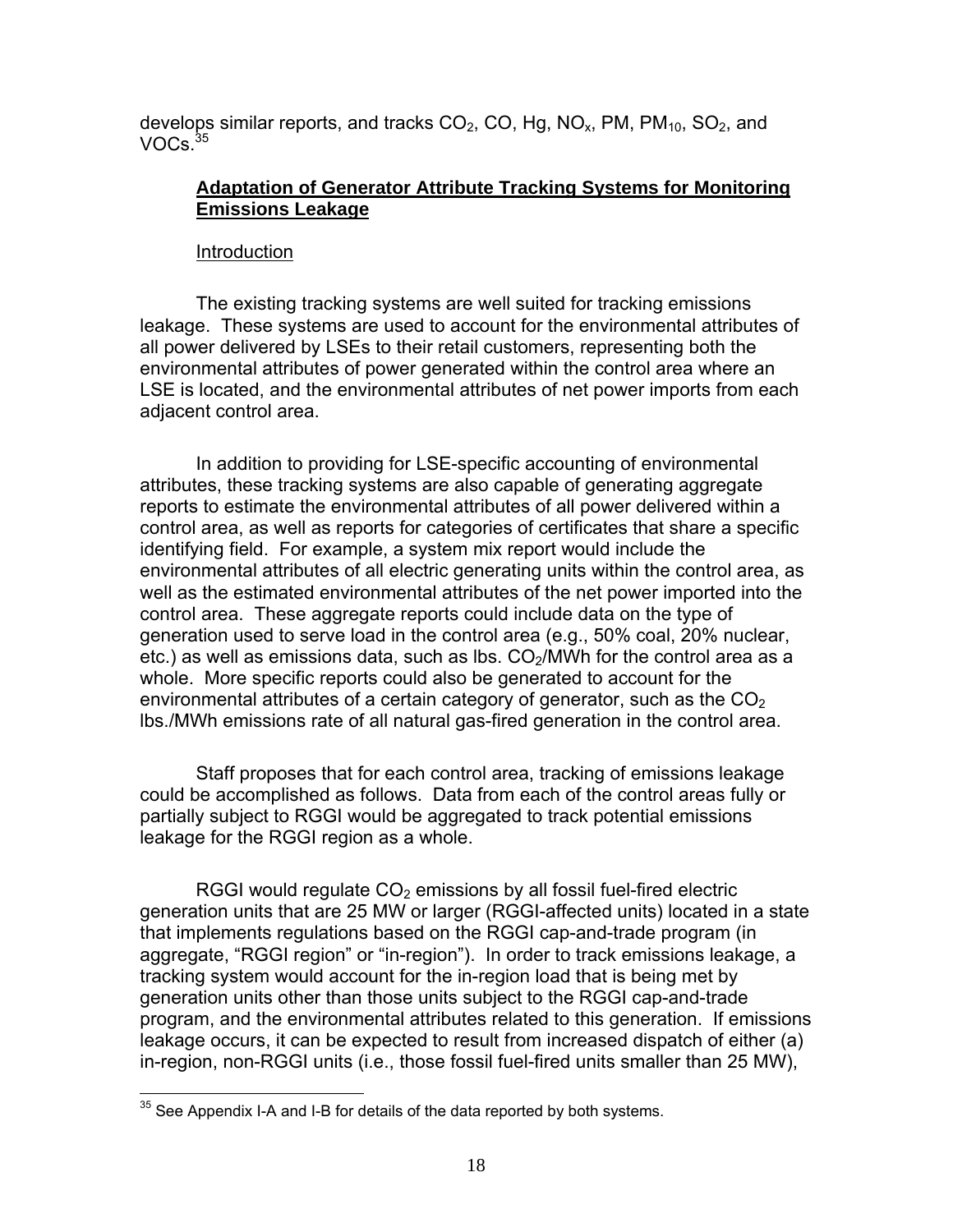(b) out-of-region fossil fuel-fired generation serving load in the RGGI region (imports), or a combination of the two (both of which are referred to as "non-RGGI generation").

To build the capacity for tracking potential emissions leakage, Staff recommends pursuing minor modifications to the existing tracking systems that would distinguish RGGI generation units from others units serving load in the RGGI region. These modifications would create certain new certificate identifiers and would also provide for the ability to create new data reports for certain categories of identifiers. By distinguishing between RGGI units and others, and tracking the environmental attributes of net imports into control areas subject to RGGI, it will be possible to ascertain the current level of load being served by generation units not subject to RGGI, and the related environmental attributes of this non-RGGI generation.

An initial estimate of emissions leakage could be established by tracking changes over time to the level of non-RGGI generation serving RGGI-region load, and changes in the associated  $CO<sub>2</sub>$  emissions related to this non-RGGI generation. It should be noted that this approach would not address causality, but instead would track emissions relative to an established emissions baseline for non-RGGI generation units that serve load in the RGGI region. Any increase in emissions for this category of generation units would be considered an initial estimate of emissions leakage. Causality, if addressed, would need to be evaluated on a parallel basis through an evaluation of changes in other market and power system variables during the monitoring period.

#### Proposal

Staff proposes to explore with the administrators of the ISO tracking systems the creation of new certificate fields for categories of generation units in the RGGI region. Modifications would also allow for the generation of new types of data reports that could be used for emissions leakage tracking purposes.

Under this proposal, each MWh produced in a control area fully or partially subject to RGGI would have an associated certificate with a field which identifies it, as applicable, as:

- "RGGI-affected unit" (e.g.,  $\geq$  25 MW fossil fuel-fired unit subject to RGGI capand-trade program);
- "unaffected small fossil fuel-fired RGGI-region unit" (e.g., < 25 MW fossil fuelfired unit not subject to RGGI cap-and-trade program, but located within a jurisdiction subject to RGGI cap-and-trade program); and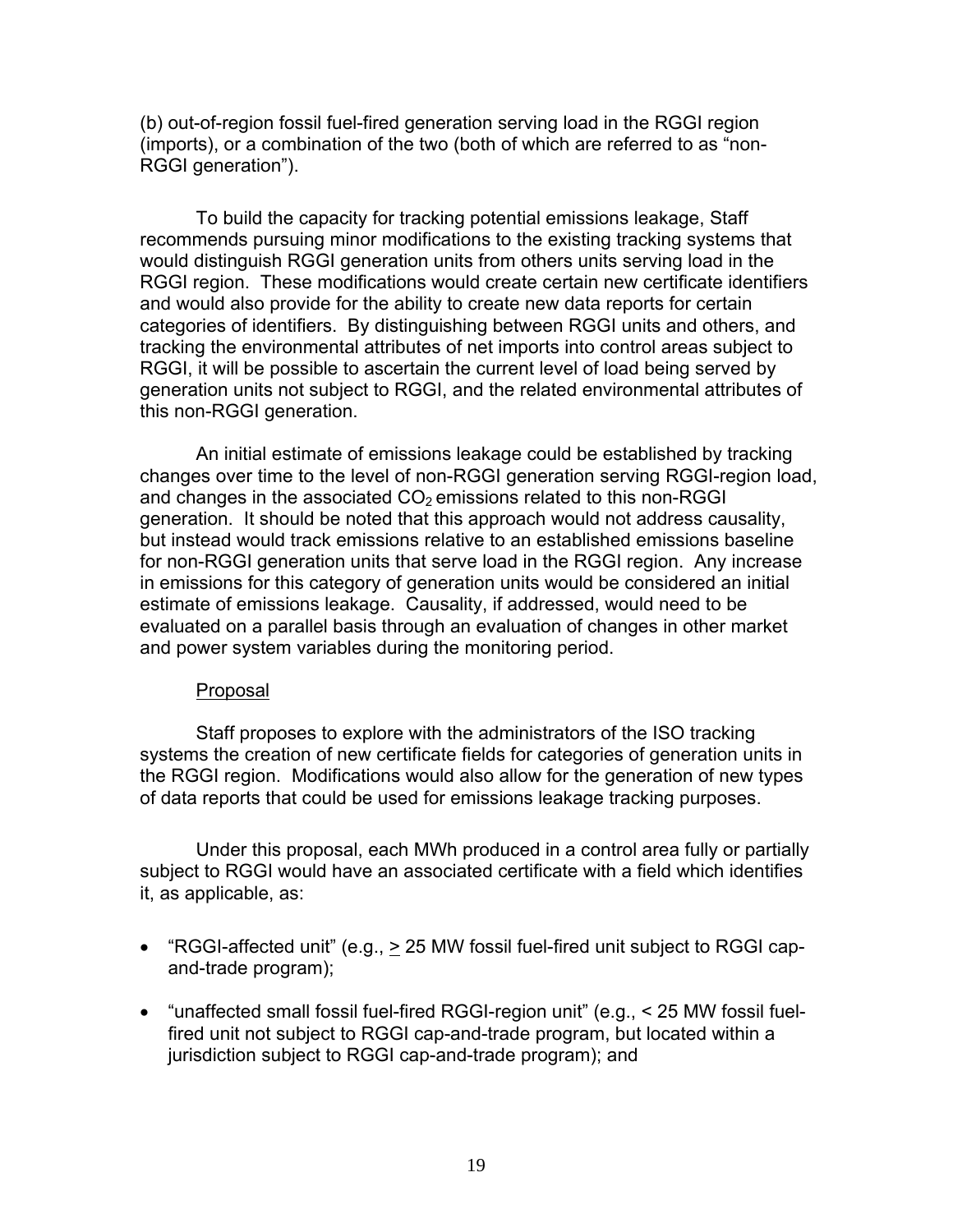• "RGGI-region unit" (e.g., a unit located within a jurisdiction subject to RGGI cap-and-trade program).

In order to determine how much non-RGGI generation is serving load in the RGGI region, the same netting-out process currently used by the existing tracking systems to derive residual system mix attributes would be used. Under this approach, certificates associated with RGGI-affected units in a control area would be subtracted, leaving certificates for those units not subject to the RGGI program, as well as certificates representing net imports into the control area. The weighted average lbs.  $CO<sub>2</sub>/MWh$  emissions rate for all remaining certificates would represent the lbs. CO<sub>2</sub>/MWh residual mix. This "RGGI residual mix" would represent the environmental attributes of all remaining generation used to serve load in a control area subject to RGGI (including net imports), after subtracting generation from units subject to RGGI. The total number of residual mix certificates multiplied by the emissions rate of the residual mix would represent the number of tons of  $CO<sub>2</sub>$  emissions attributable to non-RGGI generation serving load in the RGGI region. Based on this monitoring of electricity use and tracking of electric generation environmental attributes, an estimate of emissions leakage could be developed and tracked over time.

With both RGGI units and non-RGGI units explicitly accounted for, it would be possible to establish a baseline of MWhs and associated environmental attributes  $(CO<sub>2</sub>$  emissions) for the non-RGGI generation being used to serve load in the RGGI region. Because emissions leakage would represent increased  $CO<sub>2</sub>$ emissions associated with the dispatch of non-RGGI units, the measurement of changes relative to the emissions baseline for non-RGGI units could serve as an initial estimate of emissions leakage. This emissions leakage estimate would represent a change in  $CO<sub>2</sub>$  emissions relative to a baseline for both electric generating units located outside a control area or partial control area subject to RGGI as well as electric generating units that are not regulated under RGGI, but are located within a control area or partial control area subject to RGGI.

An example of how this would work for an individual control area is presented below. Data from each control area fully or partially subject to RGGI would be totalled to track emissions leakage for the RGGI region as a whole.

#### Attribute Tracking

 The following attributes would be tracked. Some of these represent new attributes that would be tracked for RGGI emissions leakage monitoring, while others are currently tracked by the existing tracking systems.

*In-Region Generation*: New generation attribute identifiers would be developed for the following: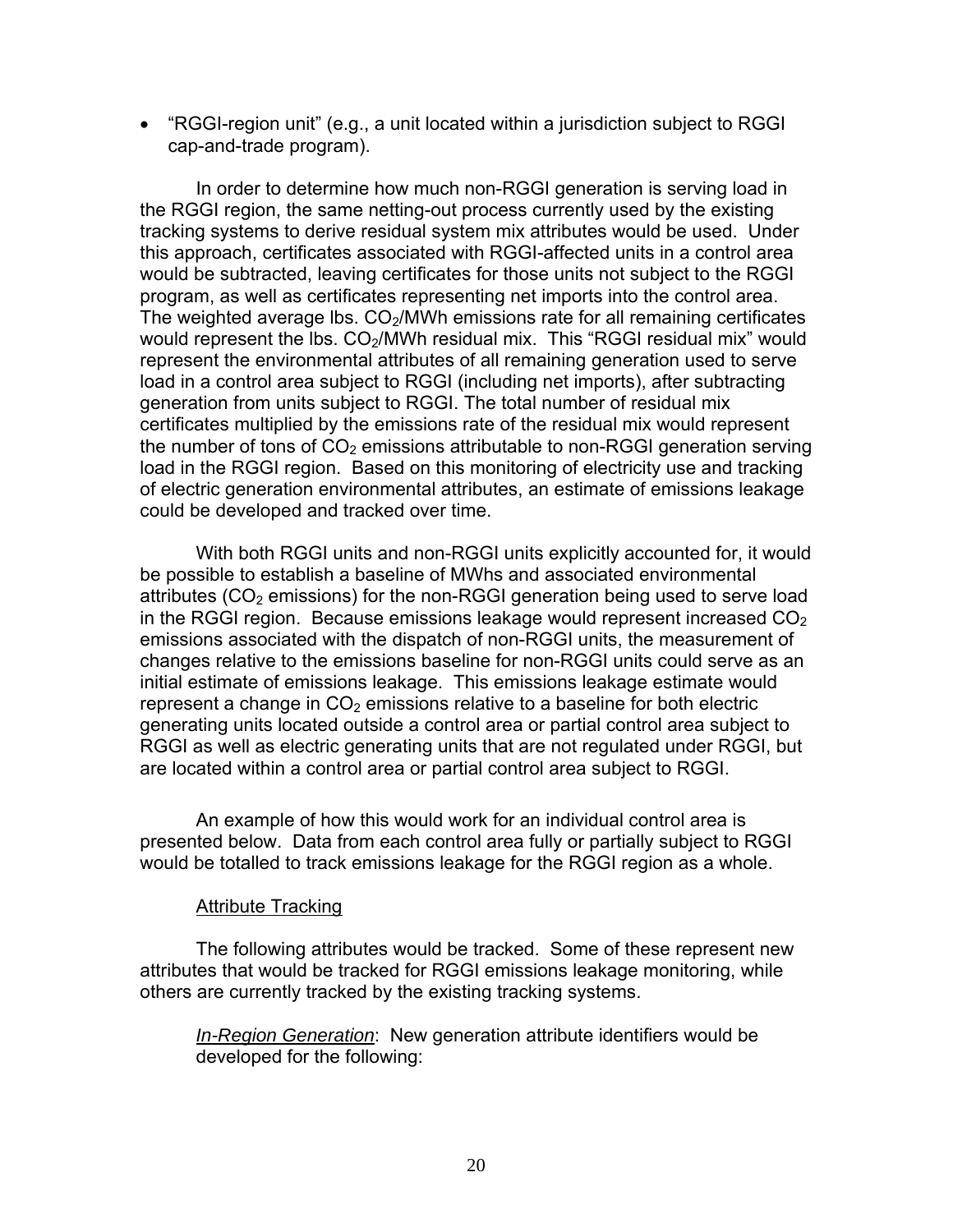- "*RGGI-affected unit*": unit subject to RGGI carbon cap-and trade program (e.g., fossil fuel-fired units > 25 MW)
- "*Unaffected small fossil fuel-fired RGGI-region unit*": includes fossil fuel-fired units located in the RGGI region, but not subject to RGGI cap-and-trade program (e.g., fossil fuel-fired units < 25 MW)
- "*RGGI-region unit*": includes RGGI-affected units and all other units located in the RGGI region (e.g., a unit located within a control area fully subject to RGGI or located within the RGGI portion of a control area partially subject to RGGI)

*Net Imports*: Net imports would be tracked as follows:

- For NY-ISO and ISO-NE, the net power flows from each adjoining control area would be tracked directly, and certificates would be created to account for the attributes associated with each MWh of net imports, as is done currently by the existing tracking systems. The environmental attributes for these certificates are aggregated from the average emissions attributes of all generation in an adjoining control area (*e.g.*, average lbs. CO<sub>2</sub>/MWh).
- For PJM, net "imports" into the RGGI portion of PJM would be inferred based on the difference between total load in the RGGI portion of PJM and total generation in the RGGI portion of PJM. Any deficit would be assumed supplied by system power, except that for the purposes of RGGI tracking, the environmental attributes of this system power would be limited to the attributes of generation units located outside the RGGI portion of PJM. The environmental attributes applied to this generation would be based on a non-RGGI PJM residual mix. This would include the weighted average emissions rate (lbs.  $CO<sub>2</sub>/MWh$ ) of all generation from generation units located in the non-RGGI portion of PJM. The amount of inferred net "imports" (MWh) would determine the number of certificates to which the non-RGGI PJM residual mix attributes would be applied.

### Data Reports

With the information described above, the tracking system could provide the following information.

*Electricity demand*: Total load (MWh) for a control area or partial control area subject to RGGI would be based on the following: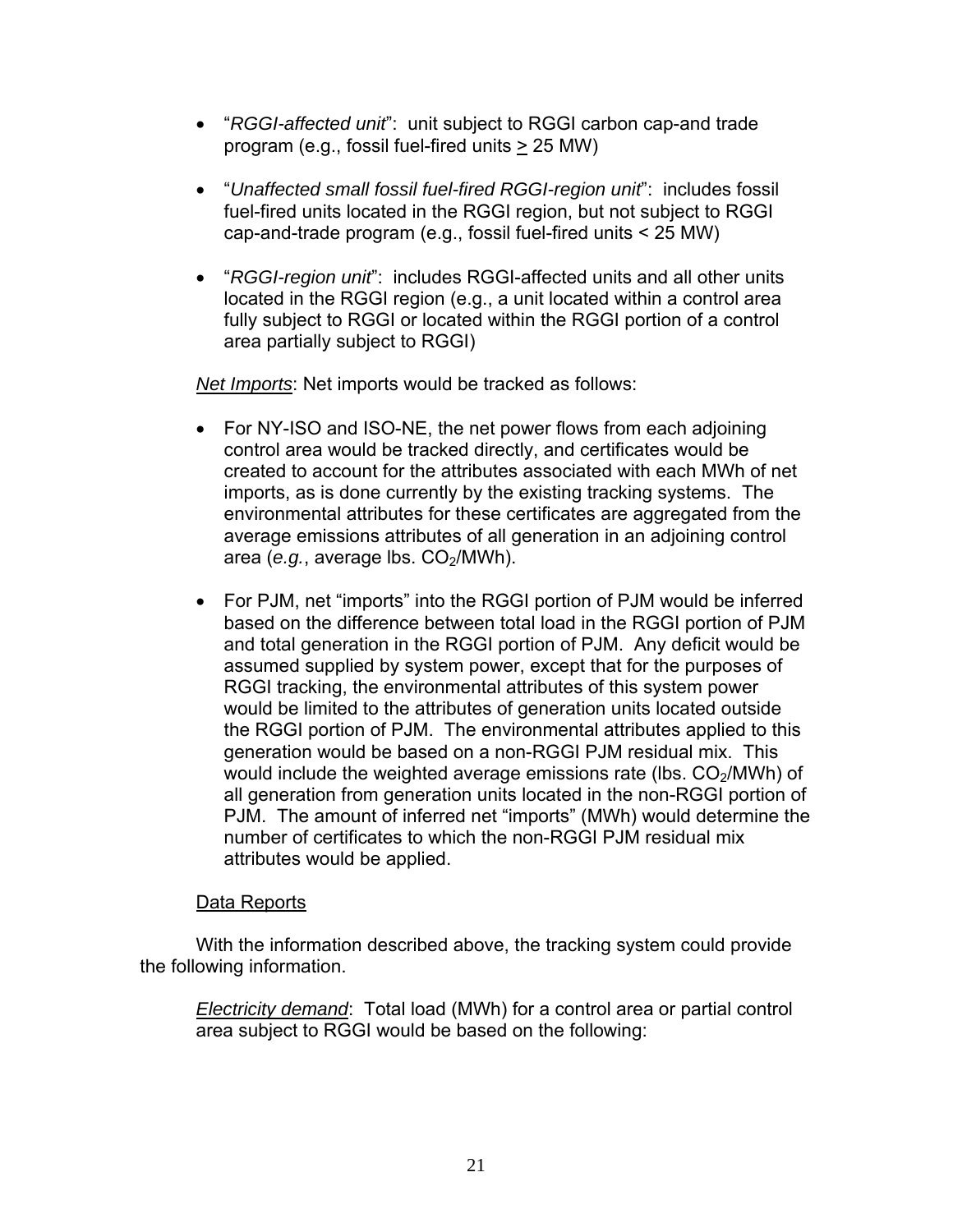• Reported MWh load for all LSEs in a control area or partial control area subject to RGGI. This data would be derived from control area market settlement systems.

*Total generation*: Total generation (MWh) for a control area or partial control area subject to RGGI, would be based on the following:

• Sum of certificates with a "RGGI-region unit" identifier.

*RGGI emissions mix*: The average CO<sub>2</sub> emissions rate (lbs. CO<sub>2</sub>/MWh) of all generation units subject to the RGGI cap-and-trade program located in a control area or partial control area would be tracked based on the following:

• Weighted average emissions rate (lbs.  $CO<sub>2</sub>/MWh$ ) for all certificates with a "RGGI-affected unit" identifier.

*RGGI residual mix*: The average CO<sub>2</sub> emissions rate (lbs. CO<sub>2</sub>/MWh) of all non-RGGI generation (including net imports) used to serve load in a control area or partial control area subject to RGGI, would be based on the following:

• The weighted average emissions rate (lbs.  $CO<sub>2</sub>/MWh$ ) of all remaining certificates, after subtracting all certificates with a "RGGI-affected unit" identifier.

*Unaffected small fossil fuel-fired RGGI-region unit emissions mix*: The average emissions rate for small fossil fuel-fired units not subject to RGGI, but located within a jurisdiction subject to RGGI, would be based on the following:

• Weighted average emissions rate (lbs.  $CO<sub>2</sub>/MWh$ ) of all certificates with an "unaffected small fossil fuel-fired RGGI-region unit" identifier.

### Emissions Leakage Estimates

Emissions leakage would be tracked based on changes in the emissions from non-RGGI generation, *i.e.*, unaffected fossil fuel-fired units within the RGGI region and net imports, relative to a historic emissions baseline. The emissions totals would be derived by multiplying the number of applicable certificates by the carbon emissions attributes (lbs.  $CO<sub>2</sub>/MWh$ ) of these certificates. Initial estimated emissions leakage would represent an increase in emissions relative to the respective emissions baseline. Different data reports could be generated to estimate total emissions leakage, as well as subtotals due to certain categories of power, such as net imports or fossil fuel-fired generation not subject to the RGGI cap-and-trade program.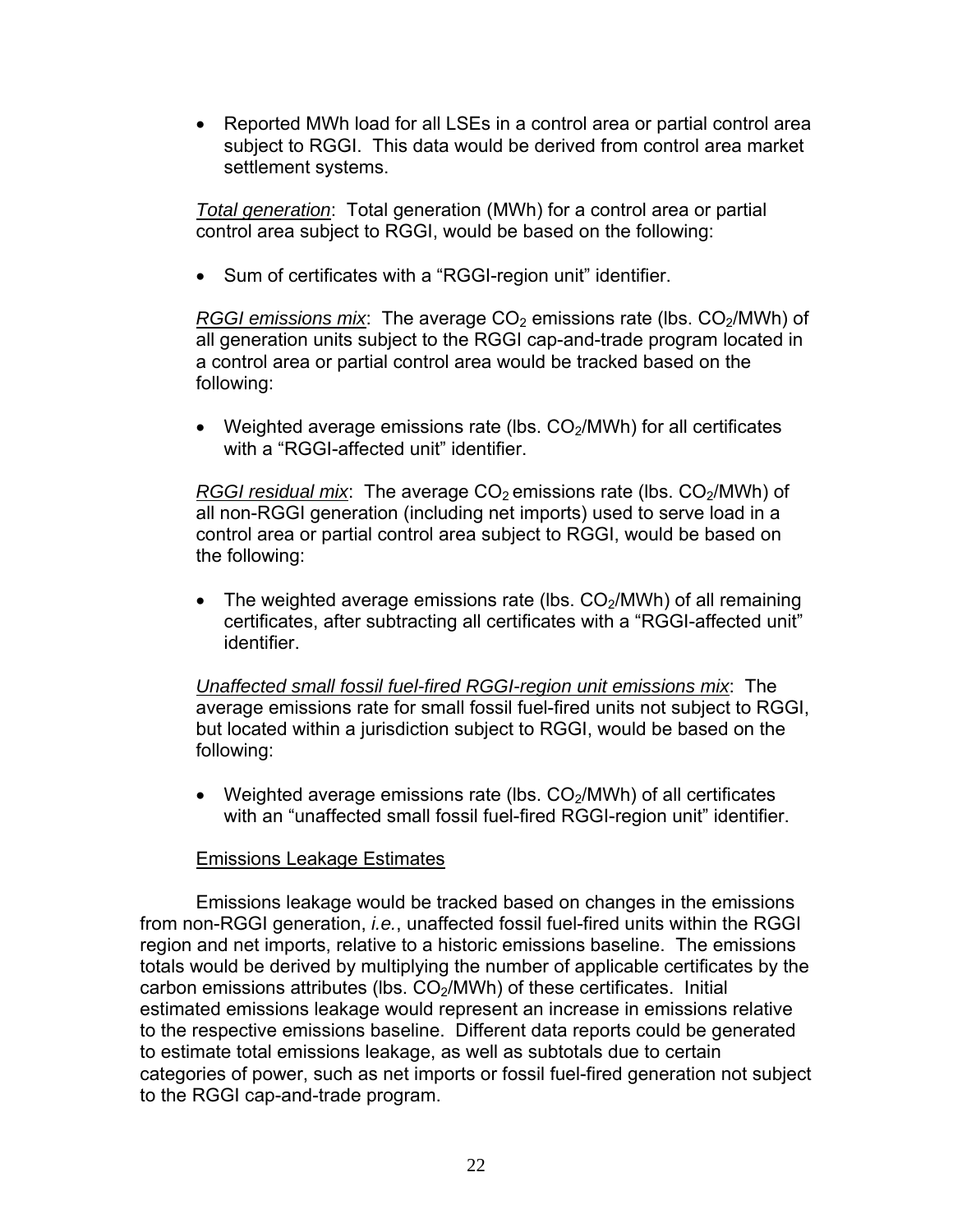*Total emissions leakage estimate for each control area: Total CO<sub>2</sub>* emissions due to non-RGGI generation serving load in a control area or partial control area subject to RGGI, would be determined based on the  $CO<sub>2</sub>$  emissions attributes represented by the RGGI-residual mix certificates.

### *Estimated emissions due to out-of-region non-RGGI generation*:

Emissions leakage due to net power imports into a control area, or inferred net "imports" into a partial control area subject to RGGI, would be determined based on the weighted average emissions rate for certificates representing net power imports. These net imports would be tracked directly for both NY-ISO and ISO-NE and inferred for PJM. A weighted average emissions rate could be developed for all net power imports or individually for net imports from each adjoining control area.

*Estimated emissions leakage due to in-region non-RGGI generation*: Emissions leakage due to small fossil fuel-fired units not subject to RGGI would be determined based on the weighted average emissions rate for certificates with an "unaffected small fossil fuel-fired RGGI-region unit" identifier.

### Sample Calculations

Sample calculations for a hypothetical control area are outlined in Box 1 through Box 3. The examples in Box 1 through Box 3 are representative of a control area that is fully subject to RGGI (e.g., NY-ISO or ISO-NE). The RGGI residual mix approach provides an estimate of  $CO<sub>2</sub>$  emissions from non-RGGI generation for the control area as a whole. The individual attribute tracking approach provides an estimate of individual emissions leakage components, such as that due to small fossil fuel-fired units within the control area, as well as net power imports from an adjoining control area. The combined total emissions for these emissions leakage components is equal to the emissions leakage estimate for the entire control area arrived at through the RGGI residual mix approach.

### Box 1. Assumptions

#### **Monitored RGGI Control Area:**

Total load for control area: 1,000 MWh

Load for LSE #1: 500 MWh; Load for LSE #2: 500 MWh

RGGI-affected generation: 500 MWh (assume RGGI generation serves load equally among LSE #1 and LSE #2)

Small fossil generation: 50 MWh (average emissions rate, based on weighted average of certificate emissions attributes –  $1,700$  lbs.  $CO<sub>2</sub>/MWh$ )

Net imports from adjoining control area: 100 MWh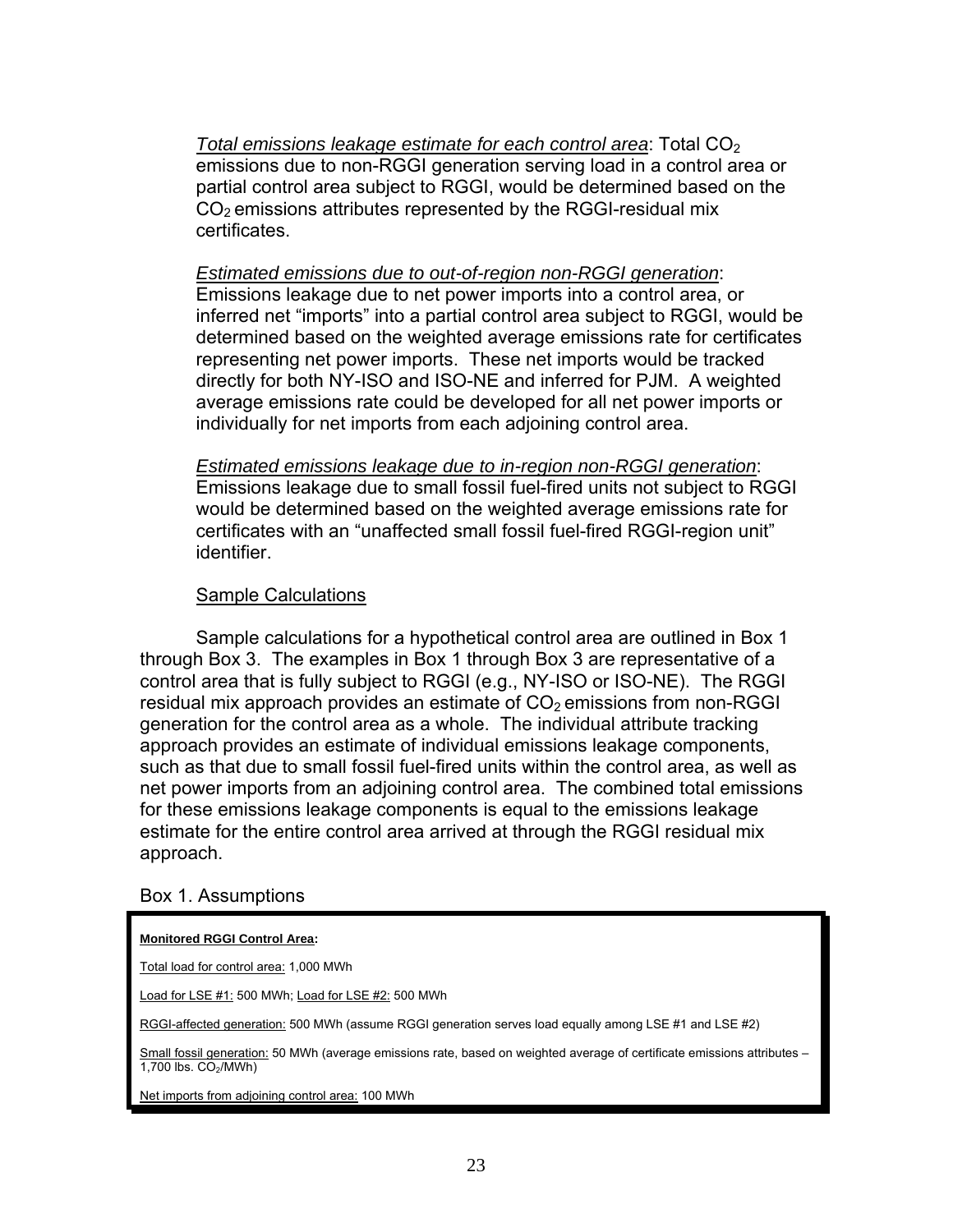RECs held by LSE #1: 100 (50 from within control area; 50 from adjoining control area); RECs held by LSE #2: 0

#### **Adjoining Control Area:**

System average emission rate: 1,500 lbs. CO<sub>2</sub>/MWh

Other assumptions: Assume LSEs in monitored RGGI control area cannot claim any plant-specific bundled electricity transactions (electricity *and* attributes) with EGUs in adjoining control areas and can only claim RECs)

### Box 2. RGGI Residual Mix

#### **Monitored RGGI Control Area Residual Mix:**

Residual MWhs for RGGI control area: 1,000 - 500 {RGGI units} - 100 {total RECs held by LSEs} = 400 MWh

Residual mix emissions rate for RGGI control area:

[(1,500 lbs. CO<sub>2</sub> x 100) + (1,700 lbs CO<sub>2</sub> x 50)] / 400 MWh = 587.5 lbs CO<sub>2</sub>/MWh residual mix emissions rate<br>{\small fossil} {Small fossil}  ${Net$  imports $}$ 

#### **LSE #1:**

Residual mix MWhs for LSE #1: 500 MWh {total LSE load} – 250 {RGGI unit certificates} – 100 {RECs} = 150 MWh {assumed "non-RGGI generation" for LSE #1, after adjusting for RGGI units and RECs}

Residual mix emissions for LSE #1:

587.5 lbs.  $CO_2$ /MWh x 150 MWh = 88,125 lbs.  $CO_2$ 

**LSE #2:**

Residual mix MWhs for LSE #2: 500 MWh {total LSE load} – 250 {RGGI unit certificates} – 0 {RECs} = 250 MWh {assumed "non-RGGI generation" for LSE #2, after adjusting for RGGI units and RECs}

Residual mix emissions for LSE #2:

587.5 lbs.  $CO_2$ /MWh x 250 MWh = 146,875 lbs.  $CO_2$ 

Total CO<sub>2</sub> emissions due to "non-RGGI generation" for LSE #1 and LSE #2: 235,000 lbs. CO<sub>2</sub>

### Box 3. Direct Attribute Tracking

Net imports from adjoining control area (as directly monitored at adjoining control area proxy bus): 100 MWh

Assumed emissions of net imports:

1,500 lbs.  $CO_2$ /MWh x 100 = 150,000 lbs.  $CO_2$ 

Small fossil emissions:

1,700 lbs  $CO_2$ /MWh x 50 = 85,000 lbs.  $CO_2$ 

Total emissions:

 $85,000 + 150,000 = 235,000$  lbs.  $CO<sub>2</sub>$ 

Total CO<sub>2</sub> emissions due to "non-RGGI generation" for control area: 235,000 lbs. CO<sub>2</sub>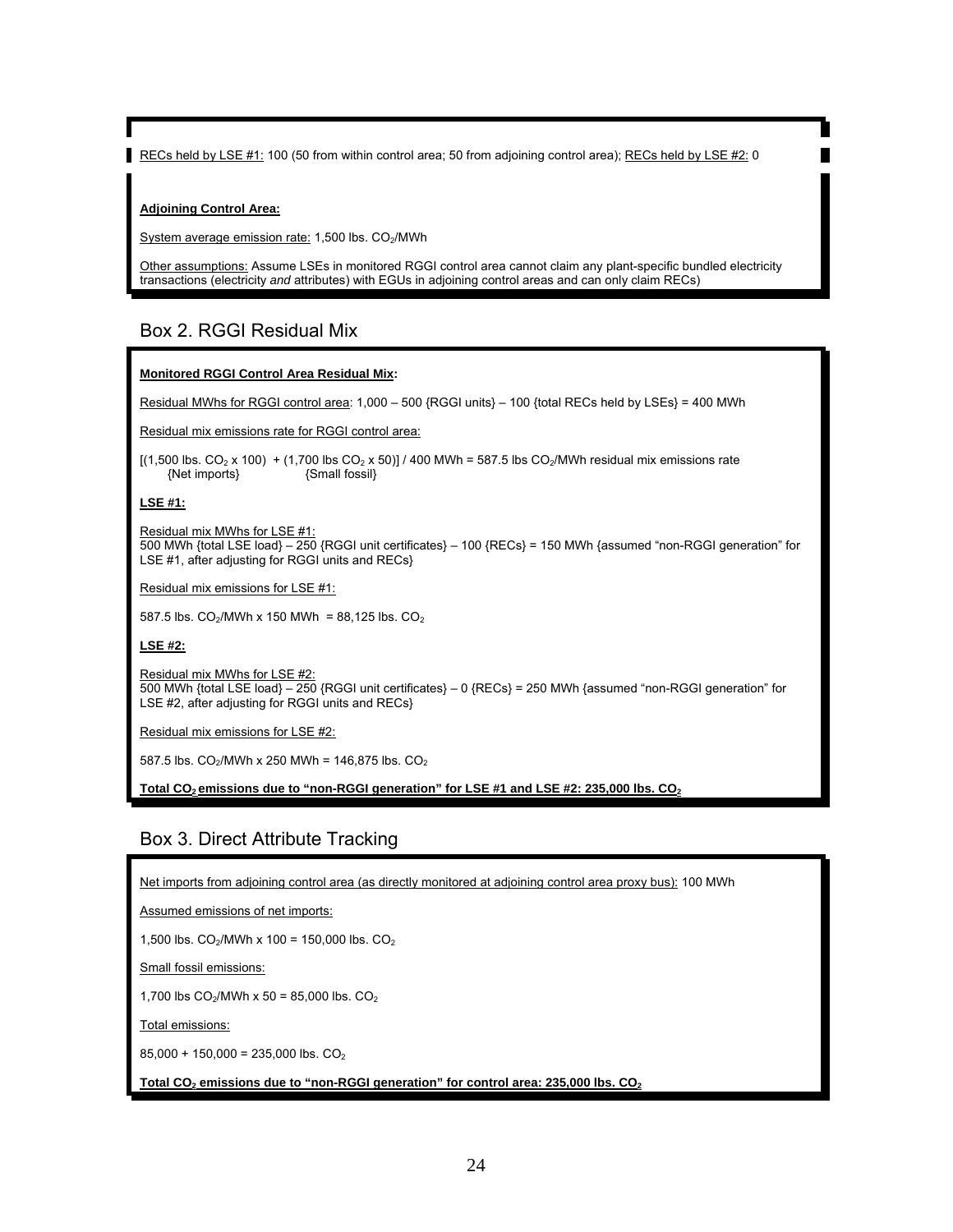Calculations would be similar for the RGGI states in PJM (partial control area), except that net imports would be inferred rather than directly tracked, and separate residual mixes would be developed for both the non-RGGI portion of PJM and the portion of PJM subject to RGGI. The residual mix for the non-RGGI portion of PJM would be used to determine the emissions attributes applied to inferred net "imports" into the RGGI portion of PJM. The residual mix for the portion of PJM subject to RGGI would be used to estimate emissions due to non-RGGI generation serving load in the RGGI portion of PJM through the same process outlined in Box 1 through Box 3 above. This RGGI residual mix would include emissions attributes for both inferred net "imports" and small fossil fuelfired generation not subject to the RGGI program, but located within the portion of PJM subject to RGGI.

# Recommendations

To support this monitoring proposal, Staff recommends that the RGGIparticipating States take the following actions:

- First, explore modifications to the existing generator attribute tracking systems in the region (PJM's GATS, New England ISO's GIS), and the emerging tracking system currently under development by New York, in order to:
	- (i) determine how much electricity is being used in a control area or partial control area subject to RGGI (including that supplied by generation from within and outside of the RGGI region);
	- (ii) determine the environmental attributes associated with the generation of electricity both inside a control area or partial control area subject to RGGI and in adjoining regions;
	- (iii) create generation attribute identifiers for "RGGI-affected unit", "unaffected small fossil fuel-fired RGGI-region unit", and "RGGIregion unit";
	- (iv) track net imports into NY-ISO, PJM, and ISO-NE from adjoining control areas and account for related environmental attributes;
	- (v) Infer net "imports" into the RGGI portion of PJM and account for related environmental attributes; and
	- (vi) generate data reports for "RGGI residual mix", "unaffected small fossil fuel-fired RGGI-region unit emissions mix", and "RGGI emissions mix".
- Second, urge PJM and ISO-New England to make, within the next 12 months, the necessary modifications to GATS and GIS, respectively, that will enable the collection of data and regional coordination among attribute tracking systems necessary to monitor regional emissions leakage;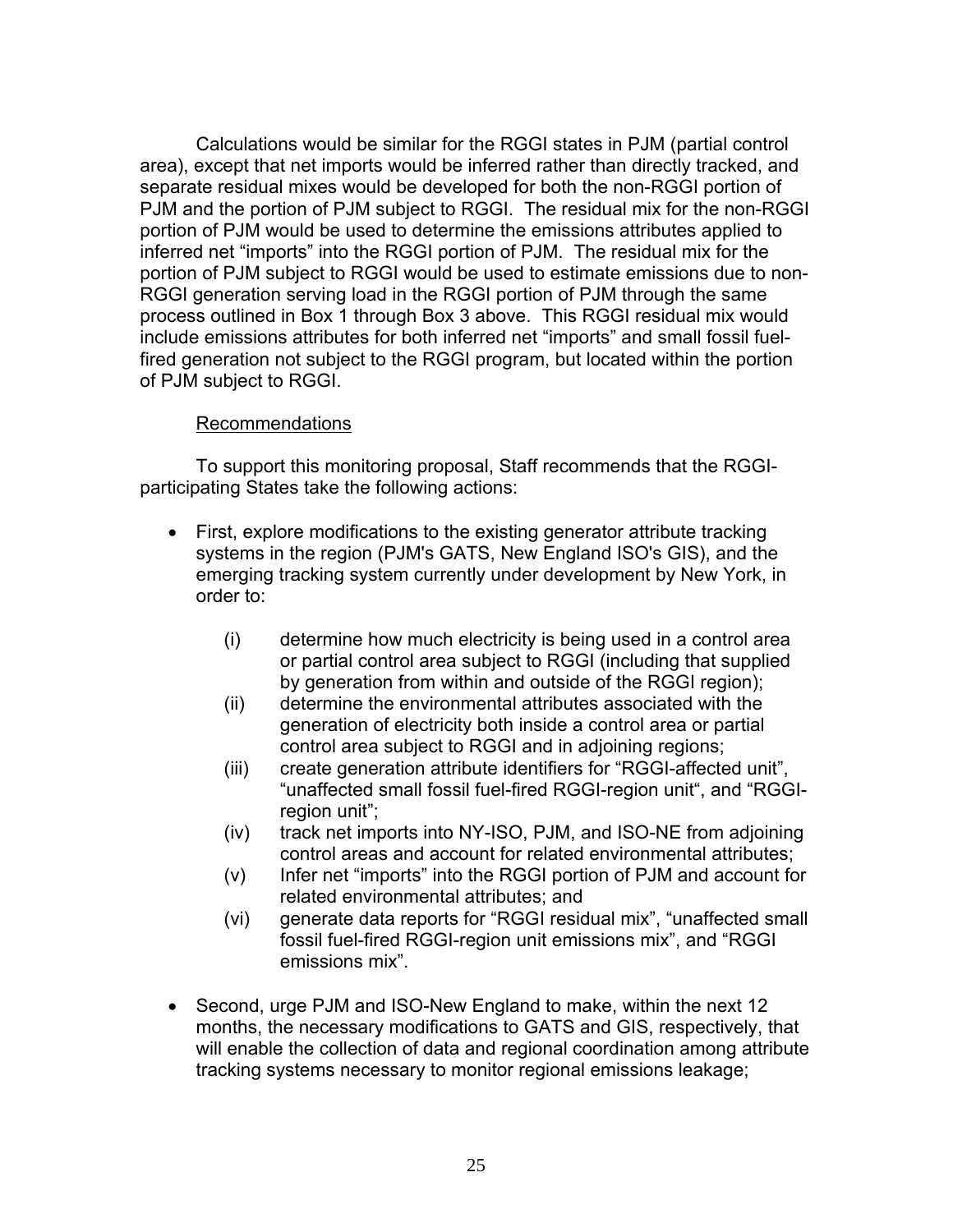- Third, urge the New York PSC to coordinate with PJM and ISO-New England in order to include the features that will enable the collection of the necessary data in the tracking system that New York is currently developing, with the goal of being able to begin collecting the RGGIrelated data within the next 12 months; and
- Fourth, using the approach outlined in this report, begin monitoring prior to the start of the RGGI program to evaluate  $CO<sub>2</sub>$  emissions from non-RGGI generation in order to develop baseline data.

Furthermore, Staff recommends that when developing emissions leakage monitoring capabilities for RGGI, attention should be paid to incorporating technical capabilities and design elements that would support the implementation of load-based policies to address emissions leakage. Staff acknowledges that the technical capabilities and design elements needed for RGGI monitoring could form the basis of a significant portion of the tracking systems needed to implement policies such as an emissions portfolio standard or a load-based emissions cap. Such design work should be considered now, as monitoring capabilities are developed, in order to enable a more rapid implementation of load-based policies if they are considered warranted.

# **IV. Policy Options to Address Potential Emissions Leakage**

### **Introduction**

 This portion of the report evaluates, from a qualitative standpoint, various policy options to address potential emissions leakage. These policy options were initially raised and discussed by stakeholders, independent experts, and RGGI Staff Working Group members during the May 2006, Imports and Leakage Workshop at Vermont Law School. The report analyzes various policy options and the degree to which they meet certain criteria set out in the RGGI MOU, including the effectiveness of each policy in addressing emissions leakage, and the impact of mitigation policies on electric system reliability.

Each policy option is described, and then followed by a discussion of its efficacy in mitigating potential emissions leakage and implementation challenges that the policy option may present. Staff has organized the discussion of possible policy responses into the following three categories: (1) policies that indirectly address carbon emissions by reducing electricity demand; (2) policies that address, but do not cap, carbon emissions; and (3) policies that cap carbon emissions. A characteristic shared by all of these policies is that they address the end-use of electricity and the emissions that indirectly result from end-use.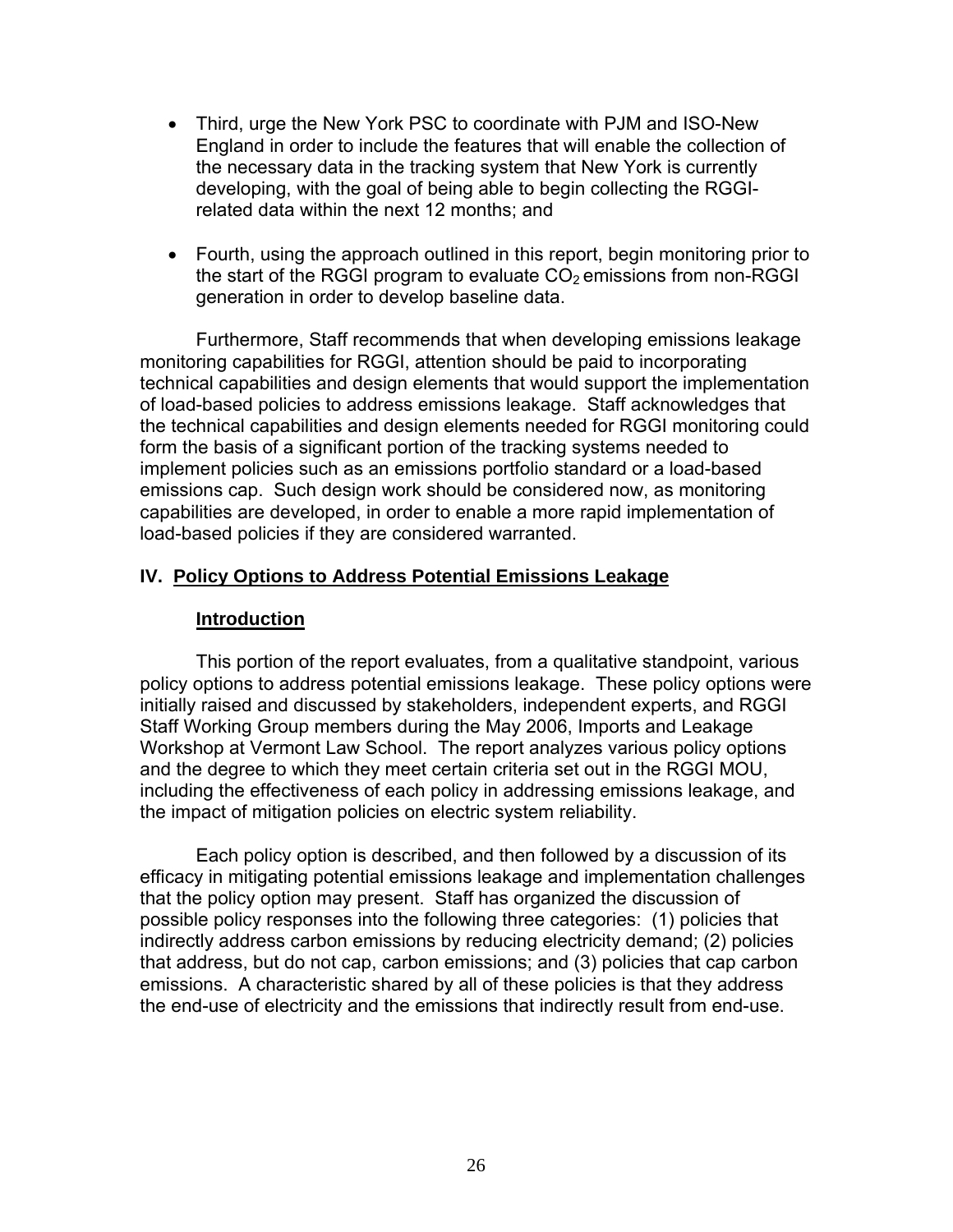# **1. Policies that Reduce Electricity Demand**

A policy package that implements aggressive measures to reduce electricity load is expected to reduce RGGI compliance costs by reducing the demand for  $CO<sub>2</sub>$  allowances. This, in turn, will reduce the generation cost differential between electric generators subject to a carbon cap and those that do not face a carbon constraint, which is expected to mitigate potential emissions leakage. Analysis conducted by the RGGI Staff Working Group, including quantitative energy sector modeling, indicates that aggressive reduction of electricity demand in the RGGI region will lower RGGI  $CO<sub>2</sub>$  compliance costs, as represented by projected allowance prices, and could fully mitigate potential emissions leakage.<sup>36</sup>

# **Energy Efficiency Leakage Mitigation Policy Package**

# Description and Implementation

RGGI-participating states could cooperate in implementing a package of policies that reduce electricity demand in the RGGI region, as a coordinated compliment to the supply-side focus of the RGGI cap-and-trade-program. A RGGI demand-reduction policy package could be coordinated through a standing multi-state agency head level committee, and might include the following:

- **IMPLEMENT IMPLEMENT IMPLEM** Implementation of an energy efficiency portfolio standard for load-serving entities in the RGGI participating states
- Maximization of RGGI allowance allocation dedicated to support for end-use energy efficiency
- Harmonization of building codes and standards across RGGI participating states at the most stringent current and future energy codes, for both commercial and residential buildings
- **Harmonization of appliance and equipment energy efficiency standards** across RGGI participating states
- Joint development and implementation by RGGI participating states of policies to reduce market barriers to combined heat and power applications

 $\overline{a}$ <sup>36</sup> IPM modeling results evaluating a high-efficiency scenario indicated that an 8.8% reduction in 2021 electricity demand in the RGGI region, relative to projected business-as-usual demand, would result in a significant reduction in CO<sub>2</sub> allowance costs and prevent any incremental increase in power imports and related emissions leakage. See, "Updated Reference and Sensitivities," September 8, 2005, available at http://www.rggi.org/docs/ipm\_docs\_results\_9\_8\_05.ppt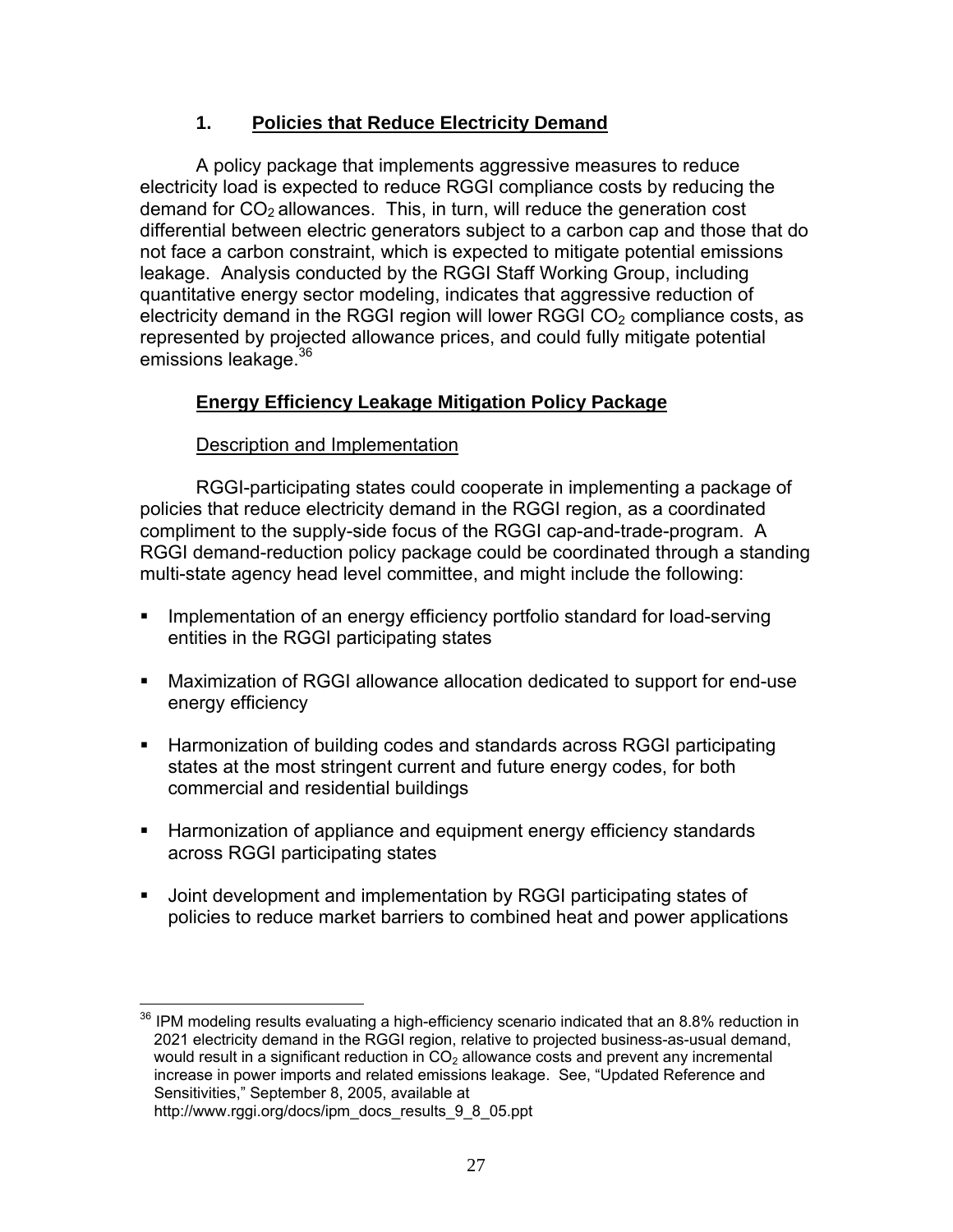Delivery of these goals could be articulated in an amendment to the RGGI MOU, and supported by coordinated multi-state development of certain model regulations, such as those required to implement an energy efficiency portfolio standard. A brief discussion of key energy efficiency policy options is provided below.

# *Energy Efficiency Portfolio Standard*

Under an Energy Efficiency Portfolio Standard (EEPS) a state utility commission or other regulatory body specifies a numerical energy savings target (or targets) that LSEs must meet, on an annual or cumulative basis. An EEPS could be set as a percentage of load growth or base year sales, or as a fixed number of units of energy savings. An EEPS target could also cover peak electricity demand. States have found that establishing an explicit, mandatory target, based on sound analysis of technical and economic potential, can help overcome market barriers, regulatory disincentives, or insufficient information about the benefits of energy efficiency that hinder full investment in cost-effective energy efficiency. The adoption of an EEPS would also allow for the achievement of economies of scale, because the entity-wide EEPS targets allow energy providers to aggregate savings across multiple end-uses and sectors to meet the overall energy savings goal in the most cost-effective manner.

# *Building Energy Codes and Standards*

 $\overline{a}$ 

 Incorporated as part of state building codes, energy codes prescribe minimum standards for the energy efficiency of buildings that apply to both new construction and major building renovations.  $37$  All construction activities – including remodeling and renovation – can be significant drivers of demand for electricity, but also present unique opportunities for achieving demand reductions. Building energy codes typically specify requirements for "thermal resistance" in the building envelope, minimum air leakage, and minimum heating and cooling equipment efficiencies. These simple measures can reduce energy use by 30% or more, resulting in net savings for businesses and consumers.<sup>38</sup> Building energy codes serve to lock efficiency gains into the marketplace and provide an efficiency "floor" for market transformation programs.

Several states in the RGGI region have adopted the 2003 IECC code for both residential and commercial buildings, while others have adopted earlier

 $37$  The International Energy Conservation Code (IECC), last updated in 2005 (2006 version), sets standards for residential construction. The American Society of Heating, Refrigerating, and Air-Conditioning Engineers (ASHRAE) Standard 90.1, last updated in 2004, sets standards for commercial building construction. The IECC also contains prescriptive and performance-based commercial building provisions. By referencing Standard 90.1 for commercial buildings, IECC

offers designers alternate compliance paths. 38 U.S Environmental Protection Agency, *Clean Energy-Environment Guide to Action: Policies, Best Practices, and Action Steps for States,* April 2006. Available at http://www.epa.gov/cleanenergy/stateandlocal/guidetoaction.htm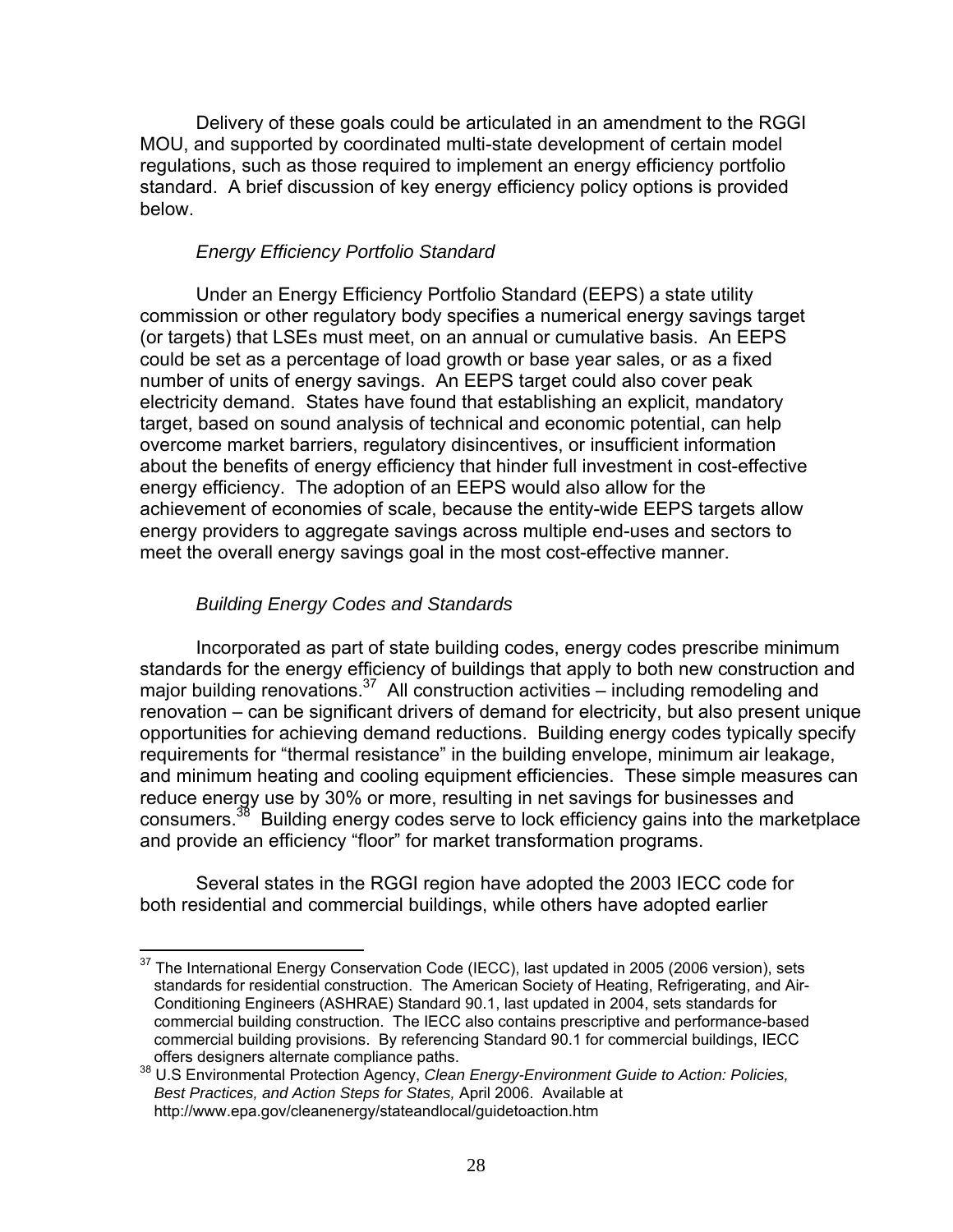versions. Appendix IV, Tables 1 and 2, provide an overview of the status of both residential and commercial building energy codes for the RGGI region.

 According to an analysis by the Northeast Energy Efficiency Partnership (NEEP), the implementation of up-to-date building energy codes would reduce load in New England by 1,100 GWh by 2013. $39$  Based on additional analysis by the RGGI Staff Working Group and NESCAUM, the potential reduction in electricity use due to regionwide adoption of up-to-date building energy codes is estimated at 5,900 GWh in 2020, equivalent to 1.3% of projected electricity use in the RGGI region. $40$ 

While RGGI states have recognized the value in adopting building energy codes, the level of code stringency varies across the region. A significant amount of reduction in electricity demand, and associated emissions, could be achieved through ongoing region-wide adoption of the most recent building energy codes, coupled with education and rigorous enforcement programs that achieve a high level of compliance.

### *Appliance and Equipment Energy Efficiency Standards*

 Appliance and equipment energy efficiency standards establish minimum energy efficiency levels for classes of commercial and residential appliances or equipment. Many states are implementing appliance and equipment energy efficiency standards, where cost effective, for products that are not already covered by federal mandates.<sup>41</sup> Efficiency standards ensure that as existing equipment stock is slowly turned over, new equipment meets minimum efficiency standards. Efficiency standards serve to lock efficiency gains into the marketplace and provide an efficiency "floor" for market transformation programs.

 According to a study by the American Council for an Energy-Efficient Economy (ACEEE) and the Appliance Standards Awareness Project (ASAP), the adoption of appliance and equipment energy efficiency standards in the RGGI region could result in energy savings of approximately 8,600 GWh by 2020<sup>42</sup> equivalent to a 1.8% reduction in regional electricity use.<sup>43</sup>

<sup>1</sup> 39 Northeast Energy Efficiency Partnership, Inc., *Economically Achievable Energy Efficiency Potential in New England*.

 $40$  Percentage load reduction estimate was calculated based on forecasted demand growth data used in RGGI IPM modeling analysis.

<sup>41</sup> The Energy Policy Act of 2005 (EPAct 2005) preempts states from setting their own standards for the products covered by federal standards. States that had set standards prior to federal enactment may enforce their state standards until federal standards become effective. For further discussion of the effects of EPAct 2005 on state standards, see Appendix IV, Table 3.

further discussion of the effects of the effects of the effects of the effects of and the State Appliance and <sup>42</sup> Nadel et al., Leading the Way: Continued Opportunities for New State Appliance and *Equipment Efficiency Standards,* ACEEE Report Number A051 and ASAP Report Number 5, 2005. Available at http://standardsasap.org/stateops.htm<br><sup>43</sup> Percentage load reduction estimate was calculated based on forecasted demand growth data

used in RGGI IPM modeling analysis.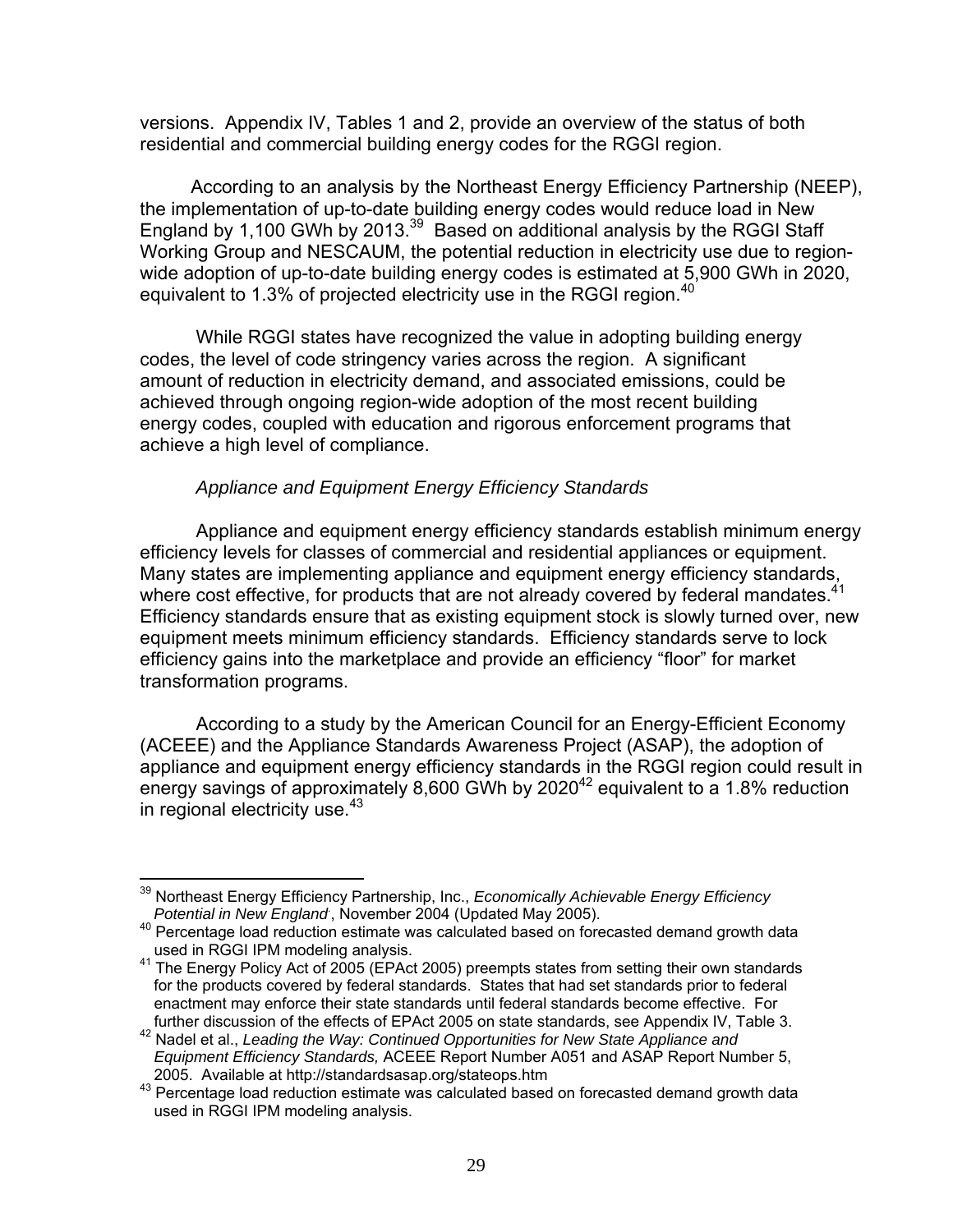Appendix IV, Table 3, provides an overview of the status and implementation dates for 25 appliance and equipment standards for 11 states, the majority within the RGGI region.

### *Combined Heat and Power (CHP) Systems*

Combined Heat and Power (CHP) systems (also known as co-generation) are electric generation systems that utilize waste heat for space heating, cooling, and/or industrial processes. Electricity generation from central-station power plants wastes, on average, approximately two-thirds of its primary energy input. By utilizing waste heat, CHP systems produce both useful heat and power from one fuel source, and can achieve thermal efficiencies in excess of 80% percent.<sup>44</sup>

 There is significant potential to increase the utilization of CHP in the RGGI region. According to a 2005 analysis conducted by Energy and Environmental Analysis, Inc., there is approximately 24,000 MW of technical potential for CHP available in the RGGI region.<sup>45</sup> Comprehensive research on the economically achievable potential for CHP development in the RGGI region has not been conducted. However, assuming that ten percent of the technical potential in the region is realized by 2020**,** 19,000 GWh of electricity use could be displaced from the electric grid, equivalent to 4.1% of projected electricity use in the RGGI region.<sup>46</sup>

# Policy Strengths and Effectiveness

 Increasing commitments to well-designed energy efficiency programs and standards, such as the suite of policies described above, is a no-regrets strategy that would provide continued reductions in both electricity and natural gas demand. These reductions would result in direct regional economic benefits by lowering wholesale energy costs, avoiding the need for new transmission and distribution infrastructure, improving electricity system reliability, and lowering consumer energy bills.

Each one of these policies is designed to reduce electricity demand, and therefore can be expected to help indirectly reduce emissions leakage. To the degree that electricity demand is reduced, the demand placed on existing generation resources is reduced, and the need to develop new generation capacity is avoided. This reduction in demand for generation supply results in avoided emissions, which, in turn, reduces the demand for  $CO<sub>2</sub>$  allowances. This would reduce the generation cost differential imposed on RGGI-affected generation units relative to generation units that are not subject to a carbon constraint.

<sup>1</sup> 44 Prindle, et al., *Energy Efficiency's Next Generation: Innovation at the State Level*, American

Council for an Energy-Efficient Economy, ACEEE Report Number EO31, November 2003, p. 13.<br><sup>45</sup> Based on data provided by Energy and Environmental Analysis, Inc. to NESCAUM and additional NESCAUM analysis.

additional NESCA (St. analysis).<br><sup>46</sup> Percentage load reduction estimate was calculated based on forecasted demand growth data used in RGGI IPM modeling analysis.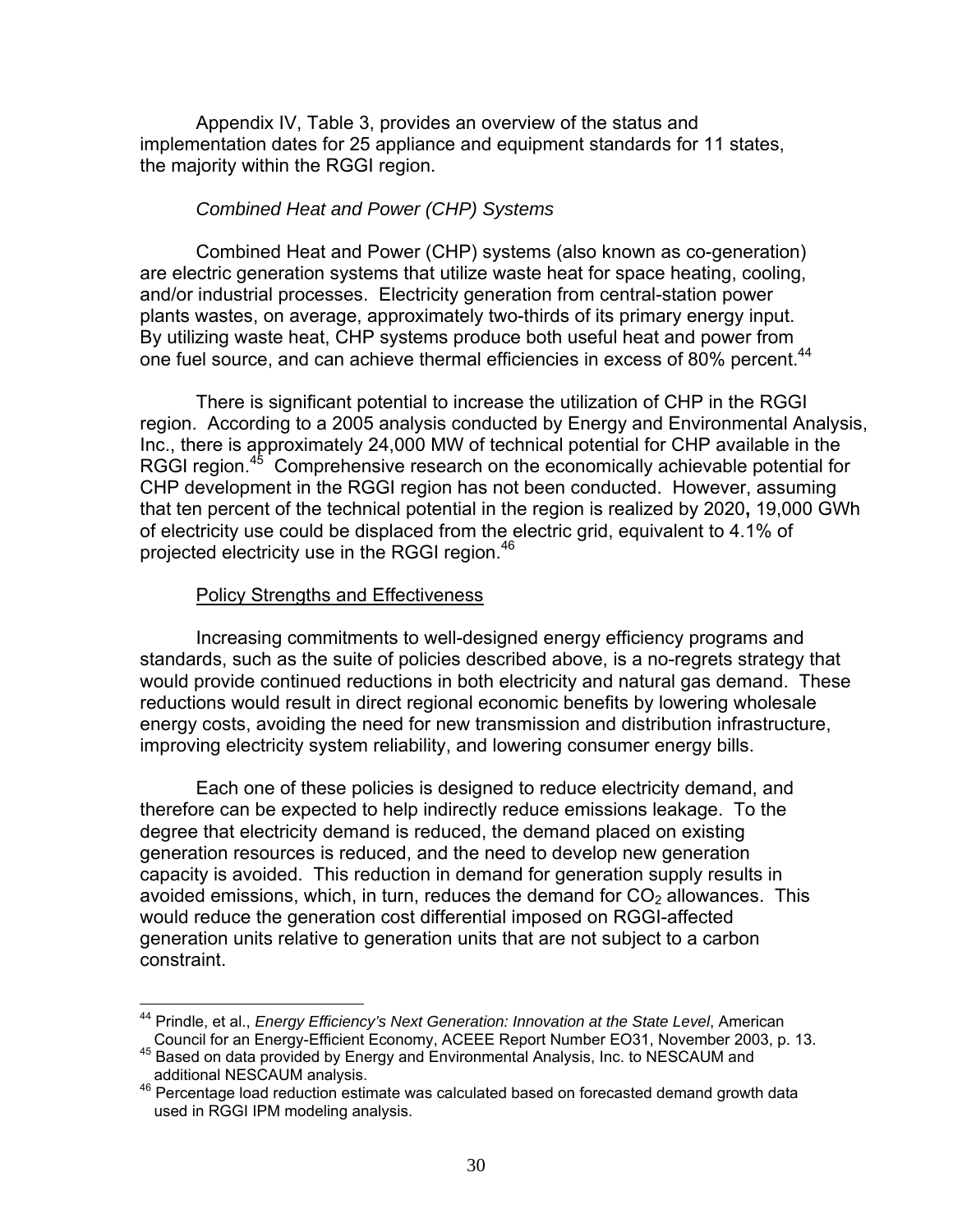### Challenges and Implementation Issues

 While the impact of a reduction in electricity demand has been demonstrated to reduce wholesale and retail energy prices, the relationship is indirect. Determining the amount of energy efficiency resource that would be required to adequately mitigate emissions leakage, given an assumed  $CO<sub>2</sub>$ allowance price and generation cost differential, would depend on future projections arrived at through modeling. Staff notes that modeling conducted for the RGGI Staff Working Group broke new ground in integrating demand-side energy efficiency resources into supply-side electricity sector modeling, and could be used as a starting point for such an analysis.

Staff also notes that energy efficiency policies would have a limited impact on reducing the carbon intensity of the generation portfolio used to serve load. Energy efficiency policies that reduce the  $CO<sub>2</sub>$  allowance price to zero (and, by extension, remove the generation cost differential that could drive emissions leakage) would fail to achieve some of the goals and benefits of a generatorfocused cap-and-trade program, which is to modify the dispatch and carbon intensity of the existing portfolio of generation units and incorporate emissions performance into the evaluation of future generation resources. As a result, a positive RGGI allowance price is needed to achieve emission reduction gains from the electric generation sector, and should be seen as complimentary to enduse energy efficiency policies. However, energy efficiency policies, to the extent that they result in the deployment of significant energy efficiency resources, would facilitate a lowering of the emissions cap over time.

 Designing and implementing demand-side policies on a regional level would require a coordinated commitment from the RGGI signatory states. Harmonization of these efforts would promote the expansion of energy polices necessary to reduce electricity demand growth in the region. Presuming high-level commitment is obtained from decision-makers, the RGGI states should evaluate current programs and then develop "best practices" for designing and implementing policies and programs. Key design issues, such as setting targets, identifying funding sources and mechanisms, duration of program, appropriate market and program design analysis, stakeholder involvement, and coordination with other state and federal programs would be central to the collaborative effort. These efforts could rest with Agency Heads and their respective staff or be coordinated through the RGGI Regional Organization (RO).<sup>47</sup>

# **2. Carbon Adder and Emissions Rate Mechanisms**

 A more direct way to control emissions leakage than reducing demand for electricity is to impose a responsibility for carbon management upon load serving entities (LSEs), the primary market participants who make purchasing decisions

<sup>1</sup>  $47$  Once established, the RO will be charged with providing technical support for the ongoing administration of the RGGI Program, as outlined in the RGGI MOU.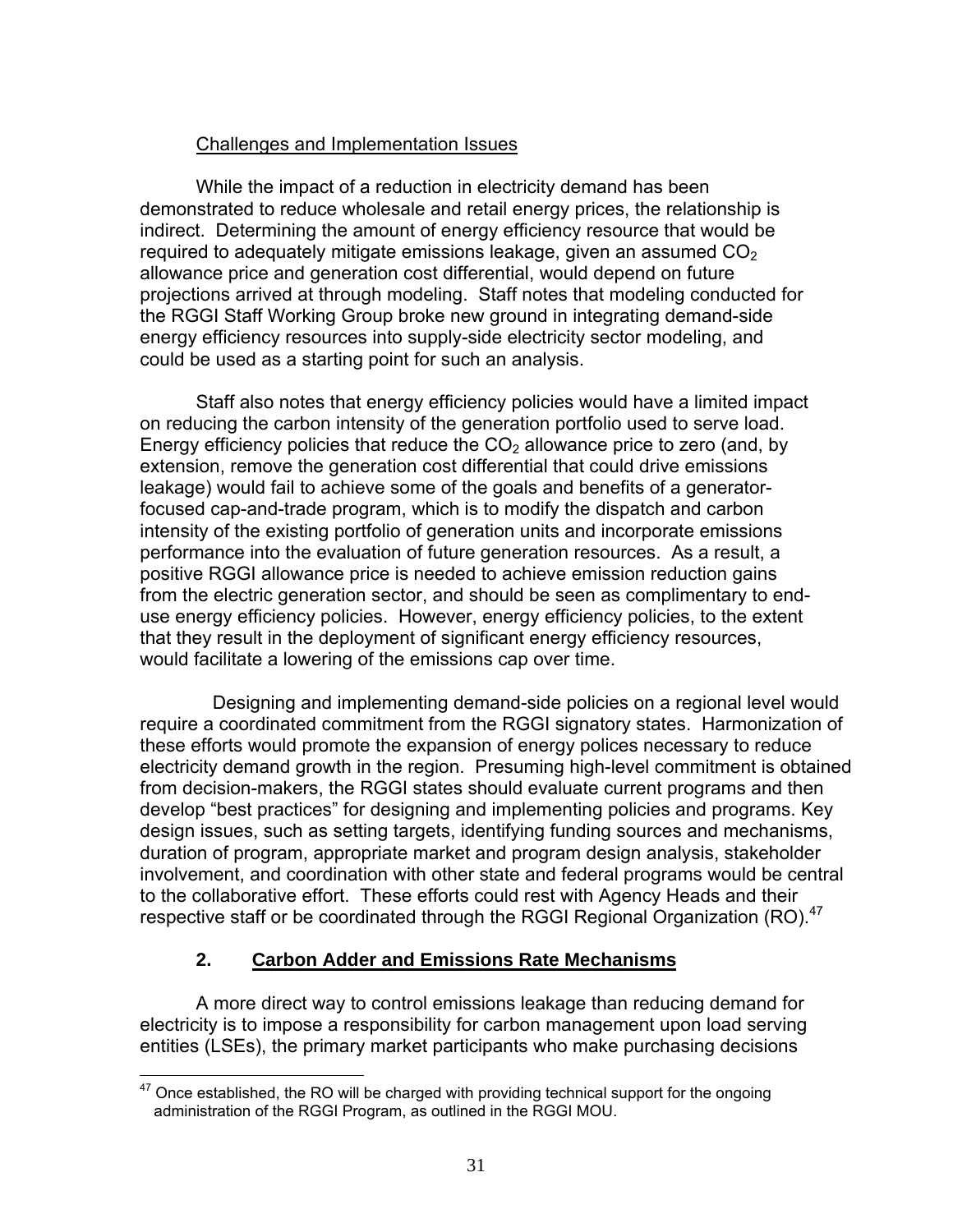for electricity supply. Two policy mechanisms that require LSEs to include the consideration of carbon emissions into their energy resource planning and procurement strategies are, respectively, a carbon procurement adder or carbon procurement emissions rate, and an emissions portfolio standard.

# **Carbon Procurement Adder**

### Description and Implementation

The carbon procurement adder is an analytical tool used as a portfolio management strategy for utility planning purposes. This mechanism was recently implemented by the California Public Utilities Commission as a portfolio management requirement.<sup>48</sup>

A carbon procurement adder requires an LSE planning its electricity supply resource acquisitions to incorporate a "shadow price" for carbon emissions into its evaluation of different investment options. A carbon adder incorporates the price of carbon into the financial analysis of different generation supply options, and therefore incorporates the  $CO<sub>2</sub>$  emissions performance of an investment option into the calculus of whether it is deemed to be the least-cost option.<sup>49</sup> Taking the cost of carbon into account can potentially change the type of generation resource considered the least-cost option, depending on the relative economics of the supply options evaluated and the carbon price applied.

 For implementation as a RGGI emissions leakage mitigation mechanism, the carbon adder applied could be equivalent to the RGGI  $CO<sub>2</sub>$  allowance price.

### Policy Strengths and Effectiveness

As an emissions leakage mitigation option, a carbon procurement adder would remove any financial incentive for an LSE to change its procurement practices to evade the wholesale carbon price adder due to RGGI, at least for plant-specific bilateral power purchases. On its face, this would remove RGGI as a causal factor from any incremental increase in emissions from non-RGGI generation due to LSE power purchasing practices, at least for plant-specific bilateral purchases.

However, a carbon procurement adder would be of limited utility in addressing the carbon intensity of spot market power purchases, as this is a mix

<sup>1</sup> <sup>48</sup> *See* California Public Utilities Commission Decision 04-12-048, December 16, 2004. This decision recognized the need for a "GHG adder" when evaluating fossil and renewable generation bids, a method designed to "serve to internalize the significant and underrecognized cost of GHG emissions, help protect customers from the financial risk of future climate regulation, and continue California's leadership in addressing this important problem." *Id*. at 3-4.

 $49$  The carbon adder only applies to the financial evaluation of different supply options. It is not included in the price paid for supply.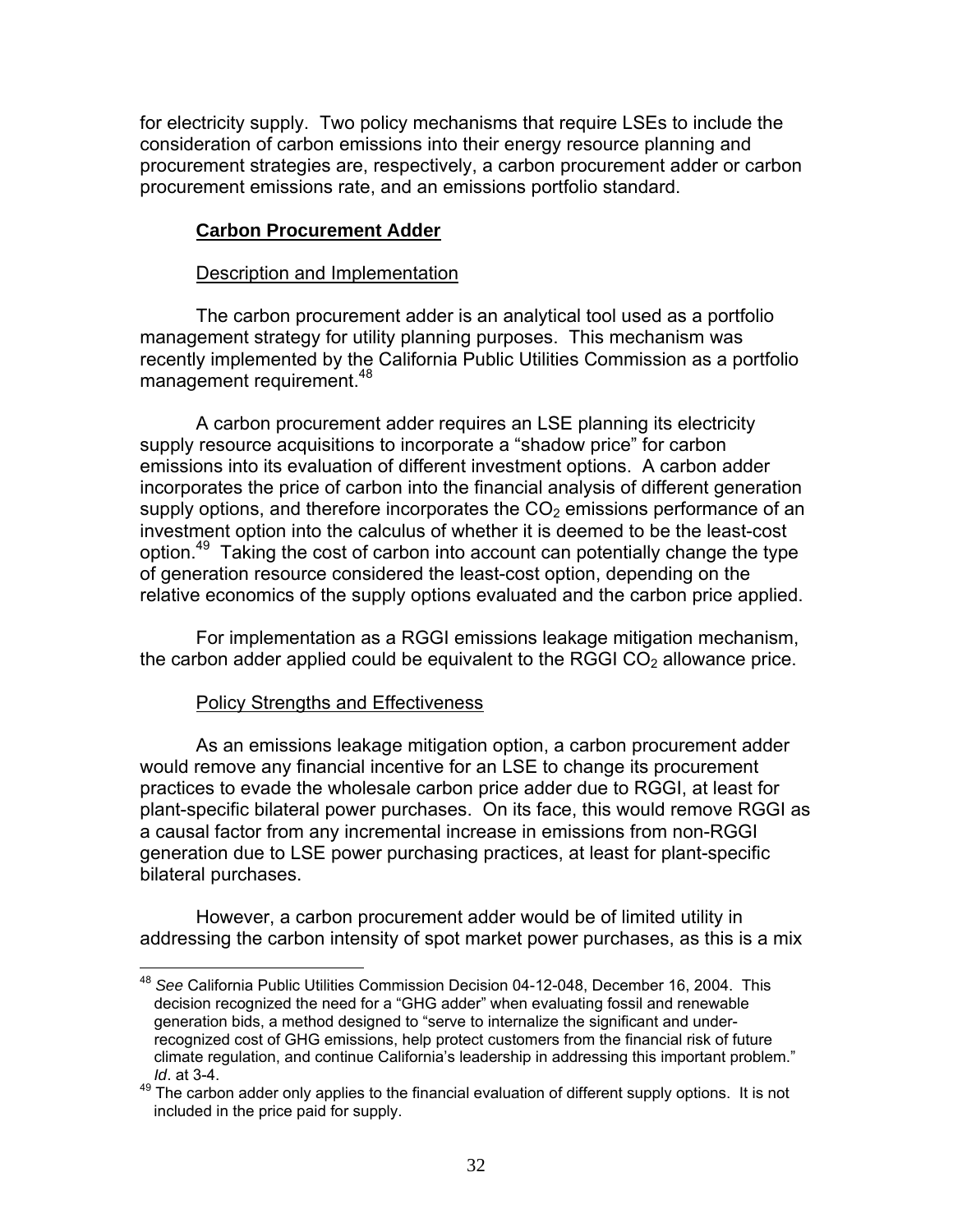of system power including both low-emitting and high-emitting units. A carbon procurement adder applied to spot market power would increase the evaluated price of this power, by including an assumed carbon price adder based on the average  $CO<sub>2</sub>$  emissions rate related to this power.  $50$  The carbon adder could therefore impact the decision to purchase spot market power as opposed to other supply options. However, the application of the carbon adder would not address the relative carbon intensity of the different generation sources that constitute the spot market power offered. Simply put, the LSE could simply choose whether or not to purchase spot market power, based on the evaluation of that power with a carbon adder. However, LSE purchasing decisions based on this carbon analysis might not change the mix of generation offered into the spot market.

The mix of generation units dispatched in the spot market is based on bids submitted by generators and realized locational marginal prices. LSE demand has an impact on LMPs, and therefore an impact on the mix of units dispatched in the spot market, but LSEs are a price taker in this market. As a result, a carbon procurement adder would be applied to the mix of power in the spot market, without respect to individual generation sources, and therefore might not change the system mix. $51$ 

A carbon procurement adder would also not adequately address power purchase contracts where the source of the generation is not specified, but is instead left to the discretion of the supplier. These types of contracts guarantee the purchaser a set amount of firm energy and capacity, but leave it to the supplier to determine the mix of sources that will meet this demand. Suppliers may self-schedule generation they own, contract for power through another bilateral transaction, or purchase spot market power. It is unclear how a valid carbon adder could be applied to such transactions, since the  $CO<sub>2</sub>$  emission rate related to this power would be unknown at the time of the financial transaction. Determining the  $CO<sub>2</sub>$  emissions related to such transactions after the fact would also require significant forensic analysis of both market settlement systems and generation attribute tracking systems.

Theoretically, such a procurement adder might not impact system dispatch at all if the chosen "economic" resource, inclusive of carbon costs, remained the same as the resource chosen without the procurement adder. The dollar value of the carbon adder would therefore be a key variable that could affect the efficacy of this policy as a leakage mitigation strategy.

It should also be noted that in many instances this approach would only indirectly impact the dispatch of generators in the region. While LSEs might alter their purchasing decisions based on a carbon adder, generators would face no

 $\overline{a}$ 

 $50$  Note, by incorporating some of the environmental externalities (carbon costs) of wholesale spot

market power, this would improve the relative economics of demand-side management options.<br><sup>51</sup> Real-time evaluation of the emissions rate of spot market power is not currently possible. As a result, historic emissions averages would need to be applied.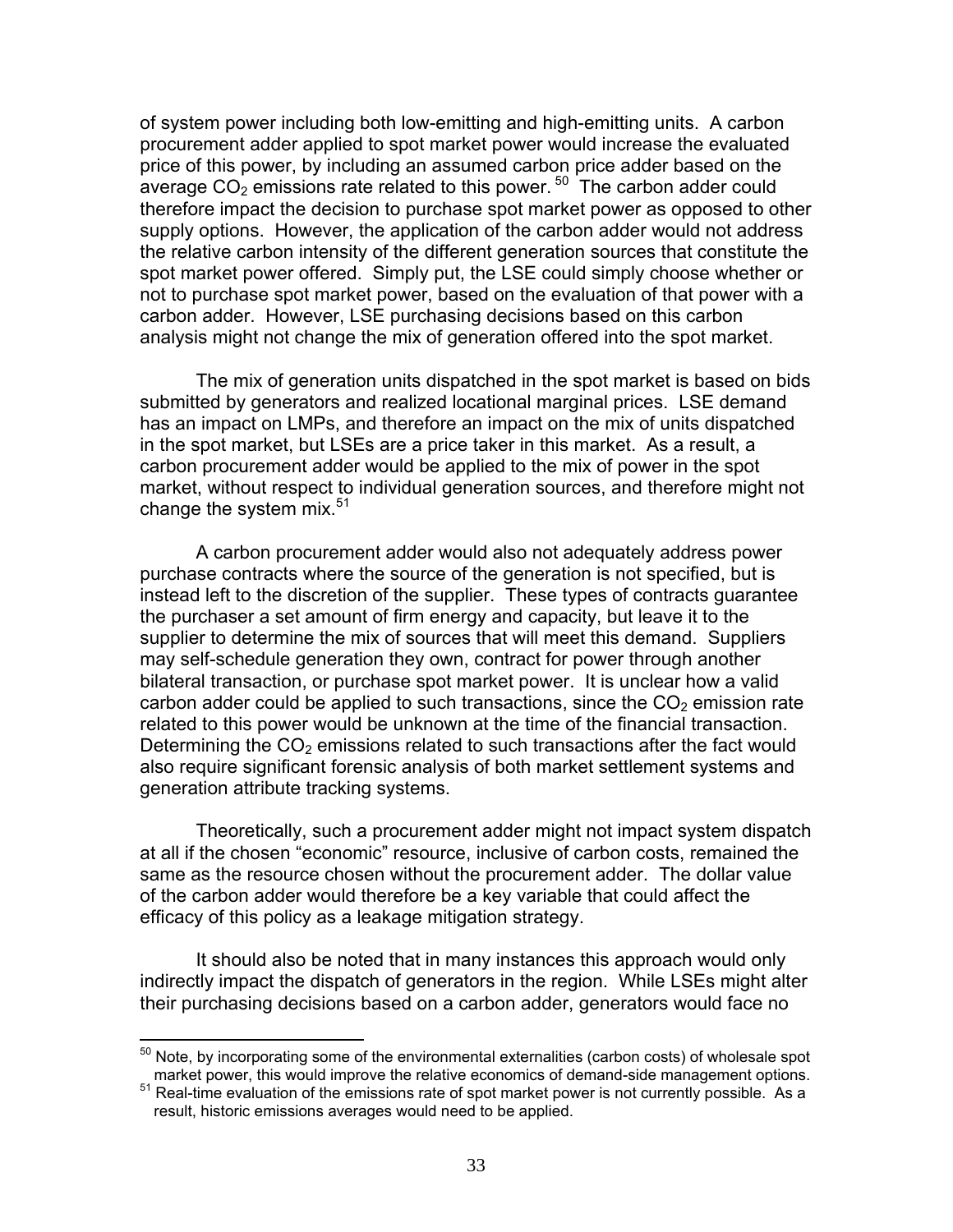direct compliance obligation or related cost adder. With the exception of a possible change in plant-specific bilateral power purchases by LSEs, a carbon procurement adder would not directly address the operation of generation units in the wholesale electricity market. Theoretically, it would, therefore, not preclude emissions leakage due to a re-dispatch of the regional power system due to a RGGI carbon cost adder.

### Challenges and Implementation Issues

 The carbon procurement adder is a planning tool designed for LSEs operating in a traditionally regulated – or as in California, re-regulated – environment, and is best suited to the evaluation of plant-specific power purchase agreements. In restructured states, such as the majority of RGGI participating states, implementation of a carbon procurement adder would likely require significant modifications to how LSE "providers of last resort" are required to procure electric generation supply. As an example, New Jersey currently requires LSEs to procure generation supply through an auction. Winning bids are typically not in the form of plant-specific bilateral contracts, but involve contractual guarantees over a limited multi-year period to deliver a specified amount of energy and capacity to an LSE. A carbon procurement adder would present a greater challenge to implement in such a context, absent significant modification to the procurement process.

# **Carbon Procurement Emissions Rate**

### Description and Implementation

A carbon procurement emissions rate is a limit that is placed on the emissions rate of power supplied to an LSE through a long-term power purchase agreement. This policy would require all long-term power purchases to meet a specific lbs. CO<sub>2</sub>/MWh emission rate; power could not be supplied through bilateral contracts with power plants that exceed this emissions rate. California recently enacted a statutory requirement that new long-term power purchase agreements (five years or longer) may only be entered into if the power supplied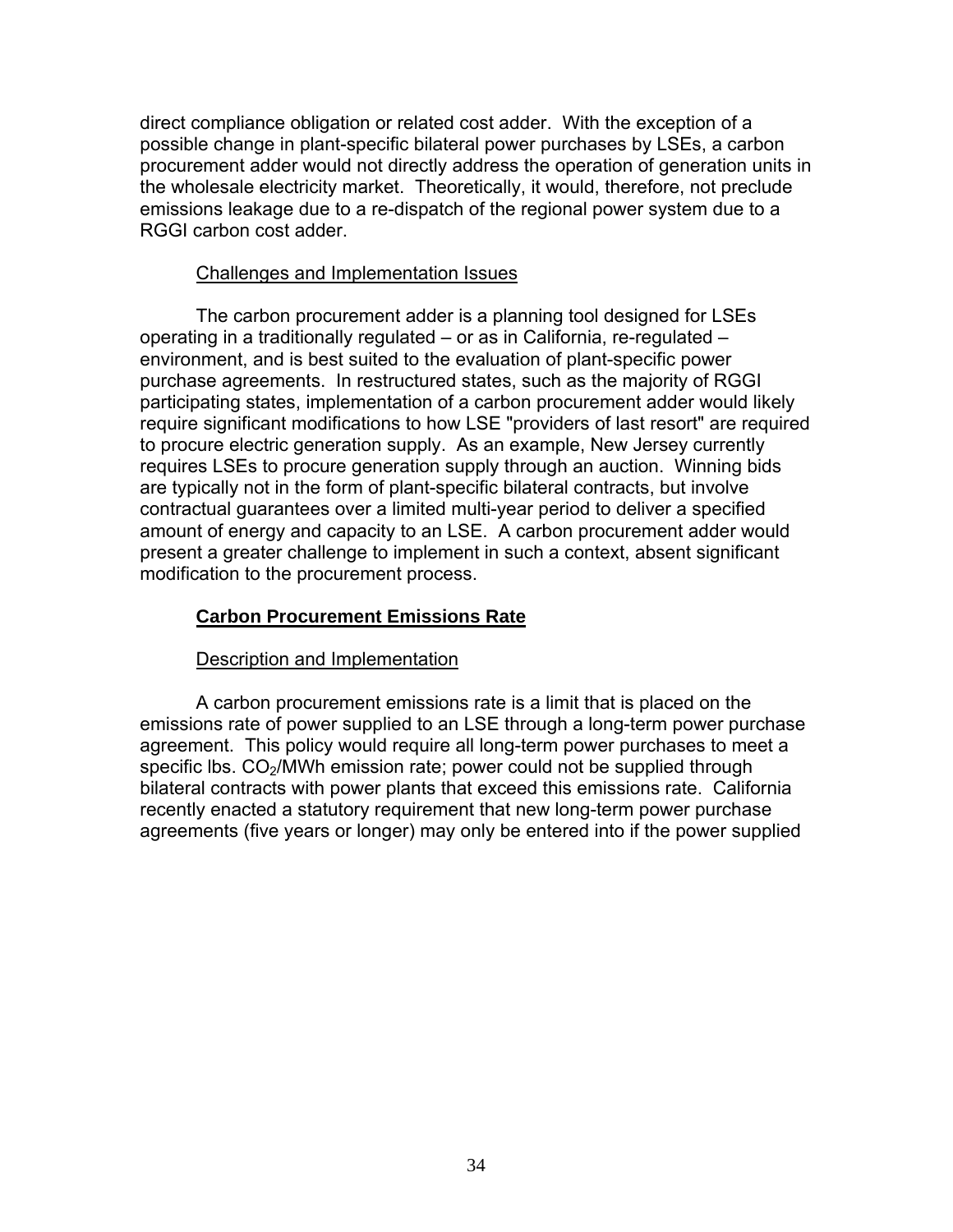through such a contract meets a  $CO<sub>2</sub>$  emissions rate equivalent to that of a natural gas combined cycle plant.<sup>52</sup>

### **Policy Strengths and Effectiveness**

 As an emissions leakage mitigation option, the emissions rate requirement would apply to all new long-term contracts both inside and outside the RGGI region. It could be applied based on the emissions rate for a certain class of technology, as was done in California, or based on the average emissions rate achieved by generation units within the RGGI region or a subset of the RGGI region. Both options would ensure that imported power was treated on an equivalent basis as power generated within the region.

By definition, this mechanism would not address the carbon intensity of power purchased through the spot market. As mentioned in the discussion of the carbon procurement adder, this mechanism would also not be practical in addressing power purchase agreements where the source of the power supplied is indeterminate at the time of the financial transaction.

Unlike an emissions portfolio standard, as discussed below, a carbon procurement emissions rate would address the bundled electricity commodity, rather than an unbundled emissions attribute. It would, therefore, directly impact the dispatch of power plants in the region, and could not be avoided through "attribute shuffling".<sup>53</sup>

# Challenges and Implementation Issues

In restructured states, such as the majority of RGGI participating states, implementation of a carbon procurement adder would likely require significant modifications to how LSE "providers of last resort" are required to procure electric generation supply.

 $\overline{a}$  $52$  See California Public Utilities Commission Decision 07-01-039, Order Instituting Rulemaking to Implement the Commission's Procurement Incentive Framework Rulemaking 06-04-009 and to Examine the Integration of Greenhouse Gas Emissions Standards into Procurement Policies, January 25, 2007. Under this order, California adopted an "interim greenhouse gas (GHG) emissions performance standard for new long-term financial commitments to baseload generation undertaken by all load-serving entities (LSEs)," consistent with Senate Bill (SB) 1368 (Stats. 2006, ch. 598), intended to serve as "a near-term bridge" until an enforceable GHG emissions limit applicable to LSEs is established and in operation. SB 1368 establishes a minimum performance requirement for any long-term financial commitment for baseload generation that will be supplying power to California ratepayers. The new law establishes that the GHG emissions rates for these facilities must be no higher than the GHG emissions rate of a combined-cycle gas turbine (CCGT) power plant. Id. at 2.

 $\frac{2}{3}$  Attribute shuffling is examined in detail during the discussion of the emissions portfolio standard policy option. Note, this policy mechanism could possibly be subject to a related scenario, "contract shuffling", which is discussed at pp.40-41.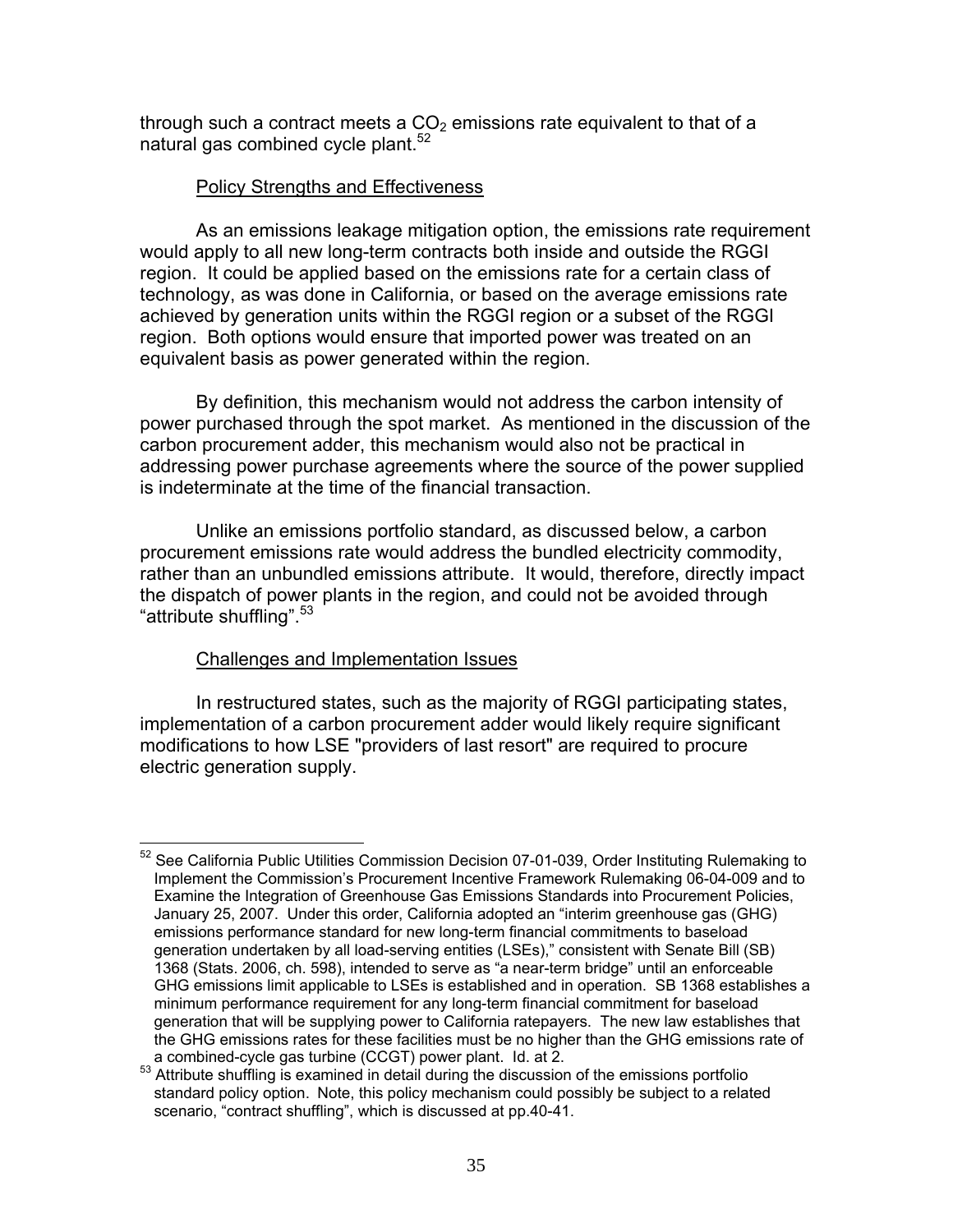If long-term power purchase agreements were not mandated, the implementation of this policy could create a disincentive for entering into longterm power purchase agreements. As a result, implementation of this policy in the RGGI region would require a significant modification to how LSEs are required to procure generation supply.

# **Emissions Portfolio Standard**

### Description and Implementation

 An emissions portfolio standard (EPS) is a policy mechanism that would require an LSE to meet an output-based emissions standard (lbs.  $CO<sub>2</sub>/MWh$ ) for the portfolio of electricity supply resources the LSE uses to provide retail electricity. This mechanism is indifferent to the source of electricity generation. Because it uses an average output-based standard, this mechanism could also be adapted to incorporate end-use energy efficiency along with supply-side resources as compliance measures. For instance, energy efficiency resources procured by a LSE could be credited with an emission rate of zero and considered as part of an LSE's overall supply resource when determining the average emissions rate for the total electricity supplied by the  $LSE$ .<sup>54</sup>

 The implementation of an EPS in the RGGI states would cover all power that is used to serve retail demand in the RGGI region. The emissions rate could be set based on the historic emissions rate of generation used to serve load in the RGGI region, application of an emissions rate trend over time, or a technology-based standard. As an emissions leakage mitigation mechanism, an EPS would be most effective if it was implemented to compliment the RGGI generator-focused cap-and-trade program. Specifically, the established  $CO<sub>2</sub>$ emission rate could be equal to or indexed to the average emissions rate that is projected to be achieved by affected RGGI units or a regional subset of affected RGGI units.

An EPS would likely be implemented using an environmental attributebased credit system that separates the generation attributes from the electricity commodity.

# Policy Strengths and Effectiveness

An EPS would establish a market signal to LSEs and power generators that lower-emitting generation is a valuable commodity. An EPS would create a market value for the  $CO<sub>2</sub>$  emissions attributes of relatively low-emitting

<sup>1</sup> <sup>54</sup> Theoretically, the ability to use emissions offsets could also be included, although Staff has not evaluated the policy case for including an offsets provision in such a policy. Emissions reductions achieved through offsets could be converted to an equivalent number of zeroemissions MWh certificates by dividing the number of offset tons by the emissions rate requirement under the EPS.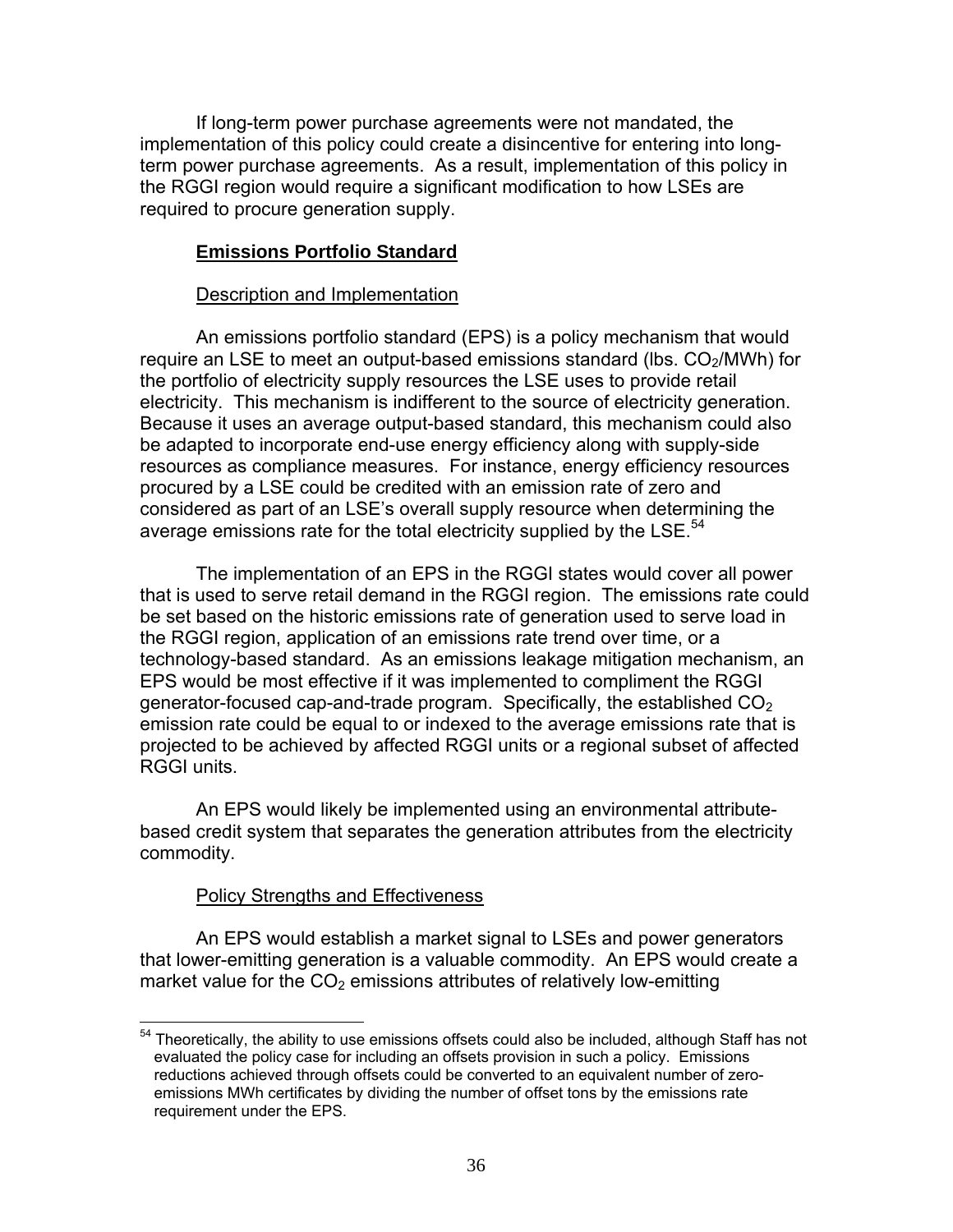generation, and therefore could impact the market bids of generators and the dispatch of generation units. In certain instances, LSEs might also alter electricity purchasing decisions in response to the portfolio emissions rate requirement. However, with the exception of a possible change in plant-specific bilateral power purchases by LSEs, an EPS would not directly address the operation of generation units in the wholesale electricity market. It, therefore, would not preclude emissions leakage due to a re-dispatch of the regional power system due to a RGGI generation cost adder.

The market signal due the EPS would not necessarily fully address the cost differential between RGGI affected units and fossil fuel-fired units that are not subject to a carbon constraint.<sup>55</sup> Addressing the cost differential would depend on the relationship between the \$/MWh compliance cost faced by the LSE to meet the emissions rate requirement relative to the \$/MWh RGGI generation cost adder. As a result, while it would mitigate the market dynamics that could lead to emissions leakage, uncertainty would remain as to the efficacy level of this mechanism.

While an EPS would limit carbon intensity by holding an LSE to an average lbs. CO<sub>2</sub>/MWh standard, the electricity demand within an LSE's service territory could continue to increase, which could allow for an increase in absolute emissions of carbon. This could potentially be addressed by modifying the  $CO<sub>2</sub>$  emissions rate over time, in order to limit total  $CO<sub>2</sub>$  emissions. For example, if electricity demand and absolute emissions continued to grow, the required  $CO<sub>2</sub>$  emissions rate could be reduced to ensure that projected demand (MWh) multiplied by emission rate (lbs.  $CO<sub>2</sub>/MWh$ ) equaled a specified number of tons of  $CO<sub>2</sub>$ . However, such a mechanism would increase the complexity of implementing an emissions portfolio standard and could create market uncertainty for LSEs.

### Challenges and Implementation Issues

A major implementation challenge would be how to address the potential for "attribute shuffling". As mentioned previously, an EPS would likely be implemented using an environmental attribute-based credit system that separates the generation attributes from the electricity commodity. This could be problematic in an "open" system that includes both regulated and unregulated regions. Such a compliance mechanism could potentially allow an LSE to purchase environmental attributes from low-emitting generation without changing its power procurement practices. In such as a scenario, an LSE could comply with the emissions standard requirement without impacting the dispatch of generation, and related emissions, in the region as a whole.

<sup>1</sup>  $55$  Given the ability of LSEs to procure generation supply from a larger regional market than that covered under RGGI, and the ability to utilize demand-side resources, LSEs could potentially comply with the emissions rate requirement at a lower \$/MWh cost than the \$/MWh RGGI generation cost adder.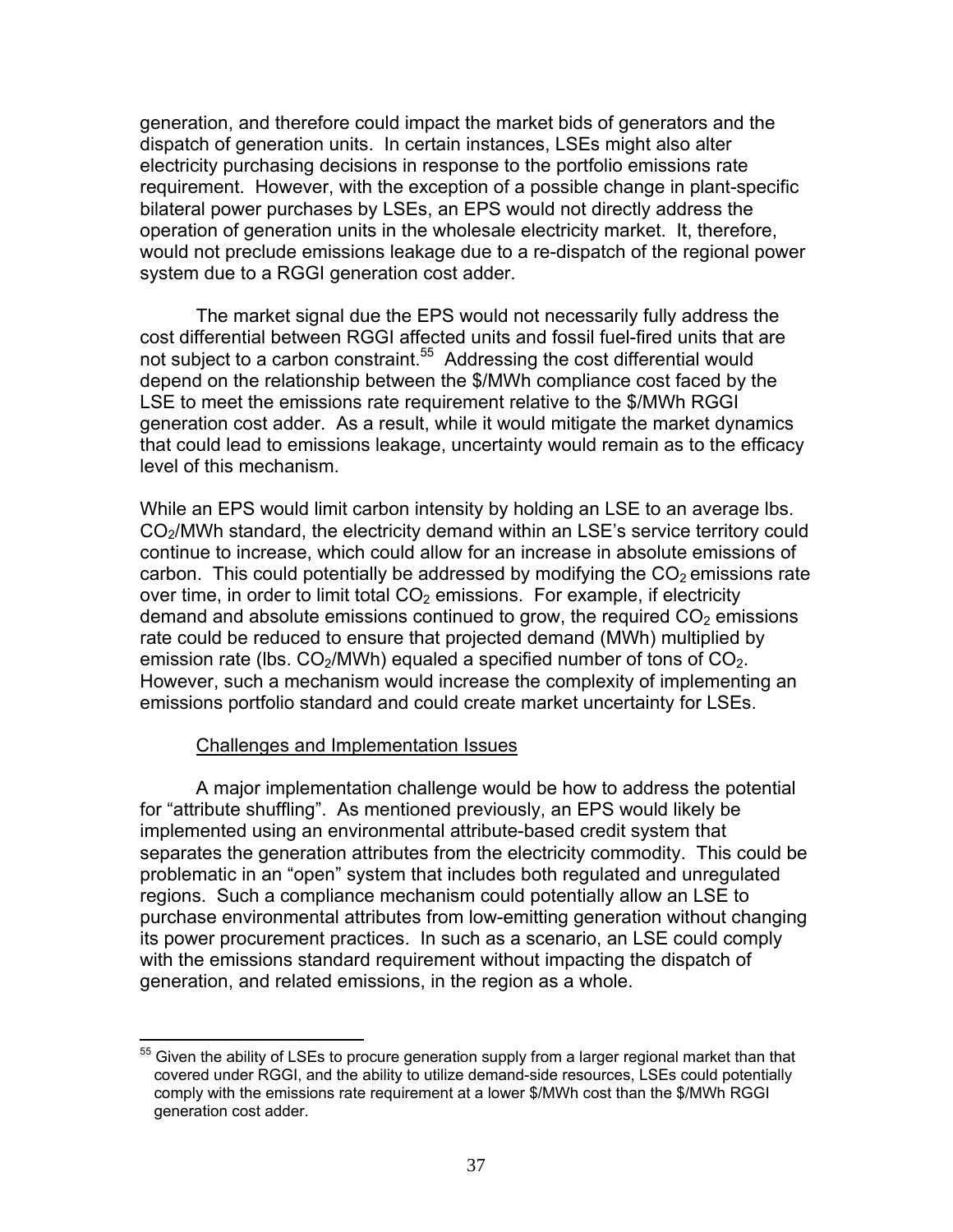This dynamic points out the key difference between attribute credit systems used for determining compliance with renewable portfolio standards and the use of an attribute-based credit system used for determining compliance with an EPS. Renewable portfolio standards, with a few notable exceptions, typically require a very significant increase in installed renewable energy capacity and generation in order to meet the requirement. As a result, the system starts with a significant market shortfall of renewable energy attributes (renewable energy credits). This shortfall creates a significant attribute price that supports the construction of new renewable energy capacity.

 This is likely not the case for an attribute credit-based EPS system implemented to address emissions leakage in the RGGI region, described as an "open" system. An "open" system addressing emissions leakage would be implemented in a broader market, in which the regulated region made up only a subset of that market. Such a system would likely have a surplus of lowemissions attribute credits, because generation in the broader market would exceed that needed to meet electricity load in the regulated region. As a result, LSEs in the regulated region could purchase "excess" low-emissions attributes without significantly impacting the dispatch (and emissions) of the larger power system. Under such a scenario, in an effort to evade the carbon price adder of RGGI-affected generation, LSEs would purchase presumed cheap low-emissions attributes while altering their power purchases to presumed higher emitting sources not subject to a carbon constraint. Due to the surplus of low-emissions attribute credits, the LSE \$/MWh compliance cost would be lower than the \$/MWh RGGI carbon compliance generation cost adder. This could allow for potential emissions leakage based on the continued LSE perception of a generation cost differential, even though the LSE is demonstrating compliance with the emissions portfolio standard.

This is distinct from a "closed" system where the full geographic region encompassing a control area is regulated under the system. In such a scenario, an emissions rate that was set at the historic level for that control area would not allow a re-dispatch of the system that resulted in a higher emissions rate, since there would be no "surplus" low-emissions attributes available to the regulated system.

 Preventing attribute shuffling would require the modification of an attributebased system, and would apply a hybrid approach that evaluated LSE "contract path" electricity transactions using ISO market settlement systems in combination with a generator attribute tracking system. $56$  Specific emissions attributes would be applied to LSE transactions where a specific generation plant, and its related

1

 $56$  Note, such a system could still potentially be subject to a related dynamic, called "contract shuffling". Contract shuffling is discussed in the evaluation of a load-based carbon cap below at pp. 40-41.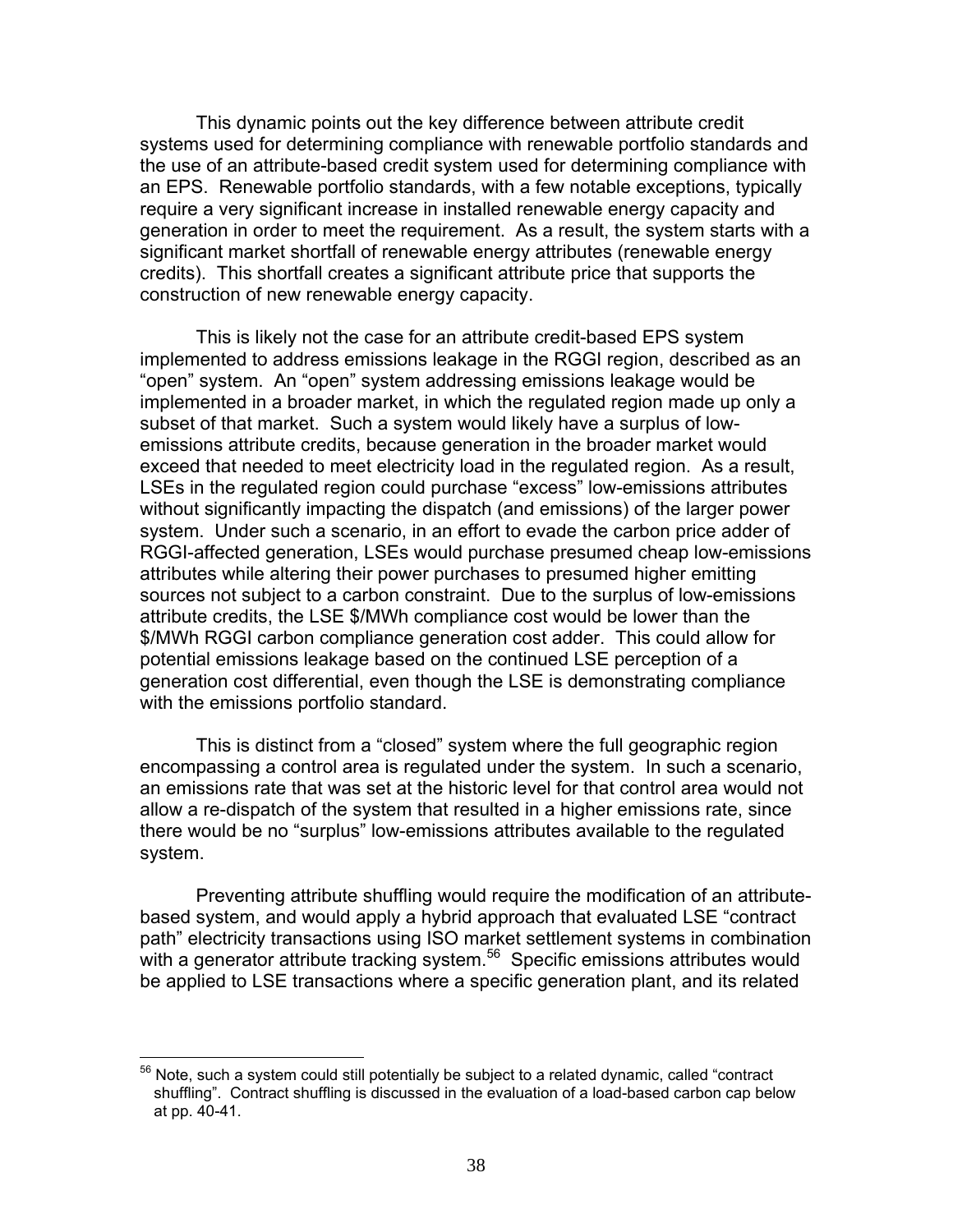emissions, could be identified.<sup>57</sup> With the exception of those MWhs for which a plant-specific emissions attribute is allowed, all other MWhs of LSE demand would be assigned a residual mix emissions attribute. This LSE-specific residual mix attribute would be the weighted average  $CO<sub>2</sub>$  emissions rate (lbs.  $CO<sub>2</sub>/MWh$ ) of all other generation serving load in the control area, after subtracting for the generation from those generation units for which LSEs in the regulated region are allowed to claim plant-specific emissions attributes.

Staff also notes that determining the appropriate emissions rate to apply could be a contentious process. Determining LSE-specific emissions rate baselines would follow a similar hybrid contract path and attribute tracking approach as that described previously for addressing the attribute shuffling issue. Determining individual historic LSE emissions rate baselines would be complex, as it would likely require forensic analysis of historic LSE contract path transactions and the use of generator attribute tracking systems to determine the emissions related to those purchases. As a result, the application of a regional emissions rate requirement would be simpler, but could meet with resistance from LSEs that could demonstrate current relatively low carbon portfolios.

# **3. Policies that Address and Cap Emissions**

# **Load-Based Emissions Cap**

# Description and Implementation

A load-based emissions cap would place a cap on absolute  $CO<sub>2</sub>$ emissions related to all electricity use within a region.<sup>58</sup> The California Public Utilities Commission has implemented a rulemaking to develop a load-based cap.<sup>59</sup> This policy creates a requirement for an LSE to stabilize or lower the carbon content of its electricity supply portfolio, while also establishing an indirect

<sup>1</sup>  $57$  This would apply to plant-specific bilateral power purchase agreements or the purchase of

renewable energy attribute credits, which are not subject to attribute shuffling. 58 Several load-based cap-and-trade policies have been proposed to Staff. One, in May 2004, was proposed as an alternative to the supply-side cap-and-trade program articulated in the RGGI model rule. This has been referred to as an "allocation-to-load" proposal. *See*, R. Cowart*, Another Option for Power Sector Carbon Cap-and-Trade System – Allocation-to-Load,* Regulatory Assistance Project, May 1, 2004. In the spring of 2006, a second, more narrowlytailored, load-based proposal sought to augment the model rule and focused only upon imported power and associated emissions. Based upon discussions with expert panelists, Staff concluded that, for legal reasons, the proposal was problematic. *See* R. Cowart, *Addressing Leakage in a Cap-and-Trade System: Treating Imports as Sources, A Proposal and Notes for* 

<sup>&</sup>lt;sup>59</sup> On February 16, 2006, the California Public Utilities Commission issued D.06-02-032 in R.04-04-003. In that decision, the Commission stated its intent to develop a load-based greenhouse gas emissions cap as the cornerstone of its Procurement Incentive Framework, noting that: "[e]stablishing a GHG cap is consistent with the Governor's objectives for climate change policy, as well as our own GHG Policy Statement." D.06-02-032, mimeo., p. 16.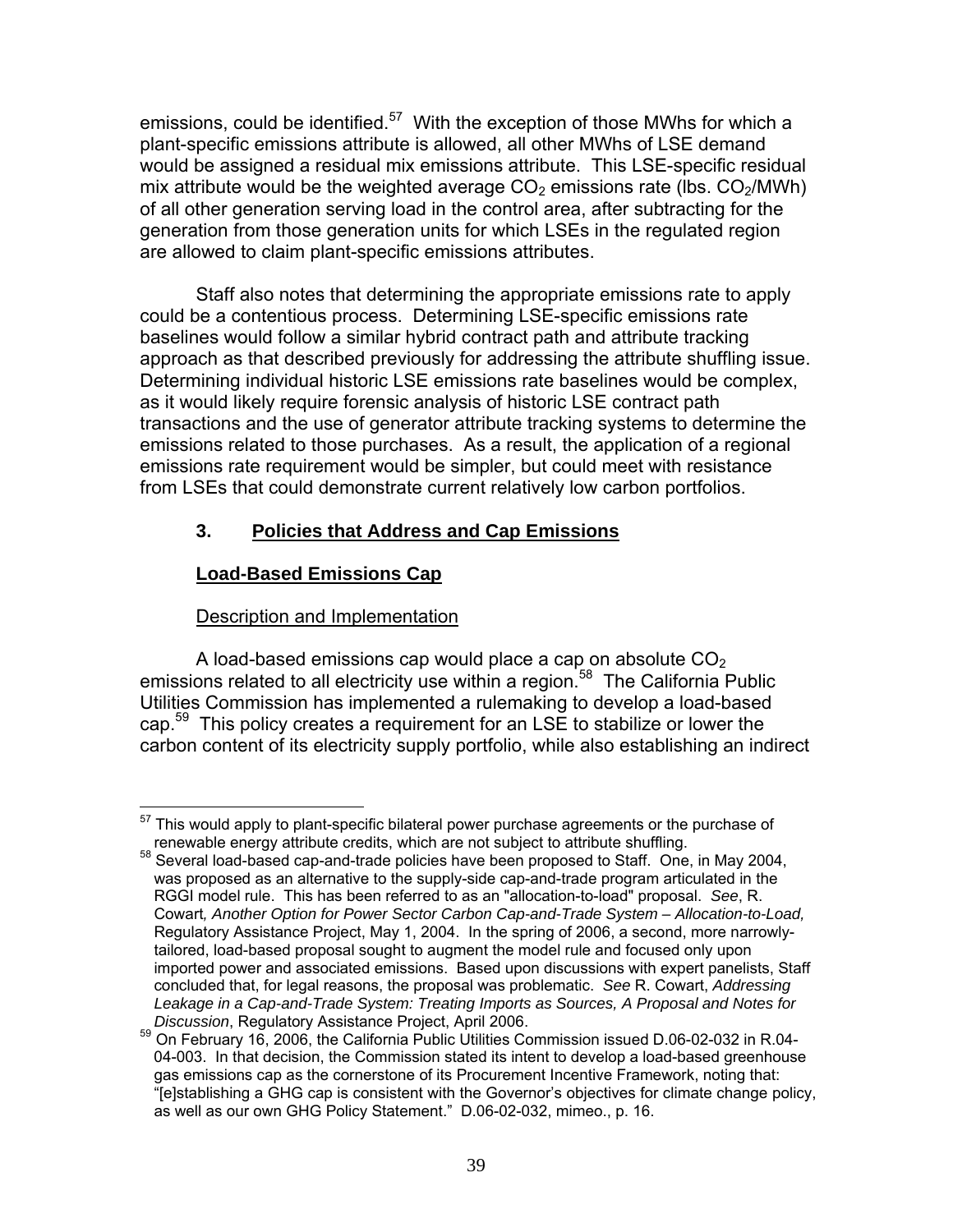market signal to generators that low-emitting generation is a valuable commodity. A load-based cap could be set a number of ways, including:

- based on a stabilization of historic emissions related to electricity use within the LSE service territory
- based on the application of an emissions trajectory, beginning at a historic level of emissions related to electricity use within the LSE service territory
- based on an emissions rate (cap is equal to an emissions rate multiplied by a projected number of MWhs delivered by the LSE; assumed MWhs delivered could be capped)

Allowances would be allocated to individual LSEs, most likely based in some fashion on the emissions related to each LSE's historic electricity purchases. At the end of each compliance period, LSEs would have to submit allowances equivalent to the carbon emissions associated with the generation supply the LSE used to serve load in its service territory. LSEs would be able to reduce the carbon content of their portfolios by contracting with the providers of relatively low-emitting generation and reducing load in their service territories through energy efficiency and demand-side management. LSEs that reduced emissions below their allowance allocation would have allowances to sell; LSEs that failed to maintain emissions at their allowance allocation would need to purchase allowances from other LSEs that have excess allowances to sell.

The load-based cap mechanism provides for all market-based approaches available to LSEs to comply with the policy. LSEs could purchase low-emitting power on the wholesale market, invest in energy efficiency and other demandside management resources, or purchase emissions allowances from other LSEs if it is more economic to do so. The ability to use emissions offsets could also be included in such a program, although Staff has not evaluated the policy case for including an offset provision.

Compliance with a load-based cap would be tracked in a similar fashion as an EPS, using a hybrid of ISO market settlement systems and generator attribute tracking systems. Specific emissions attributes would be applied to LSE transactions where a specific generation plant, and its related emissions, could be identified (plant-specific bilateral electricity purchases and renewable energy attribute credits).<sup>60</sup> With the exception of those MWhs for which a plant-specific emissions attribute is allowed, all other MWhs of LSE demand would be assigned a residual mix emissions attribute. This LSE-specific residual mix attribute would be the  $CO<sub>2</sub>$  emissions rate for all other generation units in the control area, after subtracting for the generation from those generation units for which LSEs in the regulated region are allowed to claim plant-specific emissions attributes.

 $\overline{a}$ 

 $^{60}$  The use of RECs would be allowed, since attribute shuffling is not a serious concern with regard to renewable energy. See discussion of attribute shuffling at pp. 37-38.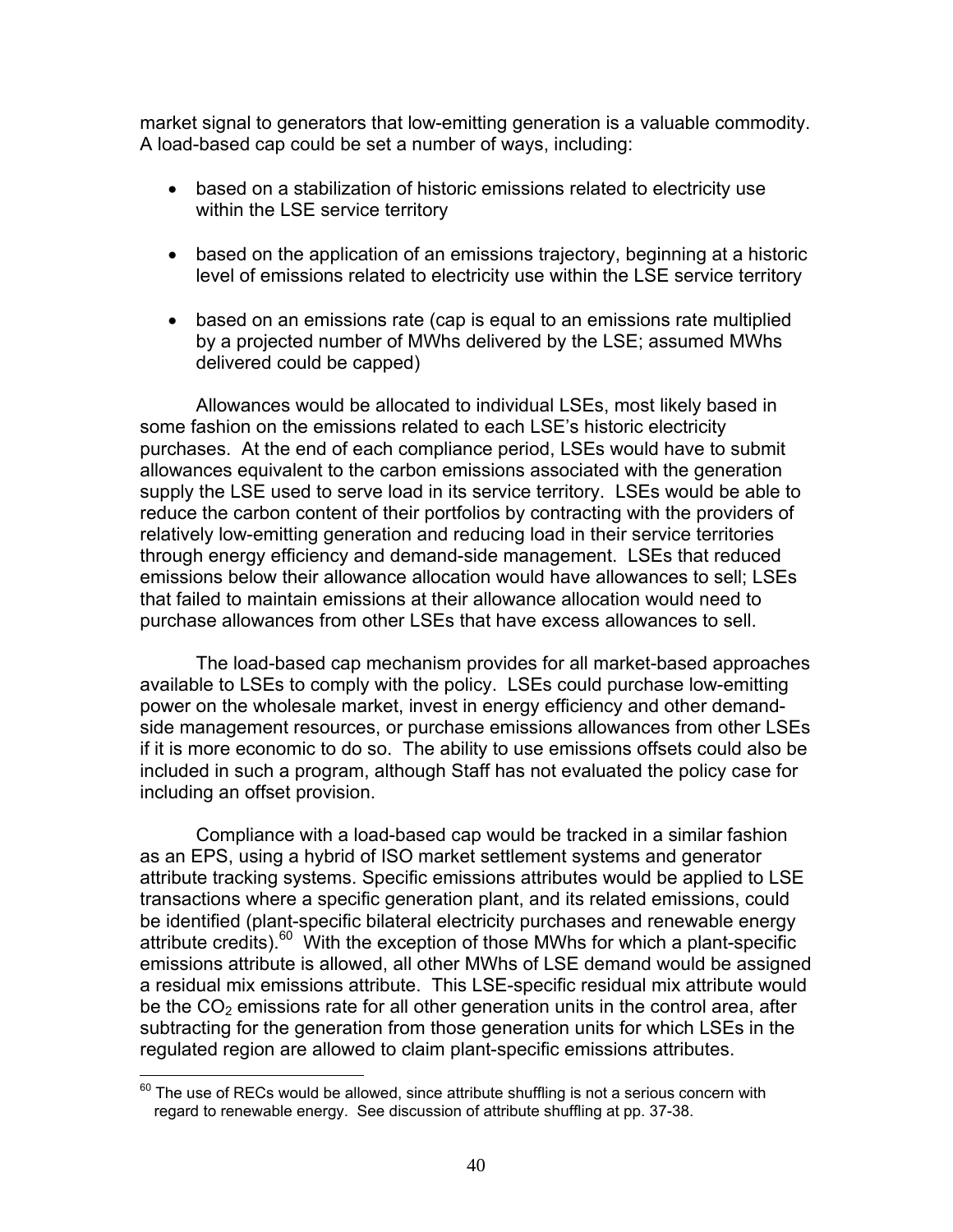# Policy Strengths and Effectiveness

 If properly designed, a load-based cap should be effective in addressing the majority of any potential emissions leakage, although it may present potential limitations. A load-based cap could be subject to a dynamic similar to attribute shuffling, called "contract shuffling":

A rule that assigns carbon attributes solely on the basis of power units assigned to a sale in a bilateral contract risks under counting the actual carbon contribution associated with the purchase in question. This is because it would be advantageous to sellers to contractually assign clean power to export sales into the RGGI region, while increasing carbonintensive power assigned to non-RGGI sales, without necessarily improving the generator's emission profile at all. $61$ 

Without all electricity sales being subject to a load-based cap, it is possible for buyers and sellers to "shuffle" contracts in this manner. Under such a scenario an LSE could potentially comply with a load-based cap without impacting the emissions profile of the regional power system. Staff notes that this approach would involve more complex transactions among parties than attribute shuffling, since it involves the trading of electricity. As a result, this approach would involve scheduling of generation and transmission, and could be constrained by transmission capability and transmission costs.

Any remaining emissions leakage would likely be due to limitations in the precision of an emissions tracking system for a load-based cap, which would rely in part on average emissions proxies for certain categories of power purchases.

It should also be noted that like an EPS, a load-based cap would only indirectly impact the real-time dispatch of generators in the region, since generators would face no direct compliance obligation and related cost adder due to the EPS. As a result a load-based cap would not preclude emissions leakage resulting from a real-time re-dispatch of the regional power system due to a RGGI generation cost adder. However, LSEs would be subject to a compliance obligation related to the carbon-intensity of spot market power. If the carbon intensity were high, this would provide a disincentive for LSE reliance on spot market power and/or an incentive for more aggressive demand-side measures to avoid the need for spot market purchases. As a result, countervailing market forces would be expected to mitigate such an outcome over the long-term. Since LSEs would have a fixed carbon compliance obligation, any near-term emissions leakage due to a real-time re-dispatch of the power

 $\overline{a}$ 61 Cowart, *Addressing Leakage in a Cap-and-Trade System*, p. 6.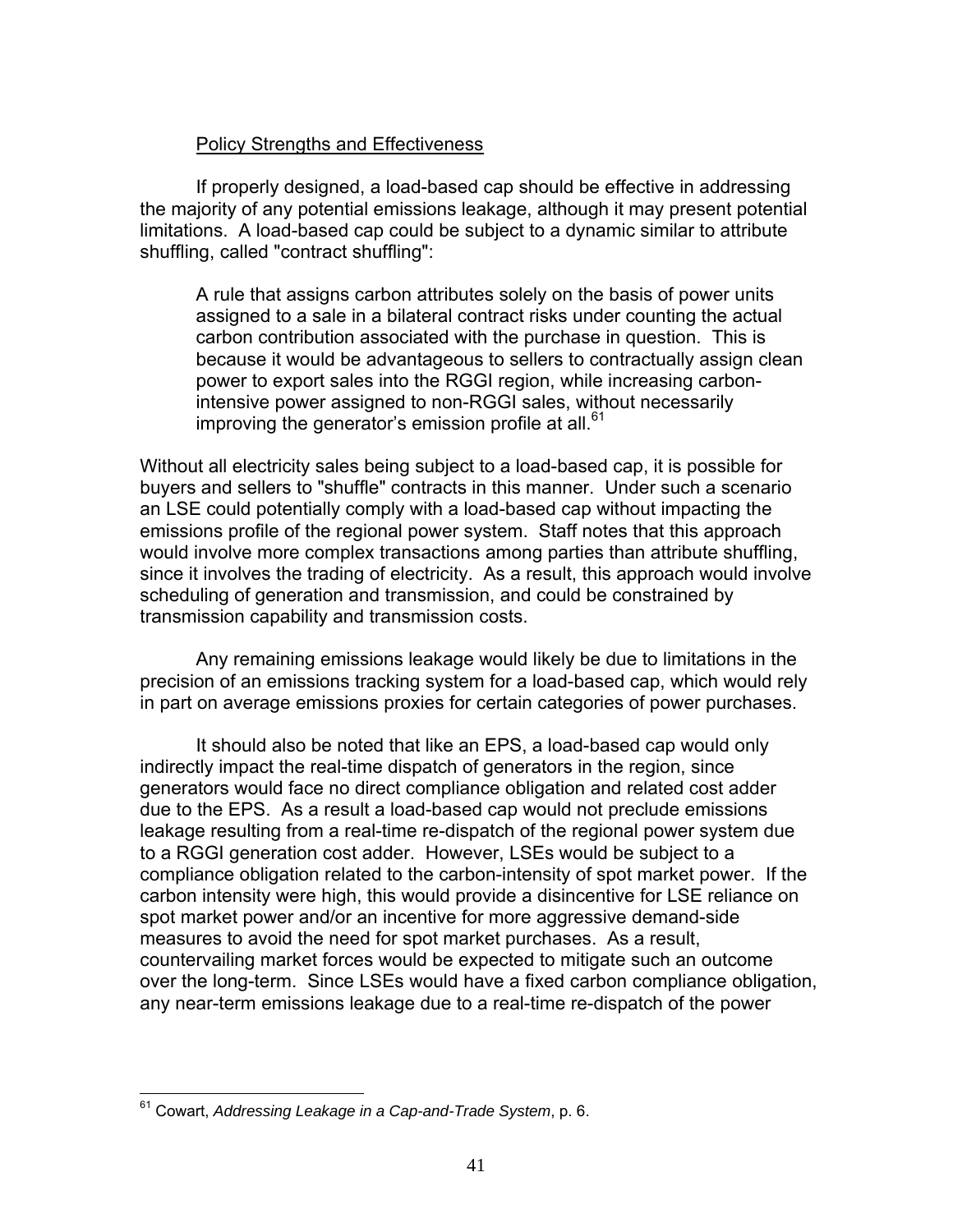system due to a RGGI cost adder would be counterbalanced by additional lowcarbon power purchases by the LSE or LSE electricity demand reductions.<sup>62</sup>

### Challenges and Implementation Issues

While staff views a load-based cap as a viable leakage mitigation mechanism, its implementation comes with significant challenges. Under this proposal, an emissions allocation for each LSE would need to be established. This would require the establishment of emissions estimates related to historical electricity purchases by each LSE over a multi-year period. $63$  Unlike a process for estimating regional emissions leakage, establishing LSE baselines for a loadbased cap-and-trade system would require detailed analysis of historic LSE bilateral power purchases and spot market purchases, and an estimate of the emissions related to those purchases. This would require the use of both generator attribute tracking systems and ISO market settlement systems to evaluate the contract path of LSE electricity purchases. As a result, it would present significant additional requirements beyond those that would be required to track regional emissions leakage through a generator attribute tracking system.

 Staff also notes that some proponents of the implementation of a loadbased cap in the RGGI region have argued that such a policy should be implemented so as to allow for allowance trading between a load-based cap-andtrade system and a generator-based cap-and-trade system. This would allow generators and LSEs to trade their respective allowances with each other, making allowances in the load-based and generator-based systems fully fungible.

Staff recommends that if a load-based cap is considered, it should be implemented in parallel to the RGGI generator-focused cap-and-trade system, and trading should not be considered between such systems, at least initially. Staff notes that the estimation of emissions attributable to electricity use is subject to significantly more uncertainty than the monitoring and reporting of emissions in a generator-based cap-and-trade system.

# **V. Impact of Emissions Leakage Mitigation Policies on Electric System Reliability**

 In the RGGI MOU, signatories states agreed that in considering options for addressing potential emissions leakage, Staff should consider the potential

 $\overline{a}$  $62$  It should be noted that in PJM not all LSEs would be subject to a load-based cap. A loadbased cap applied to a subset of the LSEs in a control area would therefore not preclude a

long-term re-dispatch of the power system in response to a RGGI generation cost adder.<br><sup>63</sup> This would likely be required even if an emissions rate-based cap was used. Some LSEs would claim that their supply portfolios are less carbon intensive than other LSEs, and would likely advocate for an estimation of the relative carbon intensiveness of each LSEs historic portfolio as a means of allocating the regional cap to individual LSEs.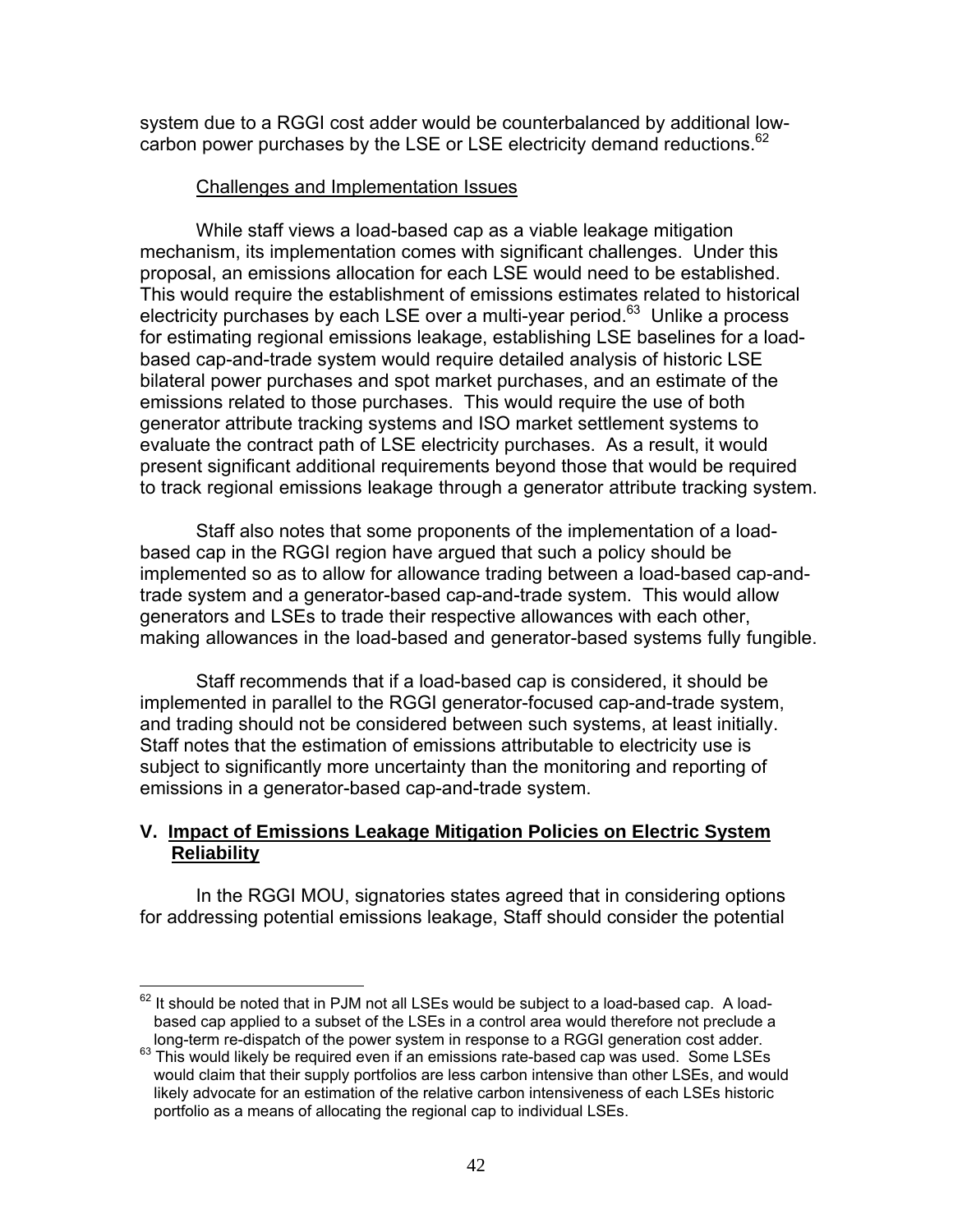impacts that policies may have on electric system reliability.<sup>64</sup> For the reasons explained below, the adoption of any of the policy options being considered in this report should have no significant effect on electric system reliability.

Staff concludes that all three categories of proposed leakage mitigation policy responses would have no effect upon electricity system reliability. All of the policies considered in this report place no direct compliance obligation, and related cost adder, on electric generation units. Policies evaluated would either impact electric demand or place specific carbon requirements on LSEs. These policies would be expected to impact the purchasing decision of LSEs with regard to electric generation supply, but would not directly impact the economics of individual electric generators.

Even policies that place a modest compliance obligation on generation units are not expected to impact system reliability. In a market where generators are required to purchase emissions allowances, the associated costs are included in bid prices and those plants would, therefore, be dispatched on the basis of their direct costs plus their allowance costs. Therefore, the market clearing price can be expected to be increased by the cost of allowances associated with operating the marginal plant in each hour, and this cost can be expected to be passed on to the LSEs.

In extreme cases, ensuring system reliability can be understood as an exception to the least-cost economic dispatch model. Generator costs are included in the bid prices that generators submit to their ISO, and generation units are then dispatched on their relative economic merits: the cheapest units are dispatched first; then more expensive ones follow. However, system reliability is ensured by allowing units that are required for reliability purposes to be dispatched out of economic merit order. While these units may be more expensive than ones that would be dispatched on a solely economic basis, they are directed to operate to maintain system reliability. In essence, reliability "trumps" economic dispatch given the physical constraints of the transmission system.

In addition, none of the policies affects the manner in which ISOs currently ensure system reliability. In contrast, policies that create additional incentives for end-use energy efficiency and demand side management will provide system reliability benefits. All of the policies considered in this report would or could provide incentives for end-use energy efficiency and demand-side management.

 Energy policies that promote cost-effective energy efficiency, demand-side management, and more efficient and cleaner electric generation have been in effect for nearly two decades and have had no harmful impacts on the ability of

<sup>1</sup>  $64$  MOU at section 6(A)(1)(a). Section 6(B) also contains a commitment to monitor the program to ensure on an ongoing basis "that the Program will not result in electricity supply interruptions."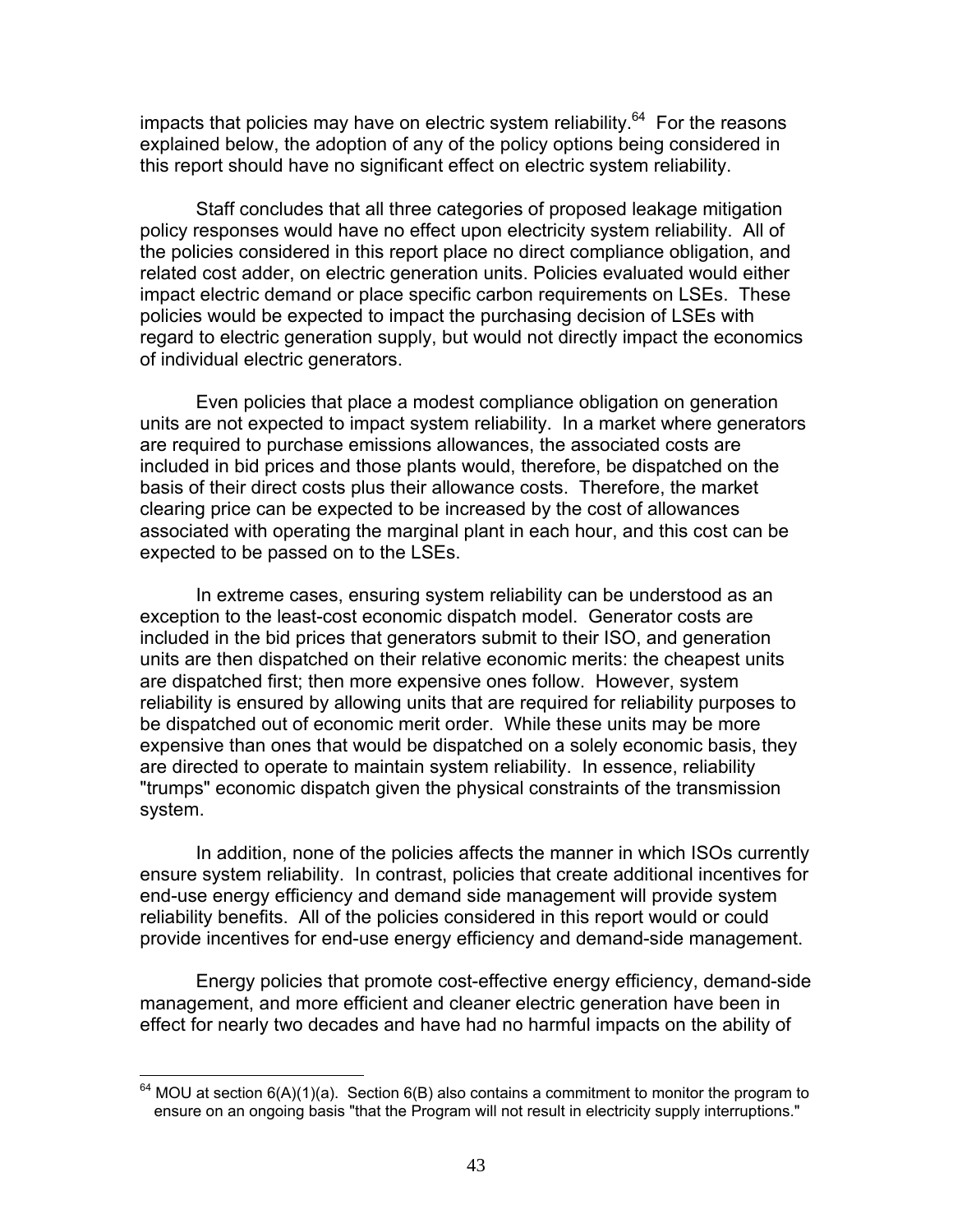the ISO to maintain system reliability. $65$  Similarly, the energy efficiency-related policies discussed in this report should not adversely affect generation dispatch or system reliability.

 A carbon procurement adder, carbon procurement emissions rate, emissions portfolio standard, and a load-based cap would all encourage LSEs to purchase electricity that is relatively cleaner than the system mix. All of these policies would require an LSE to plan for future purchases in a manner that recognizes the carbon emissions associated with the purchase of electricity generated from fossil fuel-fired sources and, if designed properly, could provide incentives for the purchase of demand-side resources. In all cases, the wholesale market for cleaner generation and demand-side resources would be stimulated.

None of these policies would result in any limitation on ISO management of generation dispatch for reliability purposes. In addition, none of these policies would place any direct compliance obligation or generation cost adder on any generation unit. System reliability is an ISO management function that allows for an override of the market dispatch rules in order to ensure that generation required for reliability purposes runs regardless of that generation's relative economic merit. None of the various leakage policies considered here would have the effect of limiting an ISO's ability to dispatch generation – regardless of the type – for purposes of ensuring system reliability. Nor would any of these policies be expected to constrain the real-time dispatch of any generation unit.

1

 $65$  Some of these policies are funded through electricity rates, or explicitly through a system benefit charge (SBC).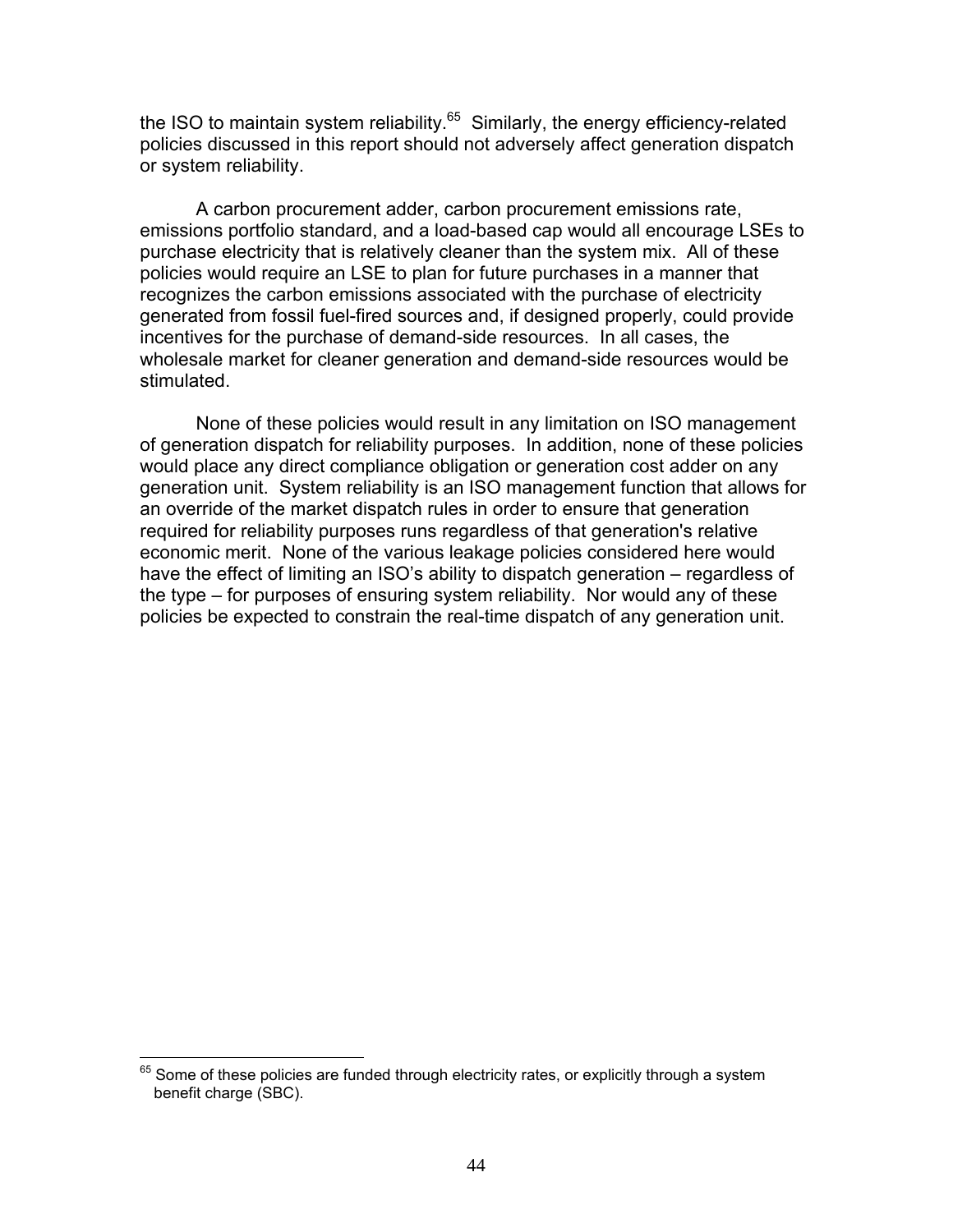### **References**

- Aulisi, et al., *Greenhouse Gas Emissions Trading in the U.S. States: Observations and Lessons from the OTC NOx Budget Program*, World Resources Institute 2005.
- Center for Integrative Environmental Research, University of Maryland, College Park, *Economic and Energy Impacts from Maryland's Potential Participation in the Regional Greenhouse Gas Initiative*, January 2007.
- Cowart, Richard, "Addressing Leakage in a Cap and Trade System: Treating Imports as Sources – proposal and notes for discussion," Regulatory Assistance Project, April 2006.
- Cowart, Richard, "Another Option for Power Sector Carbon Cap and Trade System – Allocation to Load*,*" Regulatory Assistance Project, May 1, 2004.
- Davis, Stacey, *Design of a Cap on Emissions from California Power Demand*, Center for Clean Air Policy, October 14, 2005.
- Generation Attribute Tracking System (GATS) Operating Rules, Revision 4, May 10, 2006.
- Hoffman, A., *Getting Ahead of the Curve: Corporate Strategies that Address Climate Change*, Pew Center on Global Climate Change, October 2006.
- ICF Consulting, "RGGI Electricity Sector Modeling Results: Updated Reference, RGGI Package and Sensitivities," September 21, 2005.
- ICF Consulting, Updated Reference and Sensitivities, September 8, 2005,
- Nadel, et al., *Leading the Way: Continued Opportunities for New State Appliance and Equipment Efficiency Standards*, ACEEE Report Number A051 and ASAP Report Number 5, 2005.
- National Council on Competition and the Electric Industry, *Full Environmental Disclosure – Tracking and Reporting Key Information*, 1997.
- New England Power Pool Generation Information System Operating Rules, updated January 2007.
- New York State Department of Public Service, *Staff Report on the State of Competitive Energy Markets: Progress to Date and Future Opportunities*, March, 2006.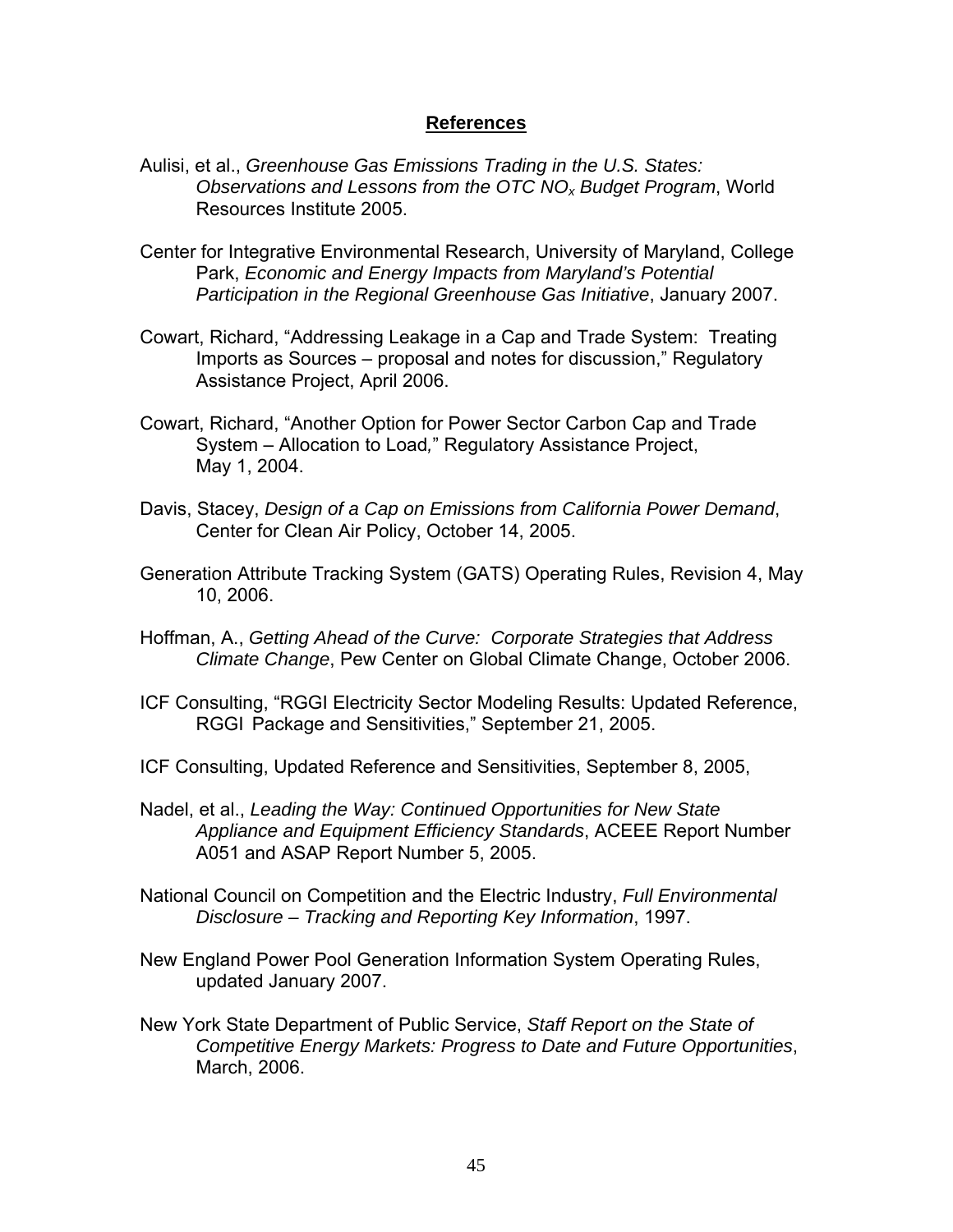## **References (Cont'd)**

- Northeast Energy Efficiency Partnership, Inc., *Economically Achievable Energy Efficiency Potential in New England*, November 2004 (Updated May 2005).
- Ozone Transport Commission, *NOx Budget Program 1999-2002: Progress Report*, 2003.
- PJM, 2005 *State of the Market Report*, 2006.
- PJM, *Locational Marginal Pricing*, LMP-101 Training Materials, March 6, 2006.
- PJM, Overview of Market Settlements, Transactions 201 Training Materials, February 24, 2005.
- PJM, "PJM Market Simulation: Analysis of Possible Affect of Neptune Project on PJM Wholesale Electricity Prices," 2005.
- Prindle, et al., *Energy Efficiency's Next Generation: Innovation at the State Level*, American Council for an Energy-Efficient Economy, ACEEE Report Number EO31, November 2003.
- RGGI, *Regional Greenhouse Gas Initiative Memorandum of Understanding*, December 20, 2005.
- RGGI, "Emissions Leakage Working Group Work Plan," June 14, 2006.
- U.S. Environmental Protection Agency, *Clean Energy-Environment Guide to Action: Policies, Best Practices, and Action Steps for States*, April 2006.
- Wilson et al., *The Impact of Long-Term Generation Contracts on Valuation of Electricity Generating Assets under the Regional Greenhouse Gas Initiative*, Resources for the Future Discussion Paper RFF DP 05-37, August 2005.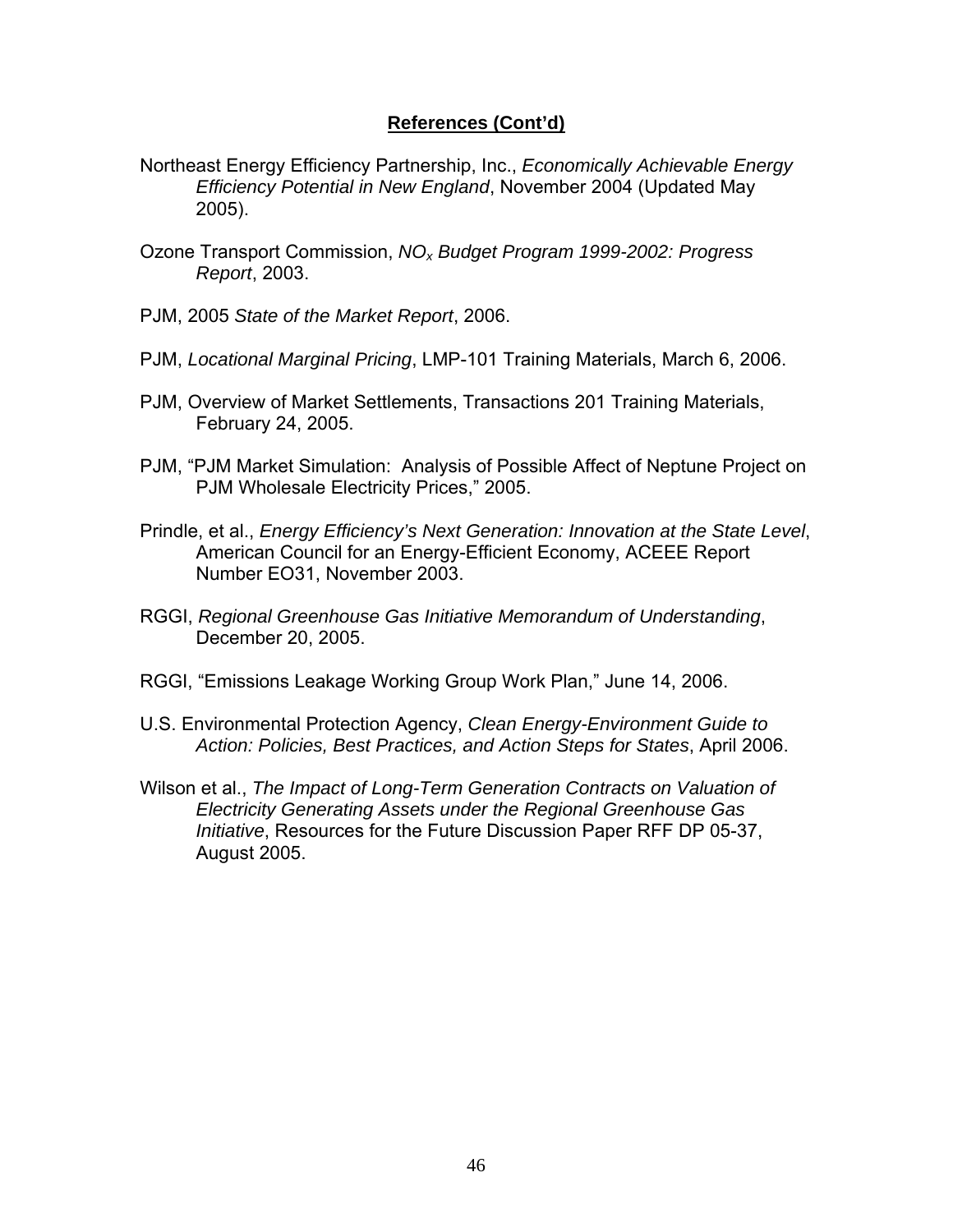# **Appendix I—A**

# **New England ISO Generator Information System Data and Reports**

# **GIS Rule 5.3 Reports for Regulatory Agencies and System Operator**

(a) Each of the regulatory agencies listed on Appendix 5.3 (the "Regulators") and the System Operator shall have access, via a secure, password restricted internet portal, to quarterly and annual reports generated by the GIS Administrator. Quarterly reports shall be provided by the 5th day after the close of a Trading Period and shall relate solely to such Trading Period; and annual reports shall be produced by July 1 of the year following the year to which the report applies. Annual reports shall include amounts for the generation occurring and Certificates Obligations arising during the applicable calendar year and shall include Certificates transactions that occurred during the portions of the Trading Periods that occurred following the end of such calendar year.

(b) Each report provided to the Regulators and the System Operator shall include the following information:

- (i) List of GIS Generators identified by name, date commercial operations were commenced and date of any repowering and/or capacity addition, categorized by fuel source;
- (ii) List of Retail LSEs with GIS accounts, identified by name and categorized by state(s) for which they hold sub-accounts;
- (iii) Total MWh of Energy generated in the Control Area during the reporting period;
- (iv) Total MWh of Energy imported into the Control Area during the reporting period;
- (v) Total number of Certificates created during the reporting period;
- (vi) Allocation of Certificates among retail load in each state during the reporting period, categorized by fuel source;
- (vii) Total number of Renewable Certificates created during the reporting period;
- (viii) Total number of Banked Certificates at the end of the reporting period;
- (ix) Total number of Banked Certificates from prior Trading Periods that were used to satisfy a Certificates Obligation, used for an export transaction or used in a Reserved Certificate transaction in the Trading Period that most recently ended;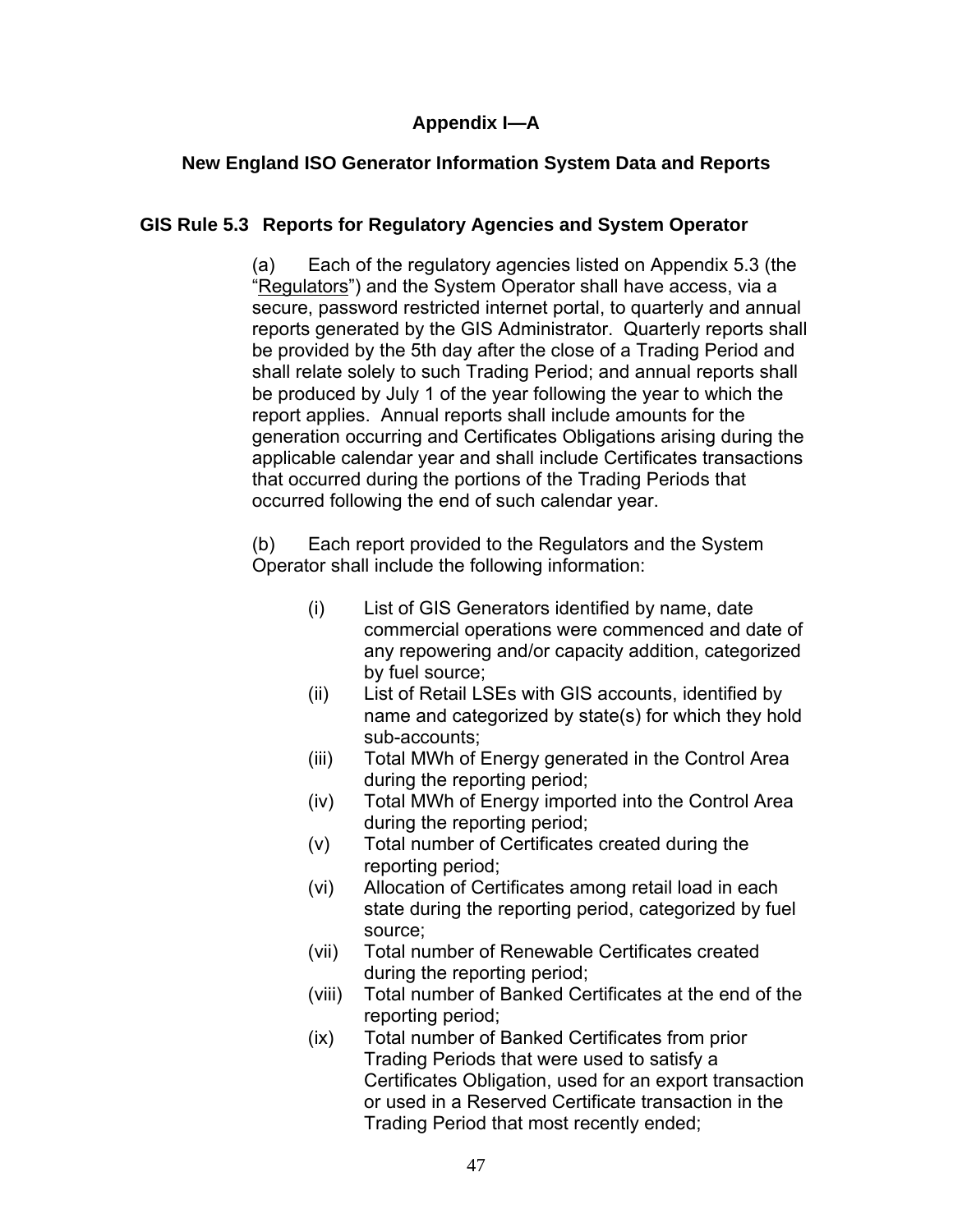- (x) Total Unsettled Certificates retired at end of Trading Period, by fuel source and with average emissions;
- (xi) Average, in pounds, of each of the emissions listed in Appendix 2.4 that is attributable to load in each state as a result of the Certificate allocation during the reporting period;
- (xii) For each GIS Generator, the pounds of each of the emissions listed in Appendix 2.4 for such reporting period;
- (xiii) List of GIS Generators and Importing Account Holders reporting emissions by specific fuel type for multi-fuel generating units pursuant to Rule 2.5(d);
- (xiv) Total MWh of Energy exported from the Control Area during the reporting period;
- (xv) Total number of Reserved Certificate transactions for the reporting period, together with the Account Holder transferring each such Reserved Certificate and the transferee of each Certificate or Forward Certificate subject to such a Reserved Certificate transaction;
- (xvi) a list of all Certificates designated as Reserved Certificates at the end of the reporting period together with access via the internet portal to such Certificates; and
- (xvii) a description of the Residual Mix Certificates during the reporting period, with and without giving effect to the Reserved Certificate transactions during that reporting period.

(c) Notwithstanding the availability of such reports to the Regulators, each entity subject to any Attribute Law is responsible for demonstrating compliance with that Attribute Law, and neither the GIS Administrator nor NEPOOL nor the System Operator nor the NEPOOL GIS Project Manager has any responsibility for ensuring an entity's demonstration of Attribute Law compliance.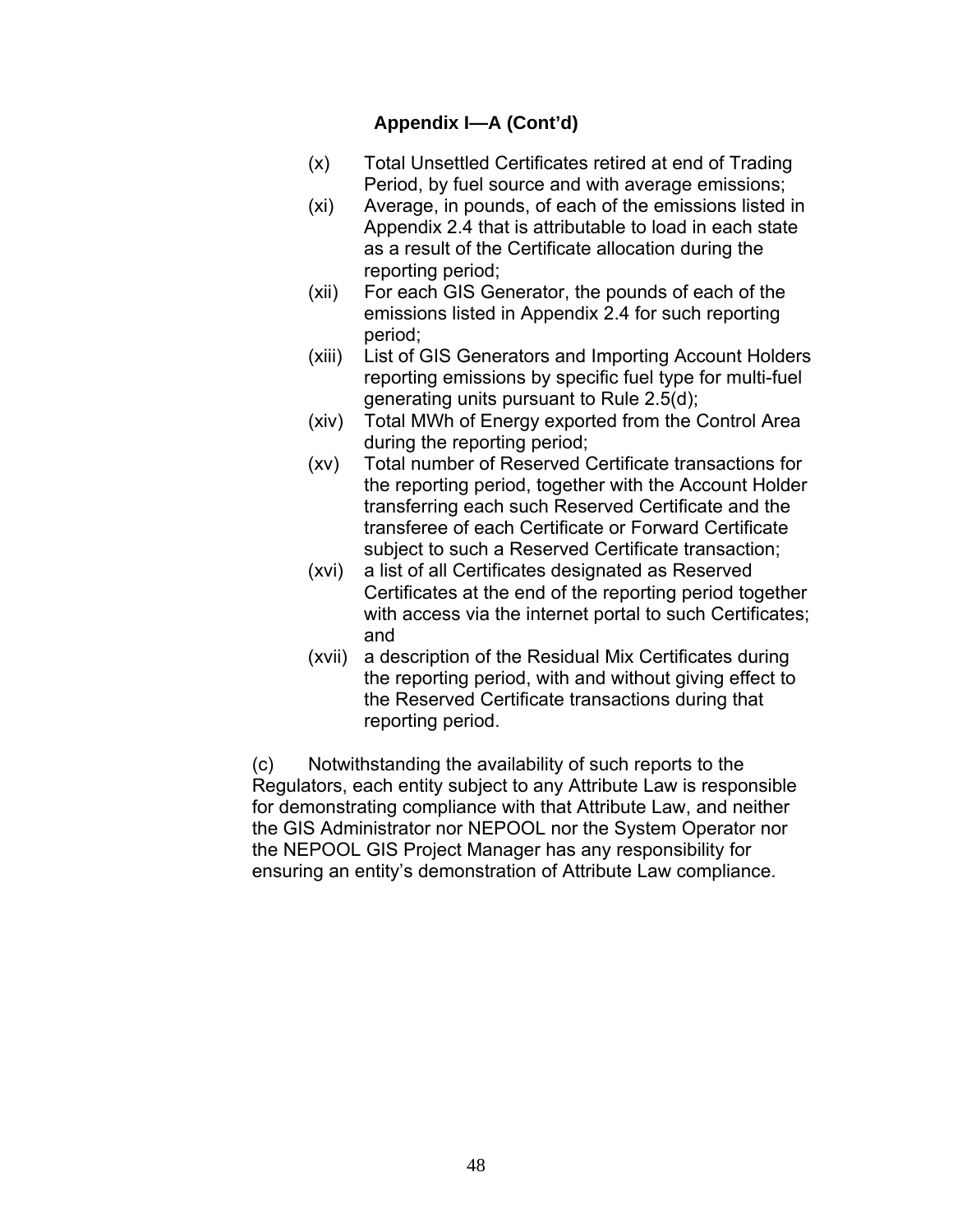# **APPENDIX I—B**

# **PJM Generator Attribute System Data and Reports**

Appendix F to GATS Operating Rules contains a list of the following reports for regulators:

- GATS Generators (general information report on all GATS generators)
- Import Generators (general information report on all registered Import generators)
- Retail LSEs with GATS Sub-accounts in PJM States (report of all registered LSE's and where they have registered sub-accounts)
- Settled Certificates by LSE and State (report on settled certificates, listed by LSE and by state)
- Emission Defaults for each Fuel Type (report on default emissions levels for all fuel types)
- Total Certificates Allocated to Load by State (report on certificate allocation to load, by state and fuel percentage)
- Certificates Allocated to Load by State (report on certificate allocation to load, by state, and by Generating Unit)
- Quarterly Energy Summary (general information report on energy data in GATS – generation, imports, exports, etc)
- Annual Energy Summary (general information report on energy data in GATS – generation, imports, exports, etc.)
- Quarterly Total Emissions by GATS Generator (report on emissions by generator)
- Annual Total Emissions by GATS Generator (report on emissions by generator)
- Units Reporting Emissions via an Approved Emissions Protocol (report on all generating units that follow the approved emissions protocol)
- Reserved Certificate Transactions (general report on all reserved certificate transactions for a given trading period)
- Certificate Statistics (report on all certificate attributes, fuel types, locations, etc.)
- Residual Mix including Reserved Certificates (report on quantity of residual mix certificates, including reserved certificate statistics)
- PJM Residual Mix (detailed report on all PJM residual mix certificates)
- PJM System Mix (detailed report on the number of certificates created for PJM resources, by fuel type)
- Quarterly State Emissions by Sub-account and Averaged per Certificate (state-by-state count of certificates and averaged emissions)
- Annual State Emissions by Sub-account and Averaged per Certificate (state-by-state count of certificates and averaged)
- Clean Energy Portfolio Standard (CEPS) Certificates (summary report on all CEPS certificates)
- Reserved Certificates (Summary report on all Reserved Certificates)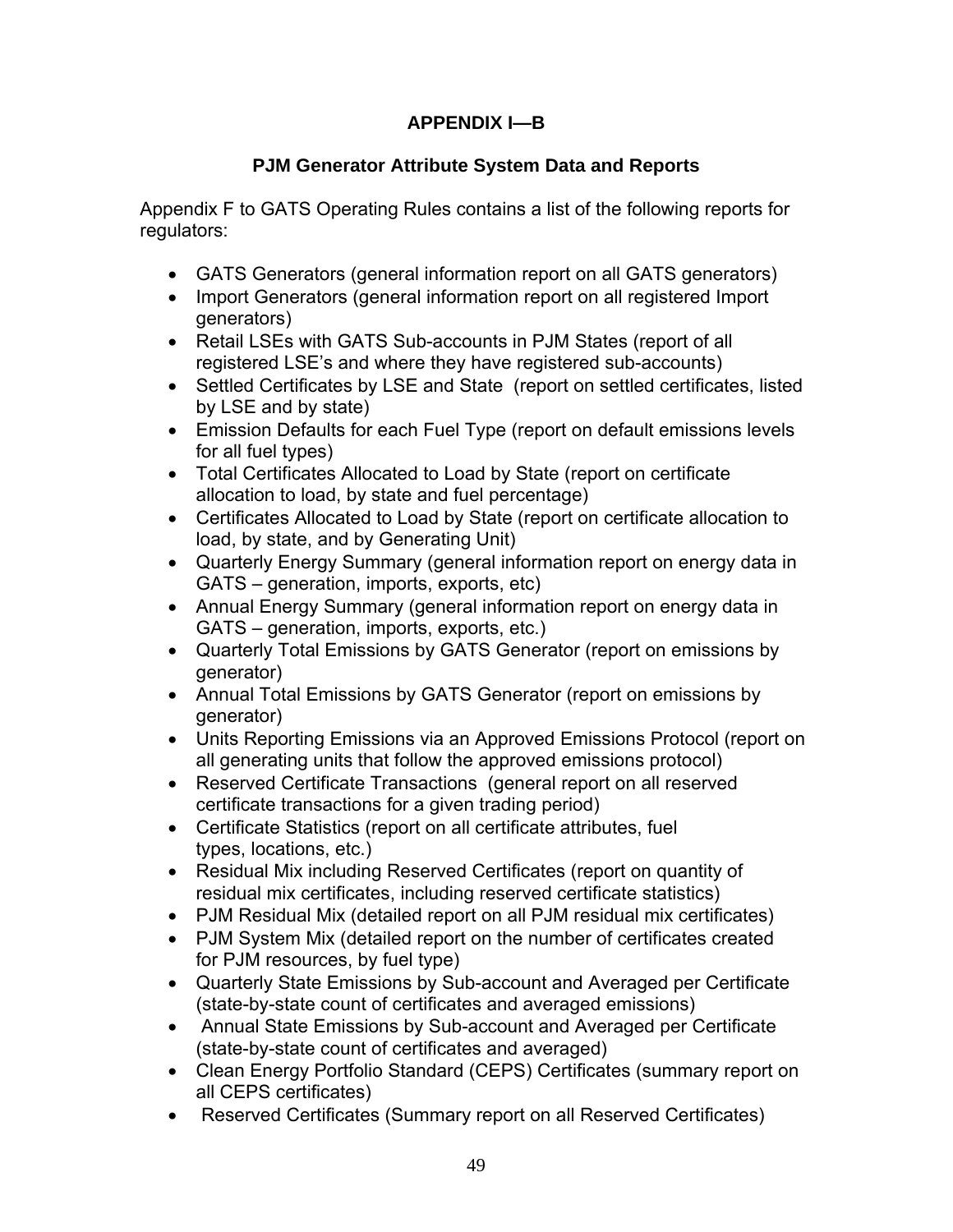### **APPENDIX II**

# **Development of New York Generator Attribute Tracking System**

### **New York's Case 03-E-0188**

 In accounting for and tracking electricity transactions, the PJM and the New England tracking systems separate the commodity (electrons) from the associated environmental attributes of the underlying generation. This is significantly different than the current New York Environmental Disclosure Program, which does not separate electricity from its underlying generation attributes. However, New York is considering the development of a system similar to those being used in New England and PJM.<sup>1</sup>

 In its June Order, the New York Public Service Commission (PSC) recognized that, if a "certificate-based tracking system is developed, then the title to the environmental attributes could be in the form of renewable energy certificates (RECs), which would be easily transferred to [New York State Energy Research and Development Authority] NYSERDA as proof of its acquisition of renewable attributes."<sup>2</sup> The PSC indicated that "Department of Public Service Staff advises that a review of the New England disclosure system suggests that New York's Environmental Disclosure Program can be successfully modified to accommodate the new policies."<sup>3</sup> The New York PSC also noted that "NYSERDA and Staff will issue a request for proposals for development of a tracking system."<sup>4</sup>

 $\overline{a}$ 

<sup>1</sup> *See* Case 03-E-0188 Proceeding on Motion of the Commission Regarding a Retail Renewable Portfolio Standard, Order of June 28, 2006 ("June Order") at 3. 2 *Id.* at 6.

<sup>3</sup> *Id.* 

<sup>4</sup> *Id.* at note 8.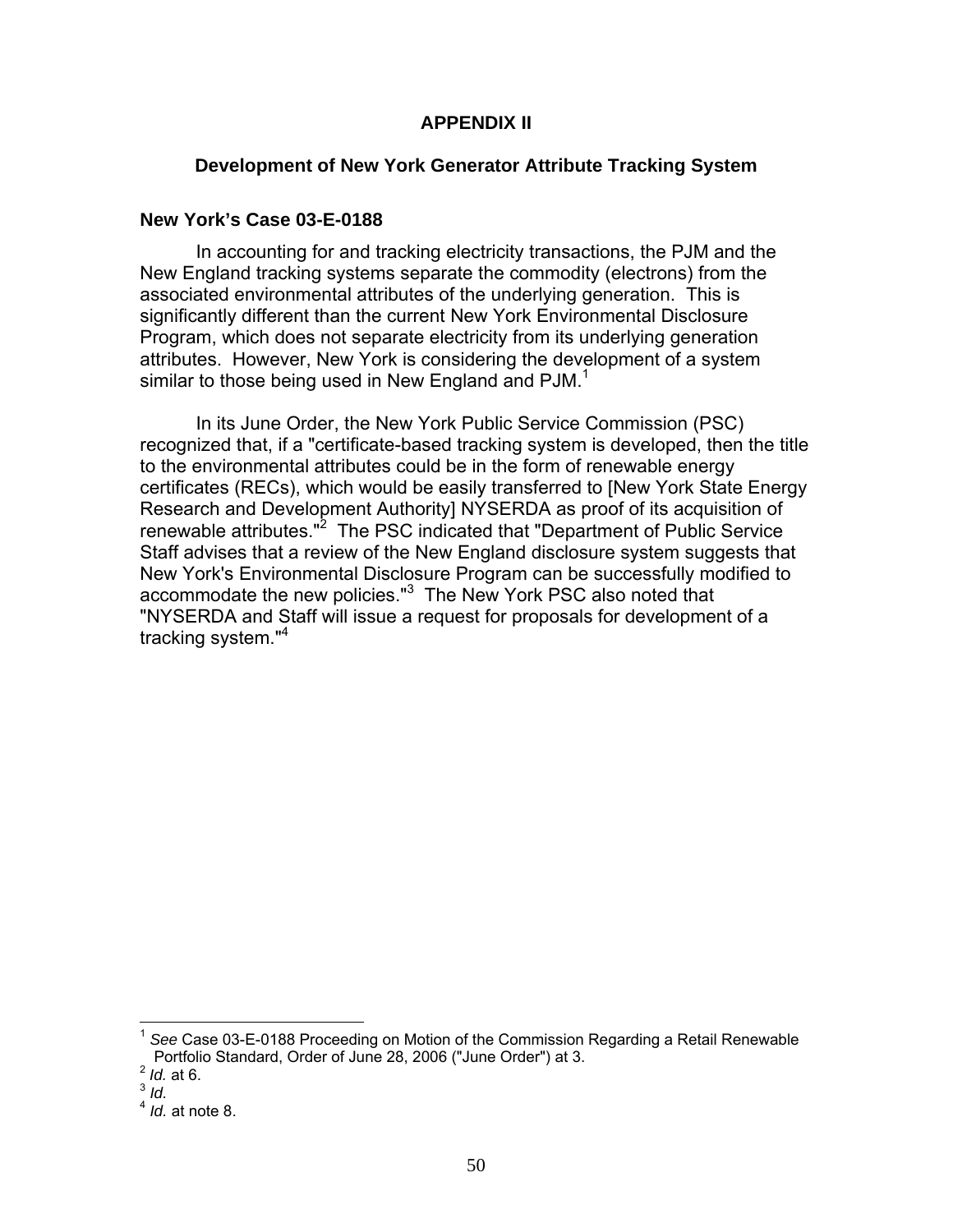# **Appendix III**

### **Legal Issues**

# **Introduction**

 Legal scholars at the Imports and Leakage Workshop at Vermont Law School in June 2006, argued that the design of various proposals to address emissions leakage could potentially raise issues of federal law. The discussion below reviews many of the points made in their presentations. It focuses primarily on two key issues: (1) preemption by federal law; and (2) the dormant commerce clause.

 This is not a comprehensive analysis of all potential legal issues involving implementation of measures to address potential emissions leakage. That is beyond the scope of this report. Instead, the policies considered here are general proposals, and the observations made are also general in nature and are designed to stimulate discussion.

# **Preemption Fundamentals**

The "Supremacy Clause" of Article VI of the U.S. Constitution<sup>1</sup> provides Congress with the power to pre-empt state law. In Louisiana Public Service Commission v. F.C.C., the U.S. Supreme Court wrote:

Pre-emption occurs when Congress, in enacting a federal statute, expresses a clear intent to pre-empt state law, when there is outright or actual conflict between federal and state law, where compliance with both federal and state law is in effect physically impossible, where there is implicit in federal law a barrier to state regulation, where Congress has legislated comprehensively, thus occupying an entire field of regulation and leaving no room for the States to supplement federal law, or where the state law stands as an obstacle to the accomplishment and execution of the full objectives of Congress. Pre-emption may result not only from action taken by Congress itself; a federal agency acting within the scope of its congressionally delegated authority may pre-empt state regulation.<sup>2</sup>

Likewise, in Crosby v. National Foreign Trade Council,<sup>3</sup> the Supreme Court wrote that a "fundamental principle of the Constitution is that Congress has the power

<sup>1</sup> 1 "This Constitution, and the Laws of the United States which shall be made in Pursuance thereof; and all Treaties made, or which shall be made, under the authority of the United States, shall be the supreme Law of the Land; and the Judges in every State shall be bound thereby, any Thing in the Constitution or Laws of any State to the Contrary notwithstanding." U.S.C.A. Const. Art. VI, cl. 2.

<sup>2</sup> Louisiana Public Service Commission v. F.C.C., 476 U.S. 355, 368-69 (1986).

<sup>3</sup> Crosby v National Foreign Trade Council, 530 U.S. 363, 363 (2000).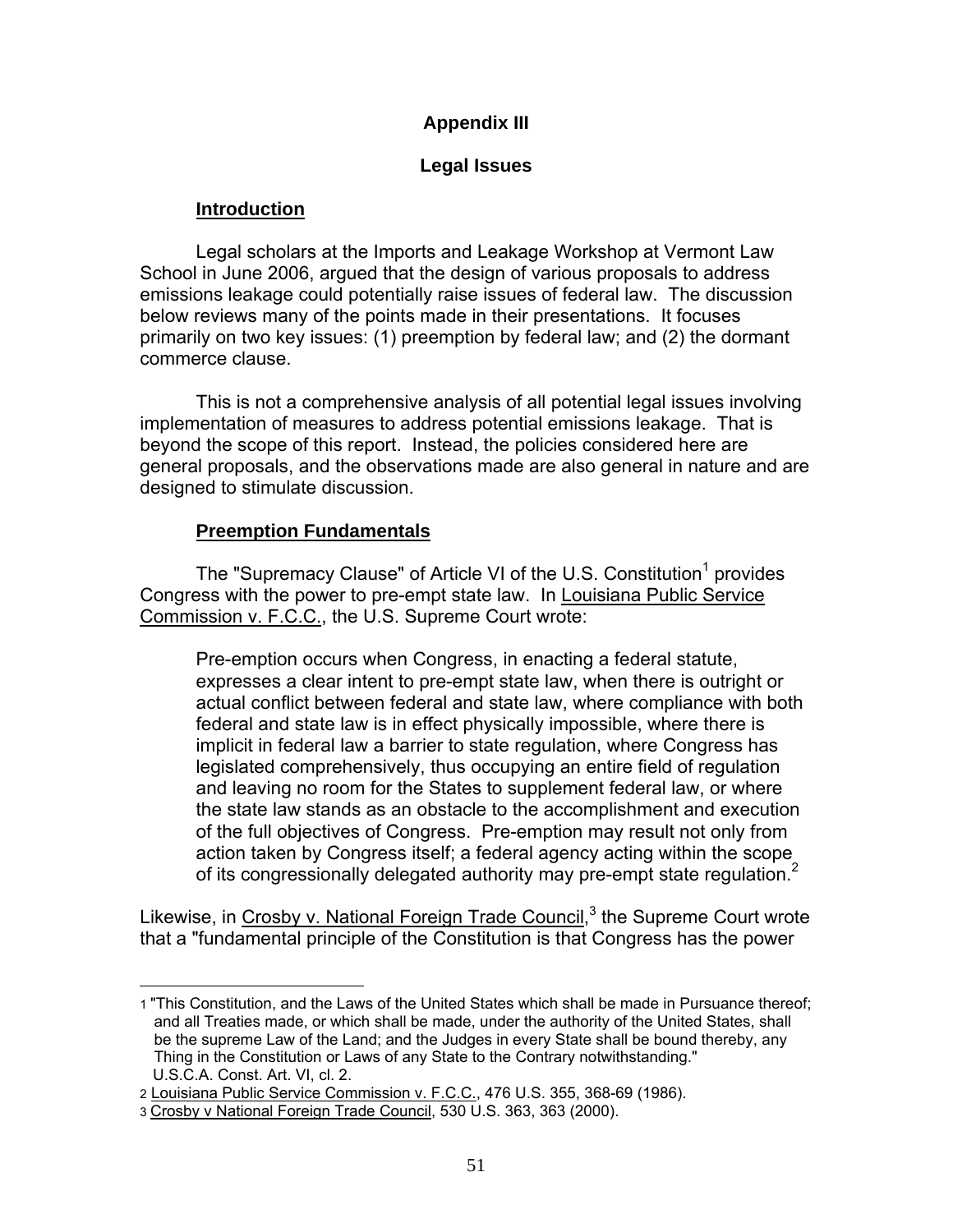to preempt state law."<sup>4</sup> Preemption is typically understood as being of three types. "Express preemption" occurs where a statute explicitly states that it is federal law that controls and that state law is superceded.<sup>5</sup> "Conflict preemption" occurs in a case where "compliance with both state and federal law is impossible, or when the state law stands as an obstacle to the accomplishment and execution of the full purposes and objective of Congress."<sup>6</sup> "Field preemption" occurs "where compliance with both federal and state law is in effect physically impossible." It should be recognized that courts have recognized that "the categories of preemption are not rigidly distinct" and that, for example, "field preemption may be understood as a species of conflict pre-emption."<sup>7</sup>

### **Preemption Implications**

 Arguably, a state-based program that regulates the carbon emissions of electric generators or the generation portfolios of LSEs might be subject to a claim of preemption under the Clean Air Act or the Federal Power Act. To date, however, the U.S. Environmental Protection Agency (EPA) has not regulated carbon from electric generators. The CAA also provides states with significant flexibility to regulate emissions to a greater extent in certain areas than the Act itself requires.<sup>8</sup>

 $\overline{a}$ 4 Id.

<sup>5</sup> *See, e.g*., Rush Prudential HMO, Inc. v. Moran, 536 U.S. 355, 364 (2002), "[t]o 'safeguar[d] the establishment, operation, and administration' of employee benefit plans, ERISA sets 'minimum standards assuring the equitable character of such plans and their financial soundness,' 29 U.S.C. § 1001(a), and contains an express preemption provision that ERISA 'shall supersede any and all State laws insofar as they may now or hereafter relate to any employee benefit plan' ...."

<sup>6</sup> U.S. v. Locke, 529 U.S. 89, 109 (2000), citing to City of New York v. FCC, 486 U.S. 57, (1988) ("'[A] federal agency acting within the scope of its congressionally delegated authority may preempt state regulation' and hence render unenforceable state or local laws that are otherwise not inconsistent with federal law").

<sup>7</sup> Crosby v. Nat'l Foreign Trade Council, 530 U.S. 363, 373 (2000); *see also* Caleb Nelson, Preemption, 86 Va. L.Rev. 225, 262 (2000).

<sup>8</sup> See CAA § 116.

Except as otherwise provided in sections 119 (c), (e), and (f)(as in effect before the date of the enactment of the Clean Air Act Amendments of 1977), 209, 211(c)(4), and 233 (preempting certain State regulation of moving sources) nothing in this Act shall preclude or deny the right of any State or political subdivision thereof to adopt or enforce (1) any standard or limitation respecting emissions of air pollutants or (2) any requirement respecting control or abatement of air pollution; except that if an emission standard or limitation is in effect under an applicable implementation plan or under section 111 or 112, such State or political subdivision may not adopt or enforce any emission standard or limitation which is less stringent than the standard or limitation under such plan or section.

 <sup>42</sup> U.S.C. 7416.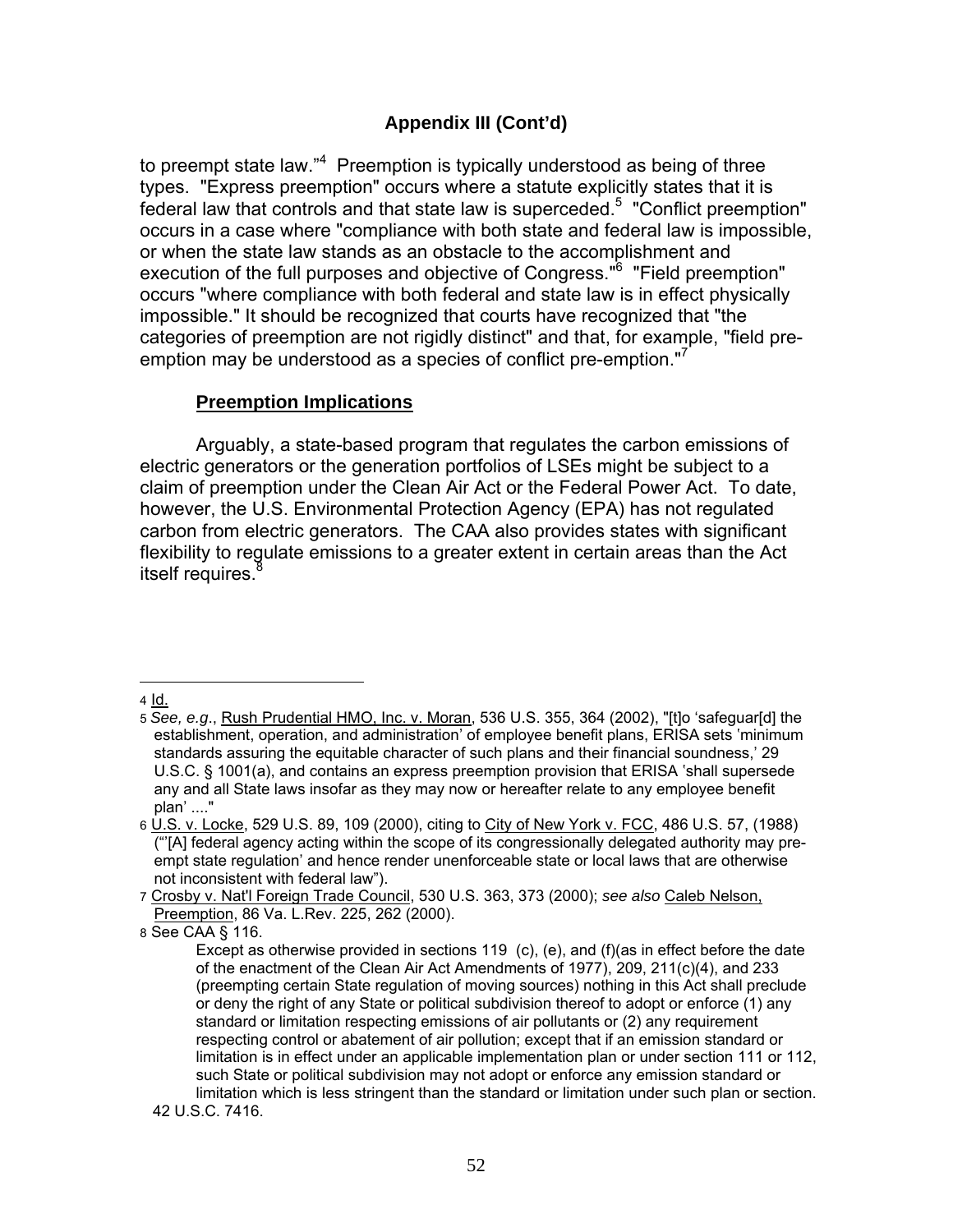None of the proposals reviewed here call for any changes to wholesale power contracts or transmission tariffs, which are subject to FERC authority under the Federal Power Act. $9$  The proposals focus upon retail LSEs whose activities are generally considered state jurisdictional.

 There has been federal legislation that preempts some state appliance and equipment energy efficiency standards. With the passage of the Energy Policy Act of 2005,<sup>10</sup> the federal government has preempted over a dozen categories of state appliance and equipment energy efficiency standards. Under the general rules of federal preemption in that bill, states which had set standards prior to federal enactment may enforce their state standards up until the various effective dates of the federal standards. States that have not yet established standards, or whose standards have yet to be implemented, are preempted immediately.

 The Department of Energy (DOE), however, can grant waivers of preemption for particular State laws or regulations.<sup>11</sup> For example, on October 6, 2006, DOE issued a Notice of Proposed Rulemaking (NOPR) in which DOE proposes to amend energy conservation standards for residential furnaces and boilers. DOE indicated the following in the NOPR:

States with a regulation that provides for an energy conservation standard for any type of covered product for which there is a Federal energy conservation standard may petition the Secretary for a DOE rule that allows the State regulation to become effective with respect to such covered product.<sup>12</sup>

 Staff should review the status of the implementation of appliance and equipment energy efficiency standards in their respective states. Furthermore,

<sup>&</sup>lt;u>.</u> 9 According to the Federal Power Act, the Federal Energy Regulatory Commission (FERC) approves contracts and tariffs that set the price of electricity. The FERC regulates most transmission, wholesale transactions in electricity, and sets wholesale rates. States, on the other hand, regulate intrastate retail electricity rates: "the regulation of utilities is one of the most important of the functions traditionally associated with the police power of the States . . . ." Arkansas Elec. Co-op. Corp. v. Arkansas Public Service Com'n, 461 U.S. 375 (1983). However, a "State must give effect to Congress' desire to give FERC plenary authority over interstate wholesale rates, and to ensure that the States do not interfere with this authority." Nantahala

Power and Light Co. v. Thornburg, 476 U.S. 953, 966 (1986).<br><sup>10</sup> Pub. L. 104-58 ("EPACT 2005"). EPACT 2005 amended the Energy Policy and Conservation Act (EPCA). Part B of title III of EPCA (42 U.S.C. 6291-6309) provides for the Energy Conservation Program for consumer Products other than Automobiles, and establishes

 $<sup>11</sup>$  In accordance with the procedures and other provisions of section 327(d) of the EPCA located</sup> at 42 U.S.C. 6297(d).

<sup>&</sup>lt;sup>12</sup> See Federal Register /Vol. 71, No. 194 / Friday, October 6, 2006 / Proposed Rules 59205.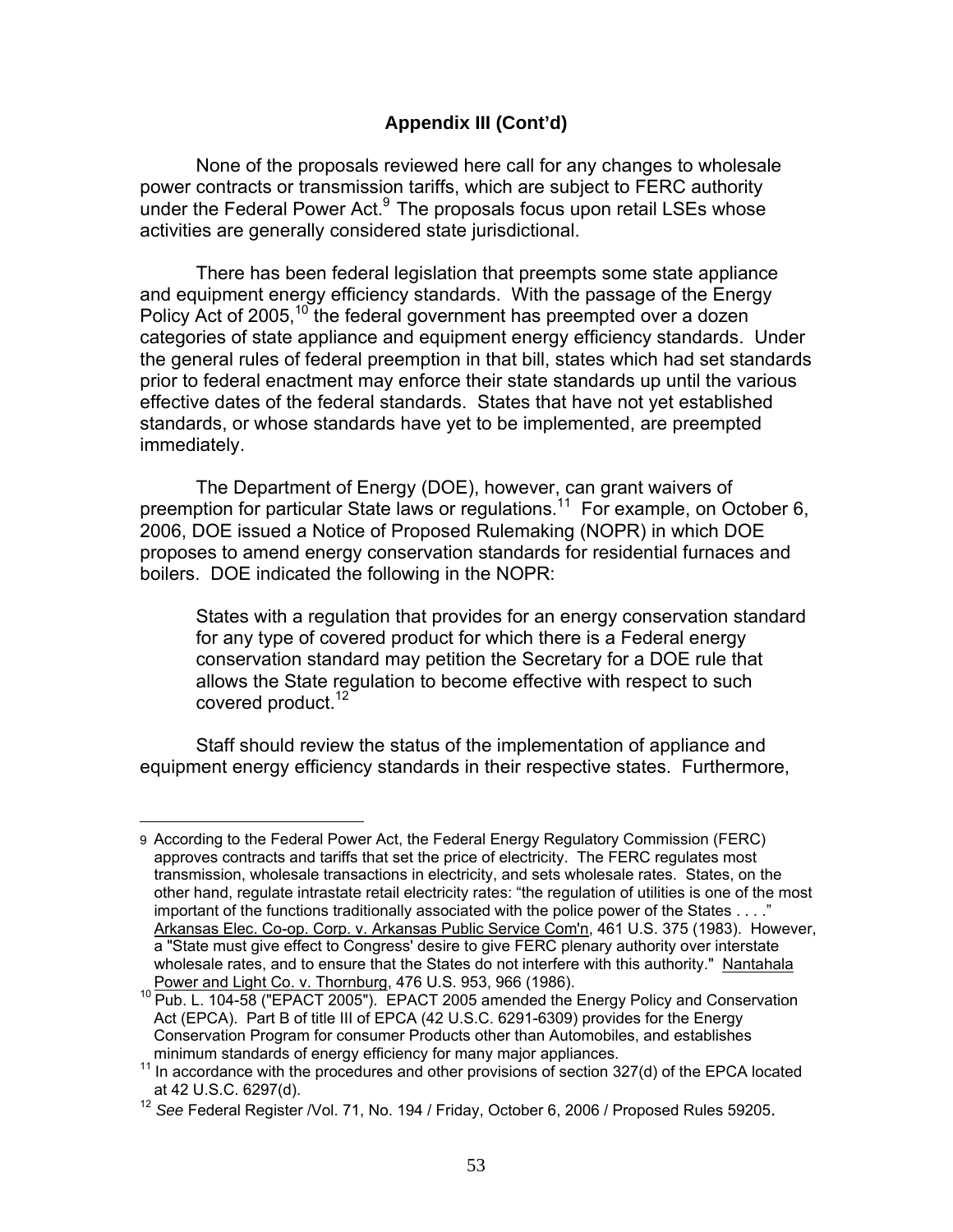Staff should determine the degree to which their particular standards have been or may be preempted.

# **Commerce Clause Fundamentals<sup>13</sup>**

 Historically, the protection of a state's environment, public health, and safety has been considered a legitimate exercise of state power.<sup>14</sup> Provided a state "does not needlessly obstruct interstate trade or attempt to place itself in a position of economic isolation, it retains broad regulatory authority to protect the health and safety of its citizens, and integrity of its natural resources."<sup>15</sup>

States cannot purposely discriminate against interstate commerce,<sup>16</sup> and when a state statute does so, "it will be struck down unless the discrimination is demonstrably justified by a valid factor unrelated to economic protectionism."<sup>17</sup> In this context the term "discrimination" means the differential treatment of in-state and out-of-state economic interests that benefits the former and burdens the latter.<sup>18</sup>

 State regulations that do not discriminate against interstate commerce, but which nonetheless place a burden on interstate commerce, are subject to a legal balancing test. Specifically:

Where a state regulates evenhandedly to effectuate a legitimate local public interest, and its effects on interstate commerce are only incidental, it will be upheld unless the burden imposed on such commerce is clearly excessive in relation to the putative local benefits.<sup>19</sup>

Where a court determines that a statute or regulation burdens interstate commerce, the court must determine whether the burden imposed is incidental or

<sup>1</sup>  $13$  The U.S. Constitution provides that the "Congress shall have power ... to regulate Commerce with foreign Nations, and among the several States, and with the Indian Tribes...." U.S.C.A.

Const. Art. I, § 8, cl. 3.<br>
<sup>14</sup> Huron Portland Cement Co. V. Detroit, 362 U.S. 440, 443 (1960).<br>
<sup>15</sup> <u>Maine v. Taylor,</u> 477 U.S. 131, 151 (1986).<br>
<sup>16</sup> Welton v. Missouri, 91 U.S. (1 Otto) 275 (1876).<br>
<sup>17</sup> Wyoming v. Ok is effected by state legislation, a virtually per se rule of invalidity has been erected . . . ." National Solid Wastes Management Ass'n v. Alabama Dep't of Envtl. Management, 910 F.2d 713, 718-21 (11<sup>th</sup> Cir. 1990); City of Philadelphia v. New Jersey, 437 U.S. 617 (1978). There can be "no patent discrimination against interstate trade." Id. State regulations may not benefit in-state economic interests by burdening out-of-state competitors in a discriminatory fashion.

Wyoming, 502 U.S. 454-55 (1992).<br><sup>18</sup> See presentation of F. Zalcman, citing to City of Philadelphia v. New Jersey, 437 U.S. 617 (1978).<br><sup>19</sup> Pike v Bruce Church, 397 U.S. 137 (1970).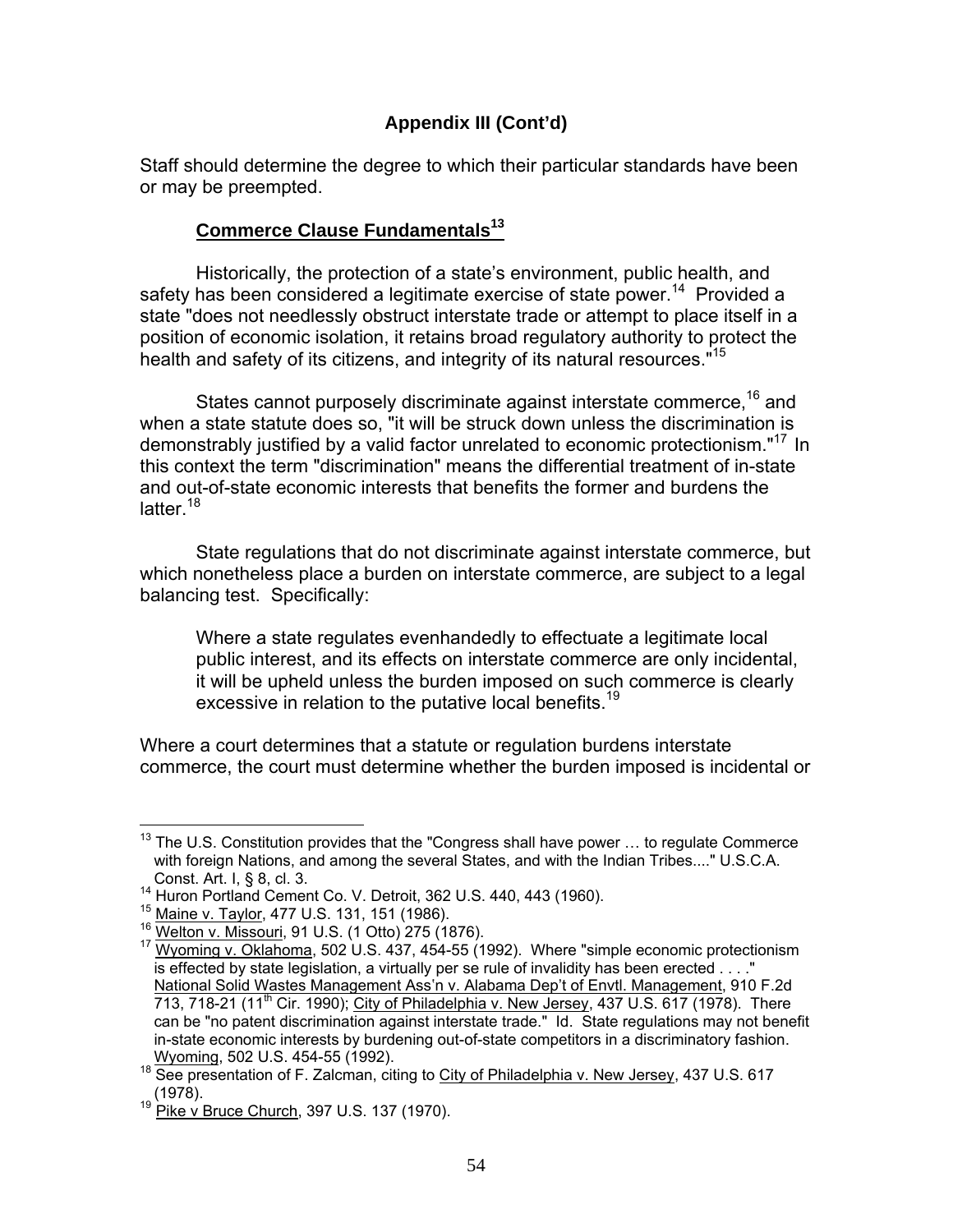facial. Then the court must determine whether there are mitigating factors that might justify imposing that burden. The analysis of incidental and facial burdens involves different tests to determine whether the statute or regulations causing the burdens are constitutionally valid.

#### Incidental Discrimination

In *Pike v. Bruce Church, Inc.,*<sup>20</sup> the Supreme Court articulated the test for what are known as "incidental" impacts on interstate commerce. It wrote:

[w]here the statute regulates even-handedly to effectuate a legitimate local public interest, and its effects on interstate commerce are only incidental, it will be upheld unless the burden imposed on such commerce is clearly excessive in relation to the putative local benefits."<sup>21</sup>

This test calls for a finding of "legitimate local purpose" and then balances that purpose with the burden on interstate trade. Also, the test requires a determination as to whether the purpose could be realized through some less burdensome means.<sup>22</sup>

An analysis for incidental discrimination is found in Minnesota v. Clover Leaf Creamery Co.,<sup>23</sup> a case in which the Supreme Court upheld an environmental statute, and found that the burden on interstate commerce was outweighed by the environmental benefit to the state. In Clover Leaf the State of Minnesota had banned the retail sale of milk in plastic nonreturnable, nonrefillable containers, and out-of-state milk suppliers challenged the statute. In its review of the Minnesota regulation, the Court found that the burden on interstate commerce would be relatively minor. The Court concluded that Minnesota suppliers were not necessarily benefitting at the expense of out-ofstate suppliers.  $24$  In balancing the two, the Court also determined that, although there was an incidental burden, it was not "clearly excessive" in light of the substantial state interest in promoting conservation of energy and other natural resources...."<sup>25</sup> The Court also determined that there was no alternative that would be less discriminatory.<sup>26</sup>

<sup>1</sup> <sup>20</sup> <u>Id.</u>

 $^{21}$   $\frac{16}{10}$  at 142.

<sup>&</sup>lt;sup>22</sup> The expression, "incidental burdens" was defined in Automated Salvage Transp., Inc. v. Wheelabrator Envtl. Sys. Inc., as "the burdens on interstate commerce that exceed the burdens on intrastate commerce." Automated Salvage Transp., Inc. v. Wheelabrator Envtl. Sys., Inc., 155 F.3d 59, 75 (2d Cir. 1998).<br><sup>23</sup> Minnesota v. Clover Leaf Creamery Co., 449 U.S. 456 (1981).<br><sup>24</sup> Id at 472.

 $25$  Id at 473.

 $26$   $\overline{1}$ d.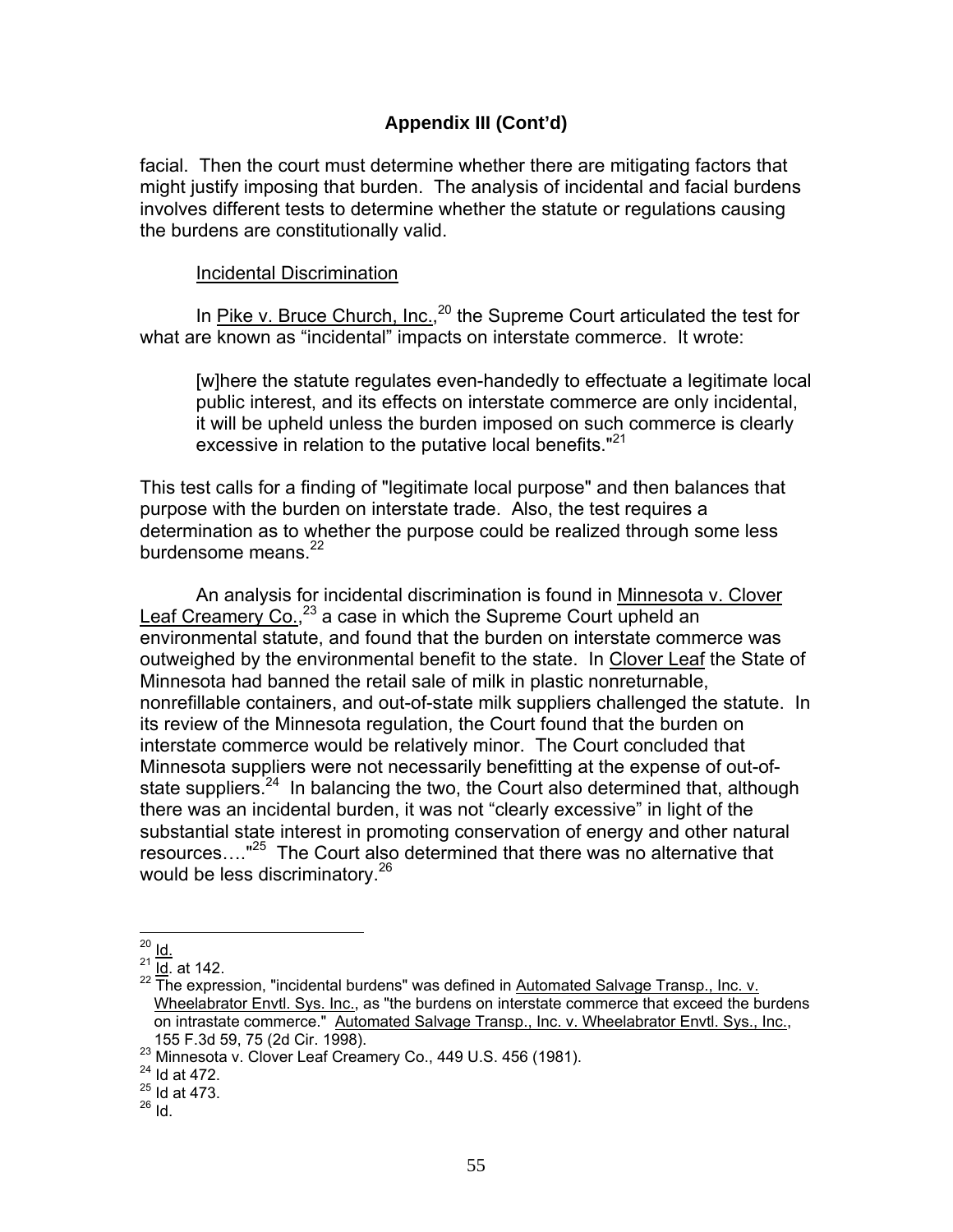### Facial Discrimination

Maine v. Taylor<sup>27</sup> articulates the Supreme Court's analysis for what is referred to as "facial," *i.e*., explicit discrimination. Under this test, a "statute must serve a legitimate local purpose, and the purpose must be one that cannot be served as well by available nondiscriminatory means."<sup>28</sup> In cases of facial discrimination, the Supreme Court has applied its test with what it calls "strict scrutiny." In Hughes v. Oklahoma, the Court wrote: "facial discrimination invokes the strictest scrutiny of any purported legitimate local purpose and of the absence of nondiscriminatory alternatives."<sup>29</sup>

Despite applying strict scrutiny to facially discriminatory statutes, under certain circumstances the Supreme Court has upheld such a statute.<sup>30</sup> The rare example of this is found in Maine v. Taylor,  $31$  a case in which the Court upheld a ban by the State of Maine on out-of-state baitfish due to a determination that harmful parasites were found in imported baitfish. The purpose of the ban was to protect in-state baitfish from disease that appeared to be related to the importation of the out-of-state fish. The Court wrote that a state has "broad authority to protect the health and safety of its citizens and the integrity of its natural resources  $\ldots$ ."<sup>32</sup> The court also recognizes that states have a "legitimate interest in guarding against imperfectly understood environmental risks."<sup>33</sup>

# **Commerce Clause Implications**

 In reviewing the implications of the three categories of proposed emissions leakage mitigation policies for purposes of a commerce clause challenge, presenters concluded that – with appropriate care for a design that is evenhanded and avoids geographic discrimination – each of the proposed policy approaches should be able to withstand a commerce clause challenge.

### Policies that Reduce Electricity Demand

 The term "complementary energy policies" refers to a varied group of mechanisms currently being implemented state-by-state across the RGGI region.

<sup>1</sup> 

<sup>&</sup>lt;sup>27</sup> Maine v. Taylor, 477 U.S. 131 (1986).<br><sup>28</sup> <u>Id.</u>. at 140.<br><sup>29</sup> Hughes v. Oklahoma, 441 U.S. 332, 337 (1979).

<sup>&</sup>lt;sup>30</sup> In spite of its ruling in Maine v. Taylor, it is far more common for the Supreme Court to strike down facially discriminatory laws. See e.g., Camps Newfound/Owatonna, Inc. v. Town of 31 Harrison, 520 U.S. 564, 574-76 (1997).<br>32 <u>Maine v Taylor</u>, 477 U.S. 131 (1986).<br><sup>32</sup> Id. at 151.

 $33$  Id.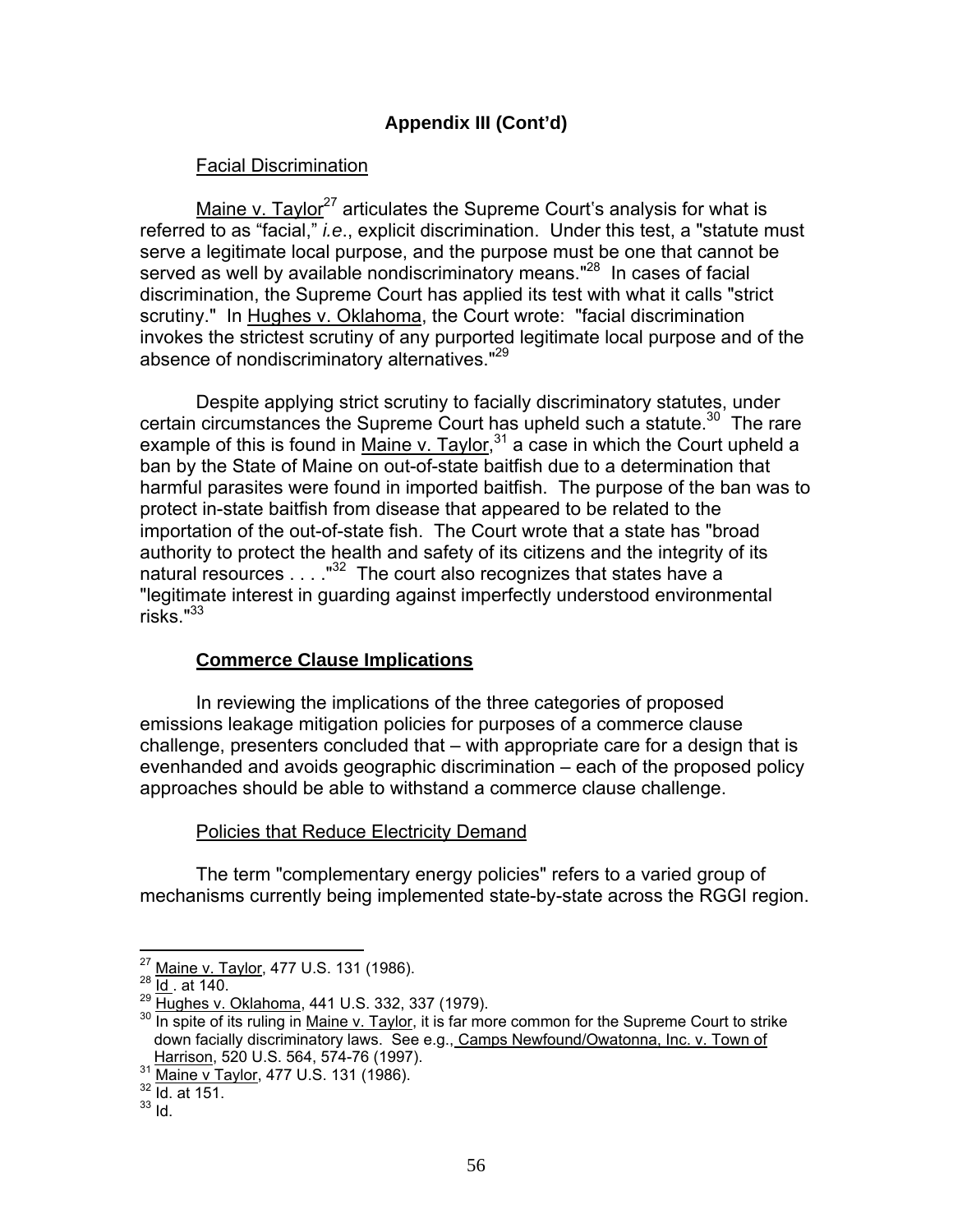### **Appendix III (Cont'd)**

Some of these policies are funded out of electricity rates, implicitly or explicitly through a system benefit charge  $(SBC)^{34}$ 

The increased use of complementary energy policies to reduce emissions leakage is unlikely to draw a commerce clause challenge. As noted, these policies are currently being used in many states. To the extent they have not been challenged to date, it is not clear why their increased funding would now subject them to a challenge. The Supreme Court has also stated that subsidies to in-state industry do not contravene the commerce clause.<sup>35</sup> Thus, a state's implementation of complementary energy policies, even if subsidized, does not contravene the commerce clause. However, such policies should be administered in a neutral fashion, *i.e.*, in a manner that does not exclude a possible player for geographic reasons. If a program were to discriminate, even if the program were funded in a neutral manner, the program could be challenged.<sup>36</sup>

### Carbon Emission Performance Standard

 To reduce emissions leakage, RGGI states could adopt an emissions portfolio standard for all power sold in-state or, for planning purposes, a carbon adder for all power procurement. Where they do not target in- or out-of-state power sales differentially, these policies would be facially neutral, and should not contravene the commerce clause. These are also policies that would be justifiable in that they do not seek to regulate beyond the RGGI region, but instead – like an RPS or other portfolio standard – seek to ensure that in-region purchases of electricity conform to a certain standard.

 $\overline{\phantom{a}}$  $34$  A line-item included in retail electric bills that represents public benefits implicit in electricity rates prior to electric industry restructuring, which have been explicitly made part of retail electric rates.

<sup>&</sup>lt;sup>35</sup> See West Lynn Creamery, Inc. v. Healy, 512 U.S. 186, 193 (1994) "A pure subsidy funded out of general revenue ordinarily imposes no burden on interstate commerce, but merely assists local business." Id.

<sup>36</sup> For example in West Lynn, the Supreme Court considered the constitutionality of a Massachusetts statute that imposed two commonly used financing mechanisms: a nondiscriminatory tax and a subsidy. The challenge succeeded because the Court determined that the mechanisms were used in tandem in such a way that discriminated against out-of-state milk suppliers. The State of Massachusetts imposed a non-discriminatory tax on Massachusetts and other milk dealers operating in state. The tax did not distinguish between in-state and out-of-state milk dealers. However, the statute provided for a subsidy to only Massachusetts milk dealers. The Court concluded that this subsidy negated the first mechanism, the neutral tax, and on that basis ruled that the program was unconstitutional. For further discussion *see* Engel, *The Dormant Commerce Clause Threat to Market-Based Environmental Regulation: the Case of Electricity Deregulation*, 26 Ecology L.Q. 243 (1999).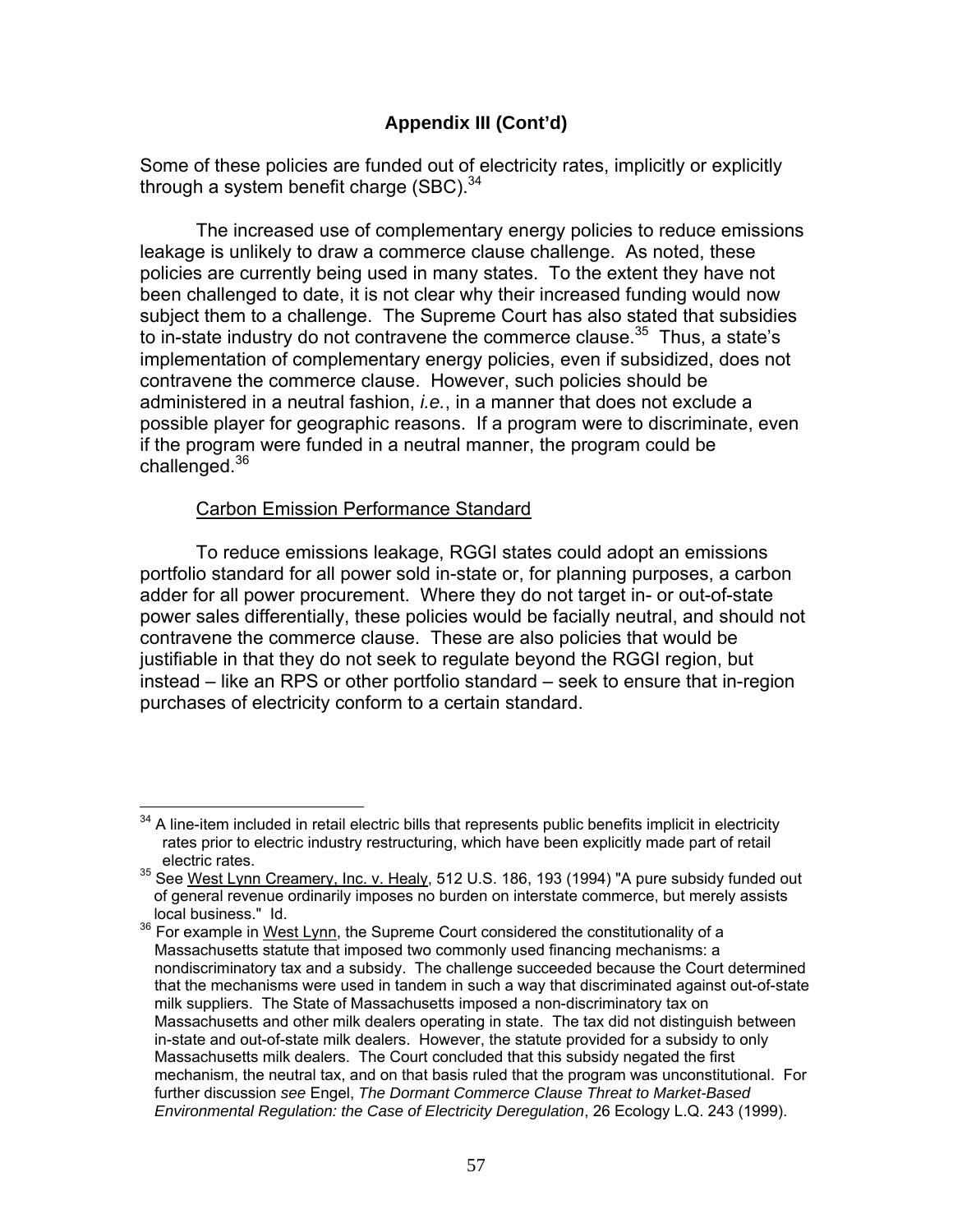### **Appendix III (Cont'd)**

### Load-Based Emissions Cap

 A policy that requires a LSE to submit allowances for the carbon content of all of its electricity supply regardless of the geographic source of the supply would be likely to withstand a commerce clause challenge. As explained in the discussion below, a successful policy should be facially neutral.

### *Facial Discrimination*

 A policy that focuses solely on electricity imports, and thus differentiates among affected entities on the basis of location, would be considered facially discriminatory. Such a program would likely be treated as per se invalid, and a court's analysis would focus upon whether the states actually have an interest in climate change, and whether there exist less discriminatory means to reach the same results. For a state to establish its interest in climate change would not be difficult. However, a challenger could readily show that there are lessdiscriminatory means of achieving the same results.

#### *Facial Neutrality*

1

 A policy that is found to be facially neutral has a greater likelihood of surviving a challenge. An emissions leakage mitigation policy that imposes the same performance requirements on power generated both in-state and out-ofstate would meet this requirement.

 If the policy were facially neutral, it would still be required to meet the Pike test. In this case, the question would be whether the state's interest in reducing carbon associated with electricity usage justifies the discriminatory effect resulting from the implementation of the policy. Justifying this would require a demonstration by the state that these measures are necessary to protect the state's environment. The Supreme Court has indicated that nondiscriminatory burdens upon interstate commerce imposed to protect the state's own environment will be given some measure of deference.  $37$ 

Arguably, the implementation of a facially neutral LSE policy would result in a program similar to the program reviewed and upheld in Clover Leaf. Under

 $37$  See, e.g., Minnesota v. Clover Leaf Creamery Co., 449 U.S. 456, 473 (1981) (upholding state ban upon the sale of milk in plastic containers based upon state's purpose of reducing solid waste despite fact that ban would result in diverting business from out-of-state plastic container manufacturers to in-state pulp-based cardboard manufacturers).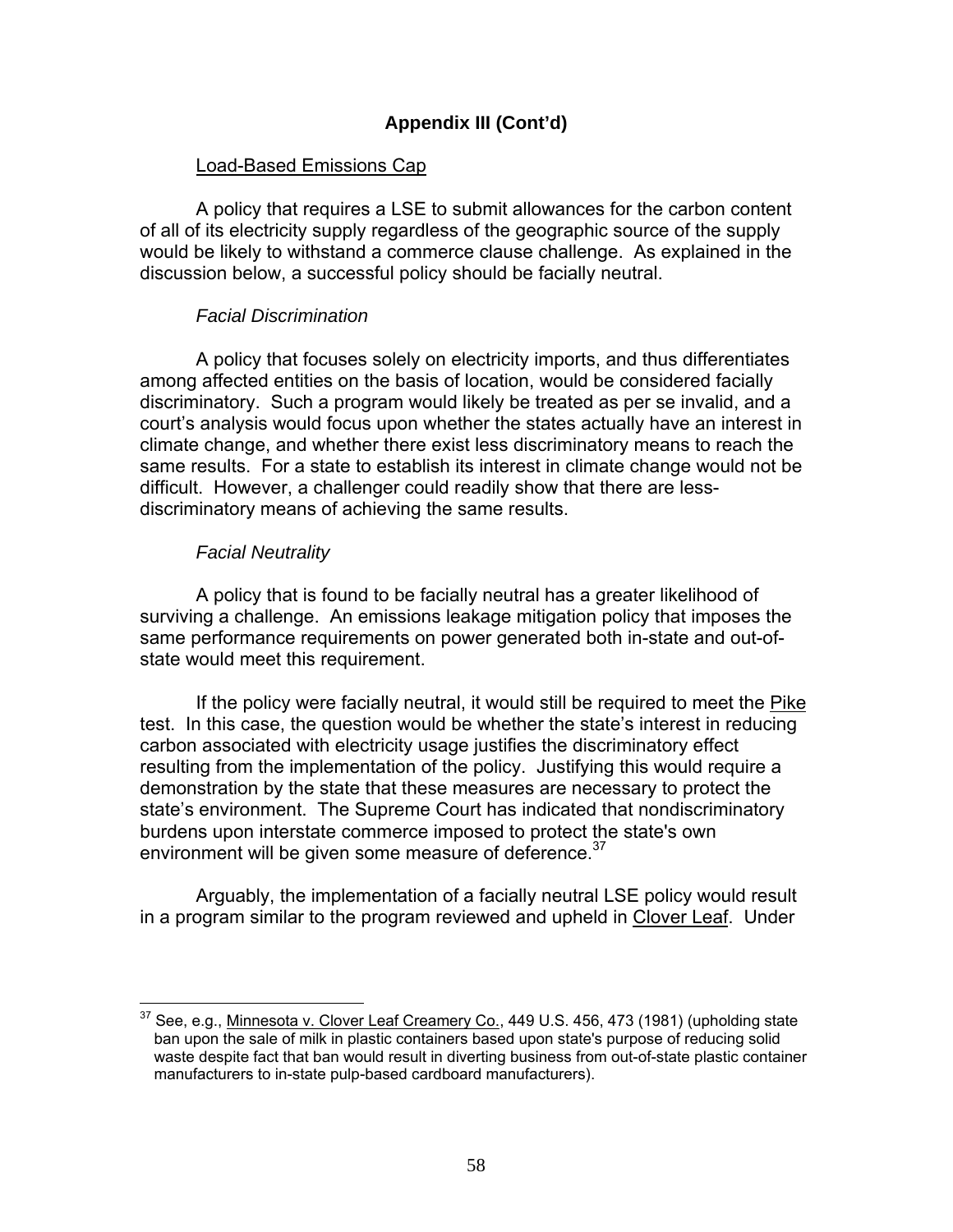### **Appendix III (Cont'd)**

this policy, RGGI states could require the purchase of electricity to be accompanied with certificates or allowances that reflect the attributes of all power purchased. Like the Minnesota container policy, there would be significant environmental reasons for the LSE policy. Also the policy does not distinguish between in- and out-of-state generation. Here there would also be a relatively minor burden on interstate commerce because no requirements would be placed on out-of-region electric generators. In-region LSEs would need to retire certificates or allowances that match the carbon content of their electricity purchases. While some of the certificates or allowances would come at a cost, the policy would not necessarily benefit in-region LSEs or generators at the expense of out-of-state generators. It would also be difficult to demonstrate that the burden imposed on commerce is "clearly excessive in relation to the putative local benefits," as required under Pike. It is difficult to think of a less discriminatory alternative since LSEs are precisely the primary market participants that would be causing any potential emissions leakage to occur. It is the demand of LSE customers for electricity that is causing additional electricity to be generated, and carbon dioxide to be emitted.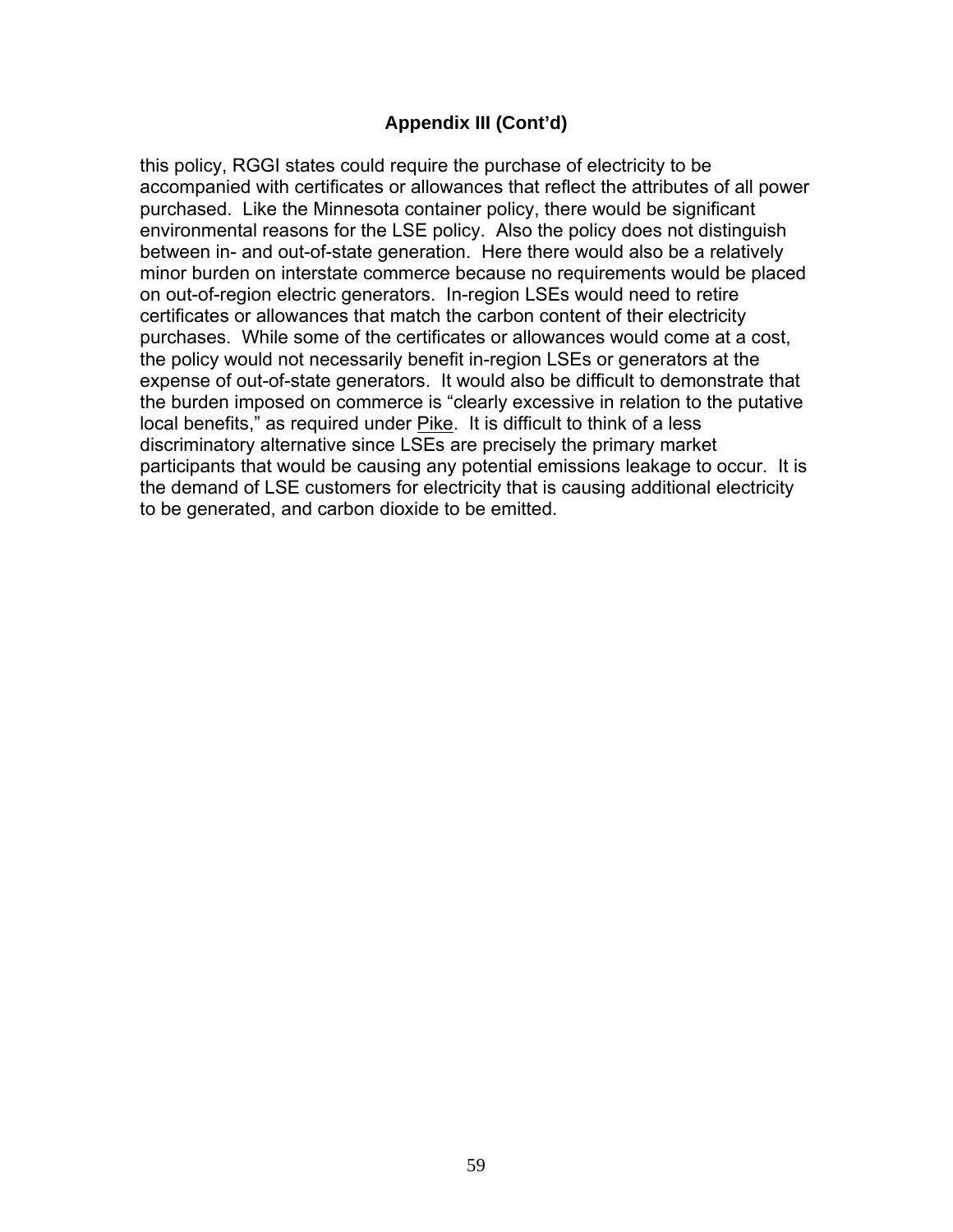## **Appendix IV**

### **Status of Residential and Commercial State Building Energy Codes and Equipment Energy Efficiency Standards for the RGGI Region**

|                 | <b>Residential</b><br>Code    | <b>Enforcement</b><br><b>Status</b> | <b>Approximate</b><br><b>Stringency</b>     | <b>Residential Code</b><br><b>Notes</b>                                                                                                                                                                                        |
|-----------------|-------------------------------|-------------------------------------|---------------------------------------------|--------------------------------------------------------------------------------------------------------------------------------------------------------------------------------------------------------------------------------|
| Connecticut     | <b>2003 IECC</b>              | Mandatory<br>Without<br>Amendments  | As stringent as<br>the 2003 IECC            |                                                                                                                                                                                                                                |
| Delaware        | <b>2000 IECC</b>              | Mandatory<br>Without<br>Amendments  |                                             |                                                                                                                                                                                                                                |
| Massachusetts   | <b>State Specific</b><br>Code | Mandatory With<br>Amendments        | More stringent<br>than the 95<br><b>MEC</b> | 1995 MEC with<br>amendments                                                                                                                                                                                                    |
| Maryland        | 2003 IECC                     | Mandatory<br>Without<br>Amendments  | As stringent as<br>the 2003 IECC            |                                                                                                                                                                                                                                |
| Maine           | <b>2003 IECC</b>              | Mandatory With<br>Amendments        | As stringent as<br>the 2003 IECC            |                                                                                                                                                                                                                                |
| New Hampshire   | <b>2000 IECC</b>              | Mandatory With<br>Amendments        | As stringent as<br>the 2000 IECC            | <b>2000 IECC</b>                                                                                                                                                                                                               |
| New Jersey      | <b>95 MEC</b>                 | Mandatory With<br>Amendments        | As stringent as<br>the 95 MEC               | 1995 CABO MEC with<br>New Jersey<br>modifications.<br>As of September 5,<br>2006, a proposal has<br>been submitted to adopt<br>a modified version of the<br>2006 IECC. The State is<br>looking for a January<br>2007 adoption. |
| <b>New York</b> | <b>2001 IECC</b>              | Mandatory With<br>Amendments        | As stringent as<br>the 2001 IECC            | 2001 IECC with<br>amendments.                                                                                                                                                                                                  |
| Vermont         | <b>State Specific</b><br>Code | Mandatory With<br>Amendments        | As stringent as<br>the 2000 IECC            | Based upon the 2000<br><b>IECC and Vermont's</b><br>amendments.                                                                                                                                                                |

# **Table 1. Residential Building Energy Codes**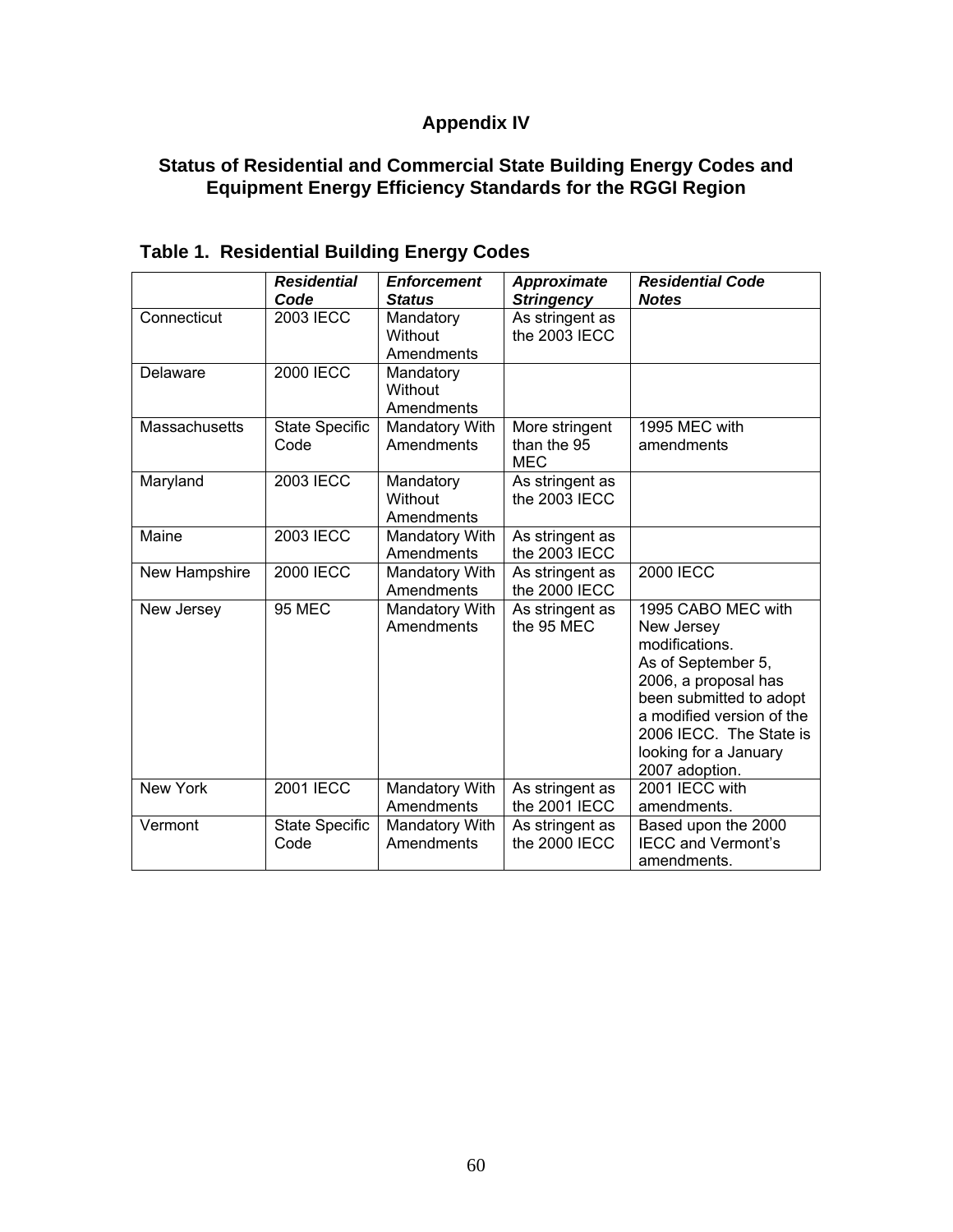|               | <b>Commercial</b><br>Code     | <b>Enforcement</b><br><b>Status</b> | <b>Approximate</b><br><b>Stringency</b>        | <b>Commercial Code</b><br><b>Notes</b>                                                                                                                                                                                                        |
|---------------|-------------------------------|-------------------------------------|------------------------------------------------|-----------------------------------------------------------------------------------------------------------------------------------------------------------------------------------------------------------------------------------------------|
| Connecticut   | 2003 IECC                     | Mandatory<br>Without<br>Amendments  | As stringent as<br>the 2003 IECC               | 2003 IECC with<br>reference to ASHRAE<br>90.1-2001.                                                                                                                                                                                           |
| Delaware      | <b>ASHRAE 99</b>              | Mandatory<br>Without<br>Amendments  | As stringent as<br>the ASHRAE<br>99            | ASHRAE 90.1-1999<br>provided that the<br>respective county and<br>municipality<br>government shall<br>exclude agricultural<br>structures from the<br>provisions.                                                                              |
| Massachusetts | <b>State Specific</b><br>Code | Mandatory With<br>Amendments        | More stringent<br>than the 2001<br><b>IECC</b> | Elements from both<br>the ASHRAE/IESNA<br>90.1-1999 and the<br><b>International Energy</b><br><b>Conservative Code</b><br>(IECC), with state<br>specific amendments.                                                                          |
| Maryland      | <b>2003 IECC</b>              | Mandatory<br>Without<br>Amendments  | As stringent as<br>the 2003 IECC               |                                                                                                                                                                                                                                               |
| Maine         | <b>ASHRAE 01</b>              | Mandatory With<br>Amendments        | As stringent as<br>the ASHRAE<br>01            | ASHRAE/IESNA 90.1-<br>2001                                                                                                                                                                                                                    |
| New Hampshire | <b>2000 IECC</b>              | Mandatory<br>Without<br>Amendments  | As stringent as<br>the 2000 IECC               | 2000 IECC with<br>reference to ASHRAE<br>90.1-1999                                                                                                                                                                                            |
| New Jersey    | <b>ASHRAE 99</b>              | Mandatory<br>Without<br>Amendments  | As stringent as<br>the ASHRAE<br>99            | ASHRAE/IESNA 90.1-<br>1999 with no<br>modifications.<br>As of September 5,<br>2006, a proposal has<br>been submitted to<br>adopt a modified<br>version of the 2004<br>ASHRAE 90.1. The<br>State is looking for a<br>January 2007<br>adoption. |
| New York      | 2001 IECC                     | Mandatory With<br>Amendments        | As stringent as<br>the 2001 IECC               | 2001 IECC with<br>amendments.                                                                                                                                                                                                                 |
| Vermont       | <b>State Specific</b><br>Code | Mandatory With<br>Amendments        | More stringent<br>than the<br><b>ASHRAE 99</b> | Based on 2000 IECC<br>with amendments to<br>include 90.1-1999.                                                                                                                                                                                |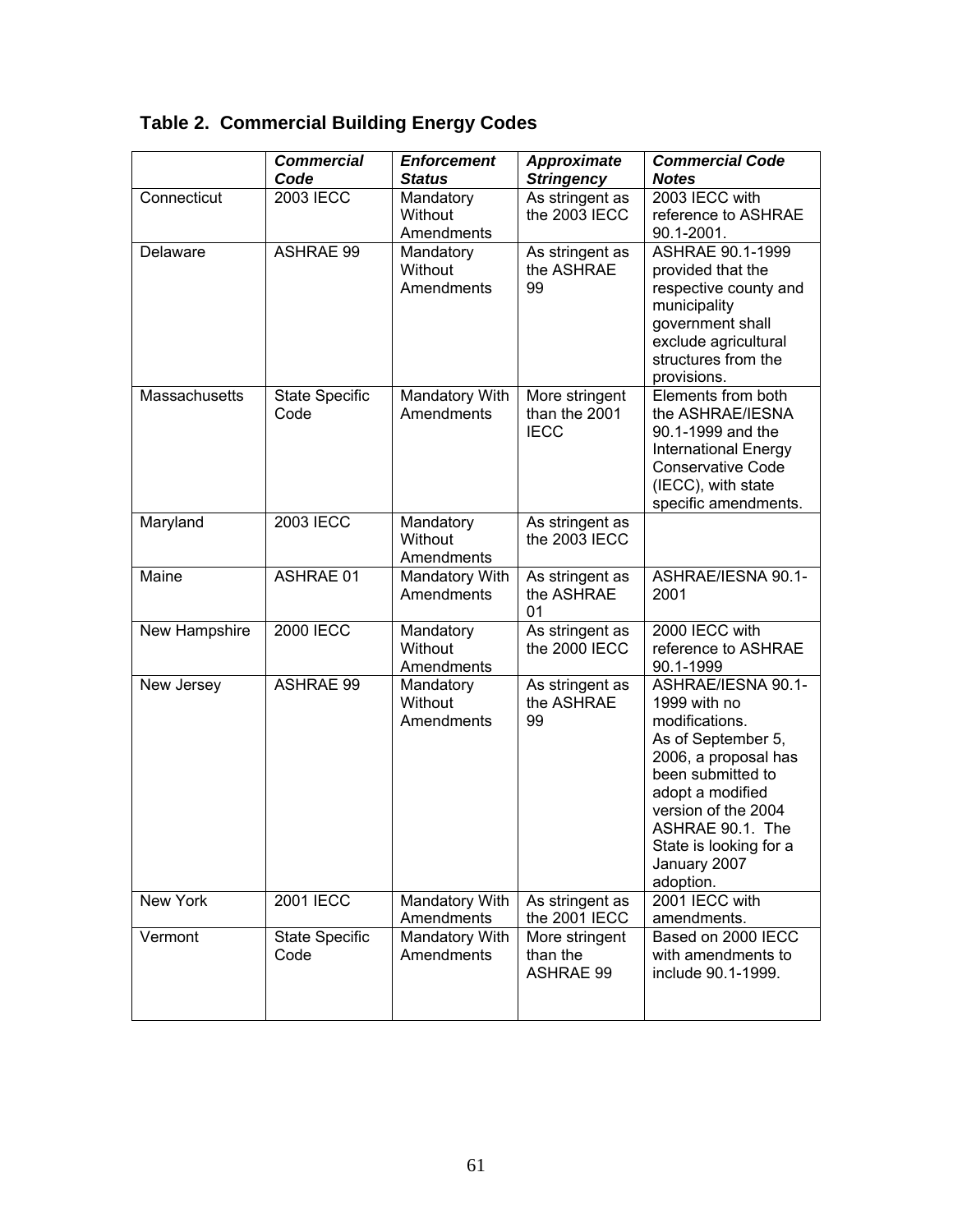#### **Table 3. Appliance and Equipment Energy Efficiency Standards Status and Implementation Dates (as of November 2006)**

|                                                                        | <b>AZ</b>                       | $CA^{\dagger}$                           | <b>CT</b>                           | <b>MA</b>                             | <b>MD</b>                         | <b>NJ</b>          | <b>NY</b> <sup>ii</sup>         | <b>OR</b>                         | <b>RI</b>                         | <b>VT</b>                             | <b>WA</b>            |                                                         |
|------------------------------------------------------------------------|---------------------------------|------------------------------------------|-------------------------------------|---------------------------------------|-----------------------------------|--------------------|---------------------------------|-----------------------------------|-----------------------------------|---------------------------------------|----------------------|---------------------------------------------------------|
| <b>STATUS</b>                                                          | enacted<br>2005                 | by regulation<br>in 2002,<br>2004 &2006  | enacted<br>2004                     | enacted<br>11/05                      | enacted<br>2004                   | enacted<br>2005    | enacted<br>2005                 | enacted<br>2005                   | 2005; and<br>enacted<br>2006      | enacted<br>9002/90                    | enacted<br>2005      | 2005<br>Fed.<br>energy<br>$law^{\overline{\mathbb{I}}}$ |
| <b>Automatic</b><br>commercial ice<br>makers                           | $\mathsf X$<br>2008             | $\mathsf X$<br>2008                      |                                     |                                       |                                   |                    | X<br>2010                       | $\mathsf X$<br>2008               | X<br>2010                         |                                       | $\mathsf{X}$<br>2008 | Jan. 2010                                               |
| <b>Ceiling fans and</b><br>ceiling fan light kits                      |                                 | $X^{\text{iv}}$<br>2006                  |                                     |                                       | X<br>3/2007                       |                    | X<br>2007                       |                                   |                                   |                                       |                      | Jan 2007                                                |
| <b>Commercial clothes</b><br>washers                                   | X<br>2008                       | X<br>2005/<br>2007                       | X<br>7/2007                         |                                       | X<br>3/2007                       | X<br>2007/<br>2010 |                                 | X<br>2009                         | X<br>2007                         |                                       | X<br>2007            | Jan. 2007                                               |
| <b>Commercial hot</b><br>food holding<br>cabinets                      |                                 | $\mathsf{X}$<br>2006                     |                                     |                                       |                                   |                    |                                 |                                   | $\boldsymbol{\mathsf{X}}$<br>2008 |                                       |                      |                                                         |
| <b>Commercial pre-</b><br>rinse spray valves                           | $\overline{\mathsf{x}}$<br>2008 | $X^{\mathcal{U}}$<br>2006                |                                     |                                       |                                   |                    | X<br>2007                       | $\overline{\mathsf{x}}$<br>2007   | X<br>2007                         |                                       | Χ<br>2007            | Jan. 2006                                               |
| <b>Commercial</b><br>refrigerators and<br>freezers                     | X<br>2010                       | $\mathsf{x}$<br>2003/<br>2006            | $\mathsf{X}$<br>7/2008              |                                       | $\mathsf{x}$<br>9/2005            | X<br>2010          | X<br>2010                       | $\boldsymbol{\mathsf{X}}$<br>2007 | X<br>2010                         |                                       | $\mathsf{X}$<br>2007 | Jan. 2010                                               |
| <b>Consumer audio</b><br>and video products <sup>v</sup>               |                                 | $\overline{\mathsf{x}}$<br>2006/<br>2007 |                                     |                                       |                                   |                    | X<br><b>TBD</b>                 |                                   |                                   |                                       |                      | Not covered                                             |
| <b>Digital television</b><br>adapters                                  |                                 | $\boldsymbol{\mathsf{X}}$<br>2007        |                                     |                                       |                                   |                    | X<br><b>TBD</b>                 |                                   |                                   |                                       |                      | Not covered                                             |
| <b>High intensity</b><br>discharge lamp<br>ballasts (mercury<br>vapor) |                                 |                                          |                                     |                                       |                                   |                    |                                 |                                   | $\mathsf{X}$<br>2007              |                                       |                      | Jan. 2008                                               |
| <b>Illuminated exit</b><br>signs                                       | $\overline{\mathsf{x}}$<br>2008 | $\overline{\mathsf{x}}$<br>3/2003        | X<br>7/2006                         |                                       | $\overline{\mathsf{x}}$<br>3/2005 | X<br>3/2007        | X<br>2007                       | $\overline{\mathsf{x}}$<br>2007   | $\overline{\mathsf{x}}$<br>2007   |                                       | X<br>2007            | Jan. 2006                                               |
| Large packaged AC<br>>20 tons                                          | X<br>2010                       | X<br>2006/<br>2010                       | $\boldsymbol{\mathsf{x}}$<br>7/2009 |                                       | $\mathsf{x}$<br>8/2005            | Χ<br>2010          | Χ<br>2010                       |                                   | X<br>2010                         |                                       |                      | Jan. 2010                                               |
| Low-voltage dry-<br>type transformers <sup>vi</sup>                    | $\overline{\mathsf{x}}$<br>2008 | $\overline{\mathsf{x}}$<br>3/2003        | $\overline{\mathsf{x}}$<br>7/2006   | $\overline{\mathsf{x}}$<br>1998       | $\overline{\mathsf{x}}$<br>3/2005 | X<br>3/2007        | $\overline{\mathsf{x}}$<br>2003 | $\overline{\mathsf{x}}$<br>2003   | $\overline{\mathsf{x}}$<br>2007   |                                       | X<br>2007            | Jan. 2007                                               |
| Medium-voltage dry-<br>type transformers                               |                                 |                                          |                                     | х<br>2008                             |                                   |                    |                                 |                                   |                                   | $\mathsf{X}$<br>2008                  |                      | Not covered                                             |
| <b>Metal halide lamp</b><br>fixtures <sup>vii</sup>                    | X<br>2008                       | $\overline{\mathsf{x}}$<br>2006/<br>2008 |                                     | $\pmb{\mathsf{X}}$<br>2009            |                                   |                    | X<br>2008                       | X<br>2008                         | X<br>2008                         | $\mathsf{X}$<br>2009                  | X<br>2008            | Not covered                                             |
| Pool pumps                                                             |                                 | 2006/<br>2008                            |                                     |                                       |                                   |                    |                                 |                                   |                                   |                                       |                      | Not covered                                             |
| <b>Residential furnaces</b><br>& boilers <sup>18</sup>                 |                                 |                                          |                                     | $\overline{\mathsf{x}}$<br><b>TBD</b> |                                   |                    |                                 |                                   | $\overline{X}$<br><b>TBD</b>      | $\overline{\mathsf{x}}$<br><b>TBD</b> |                      | Not covered                                             |
| <b>Residential furnace</b><br>fans <sup>1</sup>                        |                                 |                                          |                                     | X.<br><b>TBD</b>                      |                                   |                    |                                 |                                   | $\mathsf{X}$<br><b>TBD</b>        | $\mathsf{X}$<br><b>TBD</b>            |                      | Not<br>covered <sup>viii</sup>                          |
| Single-voltage<br>external power<br>supplies                           | $\mathsf X$<br>2008             | $\mathsf{X}$<br>1/2007<br>7/2007         |                                     | $\mathsf X$<br>2008                   |                                   |                    | $\mathsf X$<br><b>TBD</b>       | $\mathsf X$<br>2007               | $\mathsf X$<br>2008               | $\mathsf X$<br>2008                   | $\mathsf X$<br>2008  | DOE rule-<br>making <sup>ix</sup>                       |

X = standard enacted; implementation date as indicated *\* See notes for information necessary to interpret this table.* 

 $\overline{\phantom{a}}$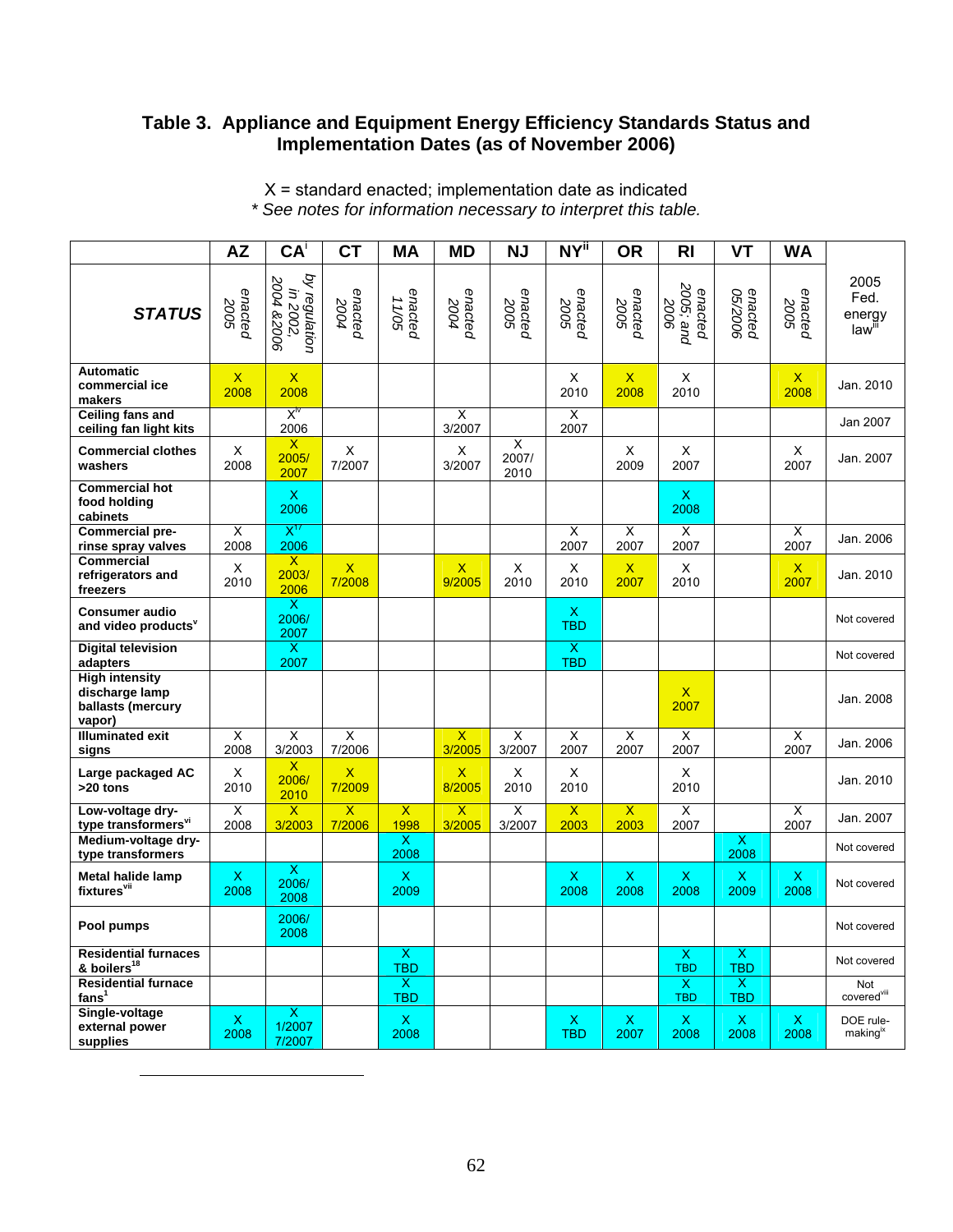|                                                                           | <b>AZ</b> | CA <sup>T</sup>      | <b>CT</b>   | <b>MA</b> | <b>MD</b>              | <b>NJ</b>    | NY"       | <b>OR</b>  | <b>RI</b>  | VТ        | <b>WA</b> |             |
|---------------------------------------------------------------------------|-----------|----------------------|-------------|-----------|------------------------|--------------|-----------|------------|------------|-----------|-----------|-------------|
|                                                                           |           | 7/2008<br>19         |             |           |                        |              |           |            |            |           |           |             |
| State regulated<br>incandescent<br>reflector lamps<br>(BRs, ERs and R20s) |           | 2008                 |             | X<br>2008 |                        |              | X.<br>TBD | X<br>2007  | X.<br>2008 | X<br>2008 | X<br>2007 | Not covered |
| <b>Torchieres</b>                                                         | x<br>2008 | $\mathsf{X}$<br>2003 | X<br>7/2006 |           | X.<br>3/2005           | x<br>3/2007  | x<br>2007 | x<br>2007  | X<br>2007  |           | x<br>2007 | Jan. 2006   |
| <b>Traffic signals</b><br>(pedestrian)                                    |           | x<br>2006            |             |           |                        |              | x<br>2007 |            |            |           |           | Jan. 2006   |
| <b>Traffic signals</b><br>(vehicular)                                     | x<br>2008 | $\mathsf{X}$<br>2003 | x<br>7/2006 |           | $\mathsf{X}$<br>3/2005 | x<br>3/2007  | x<br>2007 | x<br>2007  | x<br>2007  |           | х<br>2007 | Jan. 2006   |
| <b>Unit heaters</b>                                                       | x<br>2008 | $\mathsf{X}$<br>2006 | x<br>7/2006 |           | $\mathsf{X}$<br>9/2005 | X.<br>3/2007 | x<br>2007 | X.<br>2007 | x<br>2007  |           | x<br>2007 | Aug. 2008   |
| Walk-in refrigerators<br>and freezers                                     |           | x<br>2006            |             |           |                        |              |           |            | x<br>2008  |           |           |             |
| Water dispensers<br>(bottle-type)                                         |           | x<br>2006            |             |           |                        |              |           |            | x<br>2008  |           |           |             |

Source: Appliance Standards Awareness Project, 2006.

#### Notes:

 $\overline{\phantom{a}}$ 

 $\overline{\phantom{a}}$ 

The last column shows the effective date product standards included in the 2005 federal energy law (EPAct 2005). Under the general rules of federal preemption in EPAct 2005, states which had set standards prior to federal enactment may enforce their state standards up until the federal standards become effective. But, states that have not yet set standards are preempted immediately. State standards with no highlighting (no shading) are now preempted because federal standards will become effective prior to the state implementation date. Those highlighted in yellow (light shading) will be implemented for some period of time before federal standards take effect. The recent federal energy bill has no impact on those with blue highlighting (dark shading).

Unless otherwise shown, standards become effective on January 1. Where two dates are shown, the standard has two levels or components that become effective on different dates.

i In addition to the products listed in this table, CA has also adopted standards for general service incandescent lamps evaporative coolers, hot tubs (portable electric spas), under cabinet

fluorescent lamps, vending machines and some additional products.<br>For most products, the New York legislation requires the implementing agency (Department of State in consultation with New York State Energy Research and Development Authority, NYSERDA) to develop standards by June 30, 2006 and to implement such standards no sooner than six months after issuing final rules. The proceeding to develop these standards (for products not preempted by EPAct 2005) is currently underway.

 $\frac{m}{2}$  In addition to the products in this table, the 2005 federal energy bill also includes standards for dehumidifiers (effective Oct. 2007) and compact fluorescent lamps (effective Jan. 2006) and calls for DOE to develop standards for vending machines and battery chargers. The federal standard for vending machines must be issued by August 2009 to be effective by August 2012; equivalent dates for battery chargers are 2008 and 2011.<br><sup>iv</sup> California's initial requirements are limited to labeling and reporting.

 $V$  These include televisions, compact audio products, DVD players and recorders, and digital television adapters (also listed separately in this table).